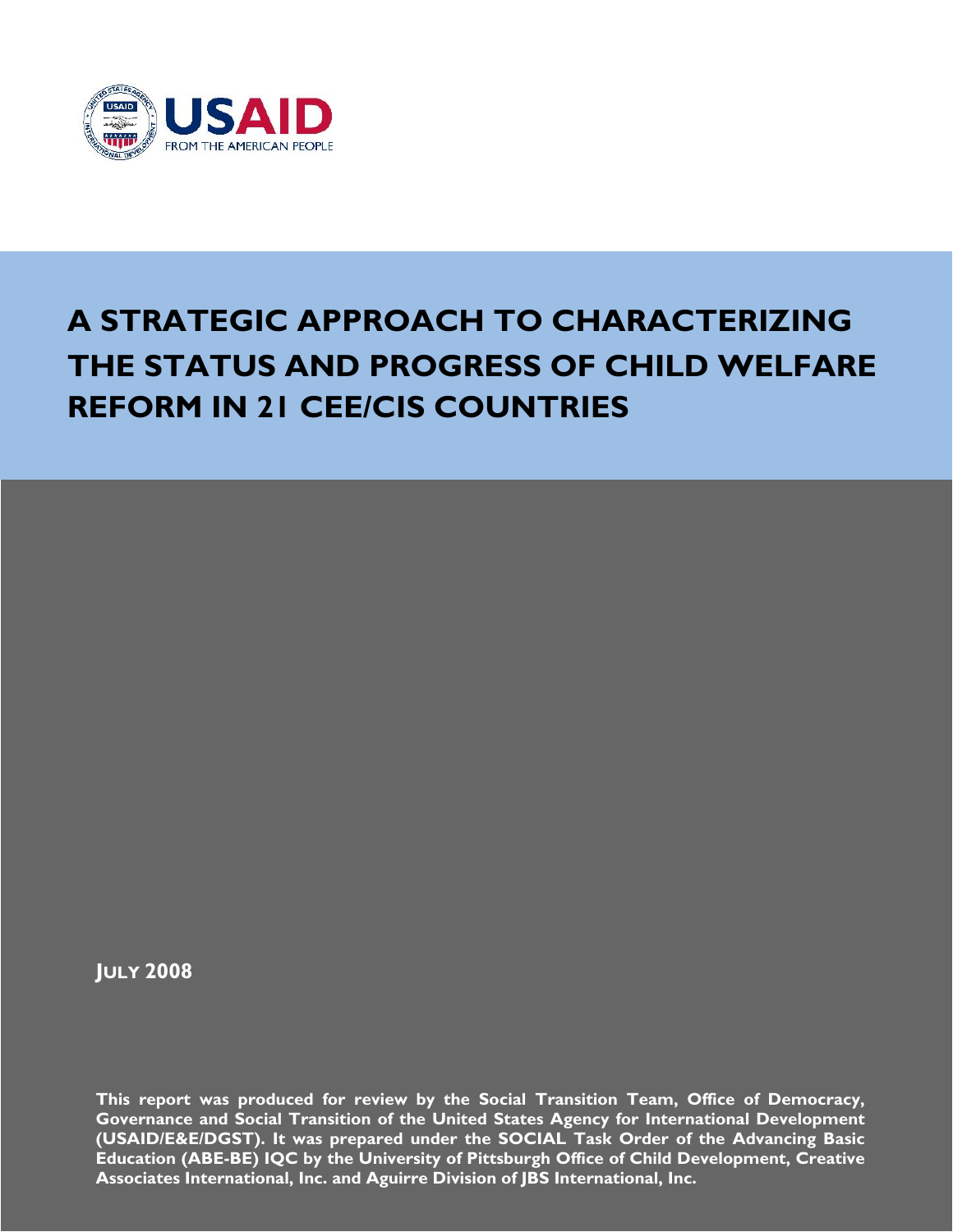# A STRATEGIC APPROACH TO CHARACTERIZING THE STATUS AND PROGRESS OF CHILD WELFARE REFORM IN CEE/CIS COUNTRIES

The authors' views expressed in this publication do not necessarily reflect the views of the United States Agency for International Development or the United States Government.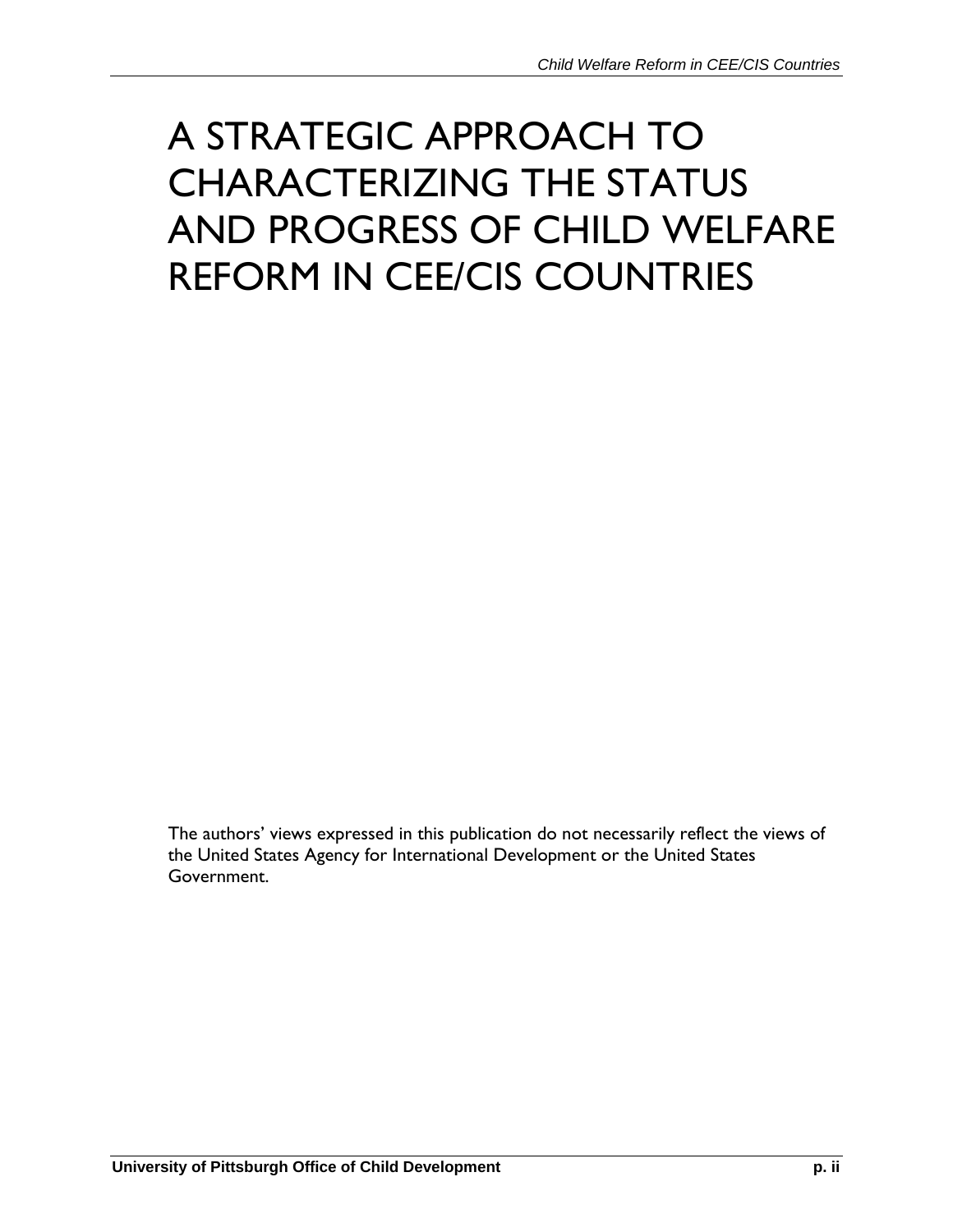## **Authors**

## **University of Pittsburgh Office of Child Development**

(in alphabetical order)

Alexandra Debbas, Graduate Student Researcher Larry Fish, Research Statistician Amy Gee, Assistant to the Co-Director Christina J. Groark, Co-Director Junlei Li, Director, Division of Applied Research and Evaluation Robert B. McCall, Co-Director

#### **Advisors**

Christine Allison, Aguirre Division of JBS International, Inc. Catherine Cozzarelli, USAID/E&E/DGST Alyona Gerasimova, Holt International, Kyiv Victor Groza, Case Western Reserve University Tetyana Rastrigina, USAID, Ukraine

#### **Acknowledgments**

The Office of Child Development acknowledges the hard work and support of the advisors who provided invaluable information and advice regarding the analysis and methodology developed in this report. Their commitment and candor is greatly appreciated.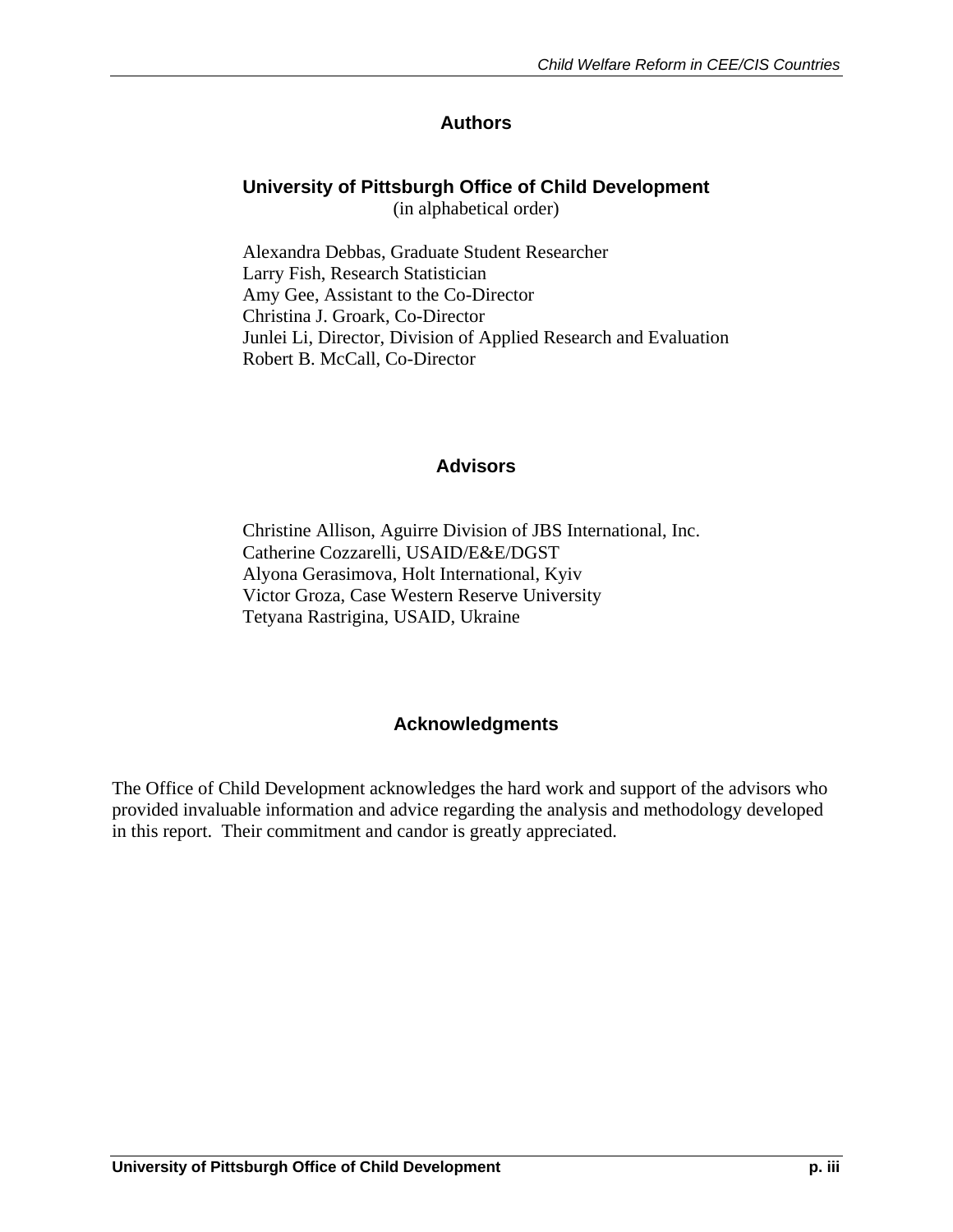# **Table of Contents**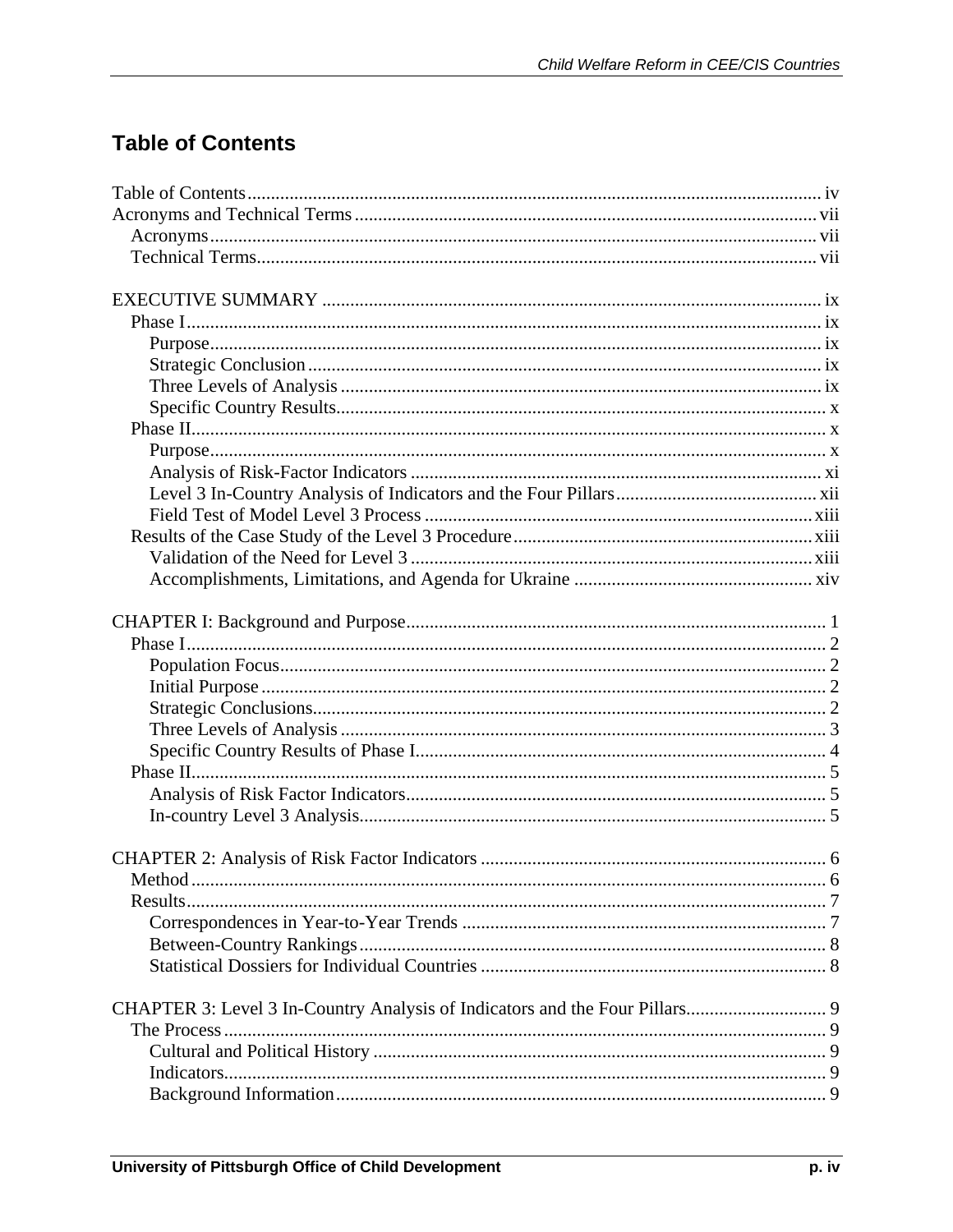| CHAPTER 4: A Case Study Illustrating the Level 3 Procedure: Ukraine  18                     |  |  |  |
|---------------------------------------------------------------------------------------------|--|--|--|
|                                                                                             |  |  |  |
|                                                                                             |  |  |  |
|                                                                                             |  |  |  |
|                                                                                             |  |  |  |
|                                                                                             |  |  |  |
|                                                                                             |  |  |  |
|                                                                                             |  |  |  |
|                                                                                             |  |  |  |
|                                                                                             |  |  |  |
|                                                                                             |  |  |  |
|                                                                                             |  |  |  |
|                                                                                             |  |  |  |
|                                                                                             |  |  |  |
|                                                                                             |  |  |  |
|                                                                                             |  |  |  |
|                                                                                             |  |  |  |
|                                                                                             |  |  |  |
| APPENDIX C. Outline of Model Level 3 Interview for Assessing the Status of Children without |  |  |  |
|                                                                                             |  |  |  |
|                                                                                             |  |  |  |
|                                                                                             |  |  |  |
| Analysis of Risk Factors for Children Living Without Permanent Parents 72                   |  |  |  |
|                                                                                             |  |  |  |
|                                                                                             |  |  |  |
|                                                                                             |  |  |  |
|                                                                                             |  |  |  |
| Within-Country Correlations among Indicators across Years Viewed across Countries 73        |  |  |  |
|                                                                                             |  |  |  |
|                                                                                             |  |  |  |
| Standardized Year-to-Year Plots of Indicators and the Marker of Child Welfare  74           |  |  |  |
|                                                                                             |  |  |  |
|                                                                                             |  |  |  |
|                                                                                             |  |  |  |
|                                                                                             |  |  |  |
|                                                                                             |  |  |  |
|                                                                                             |  |  |  |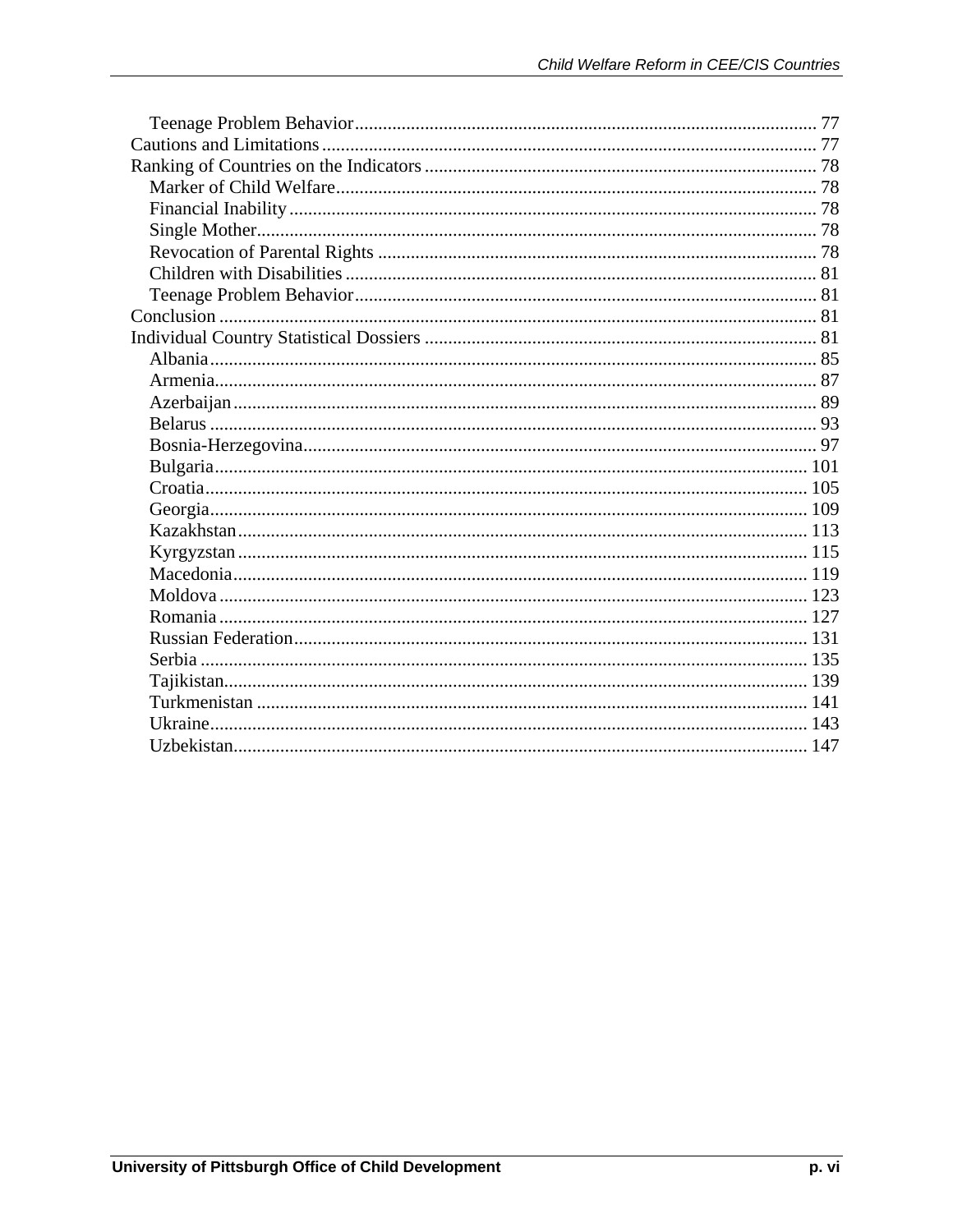# **Acronyms and Technical Terms**

#### **Acronyms**

| <b>CEE/CIS</b> | Central and Eastern Europe/the Commonwealth of Independent States |
|----------------|-------------------------------------------------------------------|
| <b>CRC</b>     | Convention on the Rights of the Child                             |
| EU             | European Union                                                    |
| <b>GDP-PPP</b> | Per capita Gross Domestic Product adjusted for Purchasing Power   |
| <b>GNP-PPP</b> | Per capita Gross National Product adjusted for Purchasing Power   |
| <b>IRC</b>     | <b>Innocenti Research Centre</b>                                  |
| <b>NGOs</b>    | Non-governmental Organizations                                    |
| <b>NPGs</b>    | <b>National Performance Gaps</b>                                  |
| <b>OCD</b>     | University of Pittsburgh Office of Child Development              |
| <b>OVC</b>     | Orphans and Vulnerable Children                                   |
| <b>UNICEF</b>  | United Nations Children's Fund                                    |
| <b>USAID</b>   | United States Agency for International Development                |
| WHO            | World Health Organization                                         |

## **Technical Terms**

*Causal domains* **–** Refers to categories of social conditions that are commonly thought to produce children living without some form of permanent parents (e.g., financial inability, revocation of parental rights).

*Child welfare* – Refers strictly to issues that pertain to the most vulnerable children whose primary care is provided by government, social organizations, and non-kinship and guardianship extended families for reasons of financial inability to care for a child, single- or dual-parent abandonment, family disintegration, child abuse and neglect, mental health and drug/alcohol abuse of parents, child disability, and teenage delinquency.

*Child well-being* – Refers generally to the universal aspects of survival and quality of life for all children, including physical and mental health, safety, education, economical status, family structure, and perception of future.

*GDP-PPP* and *GNP-PPP* – GDP is the sum value of all goods and services produced within a country. GNP "is the sum value of all goods and services produced by permanent residents of a country regardless of their location. The important distinction between GDP and GNP rests on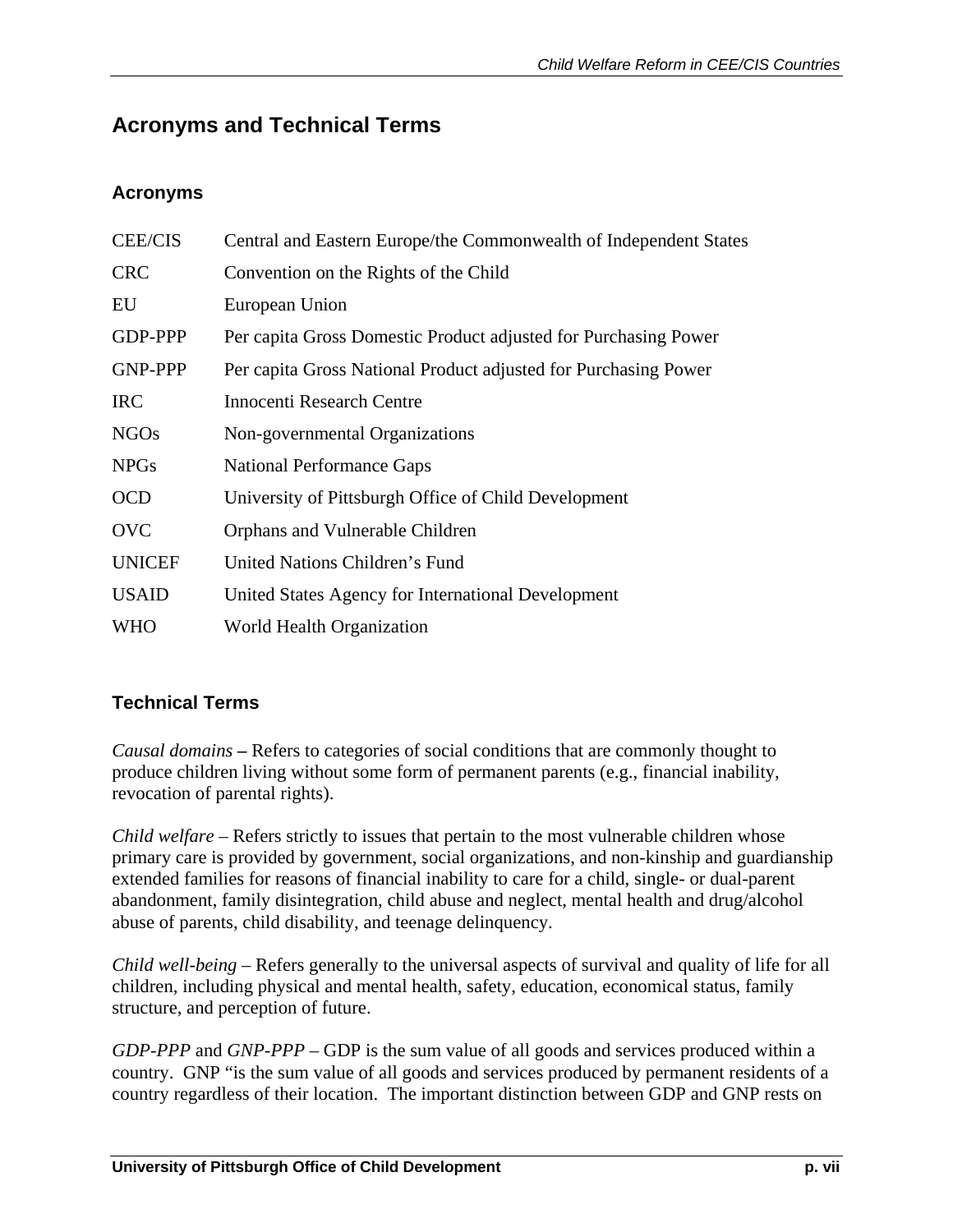differences in counting production by foreigners in a country and by nations outside of a country. For the GDP of a particular country, production by foreigners within that country is counted and production by nationals outside of that country is not counted. For GNP, production by foreigners within a particular country is not counted and production by nationals outside of that country is counted" (Barnes & Noble, 2007).

*Hague Convention* – "The Convention on Protection of Children and Co-operation in Respect of Intercountry Adoption (Hague Adoption Convention)," a multilateral treaty, was approved by 66 nations on May 29, 1993, at The Hague. The Convention covers adoptions among countries that become parties to it and sets out for such adoptions certain internationally agreed-upon minimum norms and procedures. The goal of the Convention is "to protect the children, birth parents and adoptive parents involved in intercountry adoptions and to prevent abuses." The Hague has also led to many other negotiated conventions over the years, including issues as broad as weapons in warfare, narcotic drugs, and children's rights (Wikipedia, 2007a).

*Roma* **–** "The Romani people (as a noun, singular Rom, plural Roma; sometimes *Rrom*, *Rroma*) or Romanies, are an ethnic group living in many communities all over the world. The Roma are among the best known ethnic groups that appear in literature and folklore, and are often referred to as Gypsies or Gipsies, a term that is nowadays generally considered pejorative and is based on a mistaken belief of an origin in Egypt. The Roma are still thought of as wandering nomads in the popular imagination, despite the fact that today the vast majority live in permanent housing" (Wikipedia, 2007b).

*TransMONEE Database –* The 2007 version of the database published by UNICEF contains 154 economic and social indicators divided into ten different topics. In some cases, absolute data are available in addition to calculated rates. Data generally cover the period 1989-2005/6. Most data are collected directly from national statistical offices using a standardized template. Additional data are also obtained from other international organizations or are calculated by UNICEF IRC. Data may not correspond to those in other UNICEF publications (UNICEF IRC, 2007).

*UN Convention on the Rights of the Child* – The Convention on the Rights of the Child is the first legally binding international instrument to incorporate the full range of human rights—civil, cultural, economic, political, and social rights. In 1989, world leaders decided that children needed a special convention because people under 18 years old often need special care and protection that adults do not need.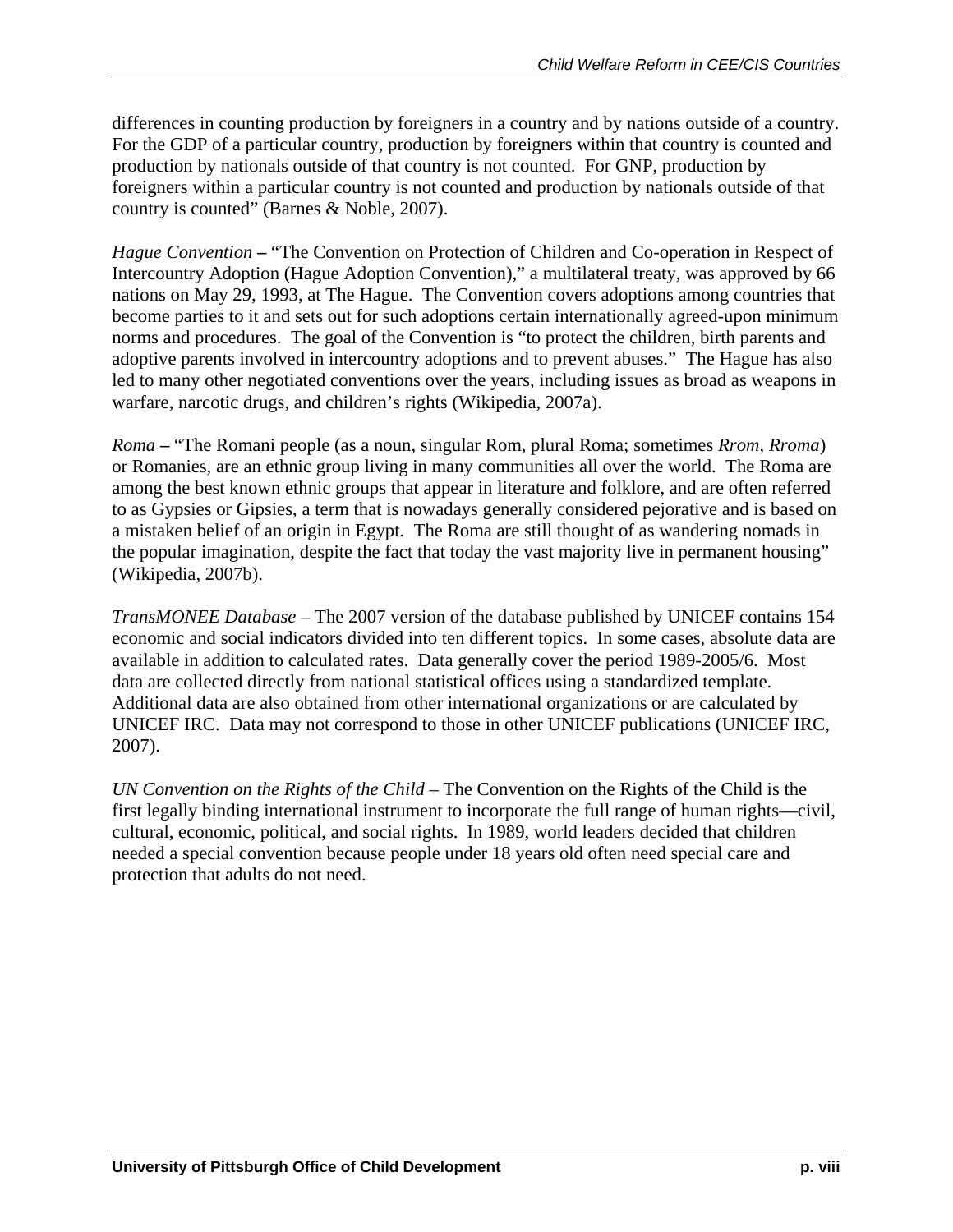# **EXECUTIVE SUMMARY**

The purpose of this report is to create a strategy for assessing the status and progress of child welfare reform in CEE/CIS countries using the best available quantitative and qualitative information. The assessment focuses on children without permanent parents who are in state care, which includes true orphans and social orphans. Traditionally in the region, such children were cared for by the state in several types of residential institutions. A major component of child welfare reform, however, includes providing family-care alternatives, which may incorporate non-relative foster care, guardianship/kinship care, small group home care, reunification with biological parents, and adoption.

The project was conducted in two sequential phases, *Phase I and Phase II*. The project *emphasized three levels of analysis*, which cut across both Phases. The Phases and levels of analyses with results are described below.

## **Phase I**

#### *Purpose*

The initial purpose of Phase I of this project (which was previously completed: University of Pittsburgh Office of Child Development, and Creative Associates International, 2007) was to create a single numerical index that would characterize the status and progress of each selected country in reforming its child welfare system. The first step in creating such an index was to examine numerical indicators, available from international databases (e.g., UNICEF TransMONEE database), of the child welfare system and indicators of risk factors linked to children being relinquished to state care.

## *Strategic Conclusion*

While a single quantitative marker of child welfare that reflects the number of children without permanent parents in state care is possible, it would be of limited use in understanding child welfare status and progress toward reform across the region or in individual countries and is, therefore, ill-suited to be the primary guide for USAID and others in supporting welfare reform and developing new interventions and child welfare systems.

## *Three Levels of Analysis*

Instead, the Study Team proposed three "levels" of analysis:

• **Level 1** consists of a single quantitative Marker of Child Welfare that estimates the number and percentage of children in a country who are living without permanent parents in state-supported care (i.e., residential institutions and foster/guardianship arrangements). While this numerical Marker can reflect the extent and change in the number of children in state care, it is too limited and ambiguous to be the primary guide to assess policies of child welfare reform within countries.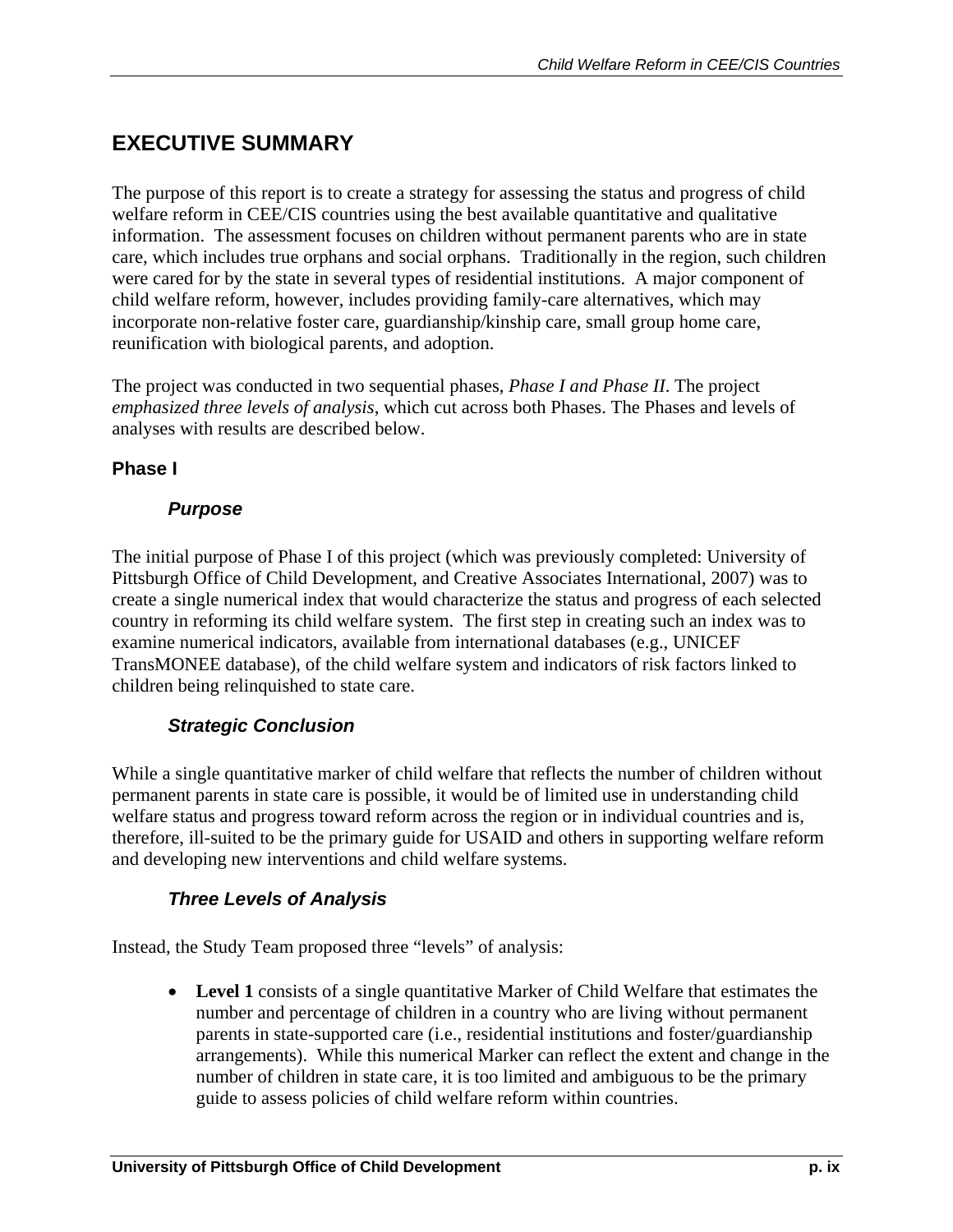- **Level 2** consists of examinations over years of two types of indicators: 1) the number and percentage of children in different care arrangements, and 2) risk factors that directly and indirectly reflect potential causes that contribute to children without parental care.
- Level 3 consists of in-depth qualitative interpretation and substantiation of the major trends and patterns in the two previous levels based on the informed judgment of experts and professionals. This approach is based on the Team's judgment that indicators alone are often ambiguous or even misleading, more information is required to accurately interpret them, and that qualitative information obtained incountry is necessary to understand and guide reform in child welfare.

## *Specific Country Results*

The Level 1 analysis consisted of ranking countries in the region on the Marker of Child Welfare and providing year-to-year plots of the Marker between 1989 and 2005. These results showed that Russia, Belarus, and Moldova had the highest rates of children without permanent parental care in state services, followed by Romania and Kazakhstan. However, one result of the Phase I analysis was the conclusion that these plots are not readily interpretable without the Level 3 analysis which was conducted in Phase II of this project (see description below).

Work on Level 2 analyses began in Phase I, which consisted of identifying several direct and indirect risk factors for why parents relinquished children to state care. These indicators, available in the TransMONEE database, fell into five hypothesized categories of plausible causes associated with the separation of children from their parents: 1) Financial inability of the family to care for the child; 2) single mothers ill-equipped behaviorally and financially to care for a child; 3) revocation of parental rights due to parental mental health, substance-abuse, or child abuse and neglect; 4) children with disabilities; and 5) problematic behavior of adolescents which may produce an unmanageable and undesirable child who is moved out of or relinquished by the family. These categories and indicators are not totally distinct and independent and may be correlated, a possibility explored in Phase II.

#### **Phase II**

#### *Purpose*

Phase II of this research, which is the primary topic of the current report, had two general purposes.

• *Analysis of risk-factor indicators*. The risk factors identified in the Level 2 analysis of Phase I (see immediately above) were analyzed to determine if year-to-year changes in these risk factors coincided with year-to-year changes in the Marker of Child Welfare, which would suggest the hypothesis that such risk factors might contribute to the number of children without permanent parents.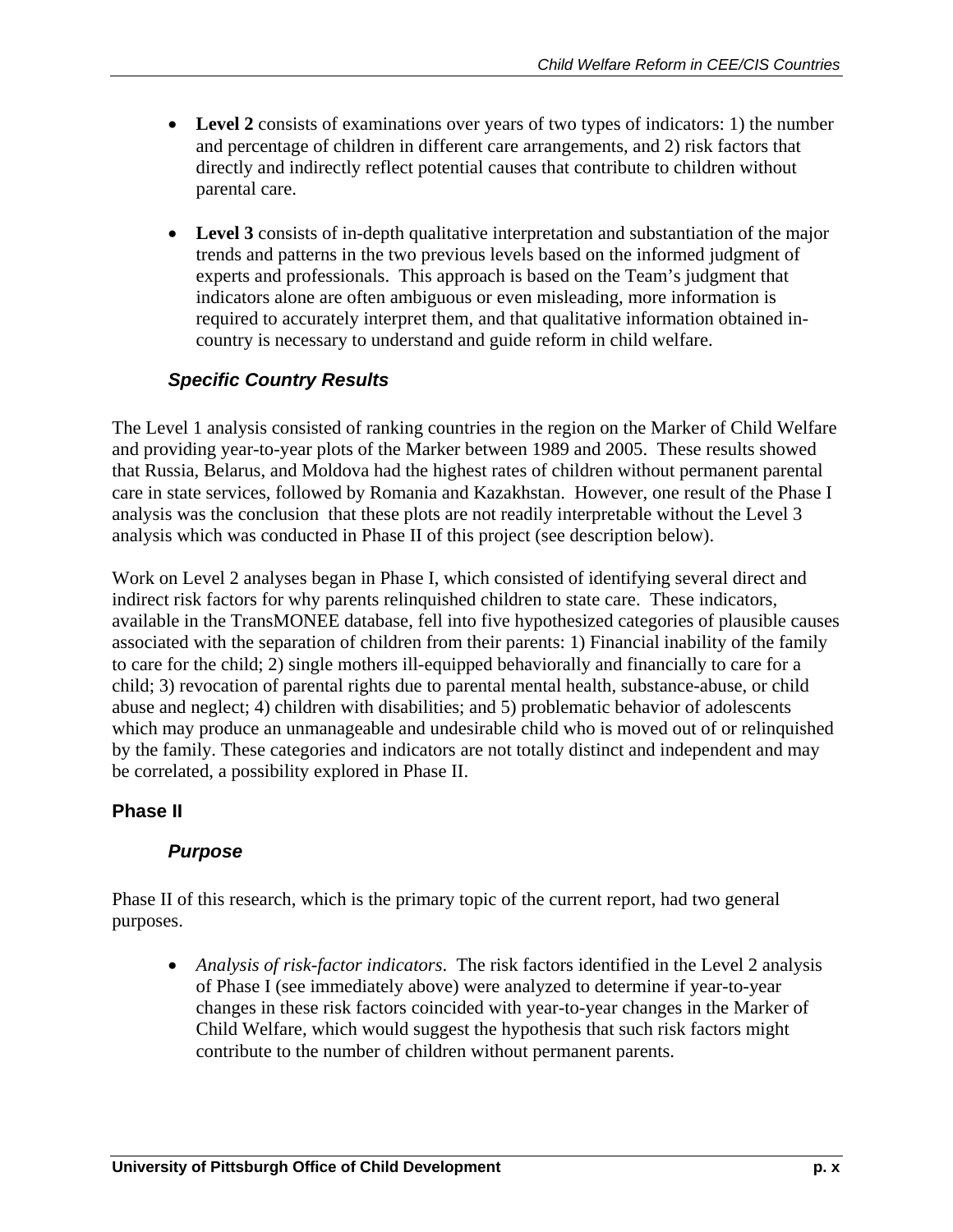• *Level 3 analysis*. The Level 3 analysis was refined in Phase II using in-country sources to interpret Level 1 and Level 2 data trends with the aid of qualitative information framed by the four pillars of policy, services, personnel preparation, and monitoring and evaluation (Davis, 2006). The Level 3 process was piloted in a single country (designated as Ukraine by USAID) to operationalize and refine the proposed process and to provide concrete examples of the kinds of information that it would produce to better understand and interpret the numerical indicators.

#### *Analysis of Risk-Factor Indicators*

The risk-factor indicators and Marker of Child Welfare identified in Phase I (Levels 1 and 2) were analyzed in Phase II using several different procedures to determine if year-to-year changes in risk-factor indicators corresponded to year-to-year changes in the Marker of Child Welfare. If so, this would suggest that such indicators may reflect conditions that contribute to children being without permanent parents.

The results of these analyses are presented in the Addendum to this report, which also contains dossiers of year-to-year plots of indicators for each country. Collectively, these analyses produced several conclusions:

- *Inconsistency across countries*. There was substantial variability between countries in the nature of year-to-year changes between an indicator and the Marker. Countries were not very similar to one another in terms of which indicators of risk related to the Marker, lending further support for the necessity of an in-country Level 3 analysis.
- *Discontinuity in correspondence between year-to-year changes in the indicators and the Marker*. Frequently, the relation between an indicator and the Marker was different before approximately 1995-2000 than it was afterwards, and often there were more consistently similar trends after 1995-2000. The more recent period (after 1995-2000) corresponds to years following the fall of the Soviet Union, which led to numerous social, economic, and political changes in most of these countries which eventually stabilized in the 2000s.
- *Promising indicators*. After the 1995-2000 period, there were a few indicators that followed the same year-to-year relative changes as the Marker of Child Welfare in many countries.
	- ° *The percentage of non-marital births.*
	- ° *The percentage of children affected by parental divorce*.
	- ° *The percentage of low-birth weight births*.
- *Country rankings.* There was a tendency for the countries that ranked highly (i.e., poorly) relative to other countries on the Marker of Child Welfare to also rank highly (i.e., poorly) with respect to non-marital births and divorce rates affecting children,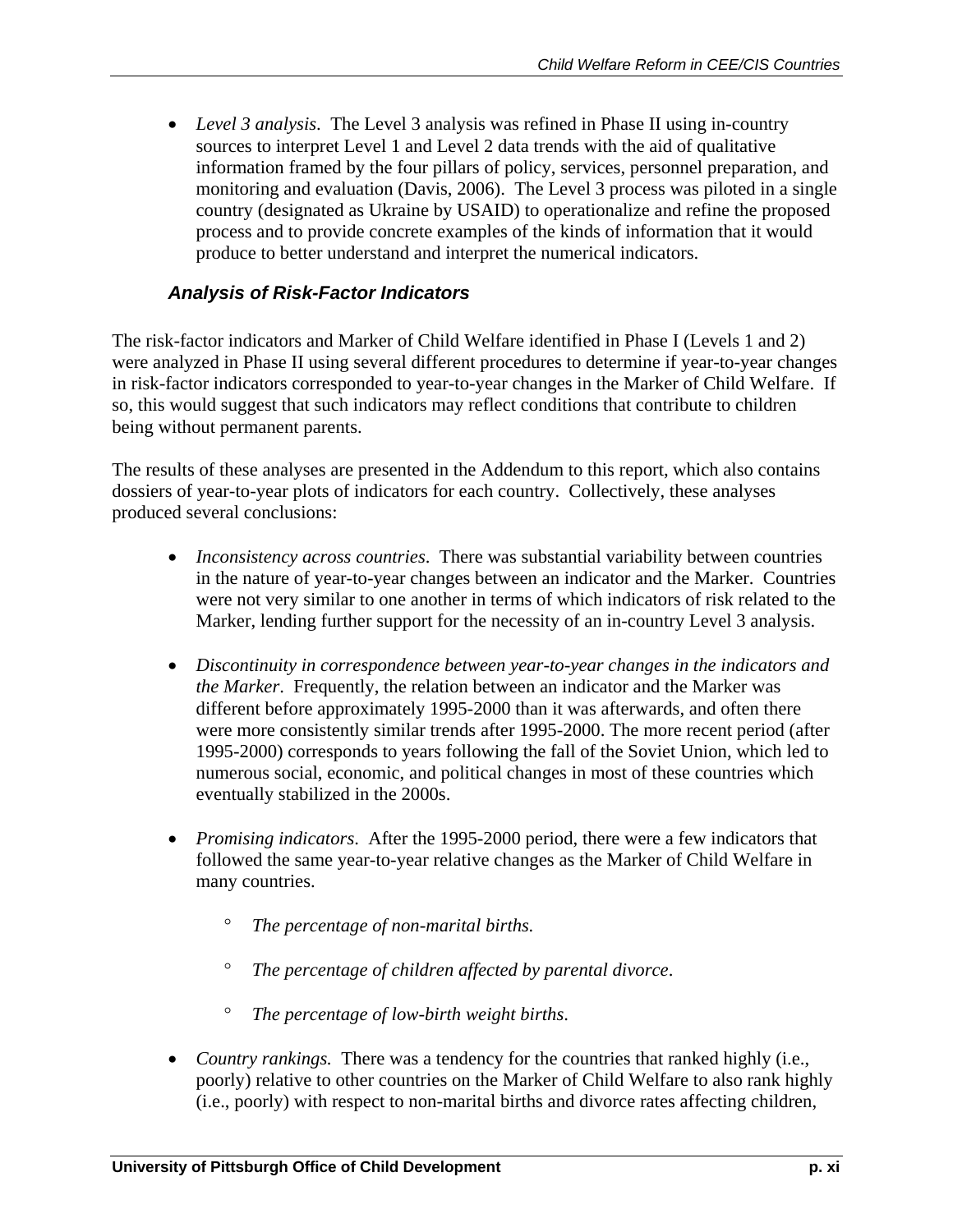deprivation of parental rights, crimes against children and youth, and teenage problem behavior. This provides some suggestive evidence that these kinds of risk factors may contribute to higher rates of the Marker of Child Welfare, but causality cannot be inferred from these results alone.

#### *Level 3 In-Country Analysis of Indicators and the Four Pillars*

A model process was developed that represented a strategy for conducting in-country Level 3 analyses designed to obtain additional quantitative and mainly qualitative information that would help to interpret the year-to-year pattern of indicators and provide information on the status and progress of welfare reform in an individual country. The Level 3 analyses rely heavily on interviews with experts on child welfare from within the target country's government, NGOs, donors, and other sources. The model Level 3 process included several components:

- Background information on the cultural, political, and economic history of the country was studied.
- Year-to-year plots were obtained of the status of children without permanent parents and risk factors to be used as one basis for discussion, and that discussion in turn would validate, contradict, qualify, explain, and interpret these year-to-year plots.
- Background information was obtained on child welfare issues in the country policies, services, personnel preparation, monitoring/evaluation—through documents and consultants, including those operating in the country. This information was used to identify issues specific to the country.
- A single comprehensive interview was developed to be used with major stakeholders within the country (i.e., Ministers and government officials, NGO directors, demonstration project directors, etc.). A general interview is given in Appendix C that can serve as a starting point to be expanded and made specific to any target country. For example, the interview as expanded specifically to fit Ukraine is presented in Appendix B. The difference between the general and country-specific interviews reflects the contribution of background information on the particular country.
- Potential interviewees were identified and a schedule for the in-country visitation was created. Interviewees represented key informants in the domains of policy, services, personnel preparation, and monitoring, including those responsible for current services as well as model demonstration services. In-country professionals identified and scheduled interviewees.
- The single interview was segmented into parts appropriate for the expertise and responsibilities of each interviewee. Each major topic in the interview was to be addressed by someone, and major questions of opinion were asked of two or more interviewees.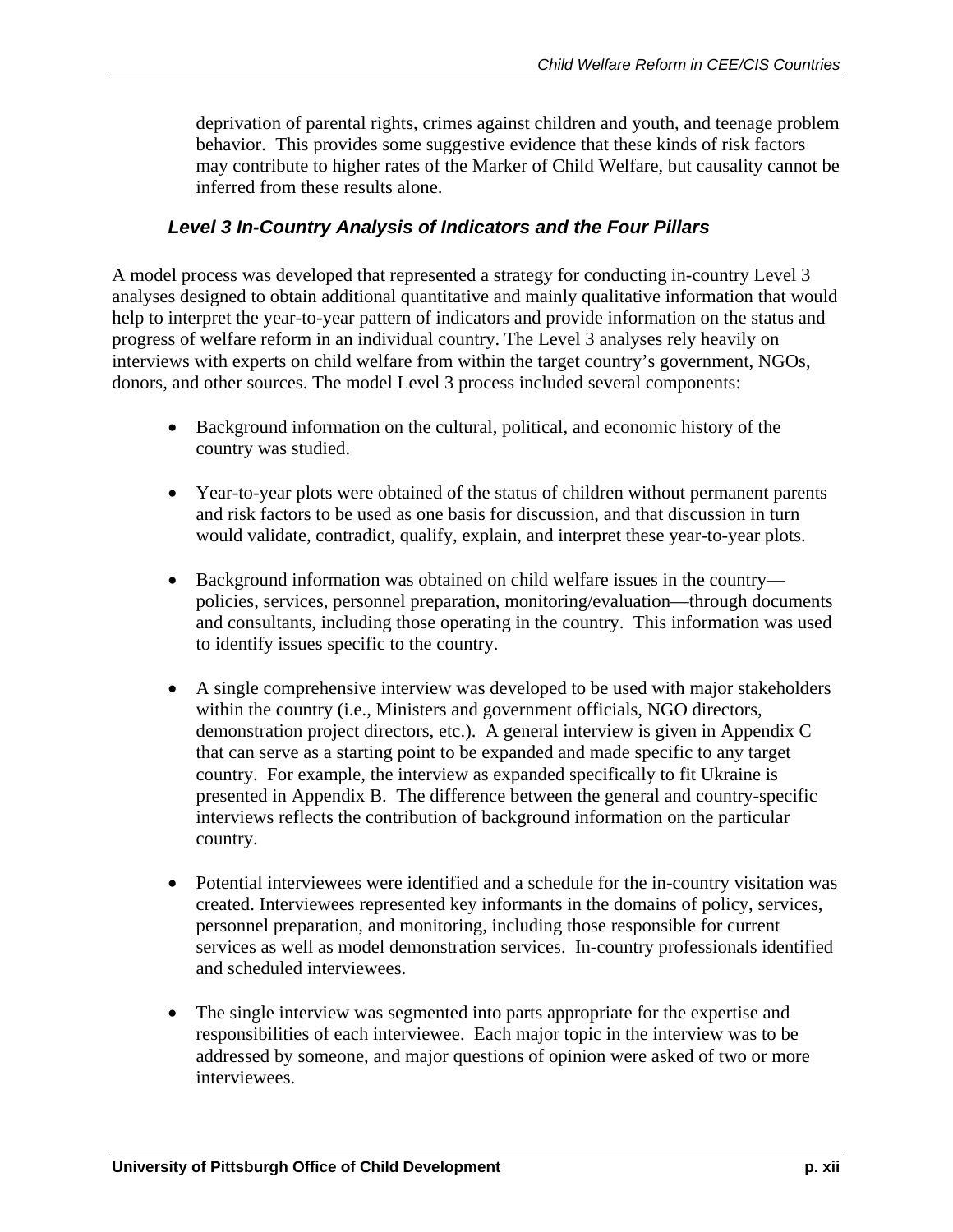- The interviews were conducted with a combination of an interdisciplinary external team knowledgeable about various aspects of child welfare plus local professionals.
- In the report, key accomplishments and areas needing improvement were identified across all sectors of the system, including an emphasis on long-term planning issues often overlooked by governments.

## *Field Test of Model Level 3 Process*

This general model process described above was followed utilizing Ukraine as the target country. This field test included a visit to Ukraine by three external reviewers (authors of this report) plus local consultants including the USAID/Ukraine representative. The process worked well and has several advantages:

- The Level 3 process produces a comprehensive, integrated, "big picture" look at a country.
- Independent visitors in collaboration with local professionals provided a balanced, objective, and informed view of the country's child welfare system that neither a totally internal nor totally external review would likely have produced.
- An interdisciplinary team enriches the information obtained.
- The use of a common interview protocol permitted some degree of cross-validation of some points that were asked of several interviewees.
- Background research and information helped to target the interview questions and stimulate relevant probes to produce more insightful information.

The approach has a few potential limitations:

- Interviews produce information that people claim is accurate, although asking similar questions and involving in-country professionals can minimize obtaining biased information.
- It is difficult to determine the prevalence of certain conditions.

## **Results of the Case Study of the Level 3 Procedure**

## *Validation of the Need for Level 3*

The first result of implementing the model Level 3 process in Ukraine was a substantial demonstration of the fact that simply plotting indicators across years and comparing levels and trends can give a misleading impression of the status and progress of the country's child welfare system. The report presents examples from Ukraine of several limitations to simply using indicator data to characterize a country's child welfare system: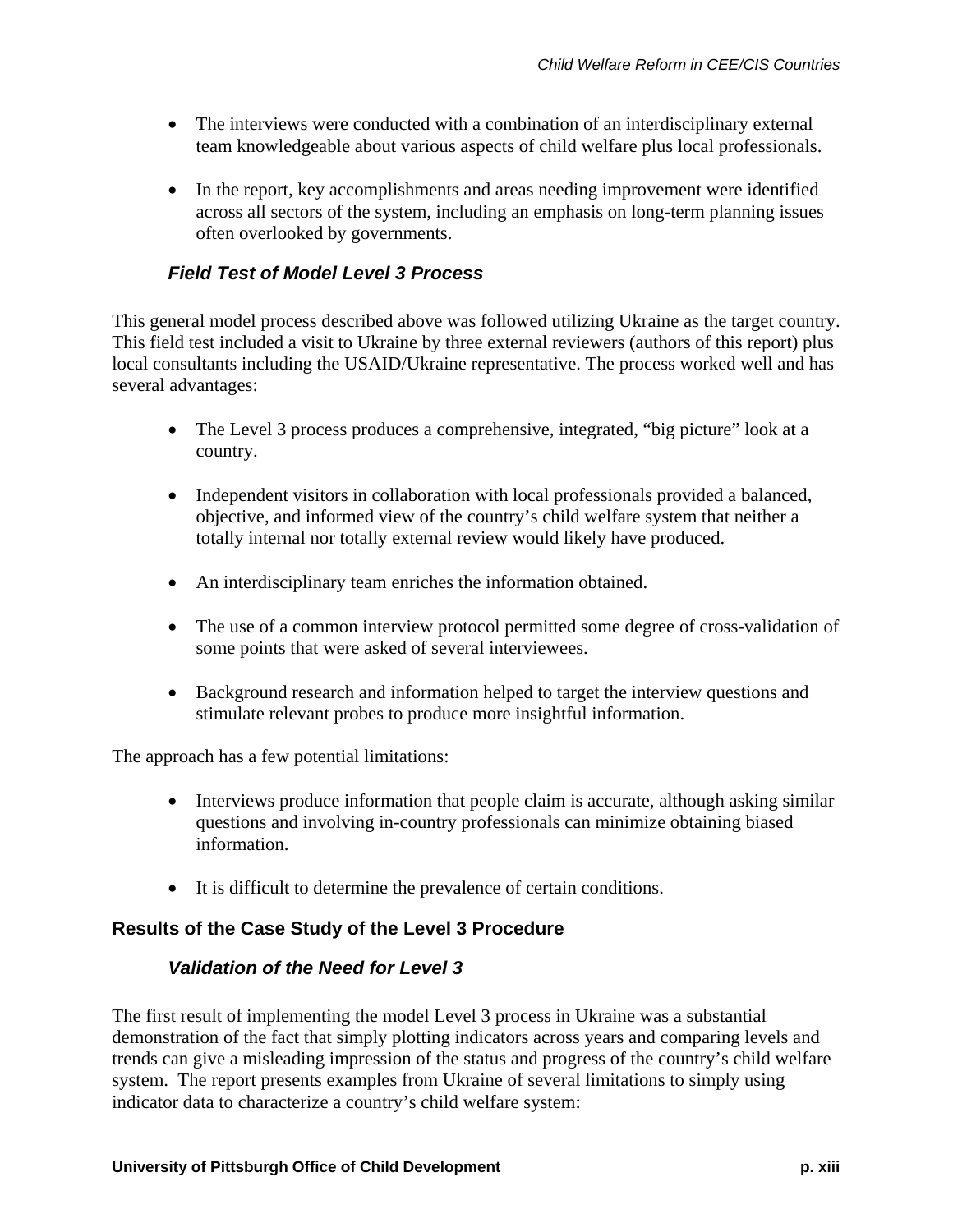- The number of children in residential vs. foster/guardianship care may give an inaccurate impression of the status of children.
- Breaking down an indicator into its components (i.e., "disaggregating") often revealed a different impression.
- Internationally available data may be out of date.
- Trends over years may reflect unintended consequences to policies.
- Trends over years may reflect changes in definition, not simply changes in policy.
- The indicators reflecting children without permanent parents may not include socalled "street children," which may be more numerous than the number of children actually in state care.
- There may be a problem of double counting in national statistics.
- The total statistical picture of a country may be very complicated and difficult to portray.
- It is very difficult to determine how well policies are actually implemented from looking at statistical indicators alone.

#### *Accomplishments, Limitations, and Agenda for Ukraine*

In addition to validating the need for Level 3 and testing the feasibility of the Level 3 procedure, the field test of the model process produced a variety of specific observations concerning the accomplishments, limitations, and future agenda for child welfare reform in Ukraine. These major observations are reported in detail in Chapter 4 for each of the four pillars of policy, services, personnel preparation, and monitoring and evaluation.

Ukraine has made great strides in welfare reform, especially with respect to policy changes and particularly during the last three years since the Orange Revolution. It is difficult to imagine a more rapid and substantial set of changes that reverse long-standing attitudes and practices, enacted in such a short period of time and with greater enthusiasm, conviction, and optimism than what has happened in Ukraine in the last three years.

At the same time, Ukraine is an example of policies leading public attitudes, not the reverse, and inevitably such rapid and substantial change will be met by some public resistance, be enacted unevenly across several necessary components of government, face implementation problems, and encounter all of the challenges that confront even highly experienced developed countries operating a national child welfare system.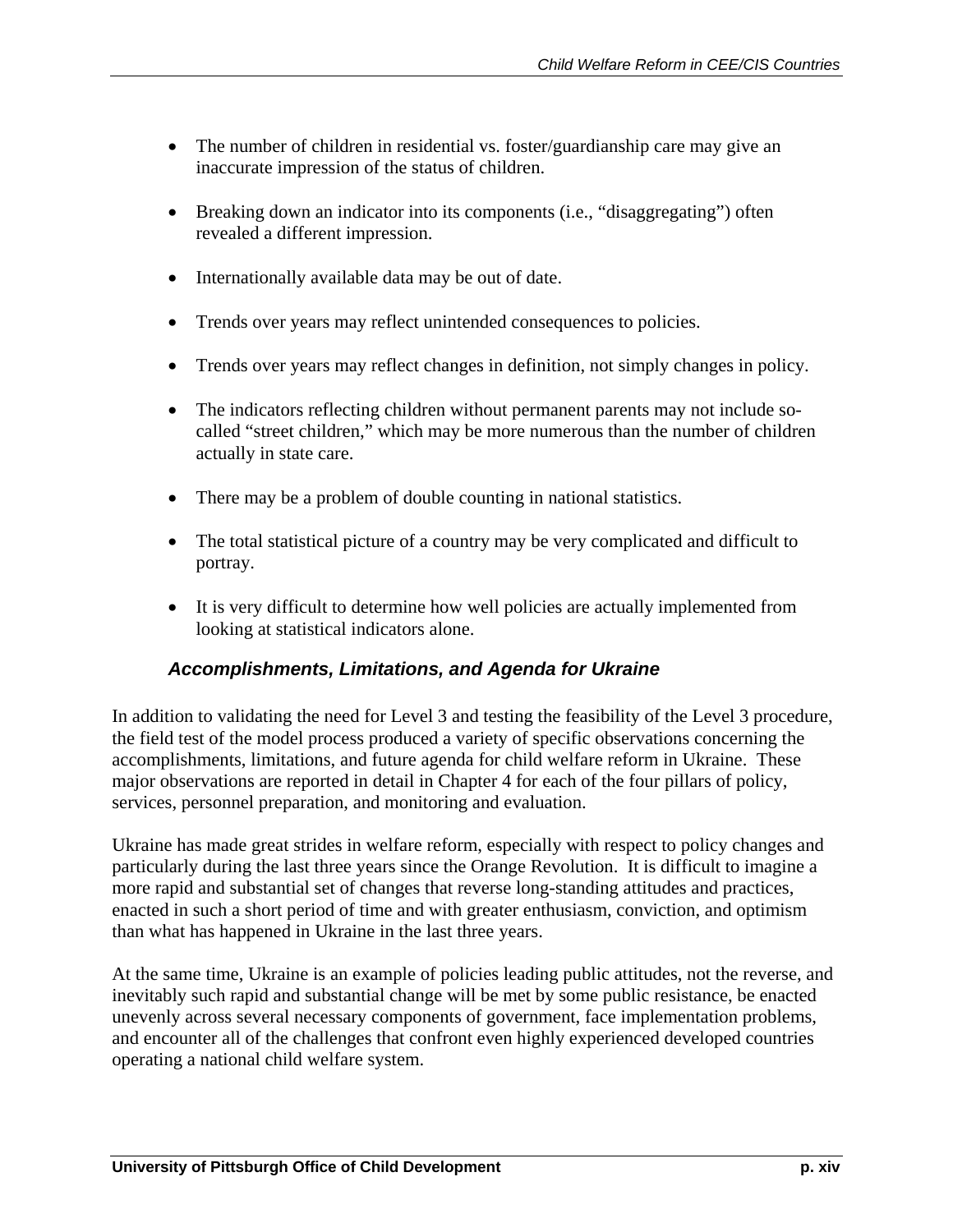# **CHAPTER I: Background and Purpose**

During the Soviet era, vulnerable families who had difficulty caring for their children because of unemployment, low income, substance abuse problems, or the presence of a child with disabilities were encouraged by the state to relinquish their children to state-operated institutions. As a consequence, a variety of institutions that house true orphans and "social orphans" (a child with one or both parents living but not caring for the child) exist across Central and Eastern Europe and the Commonwealth of Independent States (CEE/CIS). These residential institutions vary in quality, but research indicates that children living in such facilities tend to be substantially underdeveloped physically and behaviorally (e.g., St. Petersburg-USA Orphanage Research Team, 2005). Those children who reside in these facilities beyond the first 6 to 12 months of their lives are at higher risk for certain cognitive, social, and behavioral problems even after being adopted into highly advantaged families (Gunnar, 2001; MacLean, 2003; Merz & McCall, 2008). Children who remain in these institutions until 18 years of age are widely believed to be disproportionately represented among adult drug and alcohol abusers, prostitutes, criminals, and the unemployed.

Since the dissolution of the Soviet Union, some of the countries in the CEE/CIS region have begun to reform their child welfare systems and to provide family-care alternatives to institutionalization (e.g., non-relative foster care, guardianship/kinship care, adoption), as well as community-based social services aimed at helping at-risk parents keep their children rather than relinquishing them to state care. Progress in this regard has been very uneven from country to country, and different social, cultural, and political factors influence the nature and extent to which countries are moving to deinstitutionalize their child welfare systems. Further, data and information that would allow for an understanding of child welfare reform are scattered across a variety of databases, websites, country ministries, international agencies, non-governmental organizations (NGOs), etc., with widely ranging definitions and interpretations of key terminologies.

The purpose of this report is to create a strategy for assessing the status and progress of child welfare reform in CEE/CIS countries using the best available quantitative and qualitative information. The assessment focuses on children without permanent parents; care options including residential care, non-relative foster care, guardianship/kinship care, reunification with biological parents, and adoption; and community-based services designed to permit parents to keep their children and to support family-care alternatives. In addition, the project outlines a process by which a country's status and progress can be jointly assessed with quantitative data and qualitative interviews using the available data as a point of departure. To pilot test this process in one CEE/CIS country, USAID selected Ukraine, a country that has been engaged in very rapid and substantial attempts at child welfare reform over the last three years. The entire project was conducted in two phases, which are outlined below.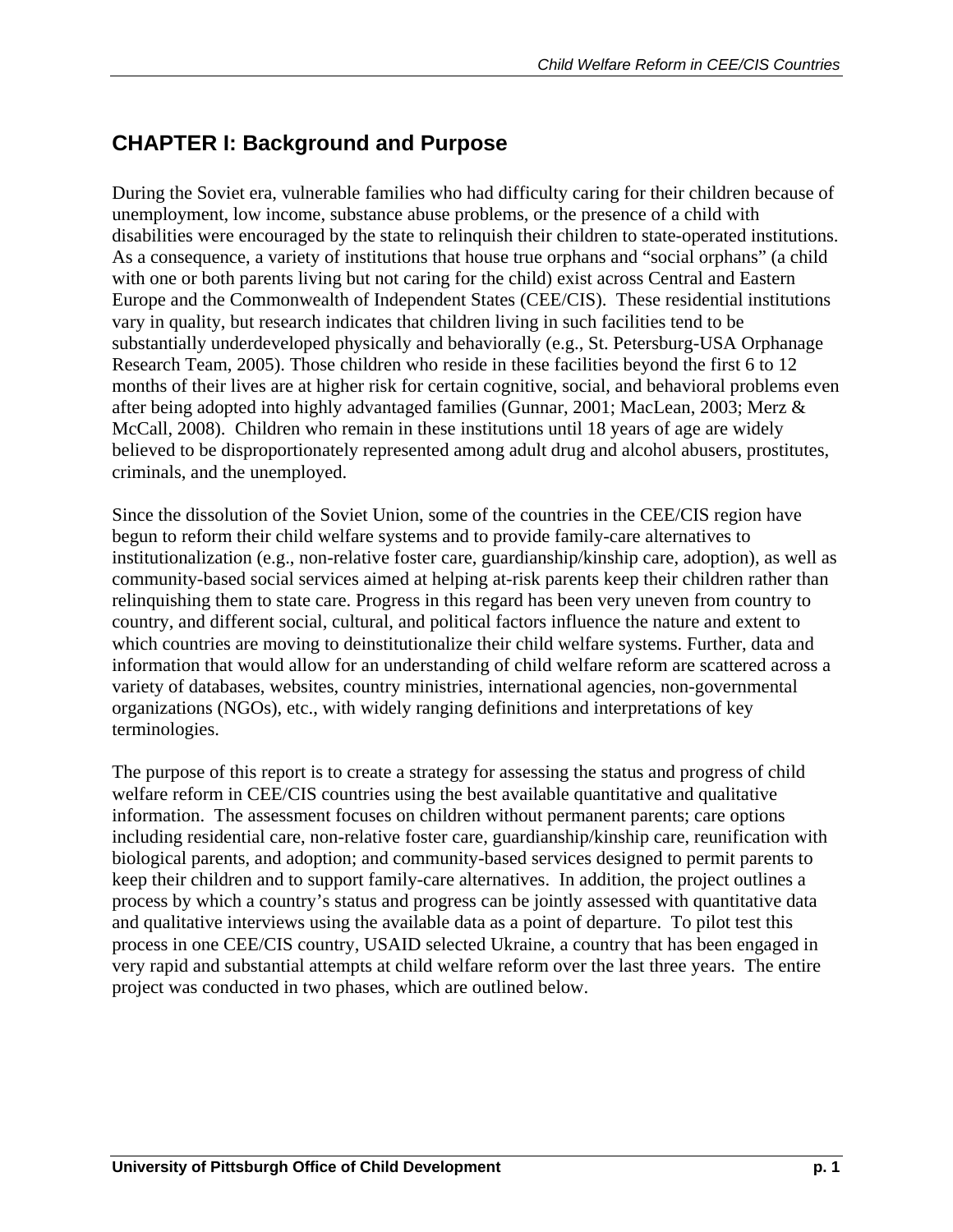## **Phase I**

Details of Phase I are presented in a separate report (University of Pittsburgh Office of Child Development & Creative Associates International, 2007). A summary of the main conclusions is provided below.

## *Population Focus*

The primary focus population of this project is children without permanent parents, which includes true orphans and social orphans. Traditionally in the region, such children were cared for by the state in several types of residential institutions (e.g., orphanages) distinguished by the ages of children and their developmental status (typically developing, moderate disabilities, or severe disabilities). A major component of child welfare reform includes providing family-care alternatives, which may include non-relative foster care, small group-home care, guardianship/kinship care, reunification with biological parents, and adoption. While institutions are traditionally funded and operated by the state, alternative care arrangements may be funded and operated by the state, NGOs, or private families with or without financial and social service support from the state or NGOs. In addition to providing alternatives to institutionalization, child welfare reform also includes providing community-based services aimed at encouraging and supporting parents to keep their children rather than relinquishing them to state or alternative care, along with a variety of health, education, and social services designed to support families and children in alternative care environments.

## *Initial Purpose*

The initial purpose of Phase I was to create a *single* numerical index that would characterize the status and progress of each selected country in reforming its child welfare system (see University of Pittsburgh Office of Child Development and Creative Associates International, 2007). Presumably, this "child welfare index" would be similar in its general character to previously developed numerical indices characterizing the broader concept of "child well-being" (which includes health, education, economical resources, etc.; e.g., Dalirazar, 2002; Bradshaw, Hoelscher, & Richardson, 2006). The first step in creating such an index was to examine numerical indicators, available from international databases (e.g., UNICEF TransMONEE database) of components of the child welfare system and indicators of risk factors linked to children being relinquished to state care. With such indicators (their values and definitions) in hand, it became clear to the Study Team of researchers that extensive analysis was needed to determine the usefulness and rationale of creating a single numerical index.

## *Strategic Conclusions*

After considerable consultation with experts experienced in health, education, and social indicators and analysis by the interdisciplinary Study Team, it was concluded that while developing a single quantitative marker of child welfare is possible, it would be of limited use in understanding child welfare status and progress across the region or in individual countries and would also thus be ill-suited to guiding USAID and others in supporting child welfare reform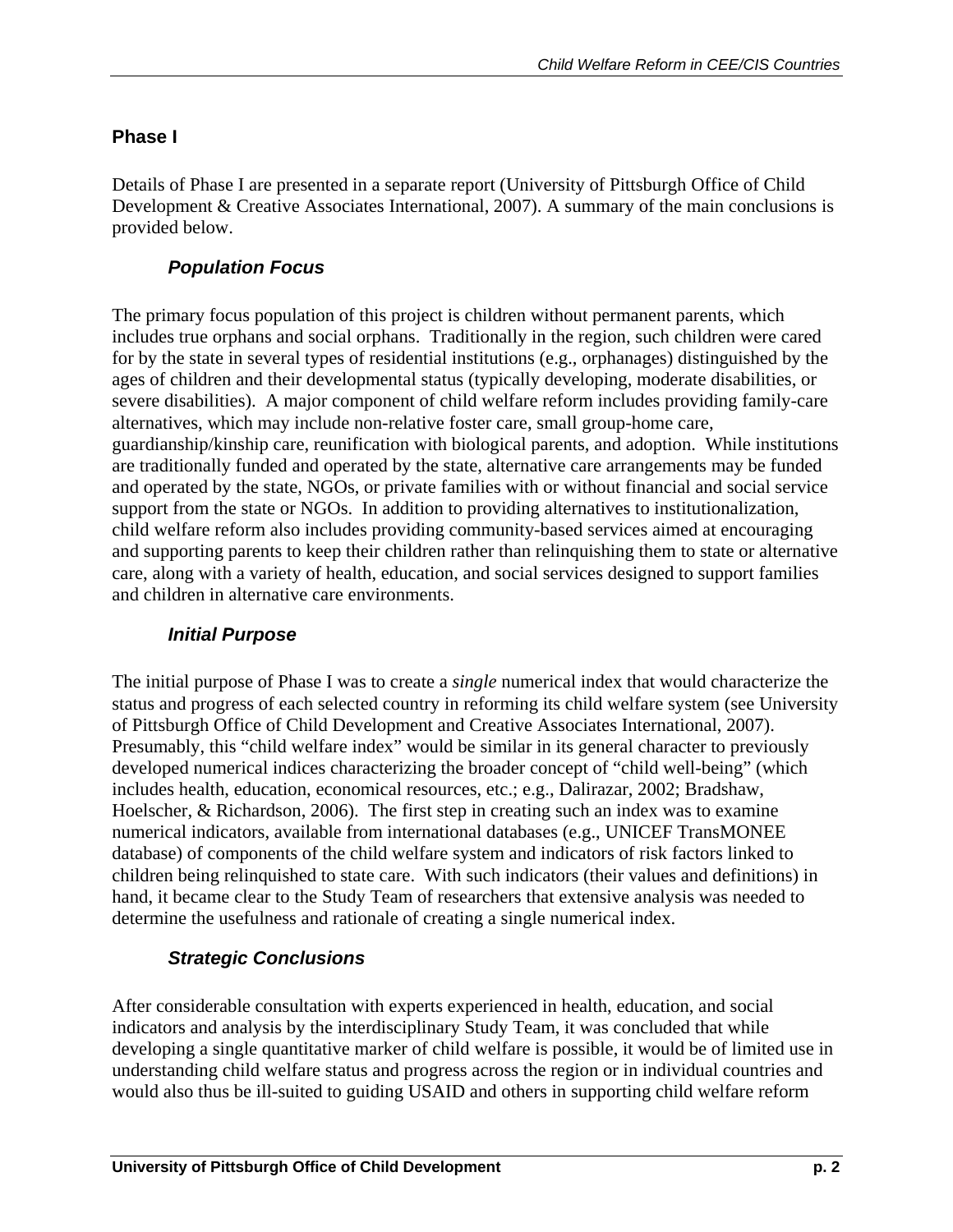and developing new interventions and welfare systems.Further, a composite index derived from numerous indicators by the typical aggregation methods currently in use for other international indicators was determined to be technically unsound for this topic and not readily interpretable in a straightforward manner for the purpose of this study.

In contrast to a one-time, between-country index, the Study Team proposed to examine across time within each country: 1) a single marker of children without permanent parents; 2) several indicators of alternative care arrangements, and; 3) predictors of child welfare problems. In addition, the Team proposed that the apparent conclusions implied by these statistical results needed to be combined with more qualitative information interpreted by experts and officials directly familiar with the in-country context and history. This multi-level analysis recognizes that, given the inherently context- and interpretation-dependent characteristics of the selected quantitative indicators, evaluating a country's progress in child welfare cannot rely just on a few de-contextualized indicators, but requires triangulating informed opinions and judgments with the statistics to create a best-available profile of the status and progress of each country's reform.

## *Three Levels of Analysis*

In sum, three levels of analysis were proposed:

- *Level 1* consisting of a single quantitative Marker of Child Welfare that estimates the number and percentage of children without permanent parents in each country who are living in state-supported care. It is composed of indicators available in most, but not all, countries in the region, that specifically measure the number and percentage of children in formal and state-supported non-parental care arrangements (i.e., residential institutions and foster/guardianship arrangements). This indicator can be used as a best-available proxy for the number of children living without permanent parental care (although it does not include "street children"). This Marker, while not a composite of several indicators as has been done in creating child wellbeing indices, nevertheless reflects directly the fundamental child welfare issue in the region. It can be used for between-country comparisons in a single year or withincountry study across several years. While illustrative of broad trends and numbers, this marker by itself is far too broad and ambiguous to guide or assess policies of child welfare reform within countries.
- *Level 2* consisting of within-country examinations across time of two types of indicators: 1) the number and percentage of children in different care arrangements, and 2) risk indicators that reflect potential direct and indirect causes of children living without parental care. The first type of data can reveal the relative distribution of different care arrangements within a country over time and is likely to be directly informative to child welfare reform. The latter type may provide hypotheses about social conditions that may contribute to the number of children without permanent parents and provide a basis for preventive efforts in the country.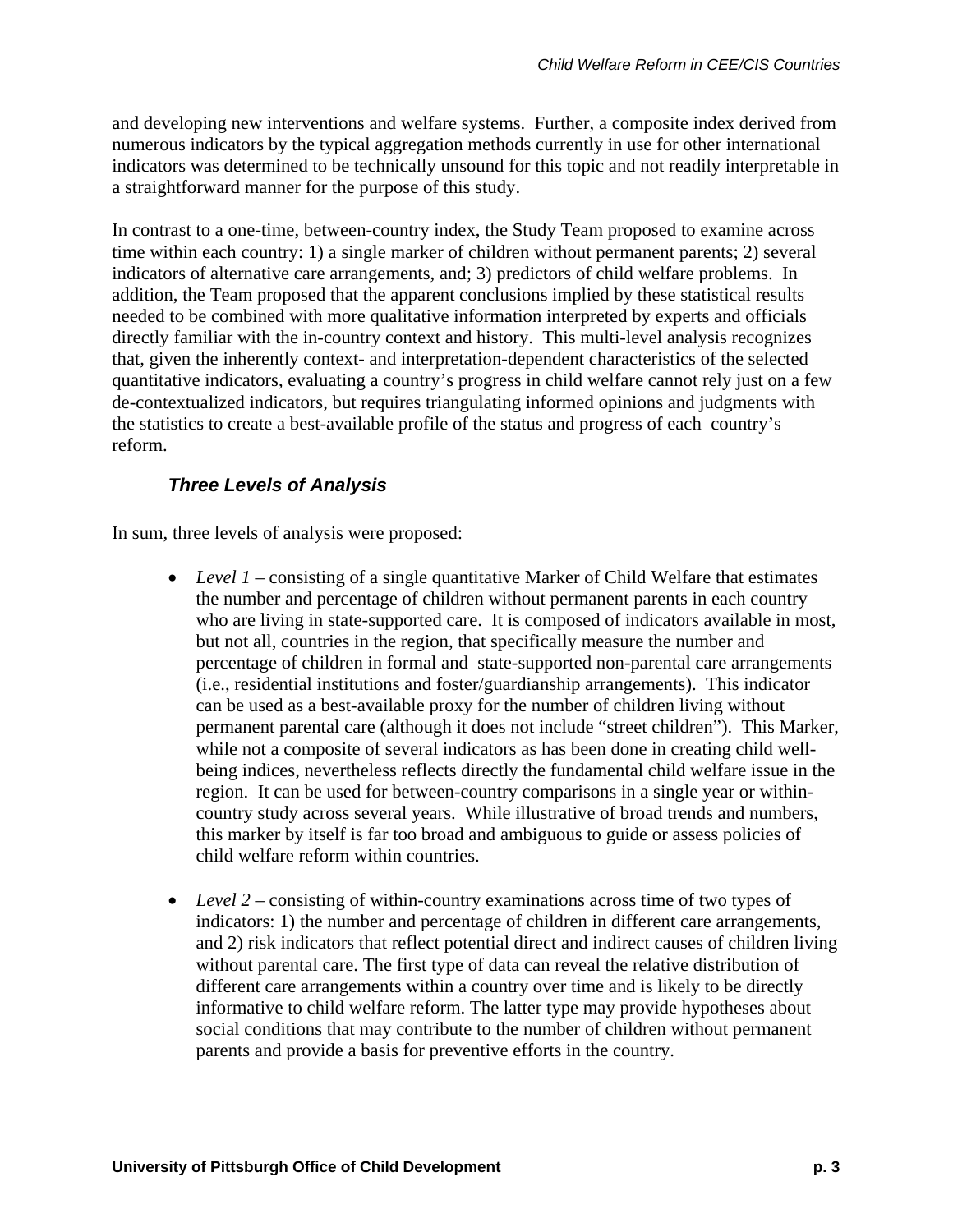• *Level 3* – consisting of in-depth qualitative interpretation and substantiation of the major trends and patterns in the two previous levels of analysis based on the informed judgment of experts and professionals familiar with the target country. The framework for this final level of analysis adopts and extends the basic four-pillar model as described by Davis (2006). The four pillars consists of 1) the policy and legal framework that guides and supports child welfare in the country, 2) the structure and types of programs and services that prevent and support the welfare of children and families, 3) the country's ability to supply professionals and train staff to work in child welfare with acceptable levels of competence, and 4) the monitoring and evaluation procedures that chart and interpret the process and outcomes of child welfare procedures. Level 3 analysis recognizes that progress in child welfare reform is uneven in the region, circumstances and events are often unique to a country, the relevant and necessary information is not found in one place but rather is scattered across various sources, shared indicators lack common definitions, and professionals are needed to interpret the quantitative and qualitative information to assess the status and progress in child welfare reform in each country. The Study Team concluded that Level 3 analysis is necessary to interpret information from Levels 1 and 2 and is crucial to understand and assist in promoting child welfare reform in individual countries.

## *Specific Country Results of Phase I*

Work conducted in Phase I of this research produced the Marker of Child Welfare, which was defined as the percentage of all children from birth to 17 years of age who were in institutionalized/residential care or in foster/guardianship care (UNICEF TransMONEE variables  $(v 8.2 + v 8.7) / v 1.5$ . Countries in the CEE/CIS region were ranked according to this Marker based on the most recent three valid years, which is presented in Figure 1.

In addition, year-to-year graphs from 1989 to 2005 of the number of children in residential care, foster care/guardianships, and adoptions (domestic plus international) were plotted for each country (these are presented in the Addendum). However, these plots are not readily interpretable without the Level 3 analysis that was conducted in Phase II of this project.

Finally, several direct and indirect risk factors for why parents relinquish children to state care were identified in the TransMONEE database. These indicators fell under five hypothesized categories of plausible causes associated with the separation of children from their parents: 1) financial inability of the family to care for the child; 2) single mothers ill-equipped behaviorally and financially to care for a child; 3) revocation of parental rights due to parental mental health or substance abuse problems as well as child abuse and neglect; 4) children with disabilities especially in cultures in which such children have traditionally been cared for by the state rather than by parents; and 5) problematic adolescent behavior which may produce an unmanageable and undesirable child who is moved from or relinquished by the family.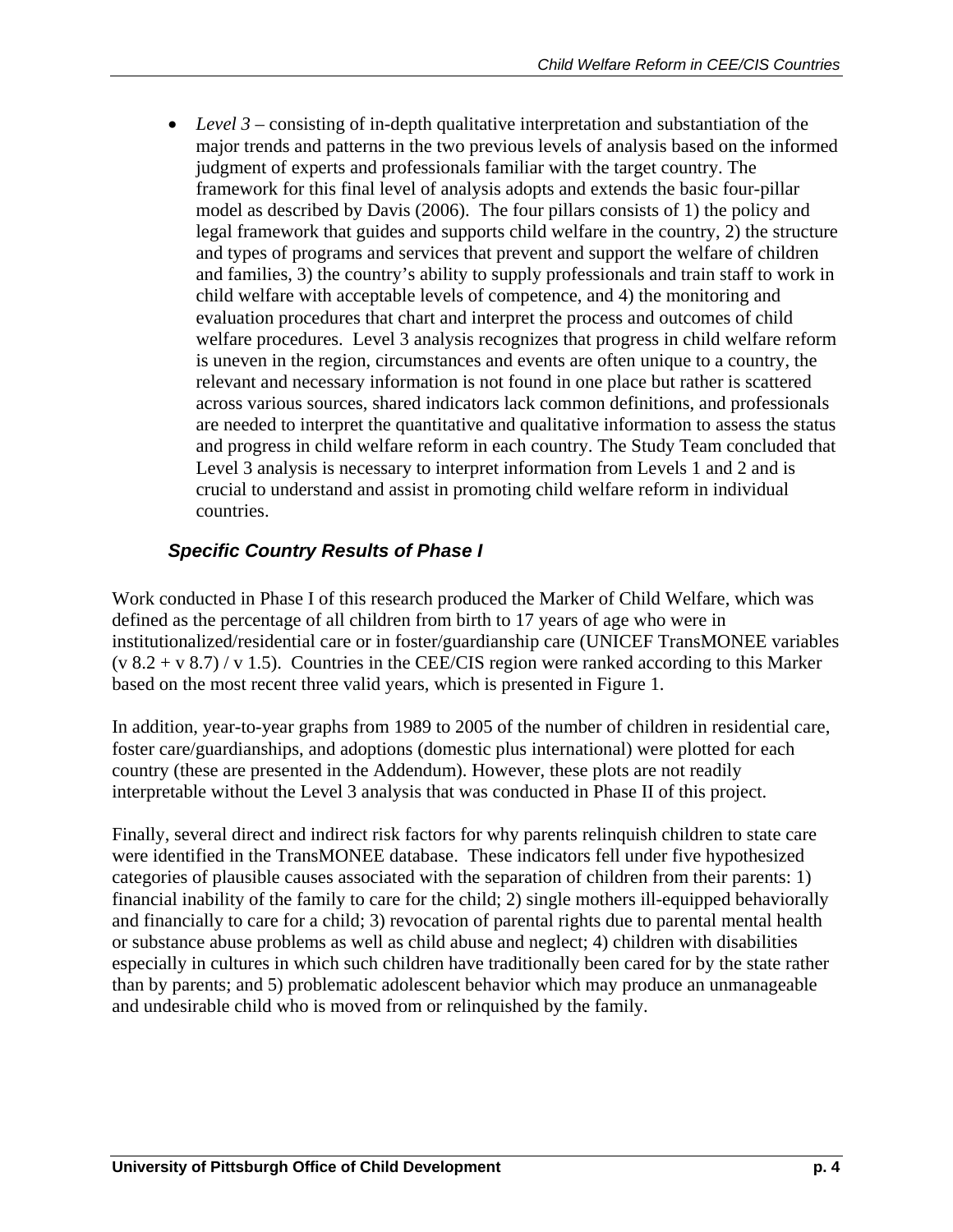

**Figure 1. Countries Ranked on the Marker of Child Welfare** 

## **Phase II**

Phase II, the primary topic of the current report, had two general purposes:

## *Analysis of Risk Factor Indicators*

The risk factors identified in Level 2 of Phase I were analyzed to determine if year-to-year changes in these risk factors coincided with year-to-year changes in the Marker of Child Welfare, which would suggest the hypothesis that such risk factors might actually contribute to the number of children without permanent parents. The analyses were aimed at reducing the number of risk factors, eliminating those that did not show year-to-year correspondence with the Marker, and identifying those that might overlap and thus be redundant with other risk factors. The Team aimed to test both relations that may appear across countries and those that may be unique to a particular country.

## *In-country Level 3 Analysis*

The second purpose of Phase II was to refine the process of using expert sources to interpret Level 1 and 2 data trends with a qualitative inquiry framed by the four pillars of policy, services, personnel preparation, and monitoring and evaluation (Davis, 2006). This exercise would supplement numerical indicators for a country with qualitative and informed judgment that would build a comprehensive and integrated assessment of the status and progress of a country's child welfare system. Furthermore, the Level 3 process would be tried out in a single country (designated to be Ukraine by USAID) to operationalize and refine the proposed process and to provide concrete examples of the kinds of information that would be produced by the process to better understand and flesh out numerical indicators.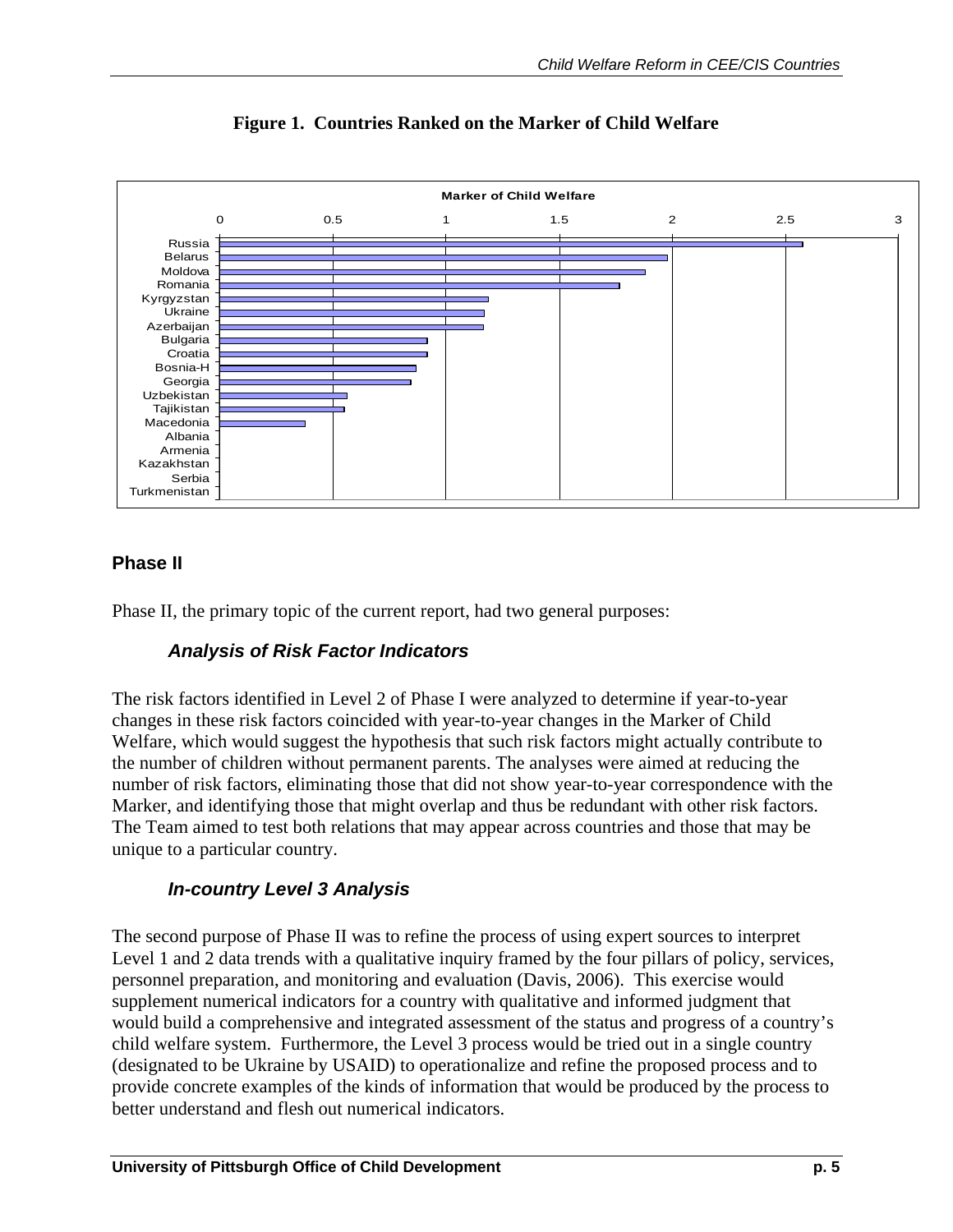# **CHAPTER 2: Analysis of Risk Factor Indicators**

A complete report of the analysis of risk factor indicators is included in the Addendum, Analysis of Risk Factors for Children Living without Permanent Parents, accompanying this report. This chapter is a brief summary of that Addendum.

## **Method**

The risk factor indicators and Marker of Child Welfare that were analyzed in this phase are listed in Table 1. Several types of analyses were conducted. Several types of data analyses were conducted primarily to determine if year-to-year changes in risk factor indicators were similar to year-to-year changes in other indicators and in the Marker of Child Welfare. In addition, countries were ranked on each indicator and the Marker with respect to their levels of the indicators and Marker in the last few years. Detailed descriptions of these analyses and results are contained in Addendum.

#### **Table 1. Variable Definitions**

#### **Marker of Child Welfare**

The Marker of Child Welfare is the percent of children (population age 0-17, variable 1.5) who are in residential care (variable 8.2) or in foster care (variable 8.7), which includes kinship and guardianship arrangements.

#### **Risk Factors**

#### **Domain I. Financial Inability**

- 1. *Gross domestic product at purchasing-power parity* (variable 10.02)
- 2. *Registered unemployed aged 15-24* (per cent of total annual unemployed; variable 10.05)

#### **Domain II. Single Motherhood**

- 1. *Non-marital births* (as per cent of live births; variable 2.12 divided by variable 2.1)
- 2. *Rate of children affected by parental divorce* (per 1,000 population age 0-17; variable 5.10)

#### **Domain III. Revocation of Parental Rights**

- 1. *Children deprived of parental care* (per 100,000 population at age 0-17; variable 8.01)
- 2. *Crimes against children and youth* (per 100,000 population age 0-17; variable 9.02)

#### **Domain IV. Children with Disabilities**

- 1. *Share of low-weight births* (births under 2,500 grams as per cent of total live births; variable 2.15)
- 2. *Infant mortality rate* (per 1,000 live births; variable 3.01)
- 3. *Percent of births attended by skilled personnel* (variable 6.01)
- 4. *Total number of children with disabilities in residential care* (variable 8.06)

#### **Domain V. Teenage Problem Behavior**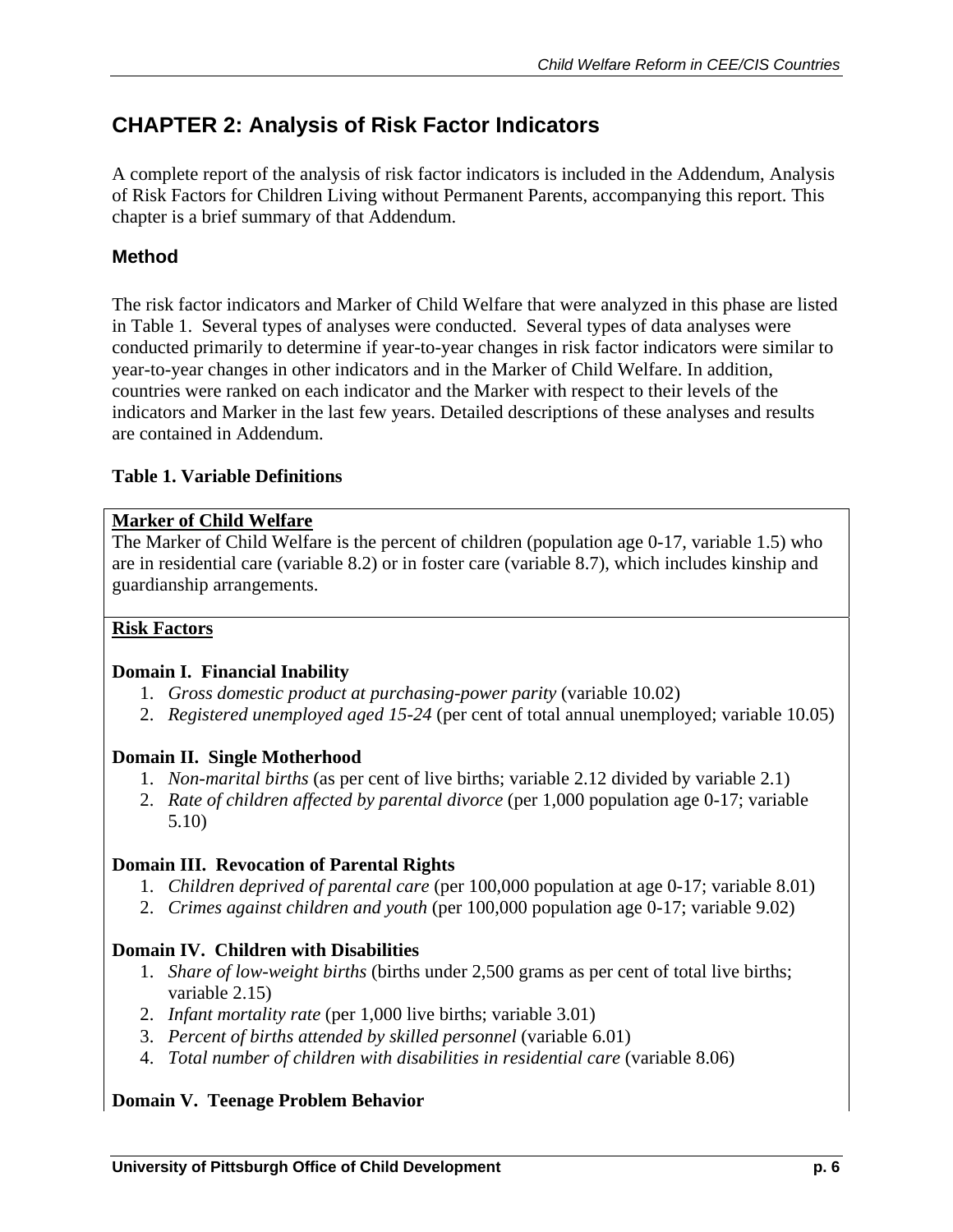- 1. *Suicide rate for population aged 15-19* (suicide deaths per 100,000 in population aged 15-19; variable 3.22)
- 2. *Registered juvenile crime rate* (per 100,000 in population aged 14-17; variable 9.04)
- 3. *Homicides committed by or with participation of juveniles* (as percent of population aged 14-17; variable 9.07, divided by the estimated number of children aged 14-17)
- 4. *Juveniles placed in correctional institutions* (as percent of estimated population aged 14- 17; variable 9.11)

#### **Source**

Indicators selected from the TransMONEE database. The TransMONEE variable number is given in each case.

#### **Notes**

1. Estimates for missing values were interpolated between valid values. Missing values were not estimated when they occurred at the beginning or end of a country's sequence of available data because inspection of available data indicated that most trends were not smooth enough for this to be done accurately.

2. When an indicator is labeled as a percent, the value given is a percent (e.g., a value of 0.04 means 0.04%, not 4%).

3. The raw number of children with disabilities in residential homes was taken directly from the TransMONEE tables. Normally, rates are preferred over counts, but no satisfactory denominator was available with which to calculate a meaningful rate for this measure (i.e., no estimate of the total number of children with disabilities).

4. For rates of juvenile homicides and juvenile incarceration, some estimation was required. It was assumed that in the Trans-MONEE database "juvenile" means "ages 14 through 17," but no population figures were available for this age range, only for "ages 15 through 17." To estimate the total population of juveniles "ages 14-17," the "15- 17" figure was multiplied by 1.33. Furthermore, Bulgaria is excluded from juvenile incarceration, as its definition for this condition is unusual.

5. Data for Serbia did not include Kosovo for some indicators for certain years. Other less frequent omissions were for Trans-Dniester for Moldova, and Abkhazia and Tskhinvali for Georgia. With no separate data for these regions, whatever data were given for the main country were used, without modification.

#### **Results**

#### *Correspondences in Year-to-Year Trends*

Collectively, these analyses produced several general conclusions:

- *Inconsistency across countries*: Although some indicators were more consistently related to the Marker across countries than others, there was substantial variability between countries in the nature of year-to-year changes between an indicator and the Marker. This is not surprising given the very substantial cultural, social, political, and economic differences between these countries. This means that each country needs to be examined separately for risk factors that pertain to its own situation (see below), lending further support to the necessity of an in-country Level 3 analysis.
- *Discontinuity in correspondence between year-to-year changes in the indicators and the Marker*: Frequently, the relation between an indicator and the Marker was different before approximately 1995-2000 than it was afterwards, and often there were more consistently similar trends after 1995-2000. The recent era corresponds to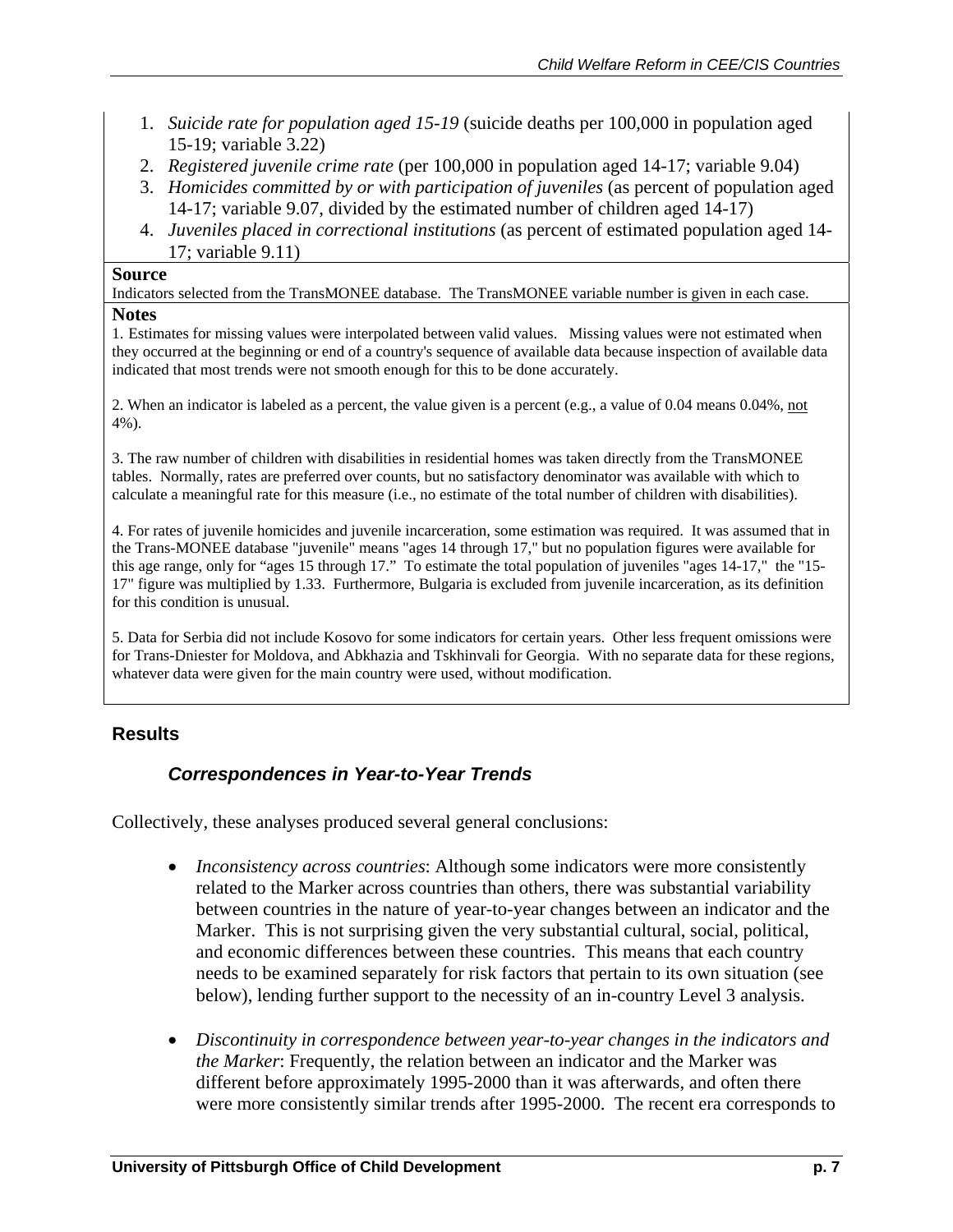the years following the fall of the Soviet Union, which led to numerous social, economic, and political changes in most of these countries which apparently became somewhat more stabilized in the 2000s.

- *Promising indicators*: After the 1995-2000 period, the most promising indicators in terms of following the same year-to-year relative changes as the Marker of Child Welfare in many (but not all) countries included the following:
	- o The percentage of non-marital births.
	- o The percentage of children affected by parental divorce.
	- o The percentage of low-birth-weight births. An increasing number of children born with low-birth-weights may be associated with more cases of children with disabilities who are then relinquished by their parents.

#### *Between-Country Rankings*

Countries were ranked on the indicators relative to each other, portraying which countries had relatively high rates of each risk factor during the most recent few years.

There was a tendency for the countries that ranked highly (i.e., poorly) relative to other countries in the Marker of Child Welfare to also rank highly (i.e., poorly) with respect to *non-marital births and divorce rates affecting children, deprivation of parental rights, crimes against children and youth, and teenage problem behavior*. This provides some suggestive evidence that these kinds of risk factors may contribute to higher rates of the Marker of Child Welfare. However, while these are reasonable hypotheses, it is not necessarily the case that high rates on an indicator actually cause children to be relinquished to the state.

#### *Statistical Dossiers for Individual Countries*

Dossiers were created for each individual country with adequate data on risk factor indicators. These dossiers included: 1) a narrative summary and interpretation of the statistical status of the country; 2) year-to-year plots of the number of children in residential and foster care (which includes guardianship) and the number of adoptions (domestic plus international) per year; 3) standardized year-to-year plots of indicators and the Marker; and 4) year-to-year plots of the rate of children per thousand for selected indicators. These dossiers are included in the Addendum.

**Caution:** The dossiers and other information in Addendum I provide a statistical portrait using the indicators of the TransMONEE database for each country having sufficient data available. While they may offer some hypotheses about contributors to children living without permanent parents, the Level 3 analysis reported below suggests that such data can give misleading impressions and the interpretation of such data requires Level 3 analysis.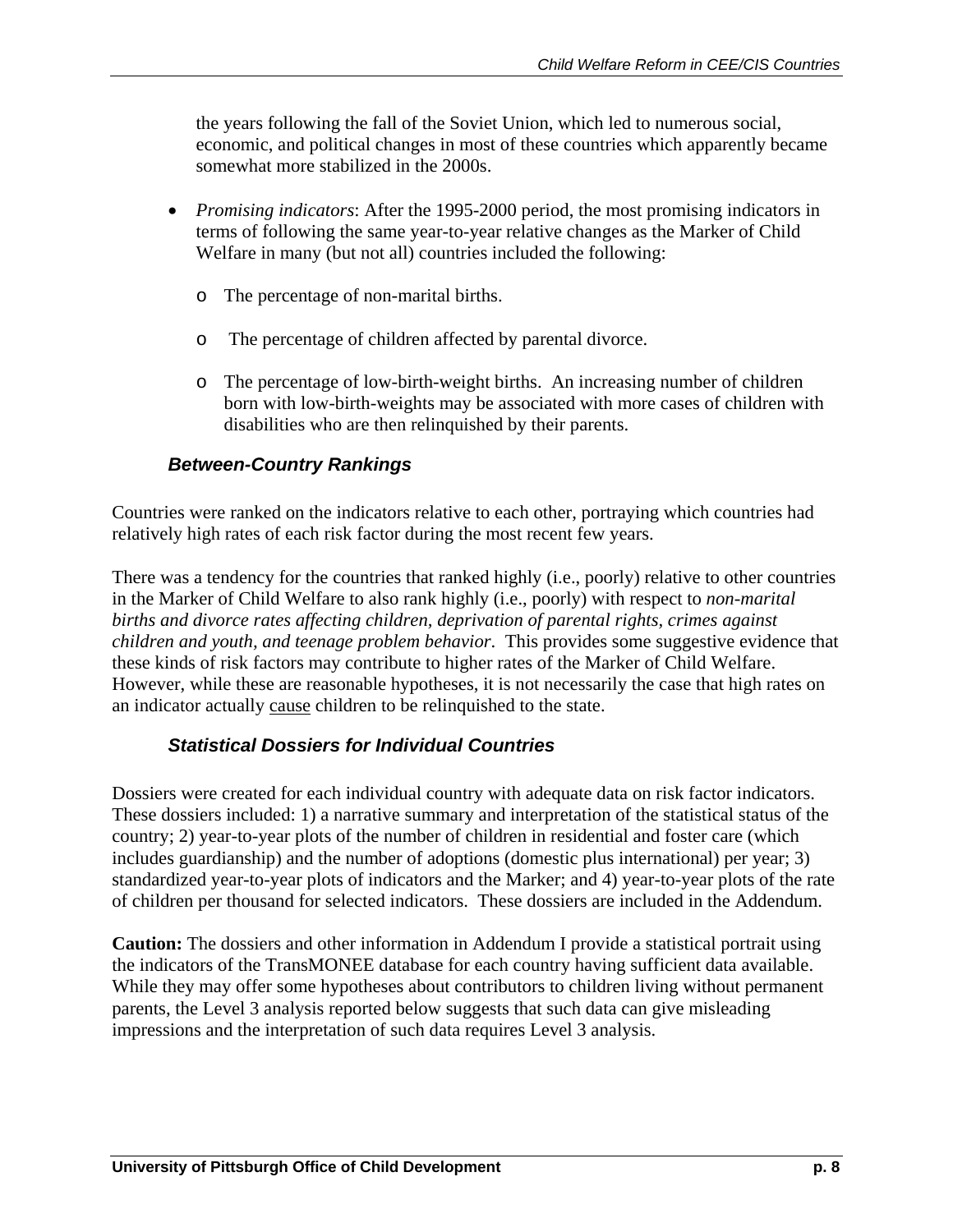# **CHAPTER 3: Level 3 In-Country Analysis of Indicators and the Four Pillars**

The purpose of the in-country analysis (Level 3) was to use the Marker and indicators as a starting point to collect additional quantitative and especially qualitative information for clarification, substantiation, and interpretation of data trends. This process provides in-depth information on the status and progress of a country's child welfare system, especially with respect to the four pillars of policies, services, personnel preparation, and monitoring. This chapter describes the methods that were used, which constitute the "model process," and an analysis of its benefits and limitations. We also present results that illustrate the limitations of simply looking at numerical indicators to assess a country's child welfare system, which constitute a justification for employing Level 3 analysis.

## **The Process**

Several information gathering procedures were employed.

#### *Cultural and Political History*

Brief cultural and political histories were obtained from several sources. These materials indicated that Ukraine underwent a very substantial political revision with the Orange Revolution in November 2004, and child welfare reform became a political priority in the country thereafter. This fact alone meant that nearly all of the indicator data available to us at the time which pertained to the years 1989 through 2005 does not necessarily reflect the current emphasis on child welfare reform and certainly cannot readily predict the future trends.

#### *Indicators*

Nevertheless, the breakdown of children into placement types and the risk factors for Ukraine were the initial points of departure. Plots of these indicators are given in Figures 2 and 3. A major task of the in-country procedure was to validate, contradict, qualify, explain, and understand these graphs, as well as to update them.

#### *Background Information*

Our consultants, principally Victor Groza of Case Western Reserve University and Alyona Gerasimova of Holt International (Ukraine), provided us with a variety of background articles which we supplemented with our own research. These articles are listed in Appendix A. These materials provided information about policies, numbers of children in various care arrangements, pilot programs that attempt to demonstrate how the child welfare system may be changed, new family-care alternatives to residential institutions, and other issues.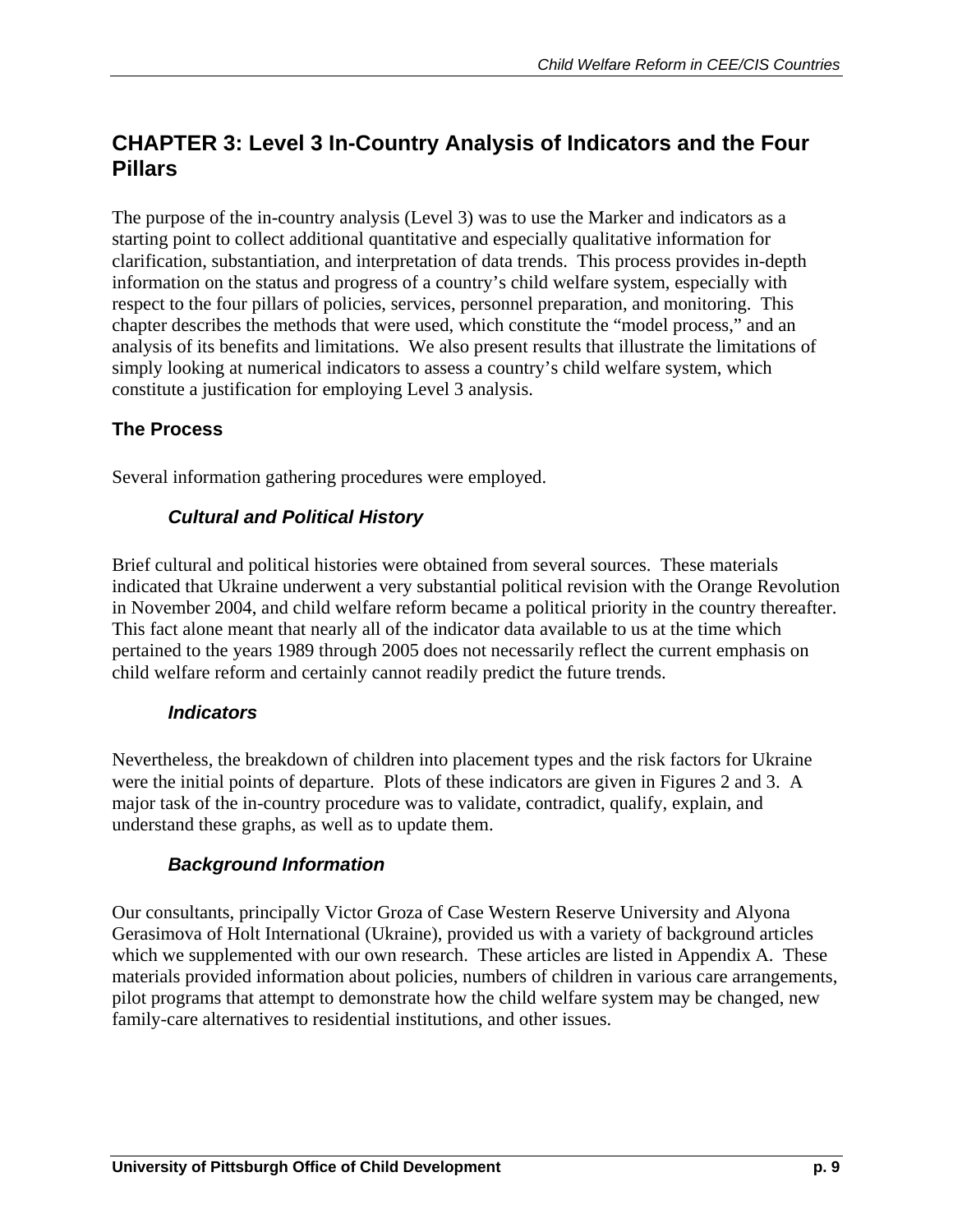

**Figure 2. Year-to-Year Plots of Children Without Permanent Parental Care in Various Circumstances (Ukraine)** 

**Figure 3. Year-to-Year Plots of Selected Risk Factors and the Marker of Child Welfare (Ukraine)** 



## *Comprehensive Interview*

Starting with the indicators, modified by the recent political history and supplemented with information obtained in articles and from consultants, a single comprehensive interview was designed that covered the major aspects of child welfare in Ukraine, including: 1) the status of children without permanent parents; 2) sources or reasons why children are relinquished to the care of the state; 3) residential care; 4) family-care alternatives; 5) domestic adoption; and 6) children with disabilities. This interview is included in Appendix B and some of the questions are supplemented with information we obtained from our background research.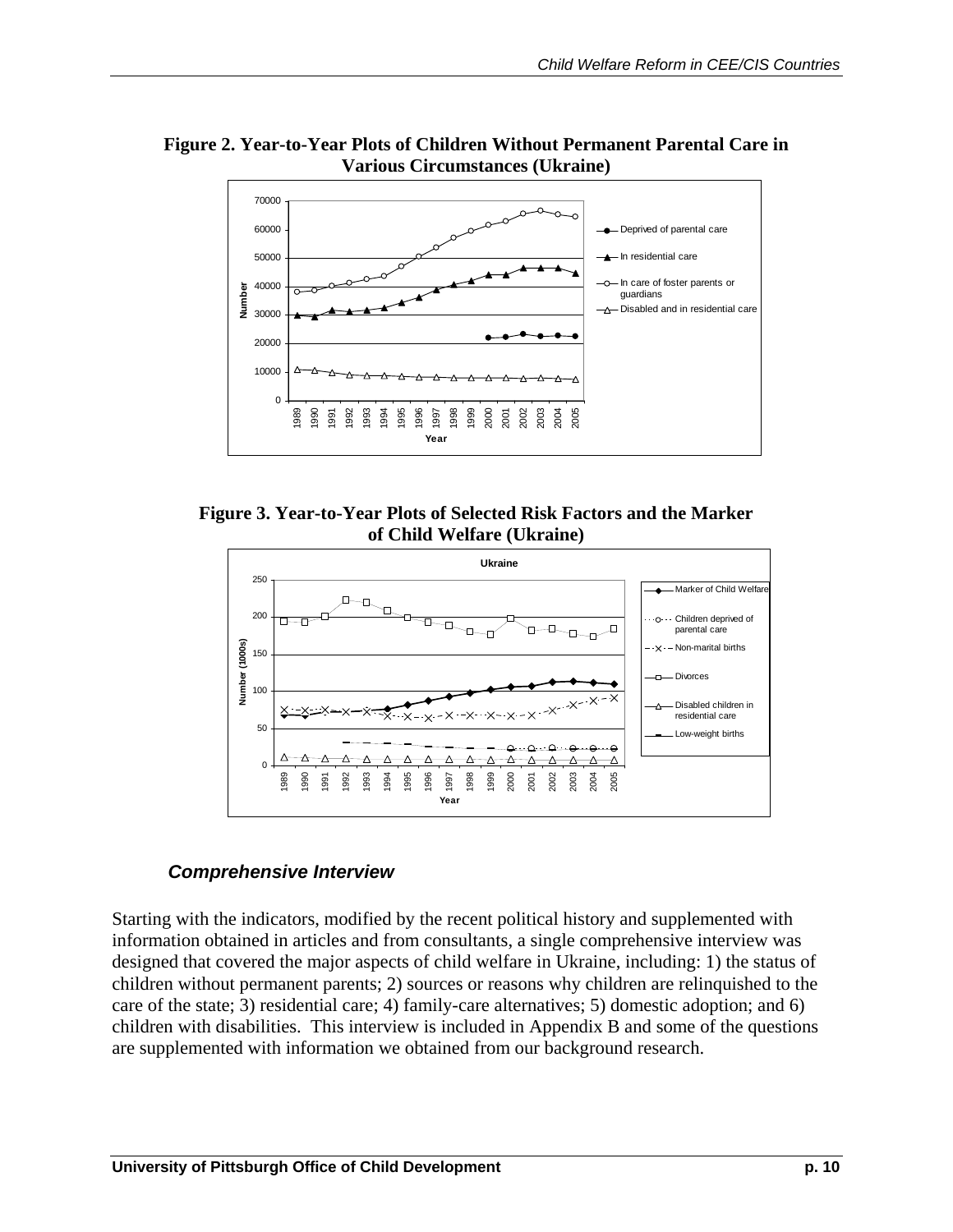#### *Identification of Individuals to be Interviewed*

Our consultants suggested individuals whom they thought should be interviewed. They included representatives from the four Ministries that have some responsibility for children without permanent parents, the UNICEF Child Protection Officer, five Oblast (a geographical subunit analogous to an American state) officials, and directors of six service programs, both government and privately funded, that constituted the examples of emerging programs available in Ukraine. Several were innovative demonstration programs funded by USAID through Holt International. A list of the scheduled interviewees is given in Table 2, which includes their titles and Ministries or organizations, plus their areas of expertise.

The interview was then parceled into sub-interviews tailored specifically for each of the interviewees, with questions matching their responsibilities and expertise (see italic material in Table 2). It was then determined that each question in the interview was covered at least once in the individual interviews. A chart was created to determine how many different interviewees would be asked the same questions to provide corroboration of answers.

#### *Interdisciplinary Team*

The University of Pittsburgh Office of Child Development Team that conducted this project was interdisciplinary and had experience with one or another aspect of child welfare in the Russian Federation, San Salvador, Nicaragua, and China. The team included specialists in children with disabilities, special education, child development, psychology, school-age education, statistics and indicators, and applied developmental psychology. These diverse perspectives enriched the gathering of background information and the development of the interview.

Three individuals were selected to visit Ukraine. Collectively, the trio represented nearly all of the areas of topical expertise listed above, which meant that the visiting team had independent expertise in nearly all of the areas covered by the interview. Further, one person was in charge of conducting the interview using the individual sub-interview as a basis, another was responsible for asking probes and taking a more global approach to questions, and the third took notes.

#### *The Interviews*

The interviews and visits consumed five full consecutive days. A van and driver provided transportation, which was indispensable in conducting this many visits in this short of time, given the traffic of Kyiv. The Team was usually accompanied by a translator; a representative of Holt International, which arranged the interviews, schedule, and other local logistics; and Tetyana Rastrigina of USAID (Ukraine). The visit began and ended with discussions at the USAID Mission (Ukraine).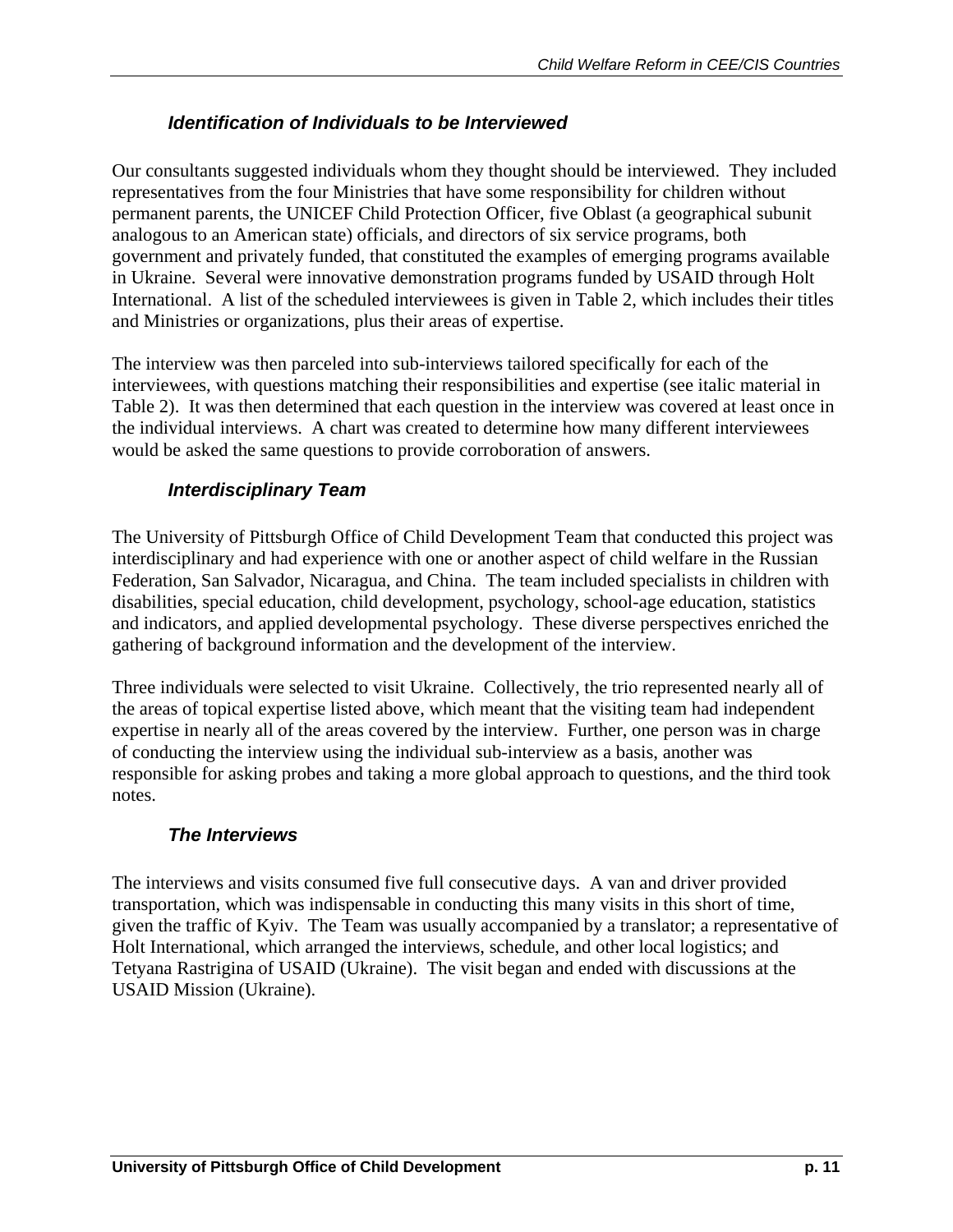#### **Table 2. Interviewees and Topics**

(Roman type gives interviewee's position and area of expertise; italicized type gives the segments of the interview relevant to interviewee's responsibilities.)

- 1. **Andriy Haidamashko** UNICEF Child Protection Officer, data, overall situation *1.8 (data trends), 1.10 (no documents); 5.3 (termination parental rights); 2.1 – 2.5 (sources), 2.7 (HIV), 2.9 (future), 2.11 (blueprint).*
- 2. **Halyna Postoliuk**, Director, Hope & Homes for Children (UK NGO) family-based alternatives, de-institutionalization , children in institutions, role of NGOs *4.0 – 4.16 (family-care); 2.8 (family support), 2.9 (NGOs), 2.11 – 2.12 (blueprint).*
- 3. **Irina Zvereva**, Director, Child Wellbeing Fund (formerly Christian Children's Fund) family-based alternatives, introduced PRIDE (training for foster parents), responsible parenting and community-based social services *4.7 (non-relative foster care, training), 4.8 – 4.16 (foster infrastructure), 5.6 (training adoptive parents), 2.8 (family support, parents keep children), 4.5 (reunification, training).*
- 4. **Natalia Lukyanova**, Director, State Social Services and **Irina Pinchuk**, Deputy Director, State Social Services, Ministry of Family, Youth, & Sports Affairs

*1.5 (residential care, number), 1.6 (foster/guardian/numbers), 1.9 (distribution of services), 1.10 (no documents), 1.11 (priorities); 2.1 – 2.7 (sources), 2.8 (family support services, keep children), 2.9 (future), 2.11 (blueprint); 4.1 – 4.16 (family-care).* 

5. **Lyudmyla Volynets**, Director, State Department on Adoption and Child Protection, Ministry of Family, Youth, & Sports; Co-Chairperson of the All-Ukraine Public Organization Child Protection Service – government policies, regulations, legislation, "money follows the child"; all kinds of benefits for families, children; reform of residential care facilities, adoption, child protection

*2.8 (policies to help parents keep children); 2.10 (children's allowance), 2.11 – 2.12 (blueprint, money follows child); 3.6 (mixed homes); 3.7 – 3.8 (future of residential care); 5.0 (adoption), 5.17 (Volynets quote on unadoptables), 5.7 (financial support), 5.9 (process of adoption).* 

6. **Nadiya Komarova**, Head of the Social Work Department, State Institute of Family & Youth, Ministry of Family, Youth, & Sports – training for social service providers and parents, children with special needs

*4.12 (professionals for family-care, training), 4.5 (reunification, training), 4.6.3 (training kinship parents), 4.7.4 (training, foster parents) 5.11 (professionals in adoption); 6.0 (disabilities).*

7. **Serhiy Andriyash**, Head of Department, Kyiv Oblast Administration Department of Children – "money follows the child" experiment in Kyiv Oblast, reasons for children being institutionalized, services for children in institutions.

*2.1 - 2.7 (sources), 2.11.5 (money follows child); 3.1 – 3.8 (residential care)*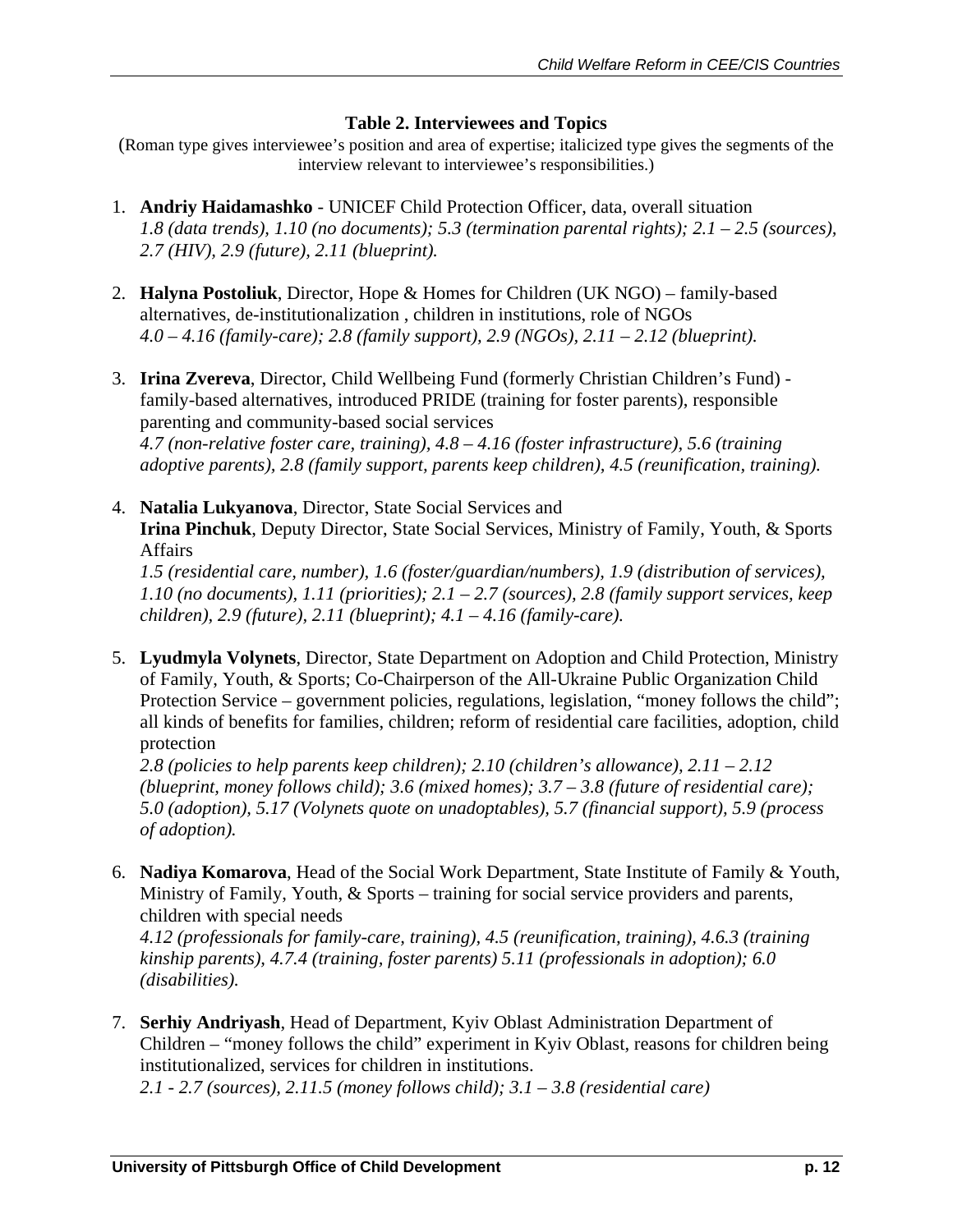8. **Lyudmyla Nikolaienko**, Director, Oblast Administration Regional Center for Social Services – family support services

*2.8 (support to keep children); 4.5 (support for reunification), 4.6.3 (support for kinship), 4.7.5 (support for foster parents), 5.6-5.8 (support of adoptive parents); 6.1.2, 6.1.5 (support for disabilities)* 

- 9. **Olha Shiyan**, Head of Department, Ministry of Education *3.2, 3.3 (children in Children's Home, Boarding Schools), 3.4.9 (educ. of disabilities), 3.5.7 (educ. in shelters), 3.6.8 (educ. in mixed homes), 3.8.2 (plans for residential)*
- 10. **Nadiya Chernukha**, Director, Charitable Foundation "Peremoga" family preservation program in Brovarskoy rayon, family support services for vulnerable families with children under 6 (therapeutic classes for children, home visiting, parent education), HIV *Describe own program; 2.7 (HIV as source), 2.8 (support to keep children), 2.9 (future); 4.5 (support for reunification), 4.6.3 (support for kinship), 4.7.5 (support for foster parents), 5.6- 5.8 (support of adoptive parents); 6.1.2, 6.1.5 (support for disabilities)*
- 11. **Marek Vnuk**, President, International Charitable Foundation "Sunshine" street children rehabilitation and placement into family type environment or transition to independent living *Describe own program; 1.8 (street children), 1.10 (undocumented); 4.5 (reunification); 4.6 (kinship), 4.7 (foster care)*
- 12. **Oksana Boiko**, Head of Rayon Department of Children finding placements for children deprived of parental care *4.6 (kinship care), 4.7 – 4.16 (non-relative foster)*
- 13. **Ruslan Maliuta**, Vice-President, International Charitable Foundation "Father's Home" adoption programs, rehabilitation programs for street children and abuse and neglect victims, family-based care models *Describe own program; 5.1 – 5.2 (adoption), 5.5 – 5.8 (adoptive parents), 5.9 – 5.17 (process of adoption), 1.8 (street children)*
- 14. **Raisa Kravchenko**, Director, "Dzherela", Rehabilitation Center for Children with Disabilities – Rehab programs for children with mental disorders, parent support groups, advocacy *Describe own program; 6.0 (disabilities)*

15. **Valentina Pedan**, Head of Department of Child Health Care, Ministry of Health

- *1.5 1.51 (numbers in Baby Homes); 3.1 (Baby Homes), 3.2.8 (medical care in children's Homes), 3.3.7 (medical care in Boarding Schools), 3.4.9 (medical care in disability institutions), 3.8 (future, improvements to residential care)*
- 16. **Mykola Kuleba**, Head of Department, Kyiv City Department of Children family-based alternatives, HIV

*(HIV as source); 4.6 (kinship), 4.7 (foster), 4.8 – 4.12 (foster infrastructure), 4.13 – 4.16 (future of family care)*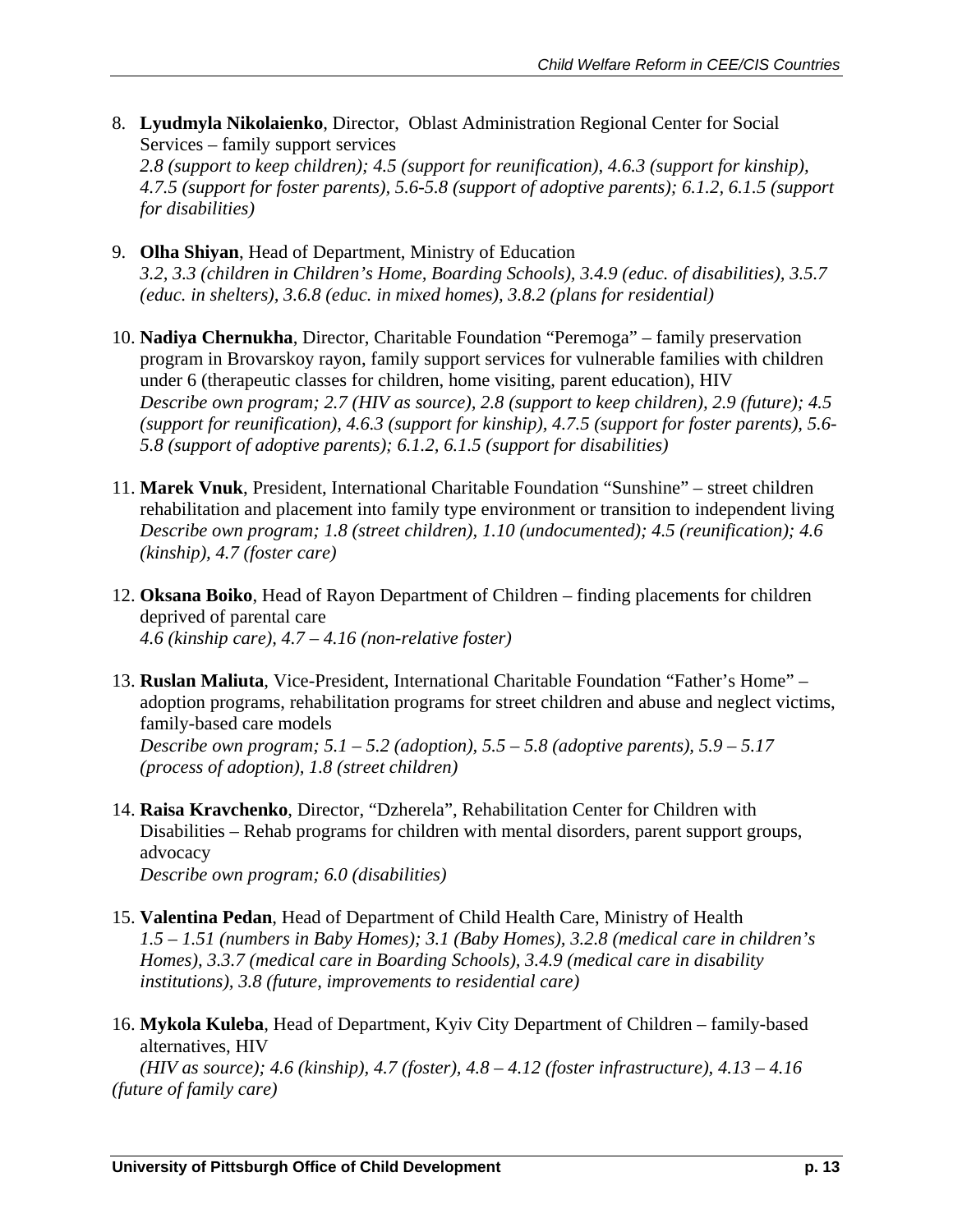## **An Analysis of the Process**

#### *The Model Process*

We believe the process we followed that is described above worked well and provided the kind of information that was desired (see Chapter 4).

For example, a major reason for conducting the Level 3 analysis was the contention made in Phase I that indicators by themselves were not very informative or interpretable; they needed to be supplemented with qualitative information that could only be obtained through intensive visits and information gathering. This assertion was emphatically validated by the field test. Numerous examples are given in Chapter 4.

While the procedures described above seem geared specifically to Ukraine, they are actually applicable to all countries in the region. The major elements of a general model Level 3 process include:

- 1. Study background information on the cultural, political, and economic history of the country.
- 2. Obtain year-to-year plots of the status of children without permanent parents and risk factors to be used as one basis for discussion, and that discussion would in turn validate, contradict, qualify, explain, and interpret these year-to-year plots.
- 3. Obtain as much background information on child welfare issues in the country policies, services, personnel preparation, monitoring/evaluation—through documents and consultants, including those operating in the country.This information was used to identify issues specific to the country.
- 4. Develop a single comprehensive interview. We present a general interview in Appendix C that can serve as a starting point to be expanded and made specific to each country. For example, the interview expanded to fit Ukraine is in Appendix B. The difference between the general and country-specific interviews reflects the contribution of background information on the particular country.
- 5. Identify potential interviewees and create a schedule for the in-country visitation. Interviewees should represent key informants in the domains of policy, services, personnel preparation, and monitoring, including those responsible for current services as well as model demonstration services. In-country professionals are necessary to identify and schedule interviewees.
- 6. Segment the single interview into parts appropriate for the expertise and responsibilities of each interviewee. Determine that each major topic will be addressed by someone, and that major questions of opinion will be asked of two or more interviewees.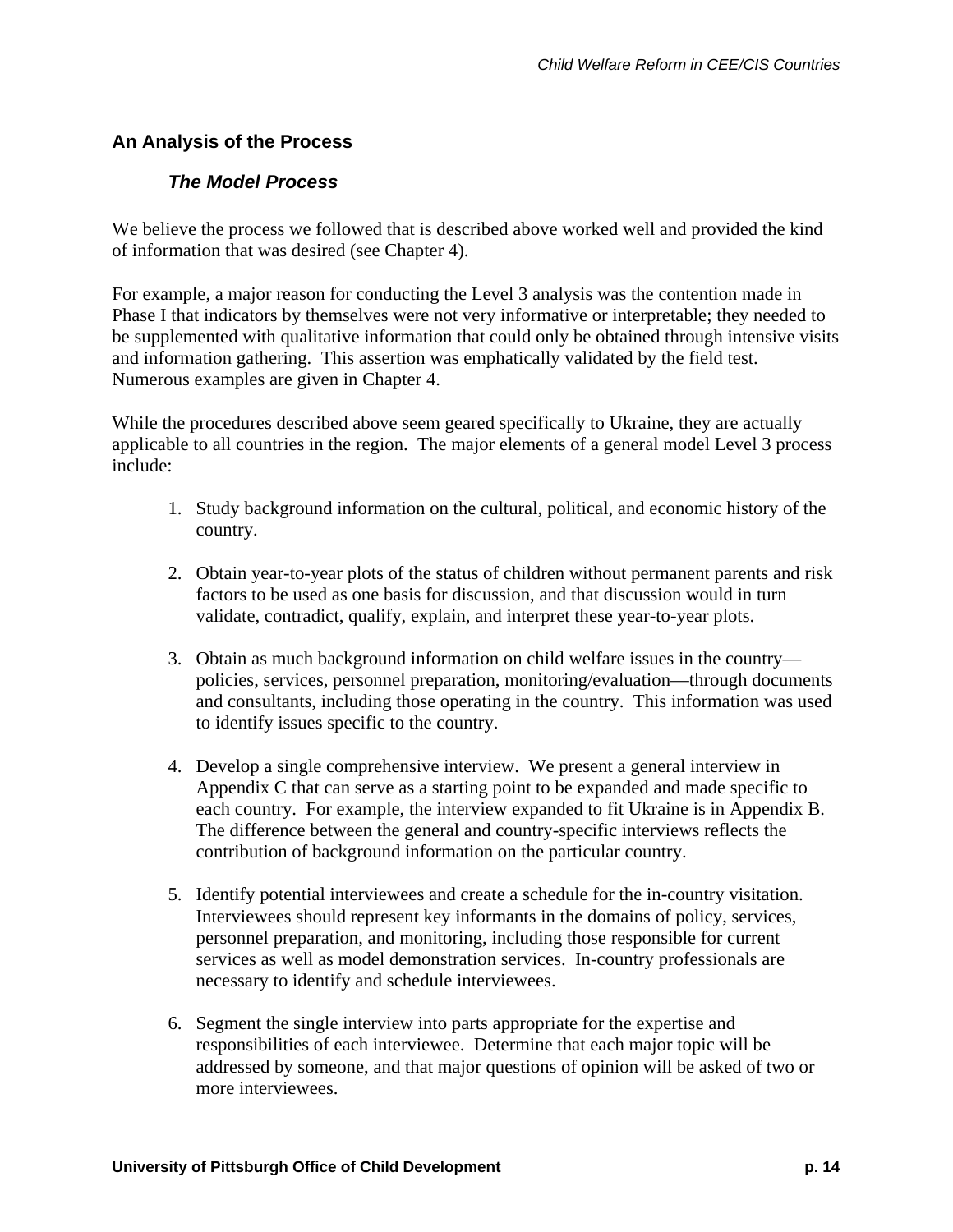- 7. Conduct the interviews with a combination of an interdisciplinary external team who are knowledgeable about various aspects of child welfare plus local professionals.
- 8. In the report, identify key accomplishments and areas needing improvement across all sectors of the system, including an eye toward long-term planning issues often overlooked by governments.

## *Pros and Cons of the Process*

After the visit, the Study Team analyzed the advantages and potential limitations of the Level 3 process.

#### **Advantages**

The approach has several advantages.

- *The process produces a comprehensive, integrated, "big picture" look at a country.* Most people who work in a country operate primarily in separate units (e.g., "silos") and rarely have the opportunity to see all aspects of the child welfare system in a comprehensive and integrated manner. Both our NGO collaborator and the USAID officer were eager to accompany us to the interviews, because this represented a rare opportunity to integrate information from a large group of stakeholders. The opportunity to interview representatives from all of the relevant Ministries and to visit several demonstration programs on the frontier of innovation and change in the country provided a comprehensive, balanced, and integrated view of the child welfare system in Ukraine.
- *Independent visitors in collaboration with local professionals provided a balanced, objective, and informed view of the country's child welfare system that neither a totally internal nor totally external review would likely have produced.* Professionals from the USAID Mission and Holt International provided invaluable local data and information as well as helped identify contacts, scheduling, and local arrangements. In addition, the presence at interviews of local experts from USAID and Holt perhaps helped to keep interviewee responses accurate and balanced; occasionally these experts provided qualifications and additional information during the interview. Their involvement may also have contributed to the fact that interviewees were exceedingly gracious in giving the visiting Team substantial amounts of time and flexibility in scheduling.
- An interdisciplinary team enriches the information obtained. The team that conducted this Level 3 analysis had expertise in child welfare, child development, organizational management, early childhood special education, children with disabilities, school-age education, database technology, and social indicators and statistics. These diverse perspectives enabled the team to insightfully probe an interviewee's responses and to place that information into a broader professional context.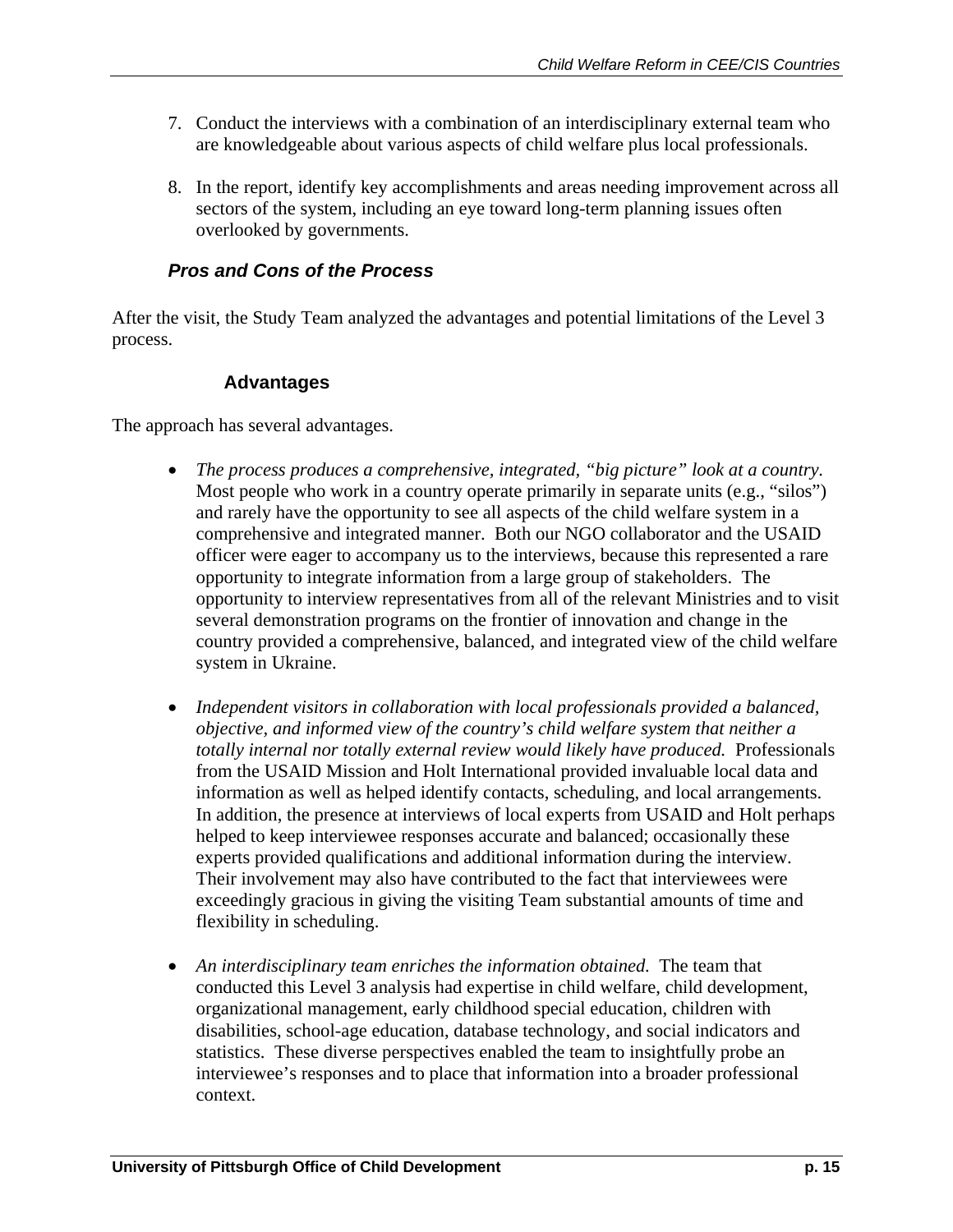- *A common interview protocol permitted some degree of cross-validation of some points that were asked of several interviewees.* The single comprehensive interview, which was parceled into sections for different interviewees, not only provided the basis of integrating information obtained from different interviewees on different topics, but also permitted asking the same questions of different interviewees for the purpose of obtaining cross-interviewee validation. The team encountered very little disparity and contradictions in general information between sources, although precise consistency on specific numerical indicators was not always present. In only one instance was numerical information withheld from the team (one government official had data on the distribution of children in various facilities but was reluctant to share it).
- *Background research and information helped to target the interview questions and stimulate relevant probes to produce more insightful information.* Literally knowing what some of the answers to the interview questions were likely to be, as well as having other background information on the child welfare system before creating the interview, permitted the Team to probe more insightfully and to ask for clarification when initial responses seemed different than the background information. The difference between Ukraine Specific Interview (Appendix B) and the General Interview (Appendix C) illustrates the contribution of the background research.

## **Potential Limitations**

The approach has a variety of potential limitations. Two that are inherent in the approach include:

- *Interviews produce information that people claim is accurate.* The primary information obtained in this process is what a variety of people in responsible positions say is the case, and thus it has the potential of being influenced by their perspective, their role, and in the extreme, their bias or political point of view. Having background information, asking the same question of different interviewees, and having local experts present during the interviews, mitigates against this potential limitation. Indeed, the Team felt that all interviewees were frank, forthright, and honest; never did the team members have the impression that they were "getting the party line," and no one avoided directly answering a challenging question. People were remarkably welcoming and most expressed some criticism of one or more aspects of the system, including those under their own responsibility.
- *It is difficult to determine the prevalence of certain conditions.* The directors of NGOs operating pilot demonstration programs and their services were highly competent and professional, but the team was told (by sources other than the NGO directors themselves) that these NGOs were unusual and that this level of competence was not widespread. The foster family the team visited was superb and the social worker visited them twice a month after placement of the child, but the Team is uncertain how prevalent these circumstances are.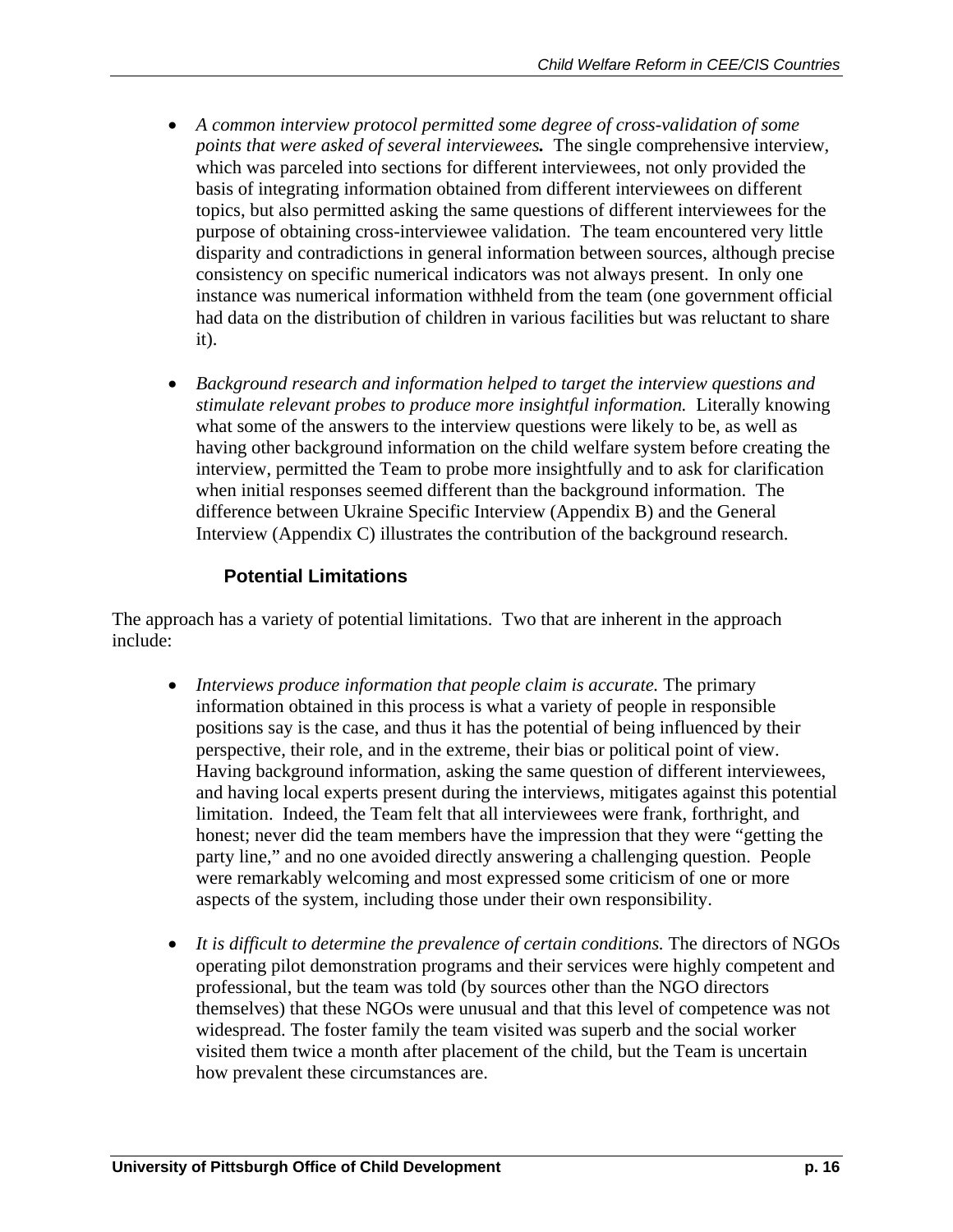Three other limitations could be corrected if the process were implemented in other countries:

- More time might produce more detailed and comprehensive information. The Team interviewed numerous individuals representing the government and directors of model programs in a tightly organized week. This, plus the background work before the visit, seemed sufficient to obtain the general, comprehensive, and integrated picture of child welfare described in the next chapter. At the same time, a greater depth of understanding in any area would require more time and closer work with local authorities and professionals. However, this is not an argument for "infinite" time investment. By the second half of the week, themes and answers already began to be repeated and convergences appeared.
- *Major cities may not be typical of rural areas.* The Team visited demonstration projects primarily in the Kyiv area and was frequently told that services were more sparsely distributed, of lower quality, and less innovative in rural areas of the country, which were not visited. It is reported by many sources that the different regions of the country varied in culture, social economic status, and local governmental capacity in terms of money and people.
- *The Team did not visit standard, residential care facilities operated by the government.* While the Team did see two new family-like, age-integrated residential facilities funded primarily by the government and NGOs, they did not visit a typical Baby Home or *Internat* (orphanage), although the Team had experience with such facilities in the Russian Federation, Latin America, and China.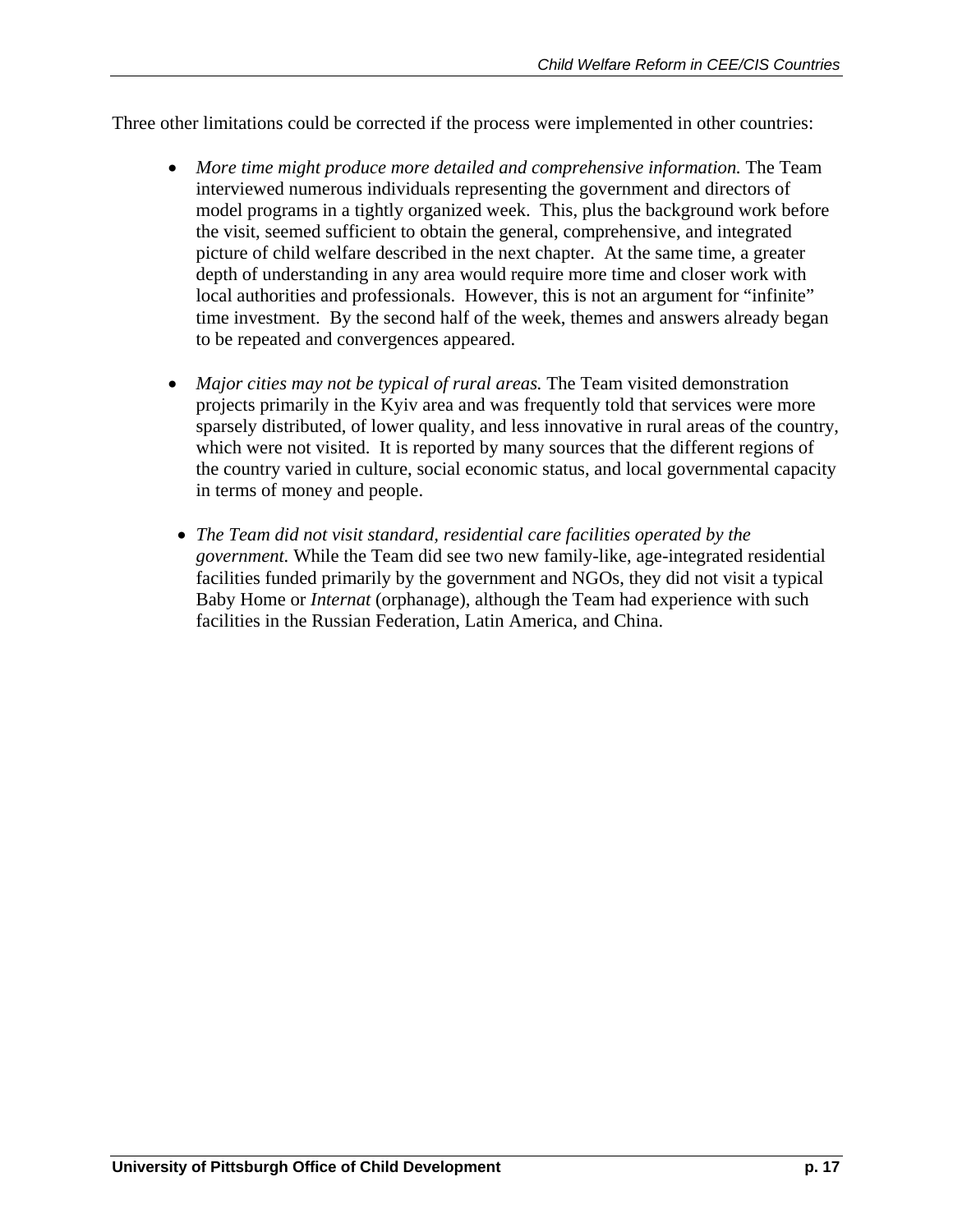# **CHAPTER 4: A Case Study Illustrating the Level 3 Procedure: Ukraine**

The procedure that was described in Chapter 3 was piloted in the country of Ukraine, which provides an illustrative example of the kinds of information that may be collected by this process. This pilot test also yielded a snapshot of the status and progress of child welfare in Ukraine, which is potentially useful for USAID/Ukraine, the Government of Ukraine, and other organizations working on child welfare in Ukraine, as well as being illustrative of issues in child welfare reform in many other countries in the E&E region.

The Team learned a great deal about many aspects of child welfare in Ukraine, but rather than describing the entire child welfare landscape in Ukraine, this chapter focuses first on illustrating the need for Level 3 analysis in the interpretation of the indicator data, and second, on major accomplishments, limitations, and future agenda for Ukrainian child welfare grouped under the four pillars of policy, services, personnel preparation, and monitoring.

#### **The Limits of Indicator Data**

The Study Team argued in Phase I that in-depth qualitative information obtained in-country was necessary to interpret the indicator data. Below are several kinds of limitations on indicator data that may exist in general followed by specific illustrations from Ukraine that were uncovered during the Level 3 interviews and analysis. In brief, plotting indicators across years and comparing levels and trends can give a somewhat misleading impression of the status and progress of a country's child welfare system:

- **The number of children in residential versus foster/guardianship care gives an inaccurate impression of the status of children in Ukraine.** Figure 2 displays the total number of children residing in residential care and the number of children in foster/guardianship arrangements. The impression is that more children are in alternative-care environments than in institutions. These numbers, however, are not accurate. Figure 2 represents what might be called the "legal custody" arrangements, but a significant portion of children in "legal custody" of a relative (e.g., guardianship) actually reside day-to-day in institutions (15% by one estimate). Further, those children are double counted, because they are represented both in the guardianship figure and the institutional residency figure. Thus, the indicators given in Figure 2 overstate the number of children actually residing in alternative care arrangements.
- **Breaking down an indicator into its components (i.e., "disaggregating") often reveals a different impression than simply examining the aggregate indicator**.
	- o *Foster care vs. guardianships*. Figure 2 shows rather large numbers of children in "foster/guardianship" arrangements, a reporting category used for all countries included in the TransMONEE database. Figure 4 presents the number of children actually residing in foster care plus family-type homes, the number of children under guardianship/kinship care (many of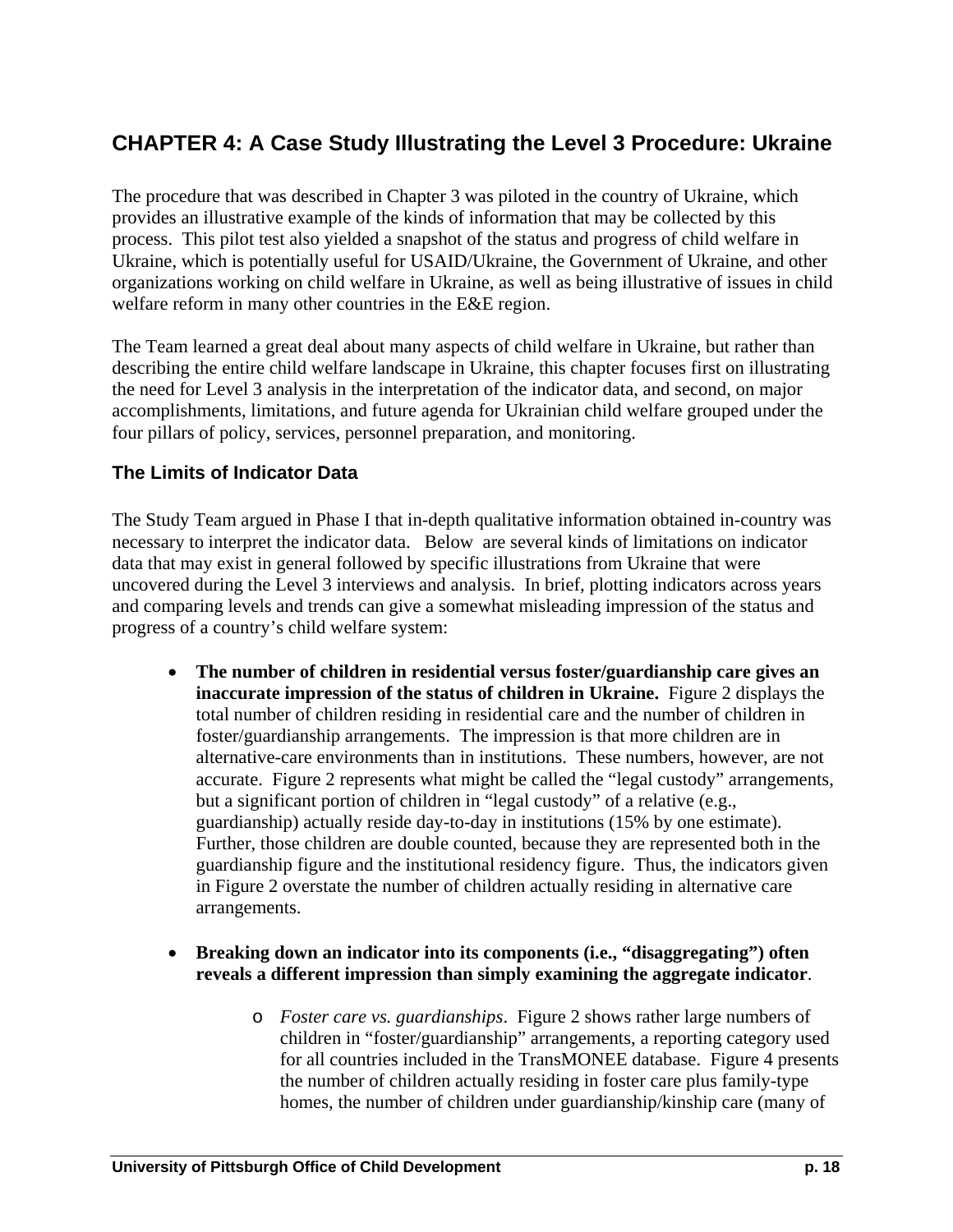which may nevertheless reside in institutions), and the number residing in institutions. This information was released by the government one week before the Team's visit.

**Figure 4. Living Arrangements for Children without Parental Care in Ukraine.** Number of children having guardianship/kinship legal status (many do not reside with guardian or kin but in institutions), number in foster care or family-type homes (both from the Ministry for Family, Youth, and Sports, April 17, 2008), and the number residing in residential care (from TransMONEE).



o *The disaggregated graph shows very few children actually residing in foster care and family-type homes (although the number has increased in the last three years*). Even in 2007, the number of children in foster care and familytype homes (4,882) is less than 5% of the 103,000 children without permanent parents, but approximately 44,700 reside in institutions—just the opposite impression given by the aggregated indicators. Statistics on the number of children actually residing with guardians was not available. Thus, while the indicators give the impression that foster care is growing, and numerically larger than residential care, the in-country interviews confirmed that foster care, still constitutes a small proportion of the overall population of children without parental care.

- **Internationally available data may be out of date**. Almost all of the change in child welfare policies and practices in Ukraine has occurred since 2005, the last year of available data from UNICEF.
	- o *For example, foster care/family-type homes increased during 2005-2007, but not domestic adoptions.* Figure 5 shows the dramatic rise in the number of children in foster care and family-type homes (provided by the Ministry of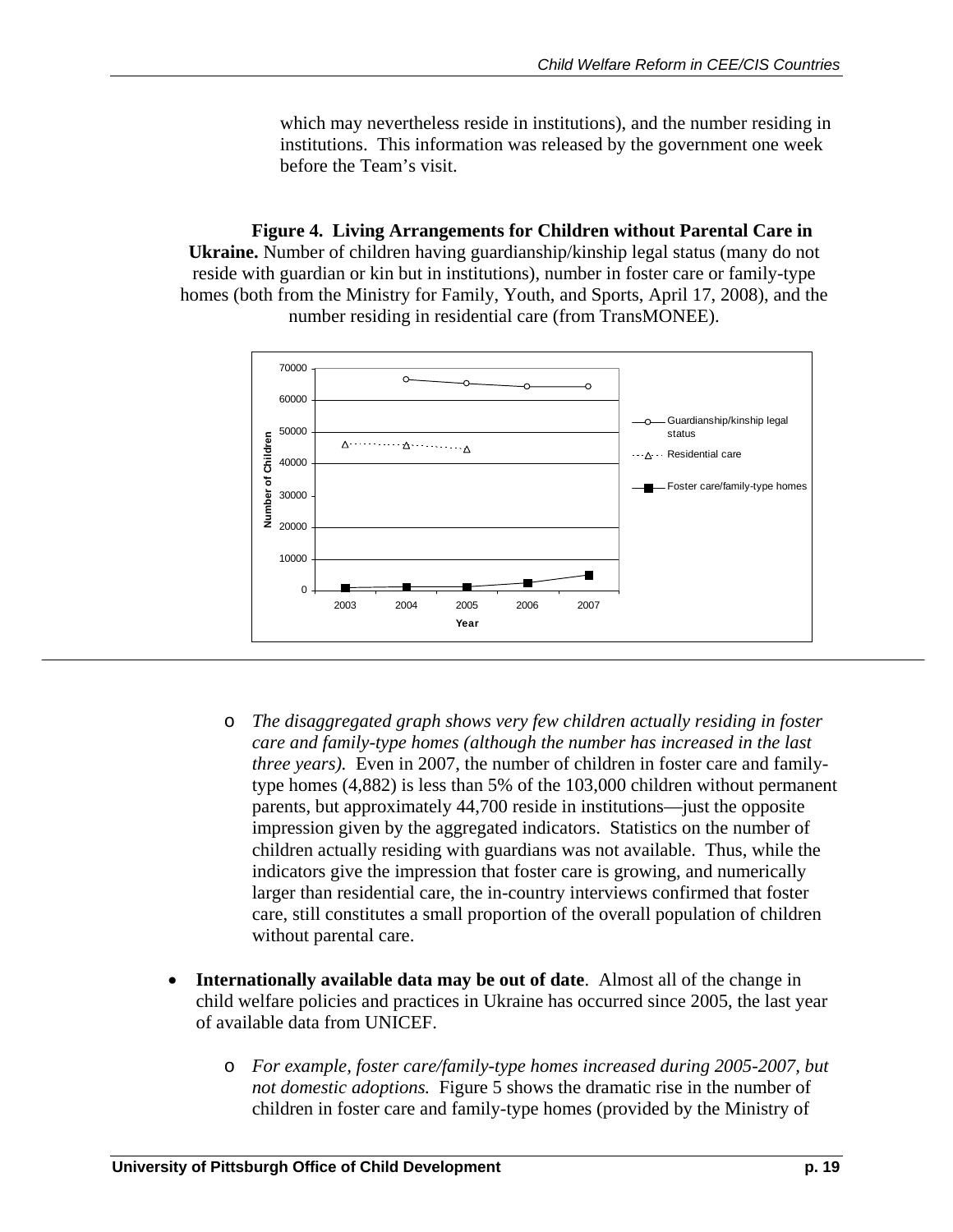

**Figure 5. The number of children in foster care/family-type homes and the number of domestic adoptions (Ministry of Family, Youth, and Sports, April 17, 2008).** 

Family, Youth, and Sports, April 17, 2008) during the last three years (2005-2007), a nearly four-fold increase, which is not comprehensively reflected in indicators from world organizations, including UNICEF, that tend to be two or more years behind. Domestic adoptions have not risen compared to foster care from 2005 to 2007, perhaps because financial incentives were offered *only* to foster families, not adoptive parents. However, legislation is in progress to equalize the financial incentives. Therefore, not only can the internationally available indicators not reflect trends during the last two years, they do not necessarily accurately forecast future trends that may be influenced by pending legislation.

- **Trends over years may reflect unintended consequences to policies**.For example, more benefits are paid to unmarried than married women who give birth.Figure 3 shows an increasing rate of births to unmarried mothers. This is especially true for those over 20 years of age (i.e., it is not associated with more births to teenagers). Although there may be many contributors to this increase, one possibility is that there are more total government benefits for single mothers than for married mothers, and some cohabitating couples were remaining unmarried to obtain these financial benefits. In addition, benefits favored "birthing" vs. "keeping" the child. There are no data available, but several sources indicated that a portion of mothers were keeping the children long enough to receive the benefits, and once the benefits expired, they proceeded to relinquish the child to state care. The mothers who kept the children long enough to receive the benefits and then relinquished them to state care were mostly marginalized women.
- **Trends over years may reflect changes in definition, not simply changes in policy**.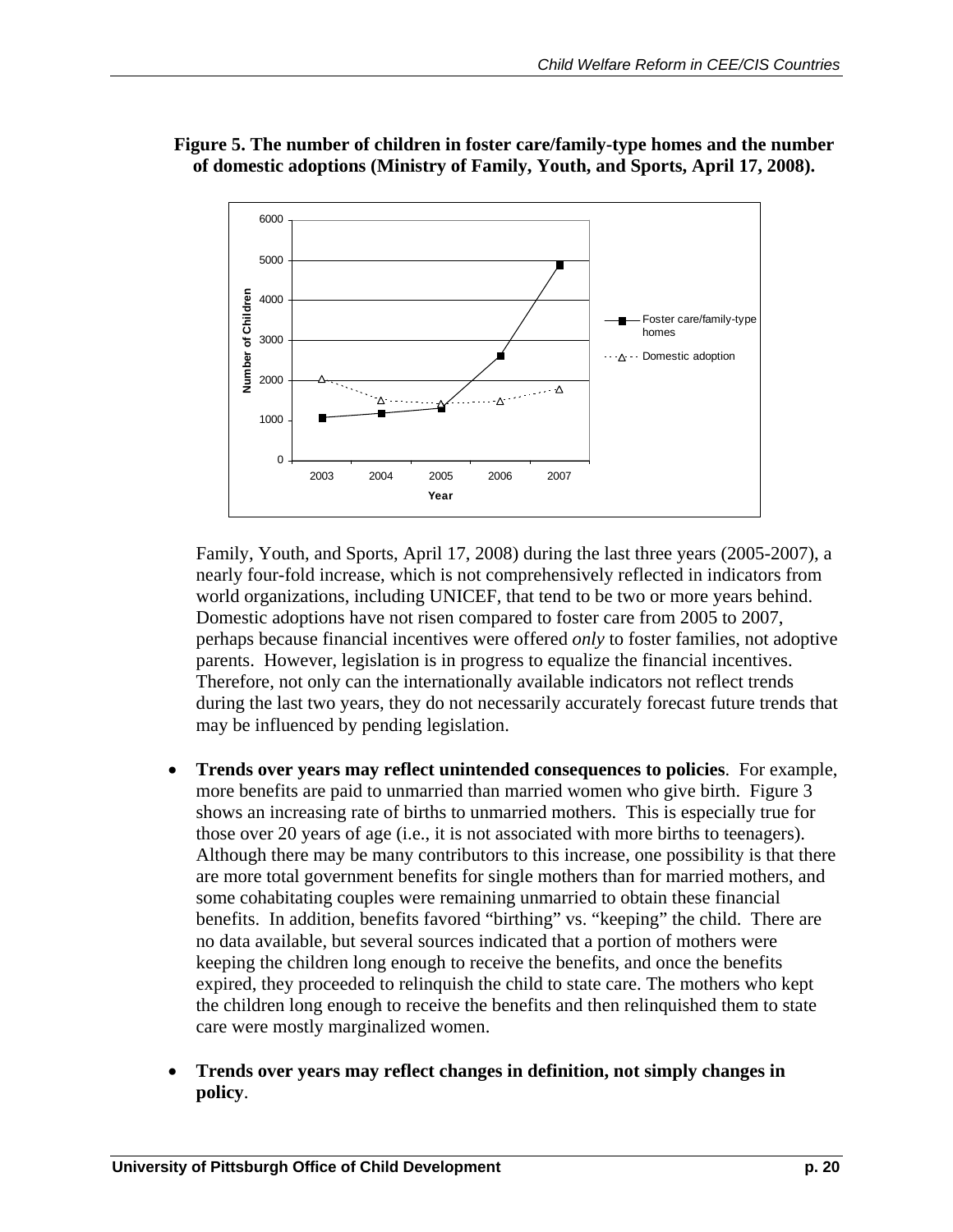- o *The number of adoptions does not necessarily reflect adoptions only of children without permanent parents.* Prior to 1996, "adoption" included adoption by a step-parent, but this is no longer the case. Adoptions declined in the late 1990s for social and political reasons. Adults were focused on economic survival and not on children, children were often generally neglected, and adoption procedures were not transparent and often had financial requirements including bribes and other forms of corruption. Now there is more transparency, less financial demands, some proposed financial incentives, and a much better economy producing more people who want to adopt (see data for 2005-2007 in Figure 5 that reveal a recent slight increase). The government does not trust the early international adoption data, because there were no official statistics obtained before 1996 and there was a moratorium on international adoption between 1994 and 1996.
- **The indicators reflecting children without permanent parents do not include socalled "street children**."Such children are not part of a government program and, therefore, are not counted. It was estimated by one interviewee that approximately 140,000 street children existed in Ukraine in 2005, which is more than the 103,000 children in state care in 2007. Thus, if this estimate is correct, the total number of children without "functional parental care" could approach 250,000, more than double the figure given by the Marker, and that the magnitude of this issue is far greater than any other numerical discrepancy the Team encountered with the rest of the indicators.
- **There seems to be a problem of double counting in national statistics**.
	- o *A child may be considered institutionalized every time he or she enters the institution*. Therefore, if he/she enters, leaves, and re-enters the institution within a year, this is counted as two children in residential care in that year.
	- o *Children frequently qualify under two or more categories*. Children who change placements or status within a year or children who receive special services (e.g., children with disabilities) may also be double counted. For example, children in legal guardianships who actually reside in institutions are counted in both indicators. Thus, the actual number of children in aggregate categories is often not accurately determined, in this case an overestimate. A child with disabilities may be counted in the Ministry of Education's tally of children with disabilities receiving certain educational services as well as being a resident in a given institution.
- **The total statistical picture of a country may be very complicated and difficult to portray**. Given the information above, it is very difficult to construct an accurate and detailed picture of child welfare. The Team also had the impression that representatives of the Ministries themselves did not always have specific numbers. Additionally, one minister was unwilling to share data tables that were internally produced and on her desk during the interview. Because the number of children in various situations is so closely linked to funding and policy decisions, data may be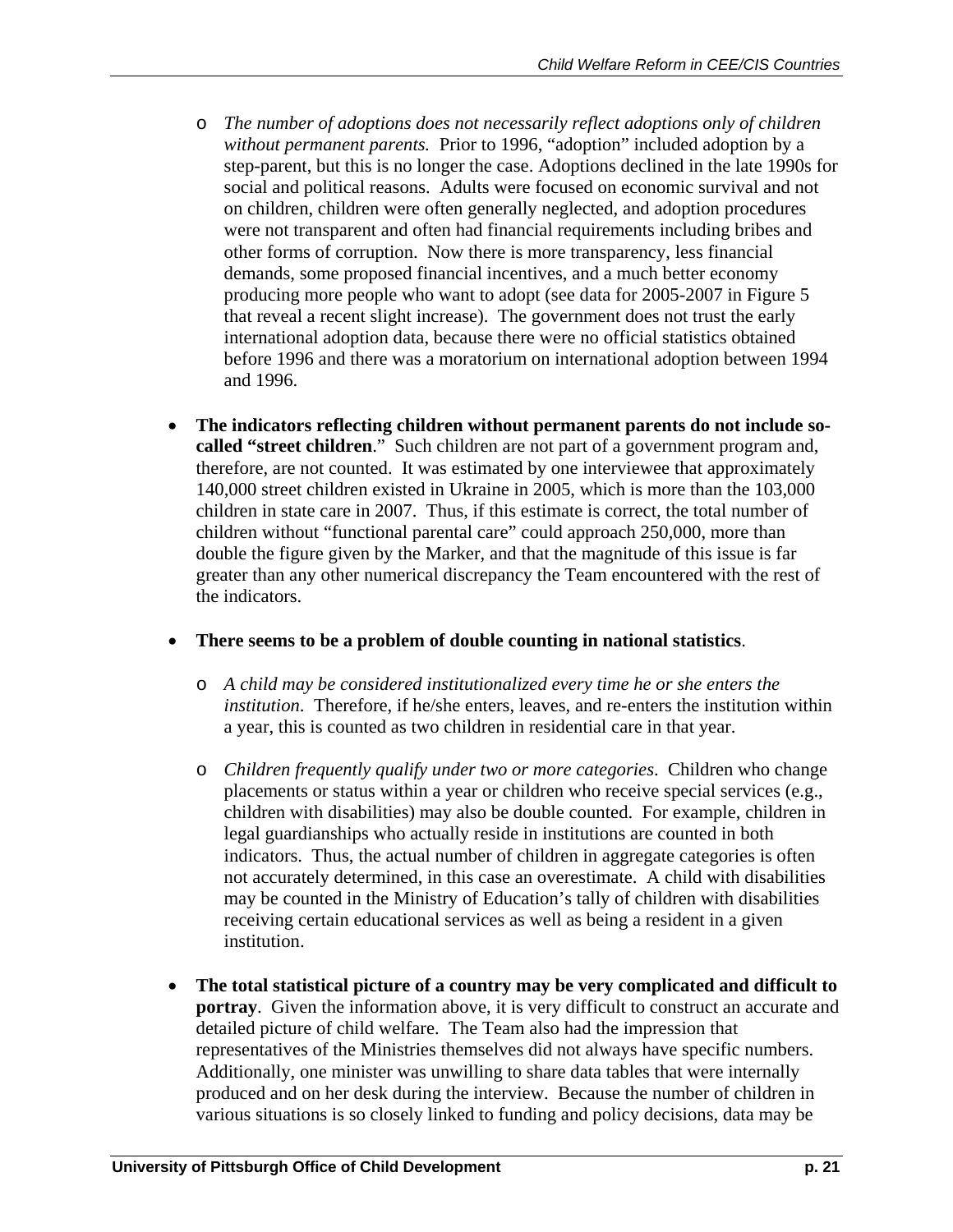viewed as a proprietary asset of a ministry rather than a tool to arrive at a commonly stipulated body of factual information.

• **It is very difficult to determine how well policies are actually implemented from looking at statistical indicators alone**. Davis (2006) observed that a major problem in all five countries she examined was the disparity between the policy and its implementation. While indicators can sometimes reflect how many people actually receive specific services, they do not reflect the quality of those services. Only incountry on-site interviews and observations can make such qualitative determinations.

## **Accomplishments, Limitations, Agenda**

This section describes Ukraine's major accomplishments, limitations, and future agenda. The points listed below all derive from the interviews, but they have been selected, interpreted, and placed into broader contexts by the Study Team. These points are organized under the four pillars of policy, services, personnel preparation, and monitoring.

## *Policy*

This section describes some of the accomplishments and limitations of government policies with respect to child welfare. Most of the recent changes in Ukrainian child welfare have been instigated and driven by government policy, so this pillar has been crucial to Ukraine's recent reform efforts.

After the Orange Revolution, President Yushchenko (and his wife) made children without permanent parents a national policy priority. A great many policies have been passed, are in waiting (i.e., have passed a first "reading" and await a second "reading" before being enacted), and are still being proposed. These policies have been aimed primarily at providing family-care alternatives to residential institutional care for the nation's 103,000 children without permanent parental care. The President has held four national conferences on this topic, prodded Oblasts, and criticized those who were not performing. Also, the Ministry for Family, Youth and Sports, as well as its regional branches (oblast departments for children), is now populated with young, energetic, and committed employees who push for child welfare reform. It is difficult to imagine a more rapid and substantial set of policy changes that reversed longstanding attitudes and practices, enacted in such a short period of time and with greater enthusiasm, conviction, and optimism than what has happened in Ukraine in the last three years.

Ukraine is an example of policies leading public attitudes, not the reverse, and inevitably such rapid and substantial change will be met by some public resistance, be enacted unevenly across the several necessary components of governments, face implementation problems, and encounter all of the challenges that confront even highly experienced developed countries operating a national child welfare system. The issues cited below should be viewed as growing pains and inherent difficulties; they should not distract from recognizing the immense Ukrainian efforts at reform pursued with such vigor and commitment in so short a time.

The major policy achievements, limitations, and future agenda fall under five categories including alternative family-care arrangements and institutions, governance by multiple Ministries, funding issues, child status, and children with disabilities.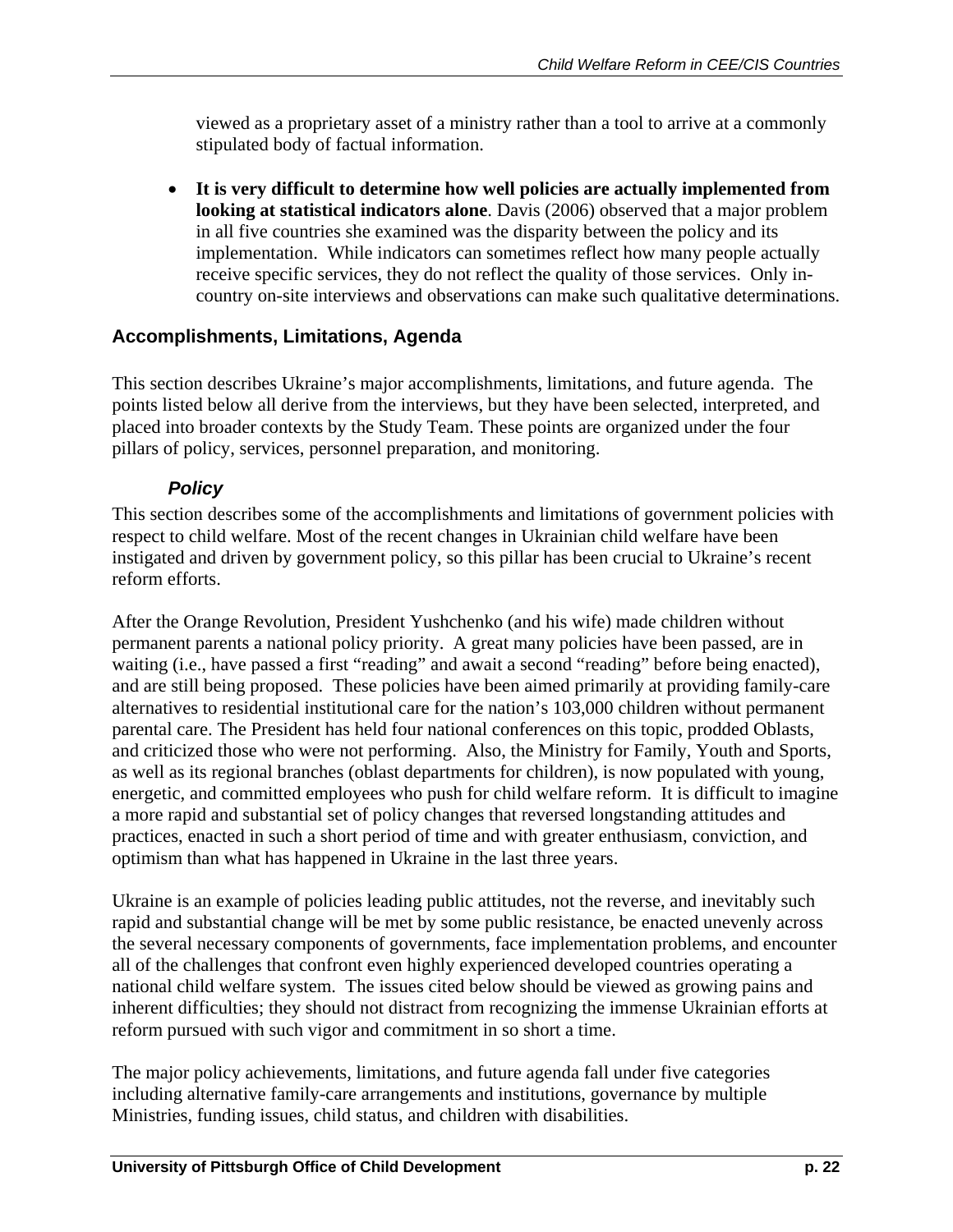## *Alternative Family-Care Arrangements and Institutions*

A major emphasis has been the adoption of policies that promote family-type care arrangements as alternatives to residential institutions. There have been some clear achievements in this domain, but also some growing pains, limitations, and future agenda.

- **The government gives high priority to children without permanent parents, but public priorities may be lower.** For example, the President's conferences on child welfare are not widely covered in the media.
- **Foster care, adoption, and other family-type care are now the preferred alternative care arrangement to institutions**. A new Department on Adoption and Child Protection has been created within the Ministry of Family, Youth and Sports to oversee this emphasis. In addition, policy directs that there be fewer than 50 children in residential institutions, although achieving this goal faces resistance from current residential staff and will need to be supported by financial incentives.
- **Some efforts are being made to prevent children from coming into state care**. Family planning programs have begun to decrease unwanted pregnancies, although there are economic limitations and some cultural values in parts of Ukraine that favor having children. There are also pilot demonstration programs and some government attempts to provide social services to high-risk women who are otherwise likely to relinquish their children with the aim of having them keep their children.
- **Public awareness campaigns have been partly successful at promoting public acceptance of family-care alternatives, but they also have produced undesirable consequences that need solutions.** To convince people that children should not be reared in institutions, public awareness campaigns emphasized how terrible institutions were for children. Consequently, according to one Minister, residential staff felt maligned and became defensive, digging in their heels to preserve the institutions, their jobs, and their dignity. Furthermore, such staff have the potential of resisting family-care alternatives in a system in which institutions are funded on a per capita basis. Some acceptable and socially desirable alternatives for residential staff (e.g., incentives to become a foster parent) may be needed to provide employment alternatives for residential care staff if the residential population of children is to be substantially reduced. In addition, for the large numbers of children who inevitably will "graduate" from residential facilities into adult life, the public awareness campaigns have inadvertently created a widespread stigma that could hamper these children's progress in education, employment, and social settings. The stigma is so deeply felt that one government official made a point to introduce to our Team a young successful adult who was a "graduate" of a state-run institution to illustrate that "institutions *can* have good outcomes." This gesture is a reminder of the deeplyheld stigma and low expectations faced by children who graduate from institutions.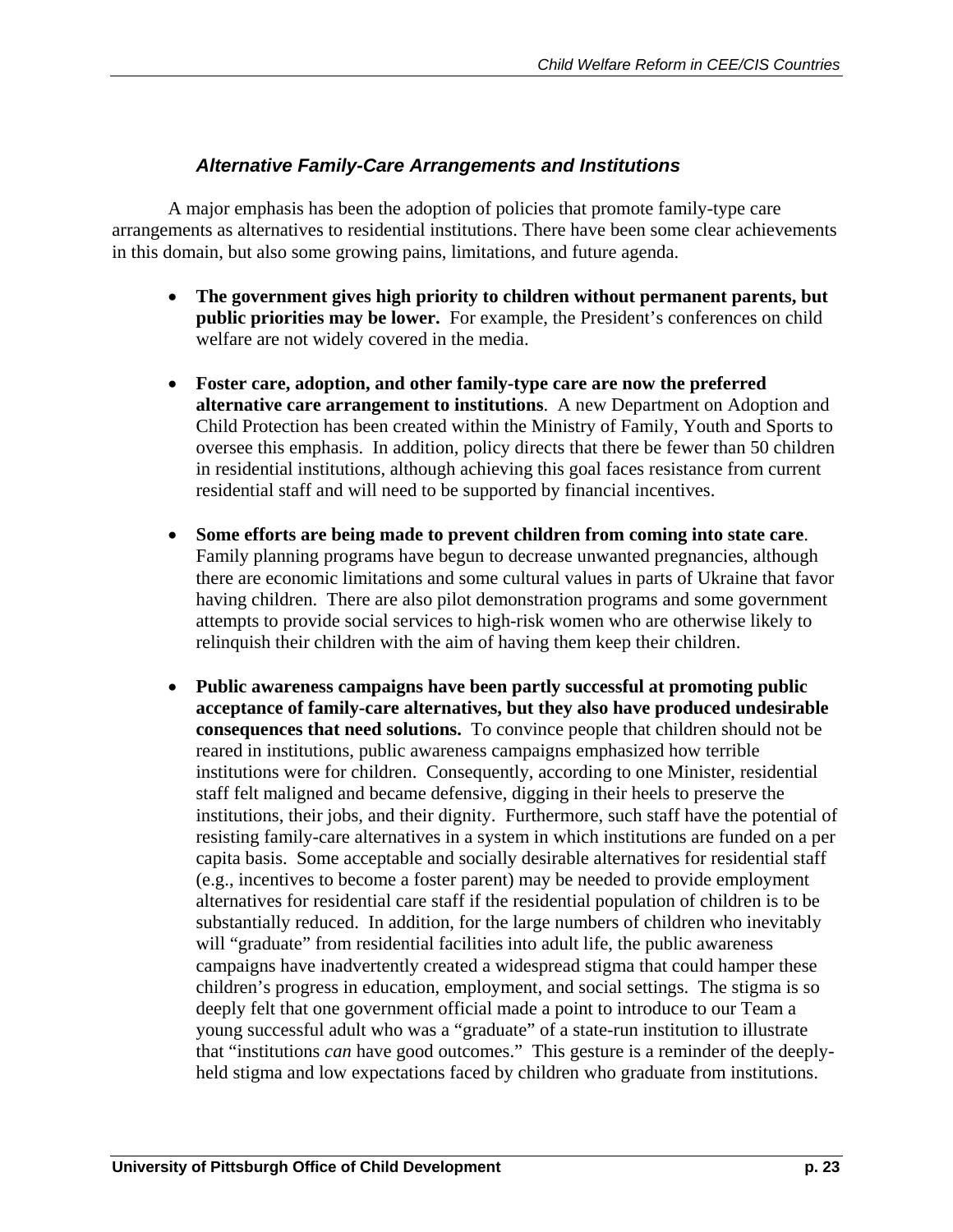- **Foster care may have been overemphasized**. Reportedly, local governments were given a quota by the national government for the number of foster children to be placed. As a result, foster care may sometimes be portrayed in an idealistic fashion or even "sold" to foster parents, leading in some cases to disillusionment, inappropriate expectations, and ultimately the return of children to the system.
- **The policy priority and new funding is nearly all directed at family-care alternatives, while the majority of children without permanent parental care still reside in institutions.** While a 10-year national plan exists, some interviewees believe that the plan does not provide enough clarity of where the country will be in 10 years in terms of this reform. In addition, clarity is missing in terms of concrete steps to be taken within the 10-year period. Finally, a short-term plan on improving the care of children at residential institutions is not available. However, future expectations are for substantial increases in family-care alternatives and reductions in the population of children in residential care an assumption is being tacitly made that the majority of children will soon be cared for in family-care alternatives and most institutions can be closed. The questions are "if" and "when." Can the vast majority of the 103,000 current children without permanent parents, most of whom now reside in institutions, be absorbed by new family-care alternative environments, and how rapidly can that transition be made?
- **It is likely that thousands of children will continue to be housed in institutions in the foreseeable future**. While there is a plan to reduce the size of institutions to 50 children, there is no plan to improve the quality of behavioral care provided in these institutions. Not only could they be improved in terms of the daily quality of caregiver-child interaction and developmental support, but such children reportedly are given no preparation for independent living, are not prepared with job skills, and do not even realize that they will need to go to work and earn a living..
- **Some interviewees complained that there was no clear long-term strategy for where the country should be in 10 to 20 years with respect to child welfare**. While the number of children in foster care and family-type homes has nearly quadrupled in the last three years, the number of such children in 2007 is 4,882, less than five percent of the 103,000 children without permanent parents. How many such alternative-care arrangements and how rapidly they can be implemented is open to question relative to the total need. In none of the interviews, even with the most ardent reformers, did the Team hear a clear statement of long-term objectives, whether it be complete de-institutionalization or a dramatic reduction of children needing non-parental care of any form. As a result, solutions for certain inevitable circumstances apparently have not been planned, many of which are mentioned in this report—for example, training of parents to handle the behavioral problems of once-institutionalized children; the likely limits on the number of foster and adoptive parents; no provision to improve orphanages that are likely to house the majority of children for some time to come; taking pilot demonstrations to scale which requires different skills, procedures, and incentives.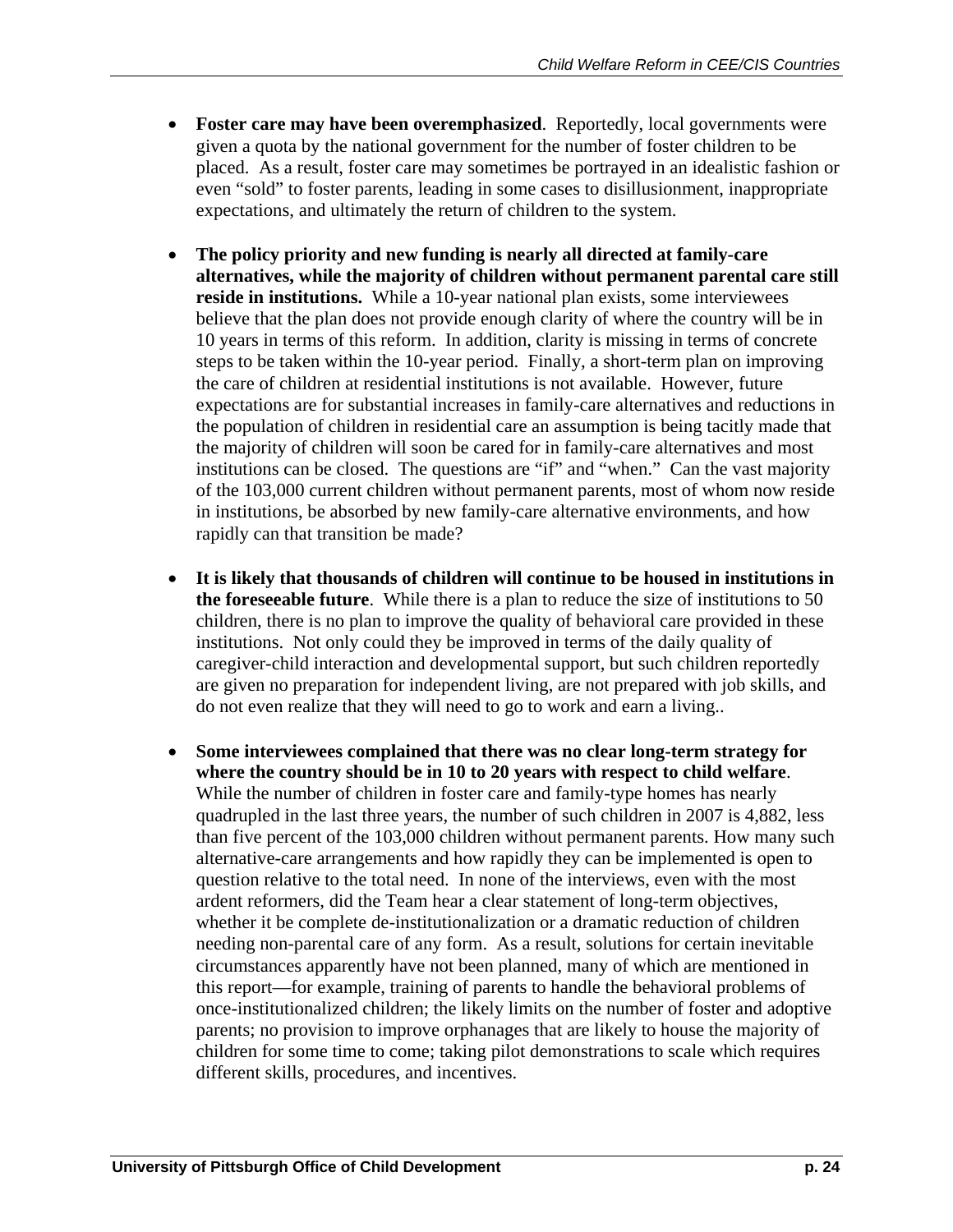## *Governance by Multiple Ministries*

- **Children without permanent parental care are handled by four different Ministries**. The Ministry of Health operates 48 baby homes with approximately 3,606 children from birth to 3 years of age; the Ministry of Education and Science operates 109 children's homes (*Internat*s) for children 3 to 6 years of age and 54 boarding schools for children 6 to 17 years of age; the Ministry of Labor and Social Policy operates 56 institutions for children with special needs; and the Ministry of Family, Youth, and Sports operates 96 temporary shelters for street children, runaways, delinquents, and victims of abuse and neglect and now has within it an office in charge of Adoption and Child Protection.
- **Some roles of agencies overlap**. This produces the possibility that either no single Ministry is fully responsible for performing the function or that Ministries compete.
- **Three types of proposals were heard by the team to deal with the multiple ministry issue**: 1) Clearly define responsibilities of each; 2) Have one ministry in charge of all facilities and services; or 3) Have one ministry that directs and monitors the others with respect to child welfare. The Ministry of Family, Youth, and Sports is progressively being given this last type of responsibility.
- **Parents and children, however, need a one-stop shop that at least coordinates, if not delivers, health and mental health care, as well as social services**. The same admonition is made in many other more developed countries.

## *Funding Issues*

The funding system needs further development to effectively implement new policies. Several interviewees complained about the gap between well-intended policies and the ability of the government's funding system to effectively implement those policies. Further, there are many separate funding streams from different Ministries and from national versus local sources, which can lead to neglect, competition, and incompatible policies and practices.

• **The allocation of funding to different care alternatives is not totally consistent with the policy priorities**. The policy is to favor adoption, kinship care, foster care, family-type homes, and then institutional care, in that order. There is no preference for reunification because the other alternatives can only occur after parental rights are terminated. But inc4entives do not uniformly align with policy. For example, Table 3 presents the team's best understanding of actual and proposed incentives for different types of parents. It can be seen that foster parents are well compensated, getting a salary, pension contribution, and child allowances. Even biological parents receive child allowance payments that double from the first to the second to the third child. In contrast, adoptive parents receive nothing, so there is no incentive for families to adopt instead of having another child or for foster parents to adopt a child placed in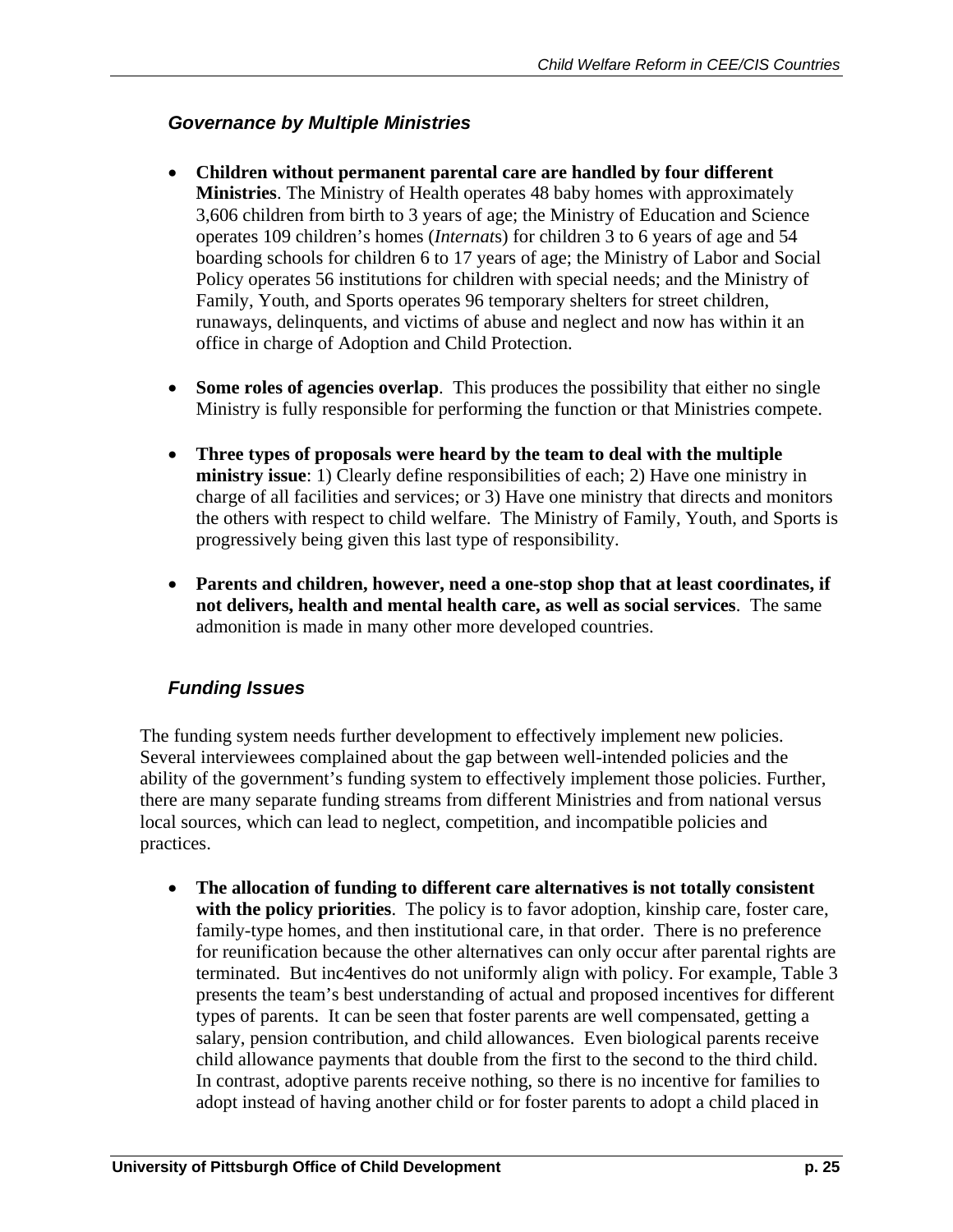their foster care. Under proposed legislation, adoptive parents would at least receive the child allowances that biological parents receive. This represents an example of uneven growth in which policy priorities are not always matched with financial incentives.

|  |  | Table 3. Financial Incentives for Alternative Care Arrangements |
|--|--|-----------------------------------------------------------------|
|  |  |                                                                 |

| <b>Biological Parent</b>                                                          |                                                                                |  |  |  |
|-----------------------------------------------------------------------------------|--------------------------------------------------------------------------------|--|--|--|
|                                                                                   | 1. "Child Allowance" – 12,500H (\$2,500) for first child, 25,000H (\$5,000 for |  |  |  |
| second child, 50,000H (\$10,000) for third child—paid over 1-3 yrs.               |                                                                                |  |  |  |
| 2. Leave $-3$ months paid leave, 12 months unpaid.                                |                                                                                |  |  |  |
| <b>Adoptive Parent</b>                                                            |                                                                                |  |  |  |
| 1. "Child Allowance" – same as biological parent.                                 |                                                                                |  |  |  |
| 2. Monthly payment but only for children under 12 mos.                            |                                                                                |  |  |  |
| <b>Foster Parent</b>                                                              |                                                                                |  |  |  |
| 1. Salary and pension contribution (30% of two minimal living allowances)         |                                                                                |  |  |  |
| 2. Child allowances (two minimal living allowances)                               |                                                                                |  |  |  |
| <b>Kinship/Guardianship Parent</b>                                                |                                                                                |  |  |  |
| 1. Child allowances and maintenance (\$100-\$200/month if child lives with them). |                                                                                |  |  |  |
| <b>Reunification with Biological Parent</b>                                       |                                                                                |  |  |  |
| 1. No incentives                                                                  |                                                                                |  |  |  |

- y **Categorical and line-item rigidity sometimes prevents the best interests of the child from being served**. Historically, corruption was rampant in the Soviet system and in Ukraine earlier in this decade, and reports indicate that money is still mishandled, both criminally and through simple ineptitude and mismanagement. Therefore, it is reasonable for the government to attempt to ensure accountability by specifying how funds can be spent and on what. An overly targeted and specified budget system, however, often interferes with service providers being able to serve the best interests of the children. This is a common problem in child welfare systems in most countries, but it seems extreme in Ukraine.
- **The policy of "money following the child" has restrictions that sometimes limit its usefulness**. **This policy, tried only in Kyiv, essentially allocates an amount of money to care for a child, and that amount goes with the child to support whatever care arrangement the child is in.** Local NGOs reported that government funding that follows the child tends to be overly restrictive by line-item and that funding cannot be flexibly applied towards the child's needs nor toward the necessary infrastructure improvements to serve the family-care systems.
- **Some policies lack sufficient funding (e.g., "unfunded mandates")**. Some policies required actions or services for which funding is insufficient, a situation that exists in other countries. For example, there are numerous mandated services for children with disabilities, but limited funding prevents the services from being delivered.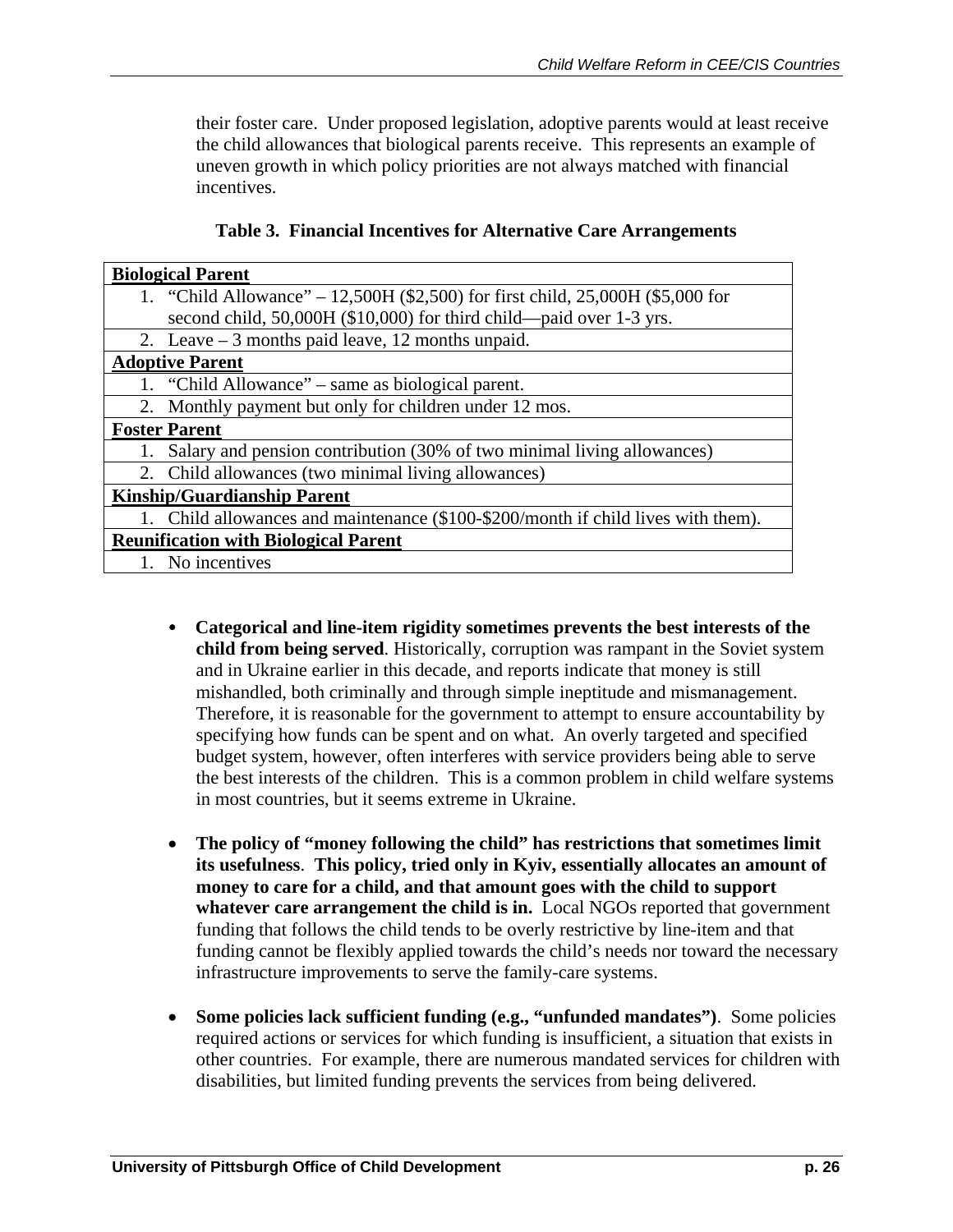- **Some laws need standards of implementation to guide appropriate allocation of resources as well as monitoring and quality control**.
- **Integration of services and flexibility of funding to meet the best interests of children can often happen more easily and to a greater extent at the local level***.* Federal policies and allocations, however, do not permit much flexibility.
- **Some budget procedures seem unnecessarily complicated**. For some financial support, the national government determines the amount of allocation each month, and the locality cannot count on a consistent, continuing level of funding.
- **A new system of funding currently under consideration is designed to rectify some of these problems**. National money will go to local budgets based on the number of children without permanent parents in that region. The region will identify the nature of the placements, so if more children are placed into foster care than are placed in institutions, the region will save money. Funds will be transferred monthly, so the region can change the funding quickly to match the local circumstances. The government is now trying to educate officials in Oblasts and Rayons (akin to counties) on how to make the system work for their areas.

## *Child Status*

Child status determines which children are eligible for which services, and many children are eligible for none.

- **Approximately 25 percent of all children in Ukraine do not have documents (e.g., birth certificate, registration papers), and they are ineligible for any kind of service**.
- **Of children in institutions, only true orphans (an estimated 7 to 10%) and those whose parental rights have been denied or formally relinquished (20 to 25%) can go to foster care or be adopted**.Actually, there are 12 categories of children, only six of which are adoptable. There is a lack of timely legal and administrative procedures to move children rapidly toward a status that permits adoption or familycare. While legal designation of status is intended to protect children and parental rights, it is perceived by government and NGOs alike as an obstacle to providing sensible and timely alternative care arrangements for children.

As a result, a relatively small percentage of the total number of children without permanent parents are eligible to be placed in foster care, and since adoptive parents prefer young and healthy children, only a small percentage of these children are "adoptable." If fostering and adoption re to become more prevalent, it is possible that changes will need to be made in the criteria, definitions, and process of determining the status of children.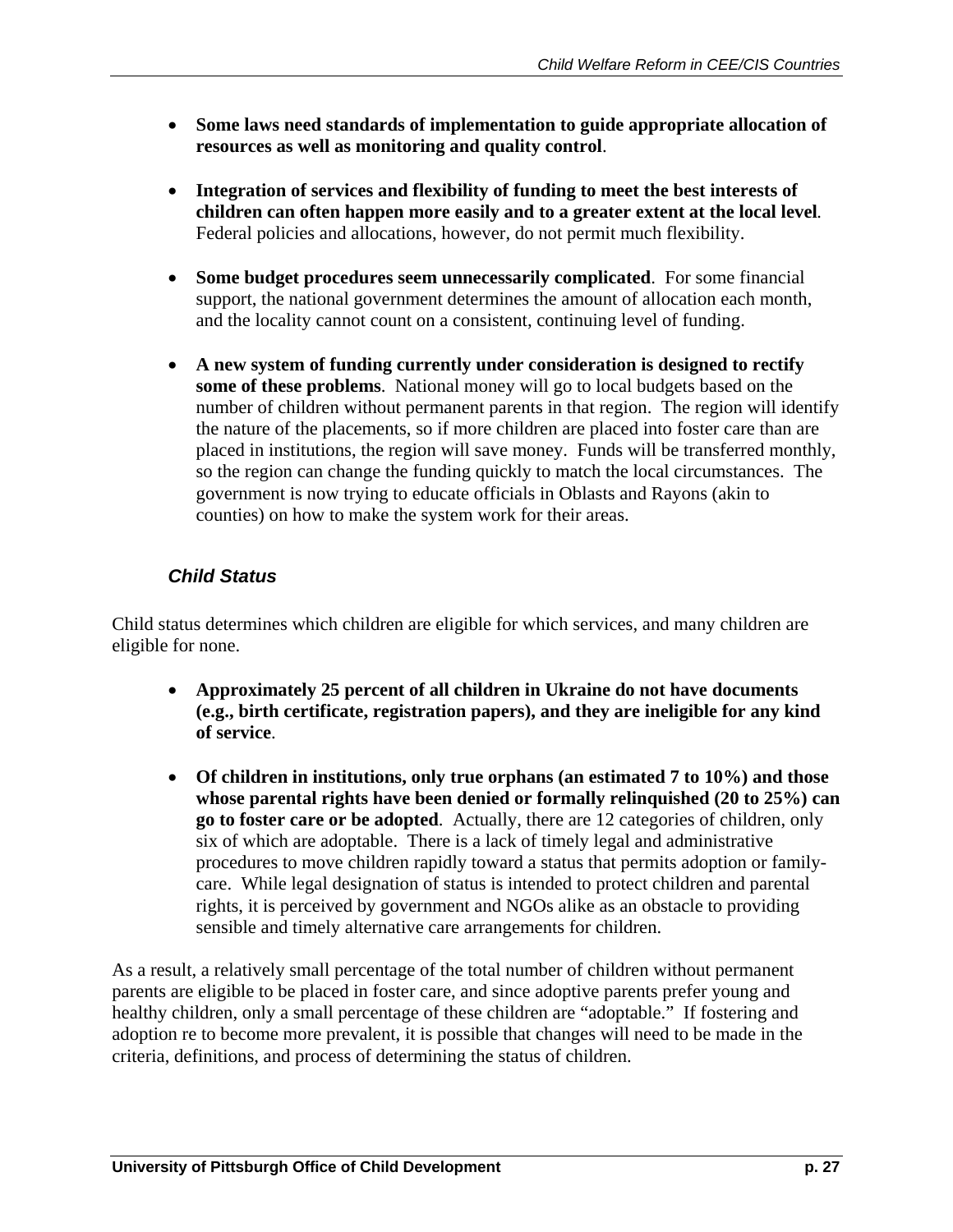## *Children with Disabilities*

Care for children with disabilities is not a national priority. There are now about 168,000 children with disabilities, 89 percent of whom live in families, while the most severe reside in institutions.

- **The number of children with disabilities being sent to live in institutions is decreasing**. This seems to be less a function of deliberate government policy and more the consequence of the public awareness campaign suggesting that institutions are undesirable places for children.
- **The institutions for children with disabilities are mandated to provide a great many services, but funding is so limited that most such services are not actually offered**. There is likely only one staff member specially trained to care for children with disabilities for every 50 children in the institution, so it is nearly impossible to deliver the kinds of personalized and specialized services that are mandated. With some exceptions, the attitudes of institutional staff are to provide such children with three meals and a bed and not much else.
- **The law that is intended to reduce the size of residential institutions to less than 50 children does not apply to institutions for children with disabilities**.
- **Adoption of children with disabilities is unlikely, because most parents do not relinquish parental rights and because people are generally unwilling to adopt children with disabilities in a culture that long shunned such children**. While it costs approximately \$1,000 per month to keep a severely disabled child in a residential facility, the government only allocates approximately \$100 a month for families to keep their child with disabilities. Approximately 10 percent of foster parents have children with disabilities, in part because they are paid twice as much as a parent would be paid to keep their own child with a disability. The argument is that parents can hold full-time jobs to supplement the low payments. Otherwise there are no financial incentives for parents to keep their children with disabilities and there are relatively few services to them to help support them or care for their children on a non-residential basis.
- **There have been a few experiments with inclusive services (services that mix children with disabilities with typically developing children)**. But even teachers who specialize in children with disabilities are not trained to deal with this circumstance.
- **While training for professionals working with children with disabilities is said to be adequate, the salaries are so low that such people often do not take positions in the profession**.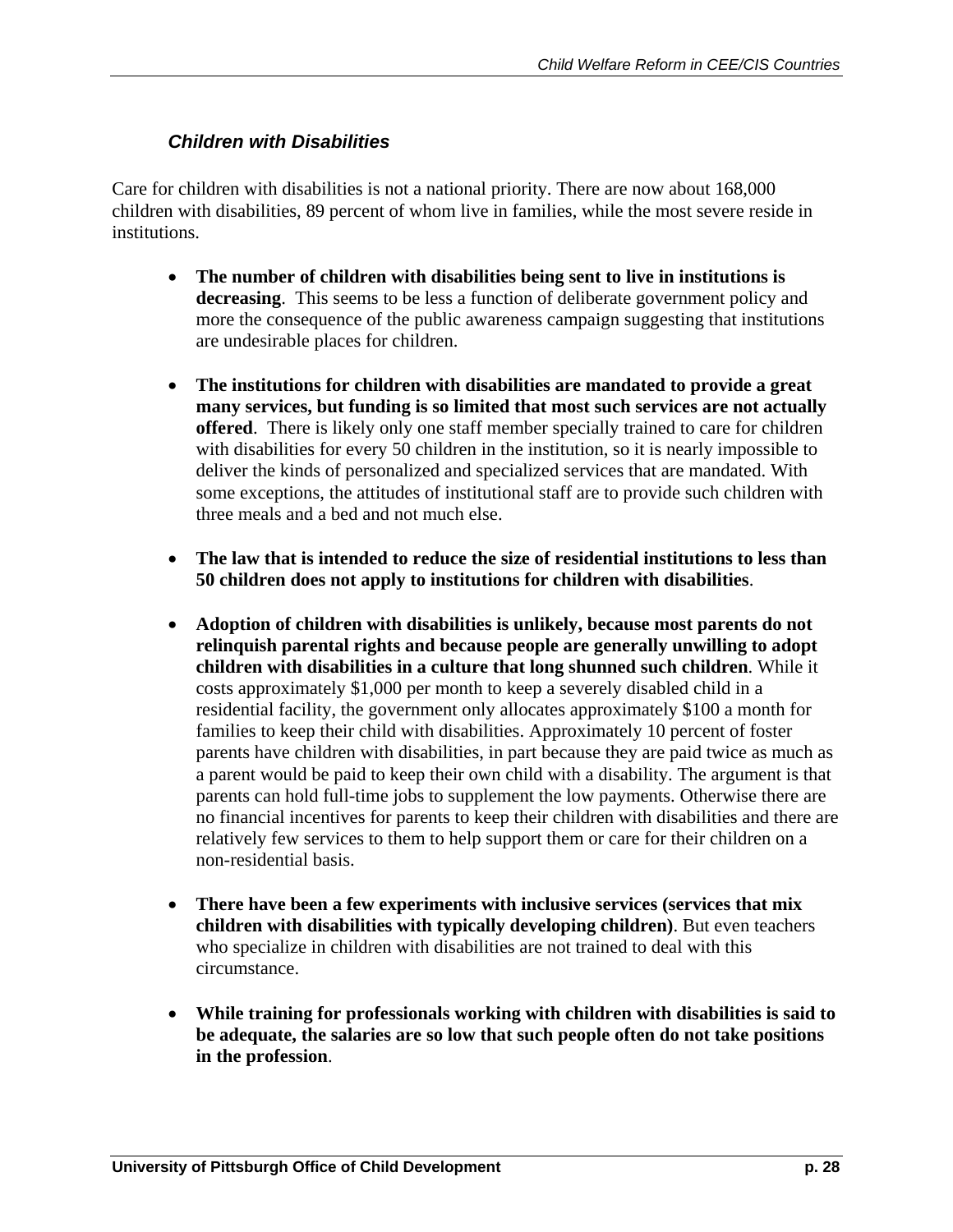## *Services*

Services include those activities provided by professionals or non-professional staff within the components of the child welfare system. They are often referred to as Social Services, and most are administered by the Department of Social Services.

The Department of Social Services has 27 regional offices and more than 1,000 service offices around the country with approximately 5,000 staff. They have recently doubled the number of social workers, but they claim this is only approximately 50% of their estimated current need. Social Services targets services to the following groups: 1) families in crisis; 2) mothers intending to give up their babies; 3) rehabilitation for children with disabilities; 4) social dormitories for children who leave other facilities; and 5) child care centers for children with HIV. The national budget funds the facilities, which are locally maintained. Social Services attempts to prevent children from being relinquished to the state by going to hospitals, motherchild centers, and other places where high-risk mothers are located and working with these women. If the child is ultimately given up to the state, Social Services attempts to find foster placements, as well as provide training and maintenance support; if the child stays in an institution, Social Services is responsible for the transition to independent life or to a social dormitory.

The issues in Ukraine for social services fall into three categories: 1) Services for alternative-care parents, 2) reintegration of children into society, and 3) NGOs.

## *Services for Alternative Care Parents*

The Department of Social Services is responsible for preventive services and services for foster and adoptive parents.

- **Preventive services are just now being developed**. Several excellent pilot demonstration programs of preventive services aimed at helping parents keep their children rather than relinquishing them to state care have been developed and are displaying promising results. However, cultural traditions work against the success of preventive services. There is a tendency to blame women for having children out of wedlock, and many families do not accept an unmarried daughter who has a child. Medical staff often encourage at-risk women to give up their children, especially those with disabilities, and mothers who themselves were reared in an orphanage frequently see it as a natural and accepted environment for children they bear who they cannot support. Family planning programs to prevent abortions and unwanted pregnancies have recently been approved. Social Services reports that they provide "preventive services," but it was not clear of what such services consist.
- **In general, the foster care initiative is heading in the right direction**. While some countries in the region are simply offering salaries and/or stipends to people to rear a foster child, Ukraine has moved in a more modern direction, mandating extensive training, which also serves as a selection process, and offering some monitoring and supportive social services to foster parents.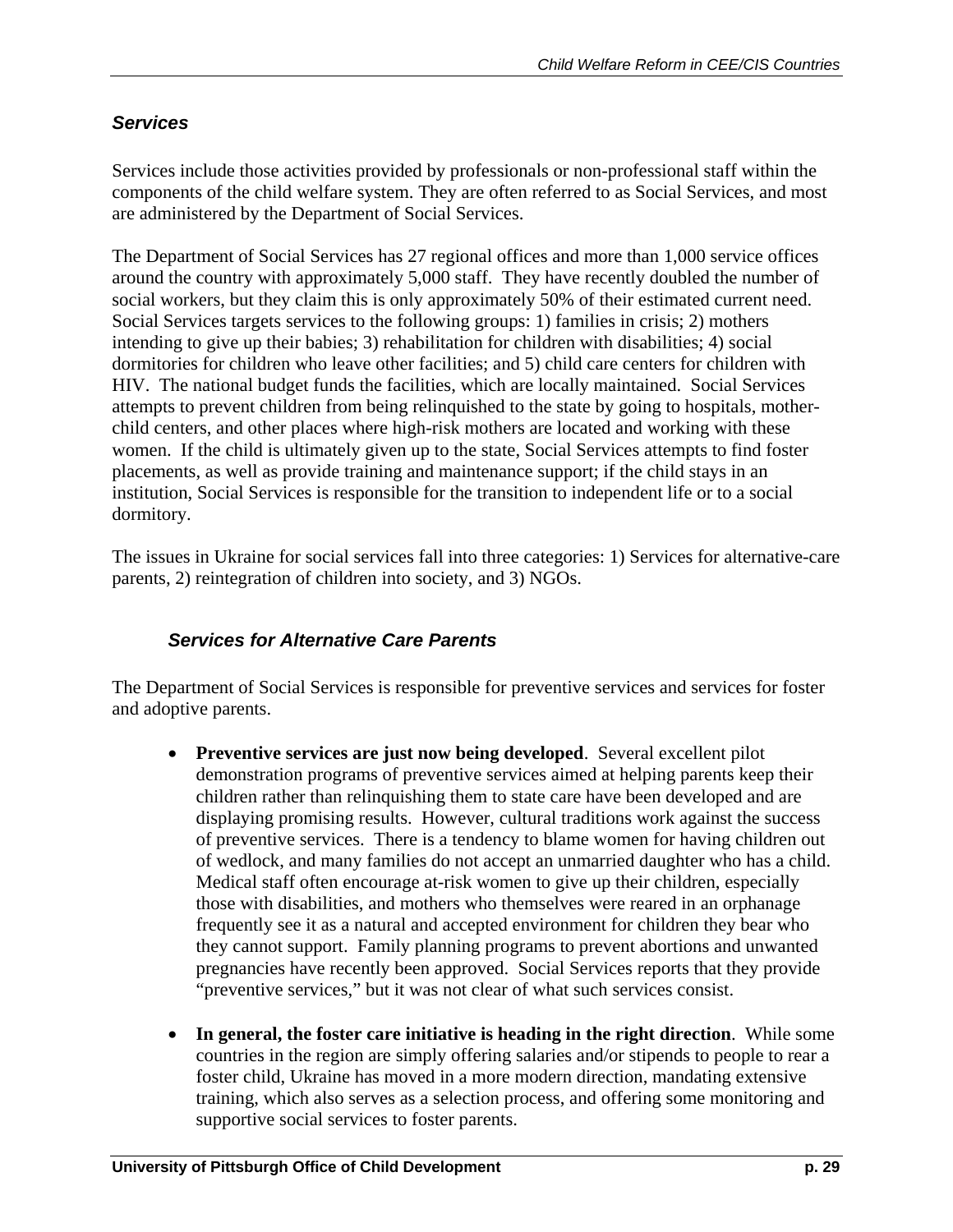- **The foster care system has many of the needed components**. Training is mandated for foster parents, with the government providing 32 hours of training in approximately eight sessions and some NGOs providing 10 sessions of 2½ to 3 hours each coupled with two home visits, home assignments, and self-assessment. Trainers then recommend some parents to be foster parents, so the training plus recommendations provides a selection function. Foster parents are supposed to be visited by social services once a month, but this component may be the least developed, especially since there are no standards to guide monitoring or the provision of services for fostering families experiencing difficulties.
- **Social Services is less ready to deal with the inevitable problems of foster care**. Fostering a child who has likely been abused or neglected and who resided in an institution for four to 13 years is associated with having to deal with higher rates of a variety of child behavioral problems, some of which can be very challenging. While the training program for parents is extensive, it is largely book learning; facing an actual child with challenging behaviors often requires on-site assistance and support of a specialized nature, not simply social support for the parent (i.e., "hand holding"). Neither the training of social service workers (see below) nor the social service system seems specifically prepared to support foster families facing these challenges.
	- o *While foster parenting is perceived as permanent, in fact it is not*. One Minister reported that a single *Internat* had 30 children who had been placed in foster care who were returned to the *Internat* within a single year by foster parents. While the Team has no information on the prevalence of failed fostering, experience in other countries suggests this is an issue that must be planned for.
	- o *Currently, social workers or foster parents pick the children to be fostered, so it is likely that children currently being fostered are among the "best" in residential care.* Inevitably, all the "best" children will be placed and children who have some behavioral risks or disabilities will need to be fostered if the foster care system is to account for a substantial number of children currently in residential care.
	- o *Social workers are supposed to monitor foster children and parents and visit at least once a month, but this depends on the social worker's case load*. There are no standards for monitoring, so social workers themselves largely dictate its nature and tend to focus on health rather than behavior.
- **Older children in general are not a priority in Ukraine**. All of the emphasis is on adoption and foster care, which tend to occur for younger children. In addition, there is no training for people to work with older children.
- **Specialized foster care and support services for foster, adoptive, or biological parents having children with disabilities do not seem to exist**. Generally, children with severe disabilities have been largely left out of the recent child welfare reforms.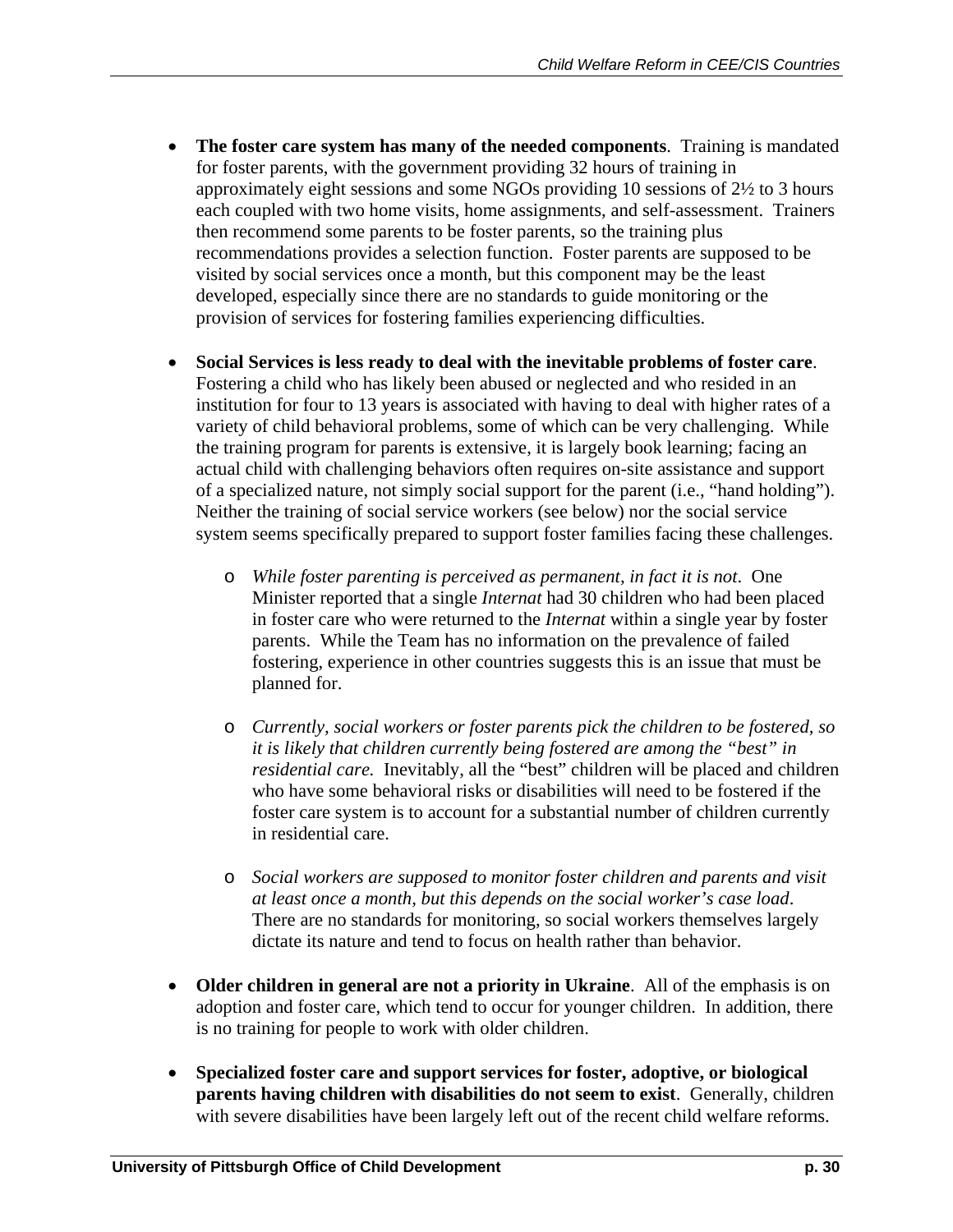Despite updated legislation and regulations, the actual services and placements of children with disabilities have seen little change.

- **There are no training or support services specifically aimed at adoptive parents**. The Ministry for Family, Youth and Sports emphasizes foster training for parents of children of all ages, including infants and young children (two to 36 months, but most are older than nine months) who may not present challenging behaviors at any higher rates than would be expected of biological children. Parents do adopt older children and may need training and supportive services (reports indicate that some adopted children are "returned" to the system).
	- o *The domestic adoption process often makes parents feel uncomfortable*. There are no separate courts or judges (such as family courts), so judges are accustomed to dealing with criminals, not parents wanting to adopt. A judge may ask a parent, "Can you prove that you are better than an institution for this child?"
	- o *At present, there is no specific recruitment, selection, matching, or training of adoptive parents*. While training for adoptive and kinship parents is being developed, it will be voluntary. There are no legally sanctioned "facilitator" services, whether by government or NGOs, that help to recruit and support prospective parents.
	- o *The secrecy of adoption limits certain services*. Parents have the right, but are not mandated, to have adoption kept secret, which is a culturally accepted attitude. Apparently, adoption carries negative connotations for the parents and the child, perhaps because of cultural preferences for bloodlines, the perception that the orphanage child is inferior, or embarrassment over infertility issues. Historically, institutionalized children have been portrayed as damaged, delinquent, or even criminal. The secrecy attitude limits giving training to adoptive parents and even providing services to them after adoption.
- **Increased public awareness may be needed to secure more foster parents from the community**. Currently, most foster parents are social workers, teachers, "pedagogists," or workers in institutions and shelters. A survey indicated that about 50 percent of Ukrainians had positive attitudes about adoption, but only nine percent to 11 percent said they would adopt. Some government officials believed this represented a large likely pool of adoptive parents, but fewer than 5,000 have actually adopted. It seems more needs to be done to recruit adoptive parents.

## *Reintegration of Children into Society*

Social Services is responsible for reintegrating children who age out of institutions at 18 years of age into society, but the task seems daunting relative to the professional services available.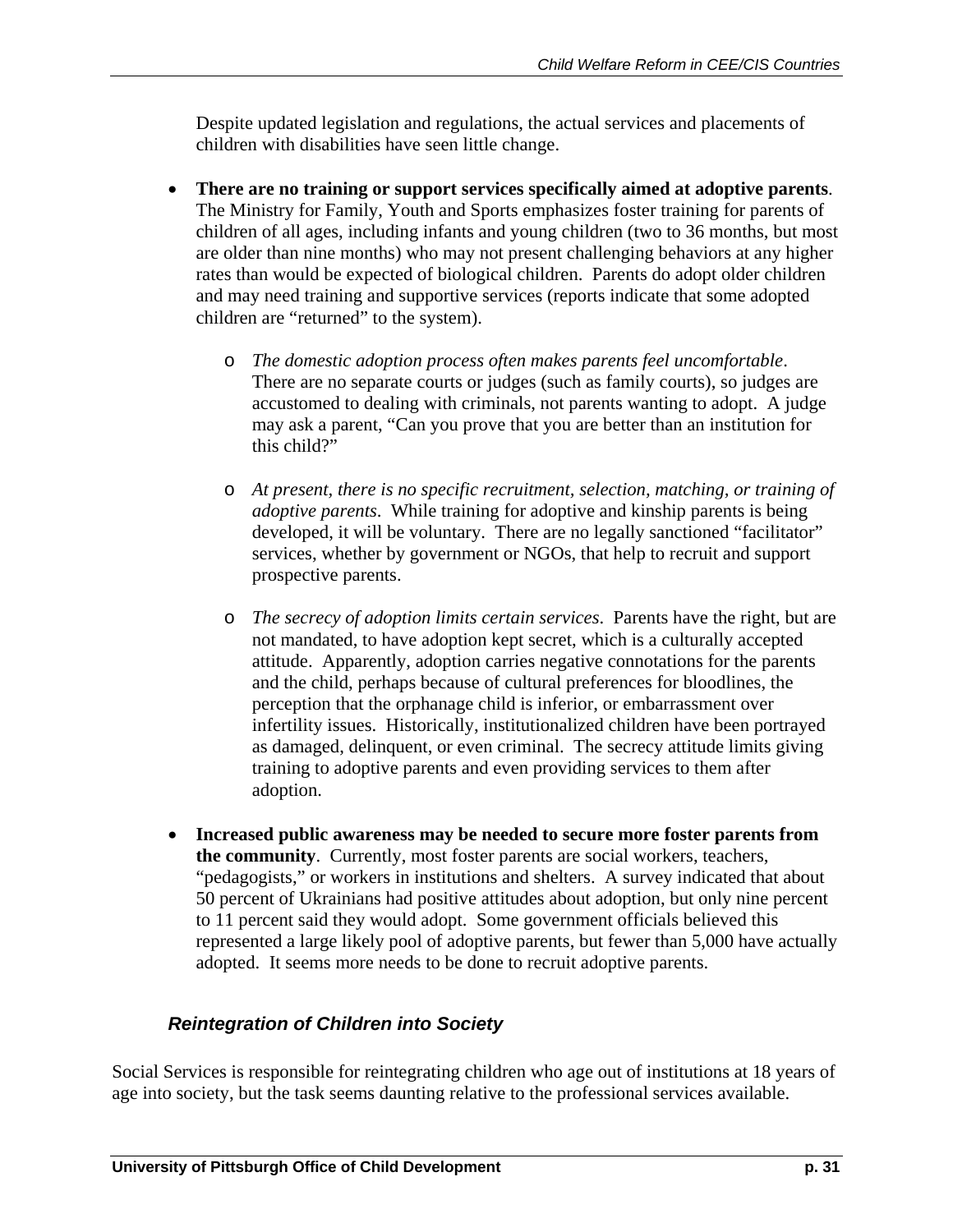• **Few institutionalized children who age out are prepared for independent living.**  Most have no place to go, no financial support, and no services to help them live independently.

## *Non-Governmental Organizations (NGOs)*

The Study Team visited several demonstration programs operated by NGOs. The staff was highly competent, and the programs were state-of-the-art. They were creative, comprehensive, and entirely consistent with the new priorities of the government. Several were "halfway houses" for children and youth who may have been removed from their parents or who were found on the streets. These centers attempted to reunify the child with the family or find foster parents; some even had a type of residential foster apartment. They may provide training for parents, drug and alcohol abuse rehabilitation services, and various therapeutic experiences for children, including medical care, education, life skills, and preparation for independent living for older children. These demonstration programs tended to be located in rural areas, because the directors claimed this allowed them to more easily work in the community, with parents, and with other organizations.

- **The vast majority of NGOs are one- or two-person shops operated on a shoestring budget and ineffectively managed (the NGOs the Study Team visited were said to be rare).**
- **The government does not support NGOs or pay them to provide services**. Indeed, despite the policy of the "money following the child," this policy applies only if the child is cared for by government agencies, not NGOs.
- **NGOs must raise money from many non-governmental sources**. One NGO was funded by the European Union, Netherlands, Switzerland, and religious groups, and although it provided foster parent training and training to social workers, it was not extensively supported by the Ukrainian government. Another NGO said that it did not get more than 15 percent of its budget from any single source and 60 percent of the budget came from outside Ukraine.
- **The pilot demonstration projects operated mostly by NGOs were excellent, but bringing them to scale across the country will present new challenges**. Funding for innovative demonstration service projects tends to attract the very best organizations and people to apply and receive grants to support creative projects. Generally, they have highly experienced, dedicated, effective managers and service providers who operate efficient and effective programs. Taking their program as a model to be replicated in numerous other sites by other individuals often requires special procedures to motivate the directors and staff, to modify programs to fit local circumstances, to implement programs with fidelity to key components of the original, to supervise staff, and to maintain quality control over the long term. Plans and technical assistance should be established now for this second generation of program development.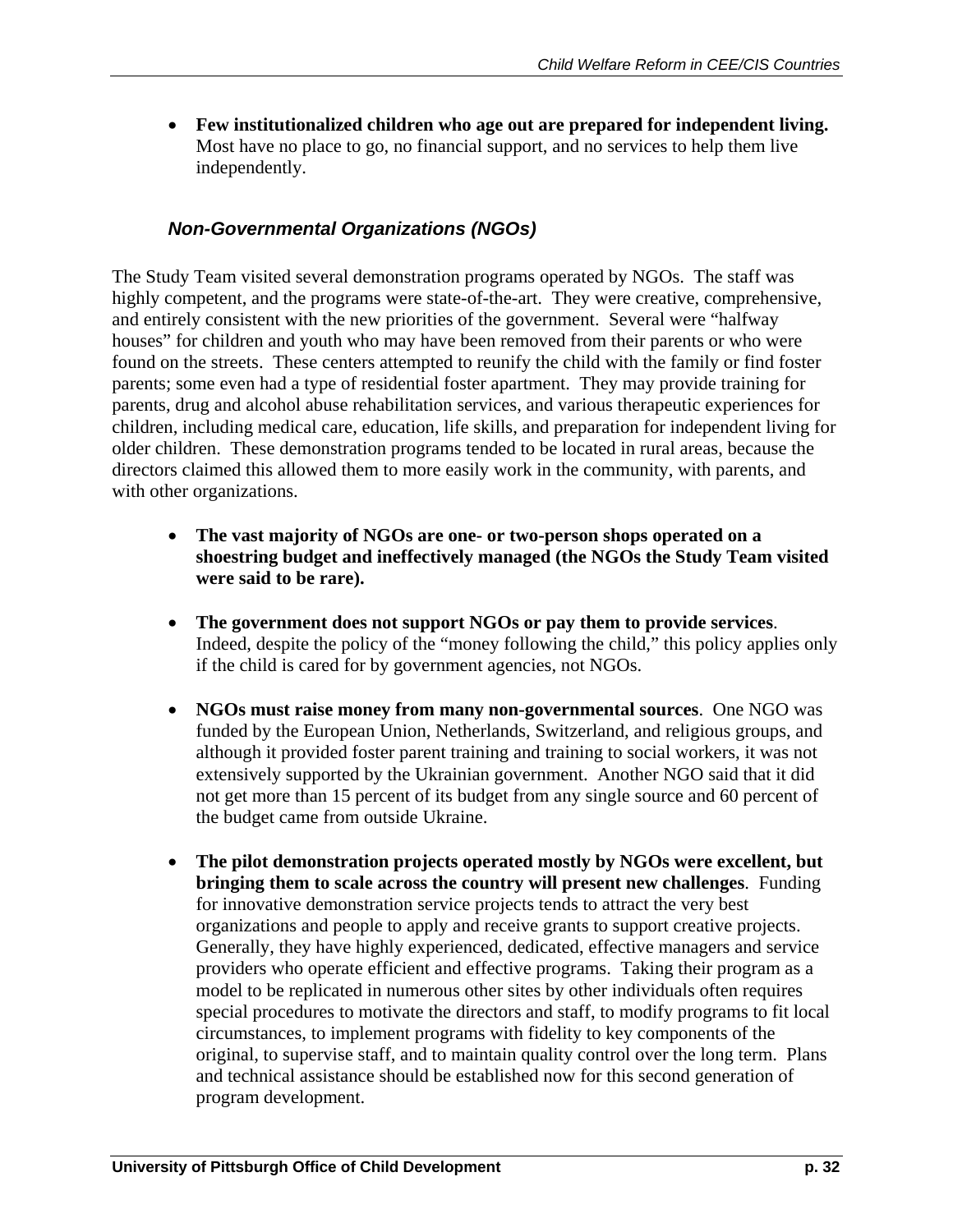## **Personnel Preparation**

This was one of the weakest pillars in the child welfare system. Personnel preparation refers to the training of professionals, who are usually given a degree or certificate, but it can also include informal training of non-professionals.

- **College-level personnel preparation curricula are not well-matched to the demands made on personnel by the child welfare system**.
	- o *College-level preparation is too theoretical and not very practical*. Professionals, especially social workers, are trained "on-the-job" and, to their credit, they seemed quite willing to be trained and to take advantage of technical assistance. Social Services provides practical training, but each Social Services department trains their own. Only through some pilot demonstration projects do social service workers receive interdisciplinary training.
	- o *Pedagogists, who hold many of the professional positions in institutions and family-care alternative systems, were not well trained in the special psychological needs of institutional children and foster parents.*
	- o *The directors and staff of NGOs operating pilot demonstration programs were highly competent, but the prevalence of these skills appears quite limited*.
	- o *Train-the-trainer strategies are just starting; thus, there are still few trained professionals available to train and supervise new staff*.
- **Recruitment and retention of professional personnel in government services is poor due to the low status and salary accorded these professional positions**. One interviewee described them as "the poor serving the poor." The 5,000 social service workers are estimated to be only 50% of the current need, but with very low salaries, the field is unlikely to entice more. If the foster care system expands, Social Services does not have the personnel to serve an increased number of clients. Of course, the same situation exists to some extent in other countries.
- **Standards for services are now being developed, but are not yet completed**. This means that there are not standards approved by the legislature that can guide and justify appropriations for services, nor are there standards to guide supervision, follow-up, monitoring, and quality control. However, the standards currently under development must be passed by the Ministry of Labor and Social Policies, which is responsible largely for other issues (e.g., geriatric services) and does not have much expertise in this area.
- **Specialized training appears to be limited**. Training to educate and provide appropriate therapy for children with disabilities seems limited and personnel are not prepared to handle the typical problems that occur in post-institutionalized children.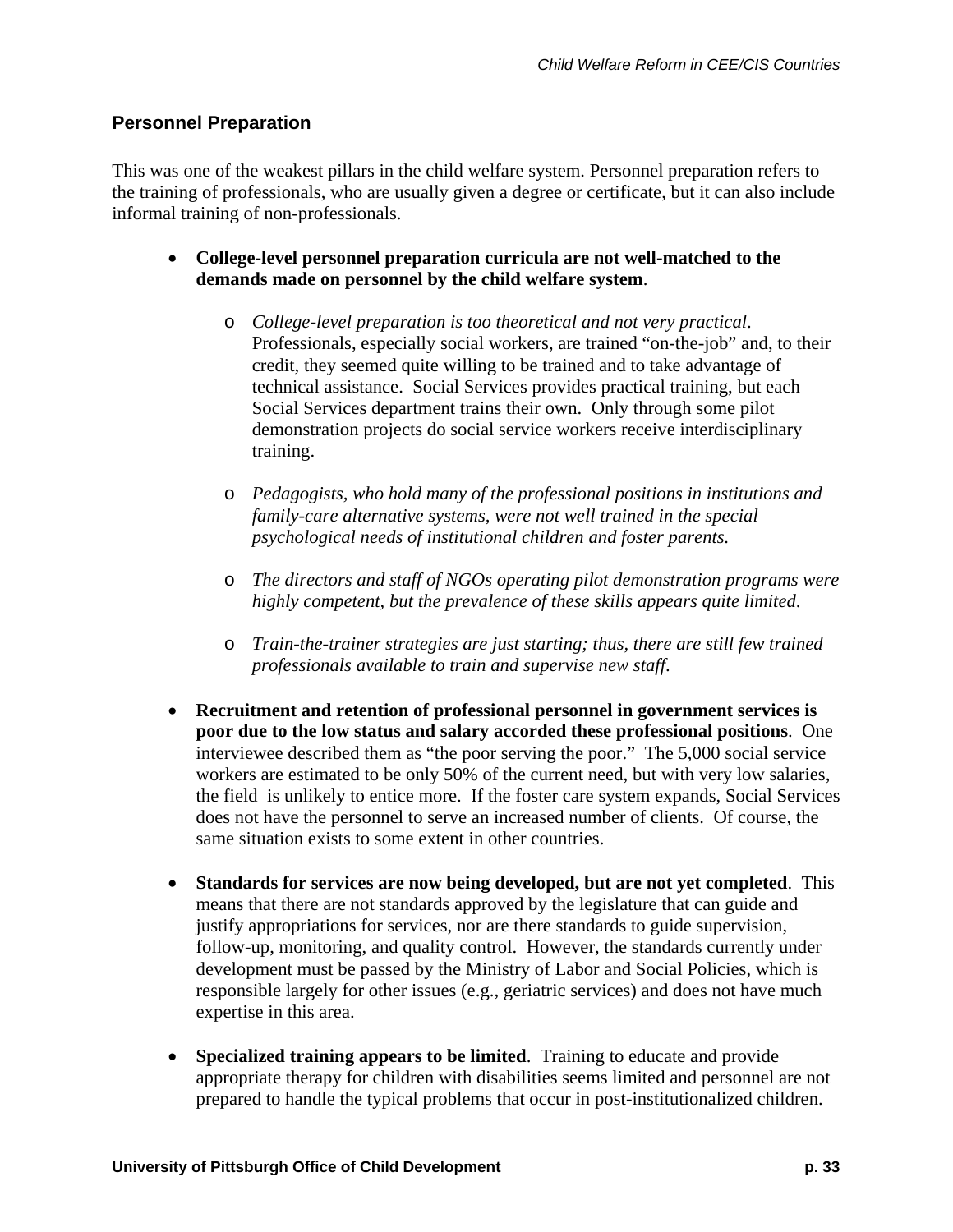While social workers provide "therapeutic services," it is not clear what those "services" are.

## **Monitoring and Evaluation**

Monitoring and evaluation refer to having data collection systems in place that can describe the number of children in various care alternatives and the process and outcome of service delivery.

- **While the directors of the Department of Social Services recognized the need for monitoring, it is only in the earliest phases of development**.
- **Existing databases are not child-focused or linked to one another**. There are two national databases (data are also collected by local branches of the Ministry for Family, Youth and Sports, as well as oblasts' departments for children and social services) currently available and relevant to child welfare. One, operated by Social Services under the Ministry of Family, Youth, and Sports, tracks 82,000 families atrisk for relinquishing or losing their parental rights and monitors 149,000 children within these families. This is mostly a database for "prevention services" and does not track children who are already without permanent parental care. The other database is operated by a parallel department within the same ministry, Department of Adoption and Child Protection, which monitors all children without parental care, including those in residential care, foster care, and most importantly, those who are eligible for foster care or adoption. These two databases are not, however, linked with each other. Children do not "flow" to and from either database.
- **The goal should be to develop a single, national, "follow-the-child" database using the child/family as the unit that spans particular services, specific Ministries, and the specific legal status of the child**. A single database would provide the source for statistical data to inform policymaking and also allow the Ministries to work together based on a common set of facts rather than working separately. It should be noted that integrated databases are not common even in developed countries and face issues of confidentiality and other problems. Yet, few developed countries have the kind of political will and support Ukraine enjoys at present on the issue of child welfare reform.
- **Is anyone monitoring the data on child welfare across or within ministries**? While the Team learned that there is a Department of Statistics within the government, it was not clear that anyone was actually monitoring the numbers across different components of the entire child welfare system to determine an integrated, comprehensive perspective based on data. Data appear to be collected within Ministries and within services, but it is not clear that someone is watching either the global picture or the picture within Ministries.
- **Recent policies appear to be having a beneficial effect, but they need to be viewed within the total scope of child welfare in Ukraine**. Interviewees cited decreased populations of children in specific residential institutions, increased foster care placements, increased families retaining children, and increased numbers of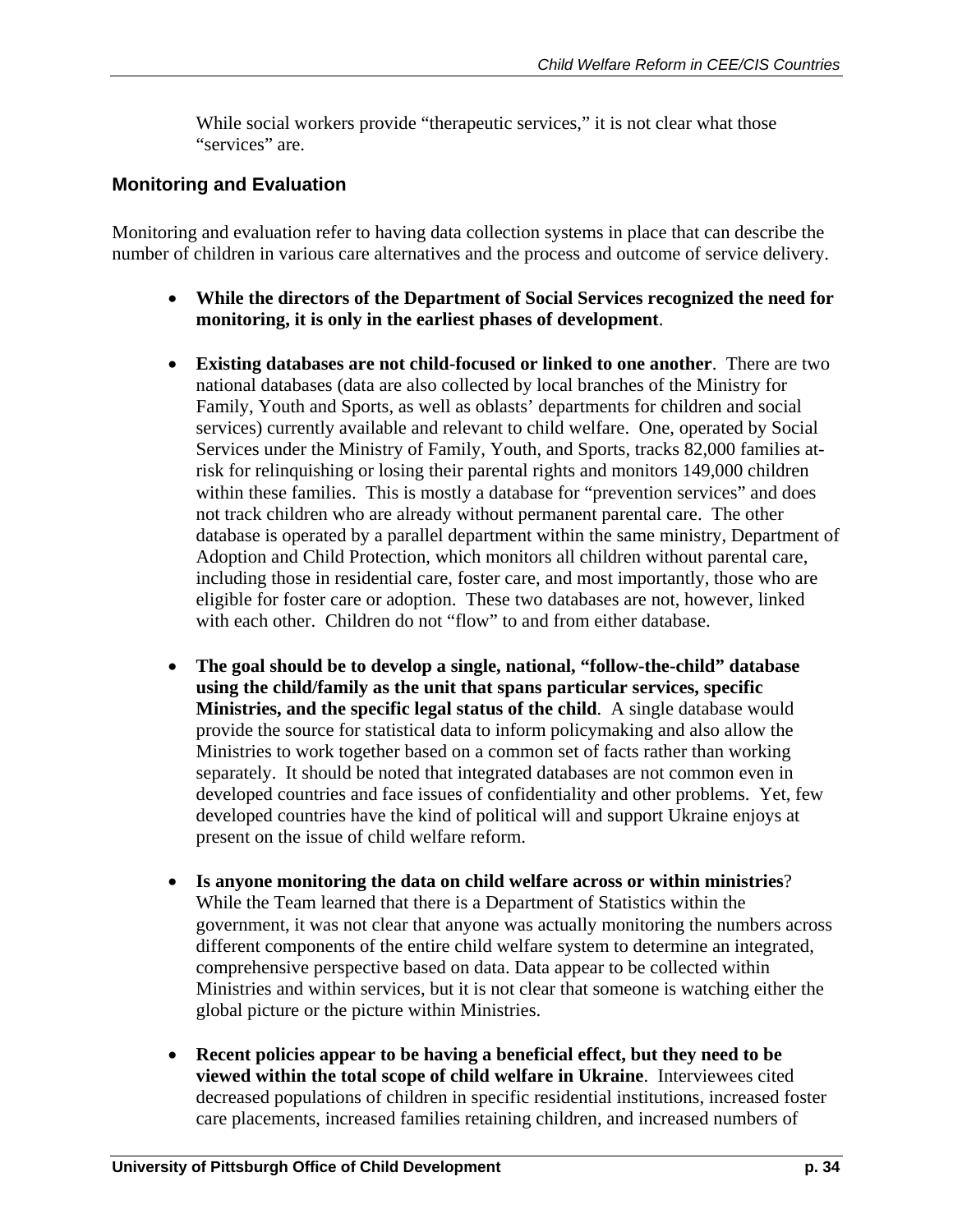adoptions, which presumably reflect the newly enacted policies aimed at increasing family-care alternatives. Some of these, however, were reports of specific institutions or a particular region of the country, although some information appears to be available for the entire country. While these are very promising trends, they need to be assessed in the context of the total child welfare picture in Ukraine—typically, these figures represent only a small portion of the 103,000 children without permanent parents.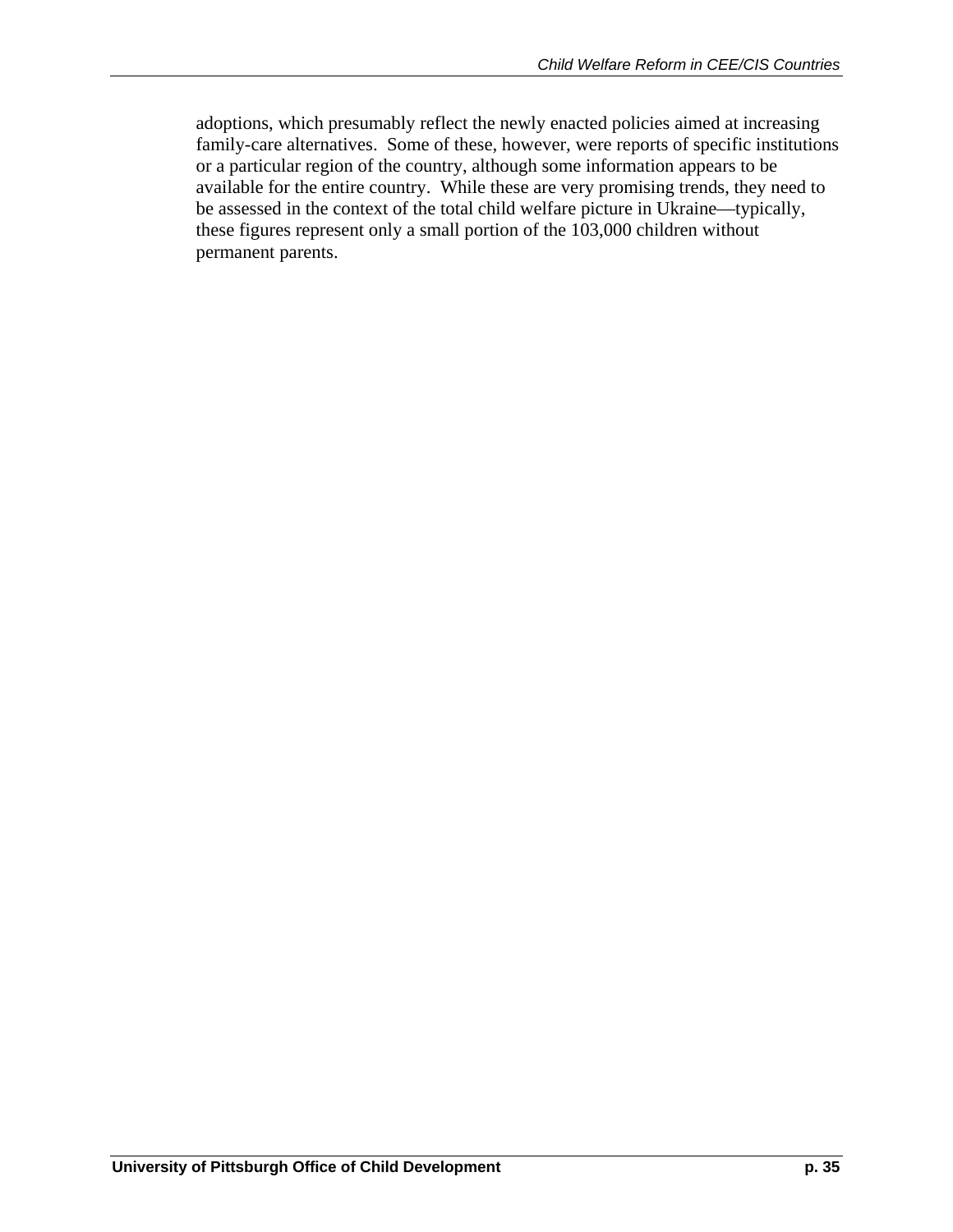# **APPENDIX A. Background Articles**

- Barnes & Noble (2007). Retrieved September 13, 2007 from http://www.sparknotes.com/economics/macro/measuring1/section1.html
- Bradshaw, J., Hoelscher, P., & Richardson, D. (2006). An index of child well-being in the European Union. *Social Indicators Research, 80*, 133-177.
- Close, D. W. (2006). Families for Children Program Ukraine: Midterm evaluation. Unpublished manuscript, author. Eugene, OR: Holt International Children's Services.
- Close, D. W. (2006). Families for Children Program Ukraine: Supplement to the midterm evaluation. Unpublished manuscript, author. Eugene, OR: Holt International Children's Services.
- Dalirazar, N. (2002). An international index of child welfare. Amherst, MA: Political Economy Research Institute, Working Paper Series (No. 40).
- Davis, R. T. (2005, October). Promising practices in community-based social services in CEE/CIS/Baltics: A framework for analysis. Washington, DC: Aguirre Division of JBS International, Inc. for USAID
- Davis, R. T. (2006). Emerging practices in community-based services for vulnerable group: A study of social services delivery systems in Europe and Eurasia. Washington, DC: Aguirre Division of JBS International, Inc. for USAID.
- Dickens, J., & Groza, V. (2004). Empowerment in difficulty: A critical appraisal of international intervention in child welfare in Romania. *International Social Work*, *47*(4), 469-487.
- Dorogykh, L. V., Leontieva, L. E., et al. (2007). National report on implementation of the decisions of the final outcome document of the United Nations General Assembly special session on children (2002) and action plan "A World Fit for Children". Kiev, Ukraine: Ministry of Family, Youth and Sports of Ukraine, State Institution for Family and Youth Development.
- Endicott, L. (2006). Families for Children Program Ukraine: Midterm evaluation HIV component. Unpublished manuscript, author. Eugene, OR: Holt International Children's Services.
- Gerasimova, A. (2008). Families for Children Program. Responding to the needs of orphans and vulnerable children in Ukraine. PowerPoint presentation, author. Kiev, Ukraine: Holt International/Kiev.
- Groza, V. (2008). Ukrainian child welfare system. PowerPoint presentation, author. Cleveland, OH: Mandel School of Applied Social Sciences, Case Western Reserve University.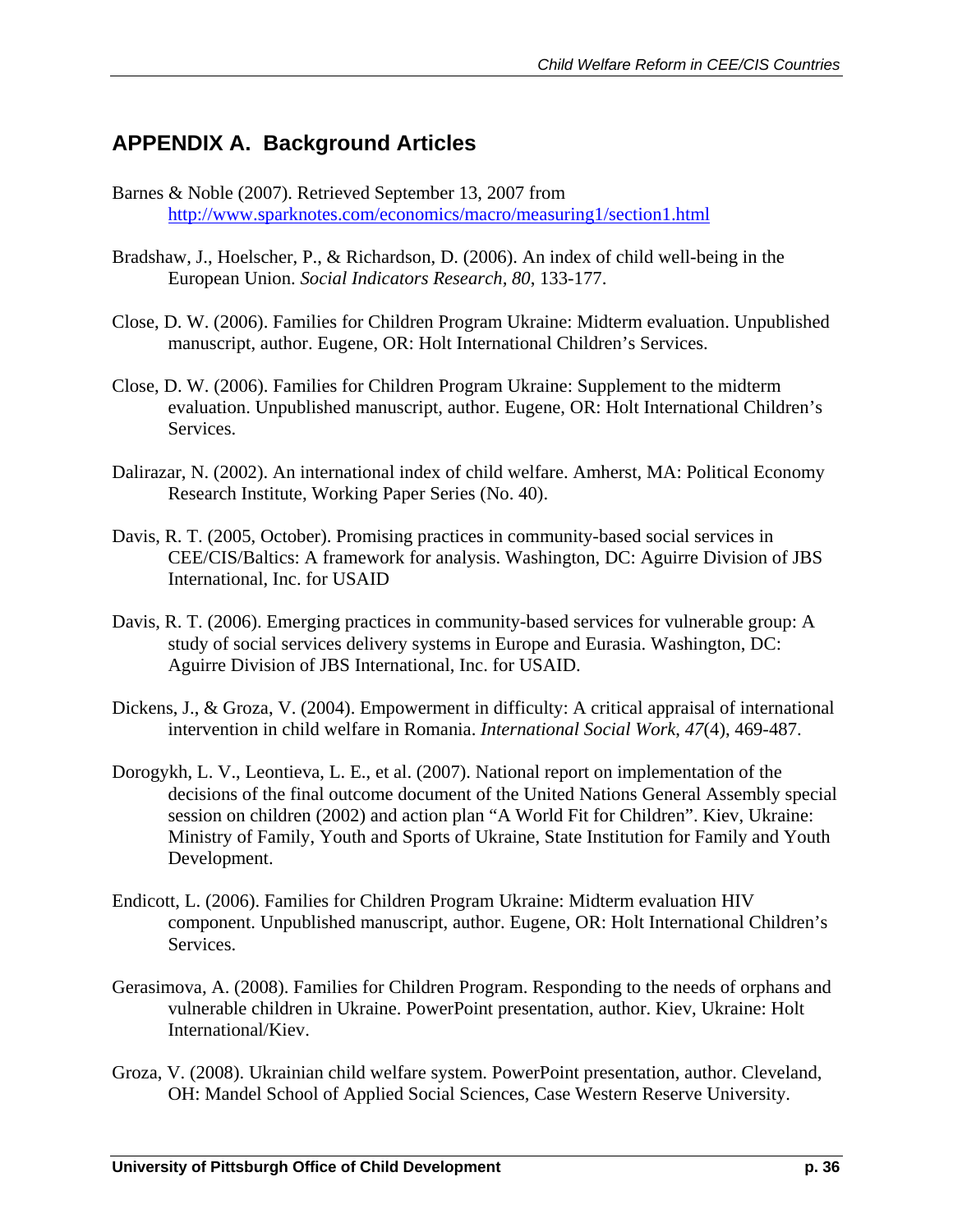- Groza, V., Komarova, N., Volynets, L., Galchinskaya, L., & Gerasimova, A. (2008). A pilot study of Ukrainian adoptive families. Unpublished manuscript, authors. Cleveland, OH: Mandel School of Applied Social Sciences, Case Western Reserve University.
- Groza, V., Komarova, N., Galchinskaya, L., Gerasimova, A., & Volynets, L. (2008). Ukrainian adoptive families. Unpublished manuscript, authors. Cleveland, OH: Mandel School of Applied Social Sciences, Case Western Reserve University.
- Gunnar, M. (2001). Effects of early deprivation: Findings from orphanage-reared infants and children. In C. A. Nelson and M. Luciana (Eds.). *Handbook of developmental cognitive neural science* (pp. 617-629). Cambridge, MA: MIT Press.
- Institute for Policy Studies (2006). Evaluation of the Family Support and Foster Care Project (FS&FC) and Prevention of Infant Abandonment and Deinstitutionalization Project (PIAD). Rome, Italy: Development Researchers Network.
- Kiev City Guide (2007, December 18). http://kievukraine.info/.
- Kiev International Institute of Sociology (2008). Comprehensive assessment of Ukraine's legal and regulatory base providing for the right of HIV affected children deprived of parental care to grow in a family environment. Unpublished manuscript, authors. Kiev, Ukraine: Kiev International Institute of Sociology.
- Kotliar, A., & Shchetkina, Y. (2007, October 26). The parentless don't need cheap pity. Zerkalo Nedeli/people. Http://www.mw.ua/3000/3050/60819/.
- MacLean, K. (2003). The impact of institutionalization on child development. *Development and Psychopathology*, *15*, 853-884.
- Merz, E. C., & McCall, R. B. (2008). Behavior problems in children adopted from sociallyemotionally depriving orphanages. Unpublished manuscript, authors. Pittsburgh, PA: University of Pittsburgh Office of Child Development.
- St. Petersburg USA Orphanage Research Team (2005). Characteristics of children, caregivers, and orphanages for young children in St. Petersburg, Russian Federation. *Journal of Applied Developmental Psychology: Special Issue on Child Abandonment, 26*, 477-506.
- St. Petersburg-USA Orphanage Research Team (in press). The effects of early social-emotional and relationship experience on the development of young orphanage children. *Monograph of the Society for Research in Child Development.*
- State Institute for Family and Youth Development (2007). Analytic report per results of adoptive families survey in Ukraine. Authors, Kiev, Ukraine.
- UNICEF Innocenti Research Centre. (2007). TransMONEE Database. Florence, Italy: UNICEF Innocenti Research Centre.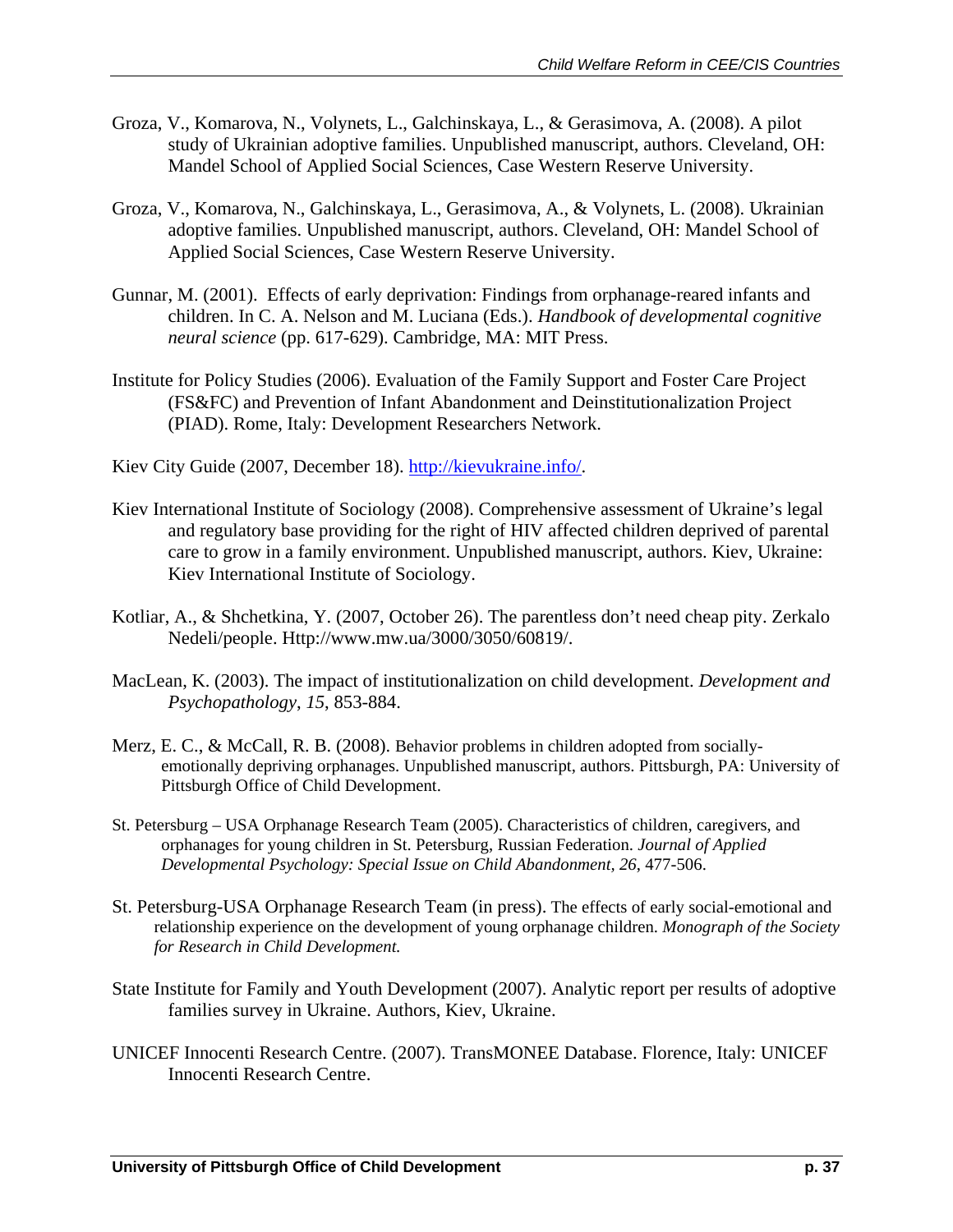University of Pittsburgh Office of Child Development & Creative Associates International, Inc., Aguirre Division, JBS International (2007). An Analysis and Strategic Approach to Monitoring the Status and Progress of Child Welfare Reform in 21 CEE/CIS Countries. A report submitted to USAID's Bureau for Europe and Eurasia Office of Democracy, Governance and Social Transition.

Wikipedia (2007a). Retrieved August 17, 2007 from http://en.wikipedia.org/wiki/Hague\_Conventions

Wikipedia (2007b). Retrieved August 17, 2007 from http://en.wikipedia.org/wiki/Romani\_people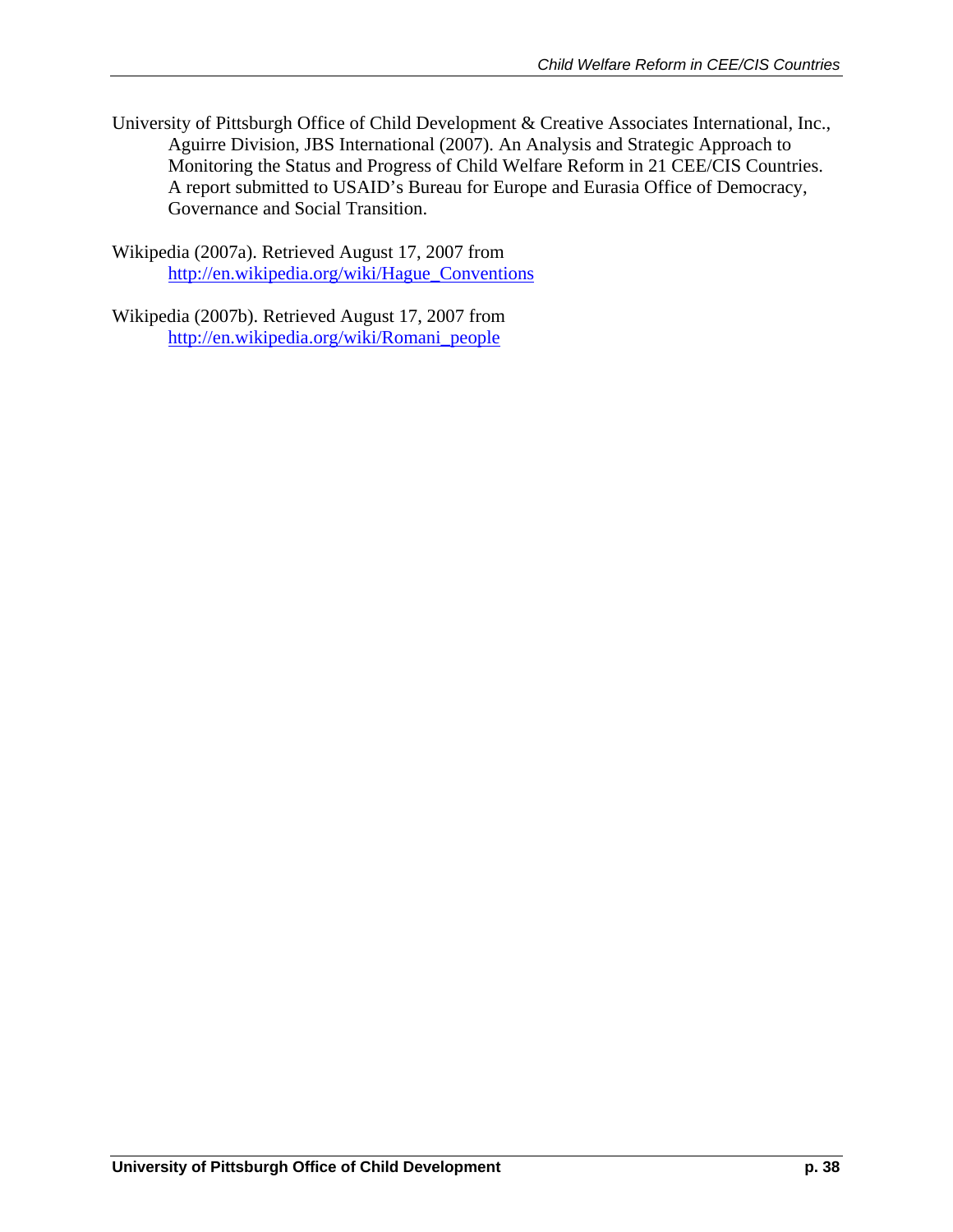# **APPENDIX B. Ukraine Interview Questions**

## **1.0.0 Children Without Permanent Parental Care**

- 1.1.0 UNICEF data on Ukrainian children in residential, foster, guardianship care shows increasing numbers of such children from 1989, leveling off after 2003. Is this consistent with Ukrainian government statistics? In your experience?
	- 1.1.1 Why is this the case?
	- 1.1.2 Why has the number leveled off in the last few years?
		- More family support services and family-care alternatives?
- 1.2.0 Does the country's rapid economic growth have anything to do with this issue? The gross national product has increased substantially, but so has the number of children in institutions and foster care—one might have thought that as the economy improved, fewer parents would relinquish their children, but this does not seem to be the case. What is the explanation for this?
	- 1.2.1 Has economic growth been unevenly distributed and low-income people have not benefited?
	- 1.2.2 Is there a contrast effect—low-income people feel worse off because they see more people who are wealthy?
- 1.3.0 Are there any historical, social, and cultural factors that explain why parents voluntarily give up their children?
	- 1.3.1 Communist tradition that the state will care for children if parents cannot?
	- 1.3.2 Cultural preference to rear one's own children = "bloodlines" and aversion to rearing someone else's child (e.g., foster care, adoption) because they have "bad genes?" 1.3.3 Other reasons?
- 1.4.0 UNICEF's data show children in residential care increasing over the years, but leveling off since 2002. *(No foster care before 2005; residential care only way to protect children from abuse and neglect. Did abuse/neglect increase before 2002?)* 1.4.1 Why has the number of children birth to 7 yrs. increased 40% from 2000-2004? 1.4.2 Why has the number of children  $7 - 17$  yrs. increased even more—65%?
- 1.5.0 What is included in "residential care" and approximately how many children are in each type of residential care? *(150-300).* (See 3.0.0 for more detailed questions).
	- 1.5.1 Ministry of Health, Baby Homes—birth to 3? (2005: 48 "Baby Homes" for 3,606 children)
	- 1.5.2 Ministry of Education, Institutions for children 3-6 years of age? (109 "children's homes")
	- 1.5.3 Ministry of Education, Boarding schools (54 boarding schools, children 6-17)
	- 1.5.4 Ministry of Labor and Social Policy, Children with special needs (56 institutions)
	- 1.5.5 Ministry of Family, Youth, Sports, Shelters for children (temporary [< 3 mos.] care for street children, victims of abuse and neglect, out-of-control-96 shelters)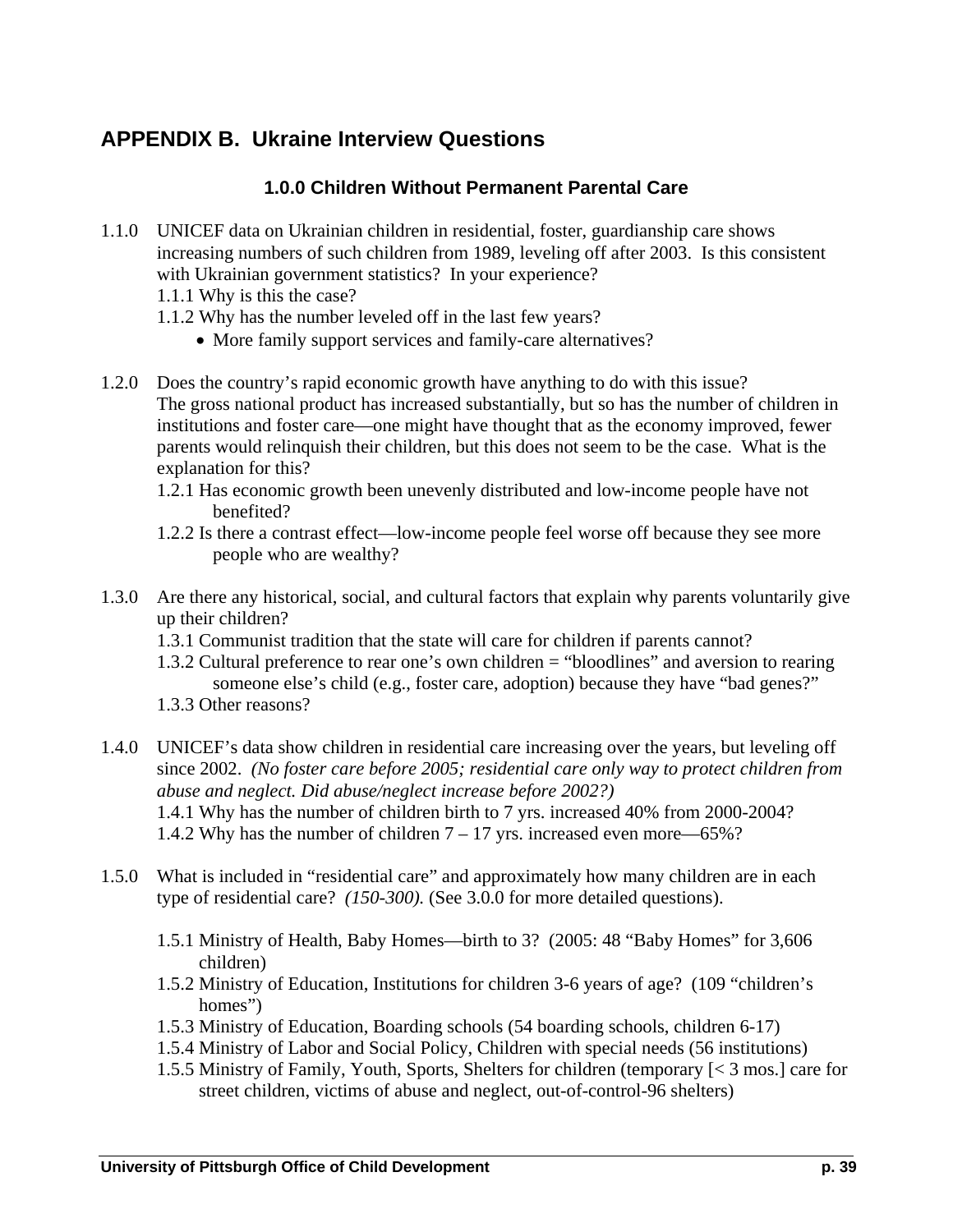- 1.5.6 Ministry \_\_ ? Mixed type homes (from 2006: children 3 to 16 yrs., mixed ages; community schooling <100 or <150 kids per home??)
- 1.6.0 The UNICEF data indicate that the number of children in foster care/guardianship/kinship arrangements has also increased, leveling off after 2002. What types of arrangements are included in this category and approximately how many children are in each? (See 4.0.0 for more detailed questions). (Ministry of Children, Youth and Sports, December 31, 2007, 1617 foster families [non-relative, guardianship??], raising 2561 children).
	- 1.6.1 Non-relative foster care? Number of non-relative foster parents? Number of children in their care?
	- 1.6.2 Kinship/relative care (called guardianships?). Does this include reunification with the biological parent? Number of parents? Number of children?
		- Is a child considered in kinship care if relatives take some responsibility, but the child actually lives in an institution?
	- 1.6.3 Small group homes. Are these institutions? Number of homes? How many children per group home and how many caregivers? Community-based? Use local school? *(300 homes, 1960 children; December 2007).*
	- 1.6.4 Family-type home (FTH) 5-10 children; 2005: 149 homes, 1025 children?
- 1.7.0 How old are most of the children when they first come to state care? 1.7.1 Infants in the first year or two of life? Preschool aged? Mid-childhood? Adolescence?
- 1.8.0 Are there significant numbers of children without permanent parents who are not in residential or foster/guardianship care? How many?
	- 1.8.1 How many homeless or street children presumably living on their own on the street? *(Estimates >100,000, 2/3 runaways from institutions)*
	- 1.8.2 How many minority children in the country (Roma, Tatar?)
- 1.9.0 To what extent are facilities and services for children without permanent parents evenly distributed across all areas of Ukraine, or are such facilities and services concentrated in Kyiv? *(Most in Eastern part of country).*
	- 1.9.1 What happens to children who are without permanent parents and live in underserved rural areas?
	- 1.9.2 Do they get moved to facilities in larger cities, thus making reunification more difficult?
		- Are they more or less likely to be placed in a family-care alternative?
- 1.10.0 It has been said that some 25% of Ukrainian children have no documents and as a result these children are not eligible for any support or program provided by the government. Is this indeed the case? *(Many in institutions, can't be placed out.)* 
	- 1.10.1 Is it approximately 25%?
	- 1.10.2 Are these children NOT counted in the number of children in residential or foster/kinship care?
	- 1.10.3 Are there any plans or proposals to make these children eligible for services?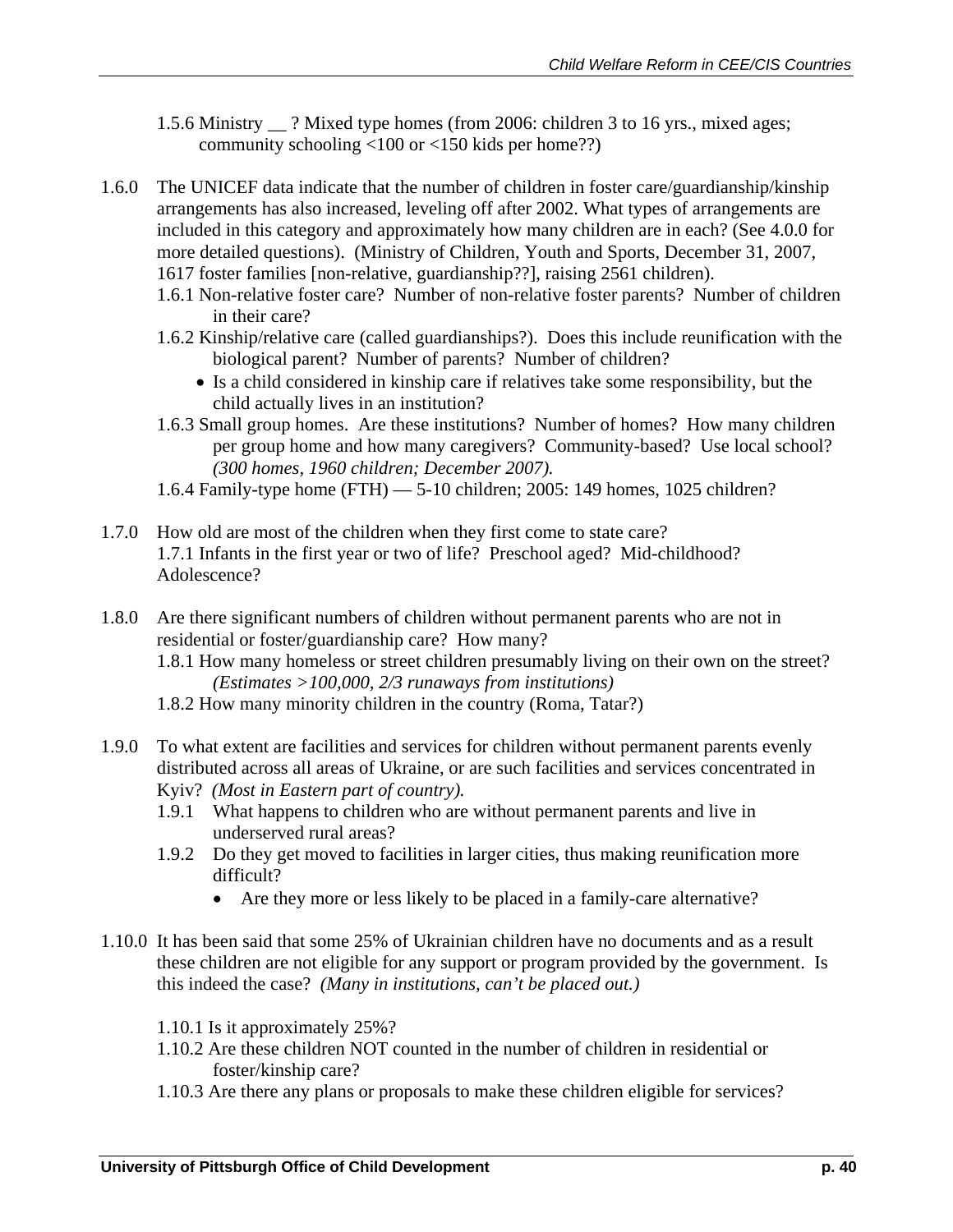1.11.0 How much attention and priority does the issue of children without permanent parents receive in Ukraine?

1.11.1 What are the several national priorities and where does children without permanent parents rank among them?

- 1.11.2 For the government? What are the signs that this issue is important for government? (e.g., policies and regulations passed; presidential/government speeches?)
- 1.11.3 For the general public? (e.g., media stories? Concerned citizen groups? NGOs? Advocacy efforts?)
- 1.11.4 What is the attitude of society toward such children? Are these children perceived as victims and in need of help, or are they something that government must deal with?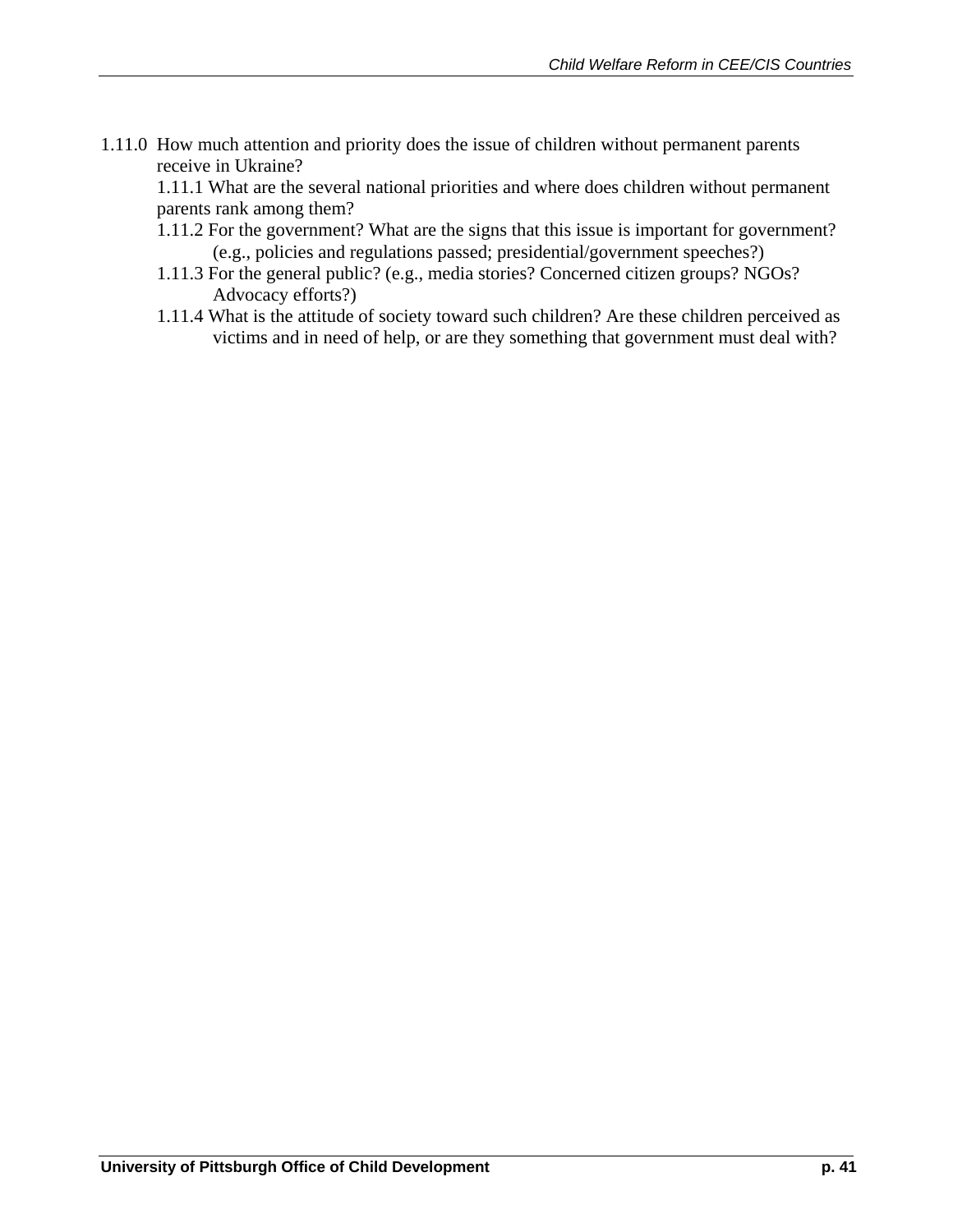## **2.0.0 What are the major sources or reasons children come into these forms of care?**

- 2.1.0 Non-marital births are increasing.
	- 2.1.1 To what extent do such women give up their children?
	- 2.1.2 Of all children who come into state care how big a source is this?
	- 2.1.3 Is this tendency for single parents to give up there children increasing, decreasing, or remaining the same?
	- 2.1.4 Are single mothers encouraged to give up their children—by hospital and medical staff? By society?
- 2.2.0 The number of children affected by divorce has also increased; Ukraine has the highest among CIS/CEE countries and substantially higher (180 per 1000) than the number of children in state care (110 per 1000).

2.2.1 To what extent do such women give up their children?

2.2.2 How big a portion of children given to the state is this?

2.2.3 Is the tendency for divorced mothers to give up children increasing, decreasing, or remaining the same?

- 2.3.0 Children may be abandoned. 2.3.1 To what extent is this a major source of children cared for by the state? 2.3.2 Is the number of abandoned children increasing, decreasing, or remaining the same?
- 2.4.0 Children may be orphaned by the death of their parents. 2.4.1 To what extent is this a contributor? 2.4.2 Is this tendency increasing, decreasing, or remaining the same?
- 2.5.0 Parents may have children taken away from them involuntarily because of child abuse and neglect, drug and alcohol problems, mental health. This looks to be approximately 15% of children in care—is that correct?

2.5.1 Is this tendency increasing, decreasing, or remaining the same?

2.5.2 What are the laws and policies on child abuse and neglect and removing children from such families, and to what extent are these laws/policies enforced?

### 2.6.0 Children with disabilities.

- 2.6.1 Are most children with disabilities given up to the state rather than reared by their parents? *(Encouraged to give them up – by whom?)*
- 2.6.2 Do they all go to institutions or are any placed in family-care arrangements? *(Institutions worst of all.)*

2.6.3 Is this tendency increasing, decreasing, or remaining the same?

### 2.7.0 How many children with HIV are given up per year?

- 2.7.1 Is the rate increasing (*Yes*).
- 2.7.2 What is being done to prevent HIV?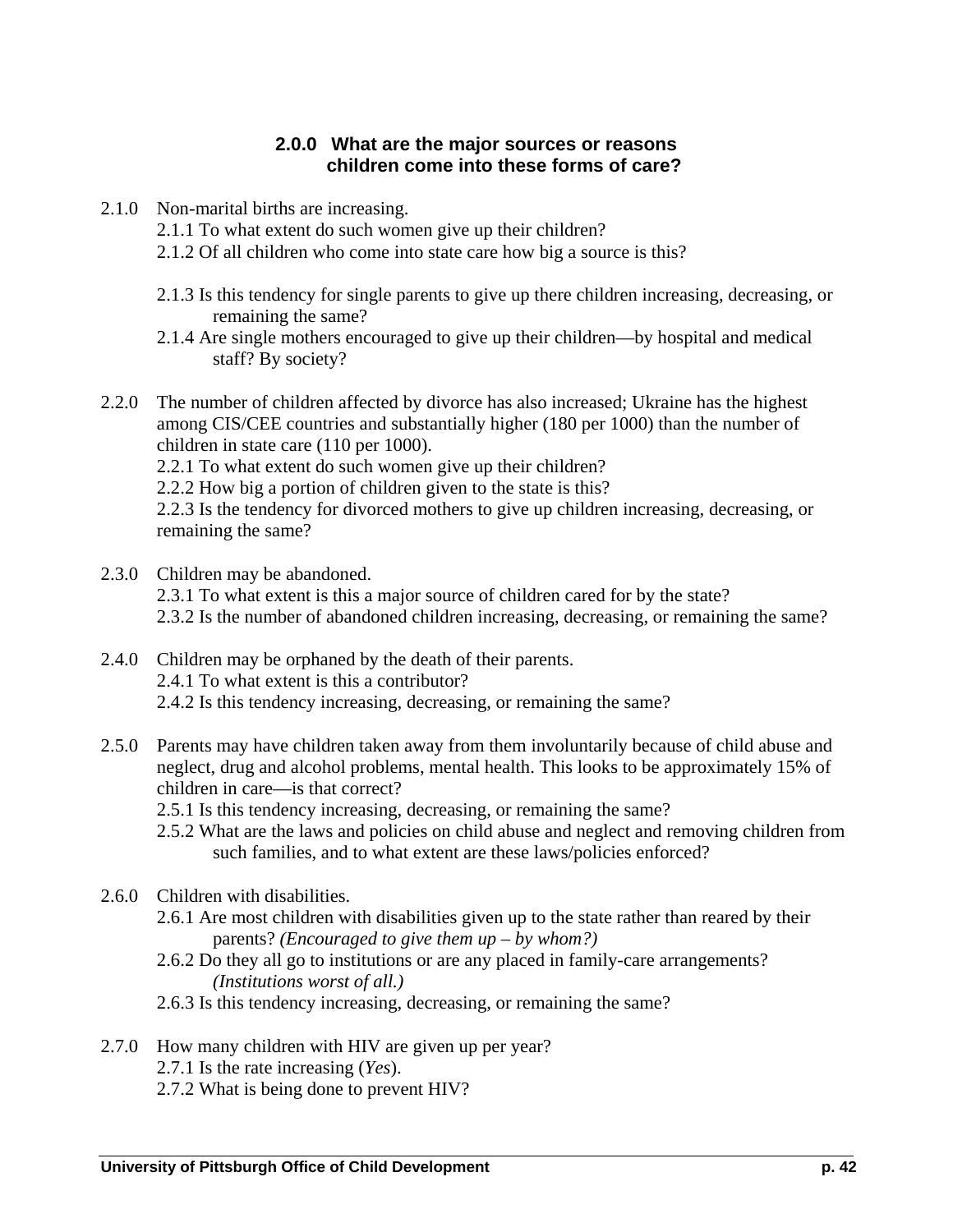#### 2.7.3 What is being done to help parents keep HIV children?

2.8.0 What is done to encourage and support parents to keep their children rather than to give them to the state to rear? *(Not much yet.)* 

2.8.1 Support services for teenage mothers, single mothers—family support services, home visitors, child care, community/social networks and self-help? *(Almost none.)*

- How widespread are such services or only in the USAID/Holt Families for Children Program, Every Child, Hope and Homes, other NGO sites?
- Are these plans and funding to expand the USAID/Holt program to more sites—the entire country?
- 2.8.2 Any financial incentives? (e.g., payments for as long as the parent rears their child up to a certain length of time?) *(No.)*
- 2.8.3 What are the challenges in implementing and getting parents to use such supports and services? Lack of tradition? Fear of government/authorities by parents? *(Lack of services; Soviet system based on punishment, not support.)*
- 2.9.0 What is expected to happen in the future? The number of children without permanent parents has leveled off in recent years; do you expect this to continue, will it decline?
	- 2.9.1 What is being done to reduce this number? *(Expanding family-based services.)*
	- 2.9.2 What could be done to change this trend? *(Train more professionals, expand services, increase public awareness.)*
	- 2.9.3 What is the relative role of government versus non-government efforts in this regard?
		- How accepted is the idea of government-NGO partnerships?
		- Do government and NGOs work together and collaborate on these issues?
	- 2.9.4 What are the challenges and problems in trying to reduce the number of children without parents?
- 2.10.0 We understand the government pays parents a "children's allowance" when a child is born. Is this true, and how does this work?
	- 2.10.1 How much money is given for the first, second, third, additional births? *(\$1800, \$3600, \$5400.)*
		- Do they actually receive the payment?
	- 2.10.2 Must the woman be married to receive the allowance? *(No.)*
	- 2.10.3 How long must the woman retain the child before the allowance is paid to her? A single payment or several payments as long as she raises the child? *(Several.)*
	- 2.10.4 Some people have suggested that woman are having children simply to obtain the children's allowance and then giving the children up, and some then have additional children to obtain the children's allowance again. To what extent is this true?
		- What is the evidence, if any, that this is or is not happening to any substantial extent?
		- If this seems like a problem, what is being done to minimize it?
		- What could be done to minimize it?

2.11.0 We understand there is a plan, or blueprint, for the legal and policy basis for family-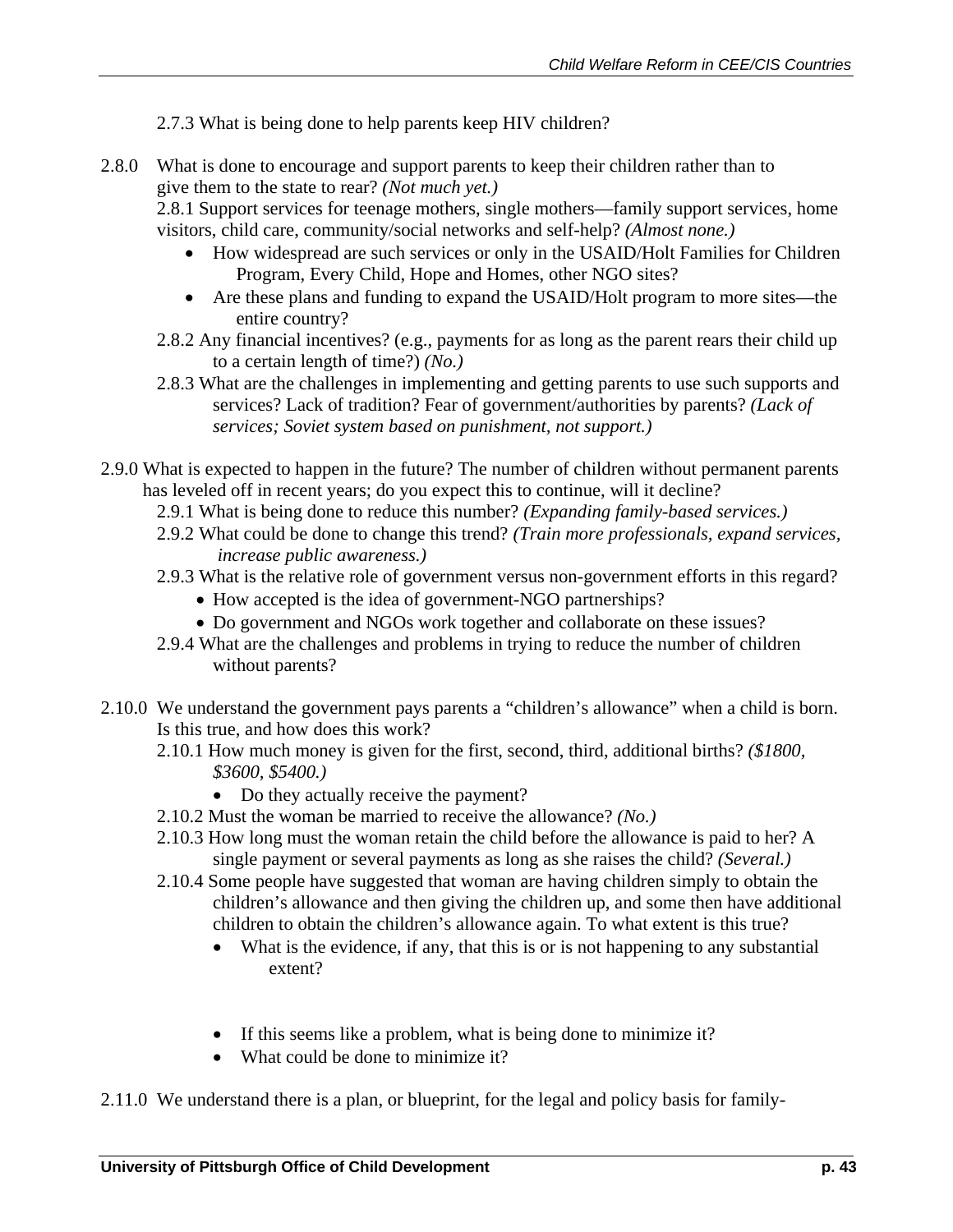based care (e.g., foster, kinship, adoption, reunification, family-type homes) in Ukraine. What are the major parts of this plan?

- 2.11.1 What is the order of preference for different types of placement? (e.g., reunification, kinship/guardianship, adoption, non-relative foster care?)
- 2.11.2 Target youngest children (how old) into family care first? *(Yes, 2 mos.)*
- 2.11.3 Specific target groups (e.g., HIV, low-income, single parents, children with disabilities, racial/ethnic minorities?)
- 2.11.4 How is the plan being funded?
- 2.11.5 Money follows the child? Describe.
	- What are the goals of this policy?
	- How is it implemented?
	- Is it achieving goals? Evidence? *(Yes, fewer children go to institutions -- ?)*
- 2.12.0 How is the plan or blueprint being implemented?
	- 2.12.1 Is there a single government office in charge of this plan? (e.g., Ministry of Family, Youth, and Sports?)
	- 2.12.2 Are there national guidelines for studying and training foster families? Massachusetts Approach to Partnership in Parenting curriculum for foster, kinship, adopted, biological parents? *(Mandatory preservice training for foster; nothing for adopted.)*
- 2.13.0 Is there a significant problem of trafficking and prostitution among children?
	- 2.13.1 What is the nature of this problem?
	- 2.13.2 Are there any policies and services aimed at reducing this problem or helping these children?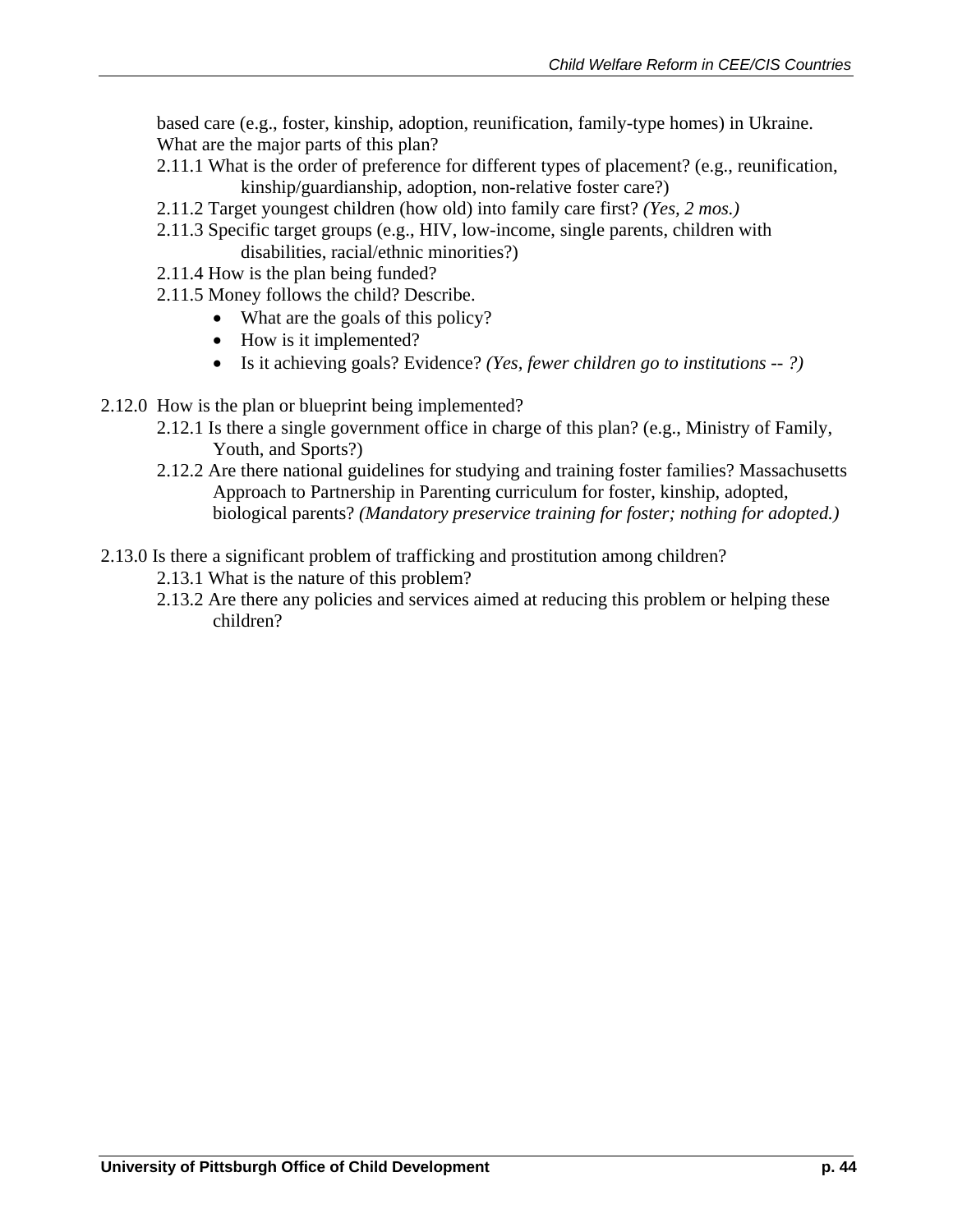## **3.0.0 Residential Care**

- Please describe the nature of the several residential facilities that care for children without permanent parents.
- 3.1.0 Ministry of Health/48 Baby Homes, 3,606 children, birth 3 years of age:
	- 3.1.1 Range and average number of children per institution?
	- 3.1.2 Typical age at entrance and length of stay of children?
	- 3.1.3 Typical size of a group/ward, number of caregivers per ward?
	- 3.1.4 Homogeneous age grouping?
	- 3.1.5 Periodic graduations to new caregivers?
	- 3.1.6 Primary caregivers? What is their work schedule?
	- 3.1.7 Background and training of caregivers?
	- 3.1.8 Specialized staff for medical care? Are they visitors or full-time in-house staff members?
	- 3.1.9 Are there written standards of care? Are they implemented? Are they monitored and enforced?
- 3.2.0 Ministry of Education and Science/109 Children's Homes, 3 6 years of age:
	- 3.2.1 Range and average number of children per institution?
	- 3.2.2 Typical age at entrance and length of stay of children?
	- 3.2.3 Typical size of a group/ward, number of caregivers per ward?
	- 3.2.4 Homogeneous age grouping?
	- 3.2.5 Periodic graduations to new caregivers?
	- 3.2.6 Primary caregivers? What is their work schedule?
	- 3.2.7 Background and training of caregivers?
	- 3.2.8 Specialized staff for medical care? Are they visitors or full-time in-house staff members?
		- How are education professionals trained? Specifically in early childhood education and development?
		- Are children given any preschool education? What is its nature? Is it provided in these homes or do they attend schools in the community? If in home, what is the training of staff?
	- 3.2.9 Are there written standards of care? Are they implemented? Are they monitored and enforced?
- 3.3.0 Ministry of Education/54 boarding schools, children 6- 17 years of age:
	- 3.3.1 Range and average number of children per institution?
	- 3.3.2 Typical age at entrance and length of stay of children?
	- 3.3.3 Typical size of a group/ward, number of caregivers per ward?
	- 3.3.4 Homogeneous age grouping?
	- 3.3.5 Primary caregivers? What is their work schedule?
	- 3.3.6 Background and training of caregivers?
	- 3.3.7 Specialized staff for medical and educational care? Are they visitors or full-time inhouse staff members?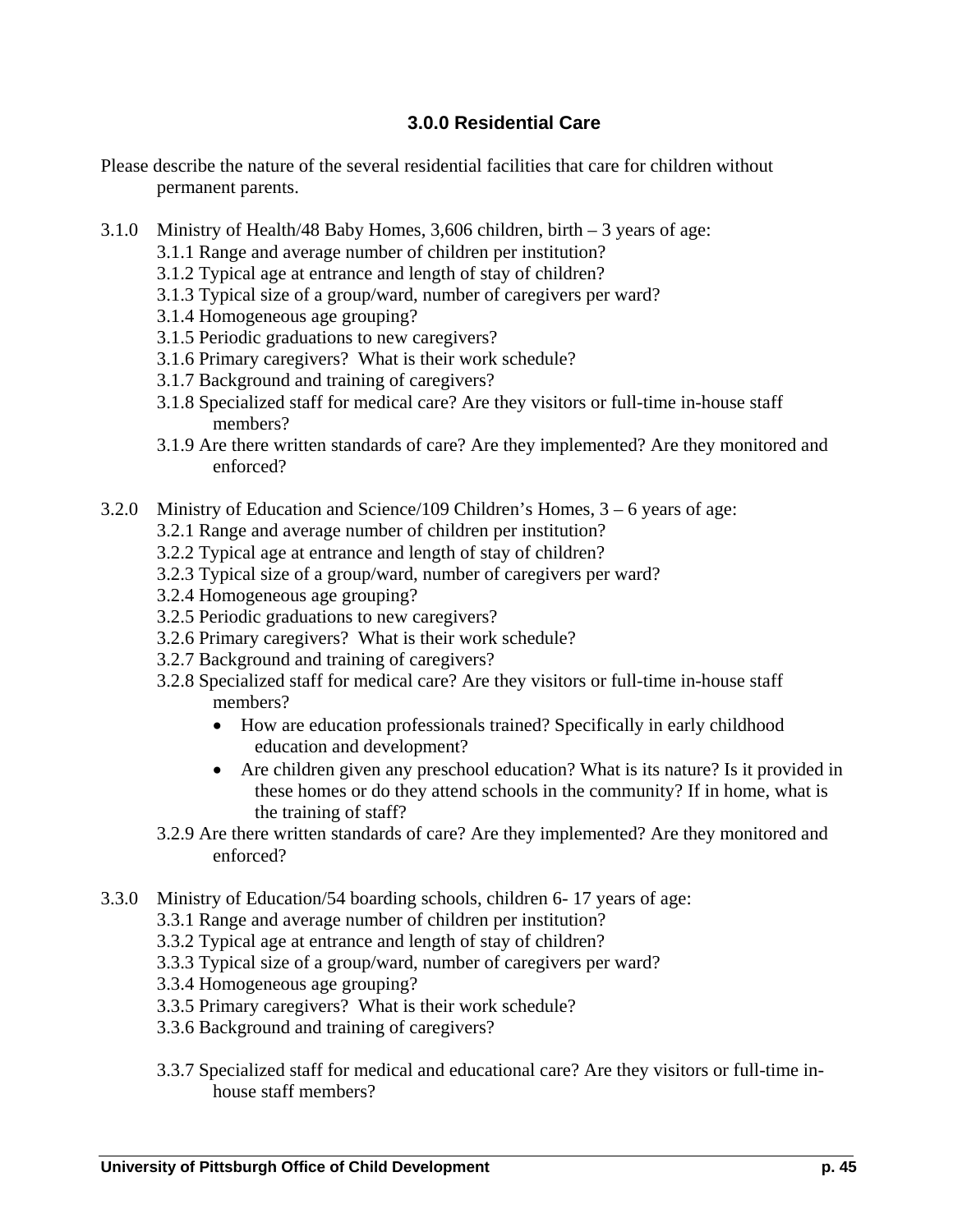- Do children receive education within the Boarding School or do they go to regular schools in the community?
- If within Boarding School, haw are the educational staff trained? How comparable is the education to community schools?
- Are staff specifically trained in children of abuse or behavioral control or management?
- 3.3.8 Are there written standards of care? Are they implemented? Are they monitored and enforced?
- 3.4.0 Ministry of Labor and Social Policies/ 56 institutions for children with special needs (See Section 6.0.0):
	- 3.4.1 Definition of special needs/disability that qualifies a child to be assigned to this institution?
	- 3.4.2 Range and average number of children per institution?
	- 3.4.3 Typical age at entrance and length of stay of children?
	- 3.4.4 Typical size of a group/ward, number of caregivers per ward?
	- 3.4.5 Homogeneous age grouping?
	- 3.4.6 Periodic graduations to new caregivers?
	- 3.4.7 Primary caregivers?
	- 3.4.8 Background and training of caregivers?
	- 3.4.9 Specialized staff for medical and educational care? Are they visitors or full-time inhouse staff members?
		- Do children receive education within the institution or do some go to community schools?
		- If in institution, are some staff specially trained in special education? Number per institution? Nature and extent of training?
	- 3.4.10 Are there written standards of care? Are they implemented? Are they monitored and enforced?
- 3.5.0 Ministry of Family, Youth, and Sports/96 shelters for children (temporary [< 3 mos.] care for street children, child abuse and neglect, runaways, out-of-control, delinquent):
	- 3.5.1 Range and average number of children per institution?
	- 3.5.2 Typical age at entrance and length of stay of children (< 3 mos.)?
		- Where do children go after 3 mos.?
	- 3.5.3 Typical size of a group/ward, number of caregivers per ward?
	- 3.5.4 Homogeneous age grouping?
	- 3.5.5 Primary caregivers? What is their work schedule?
	- 3.5.6 Background and training of caregivers?
	- 3.5.7 Are specialized staff for medical and educational care? Are they visitors or full-time in-house staff members?
		- Do children receive education within the shelter, or do they go to regular schools in the community?
		- If within Boarding School, what is training of staff? How comparable is the education to community schools?
		- Are some staff specifically trained in children of abuse. behavioral control or management?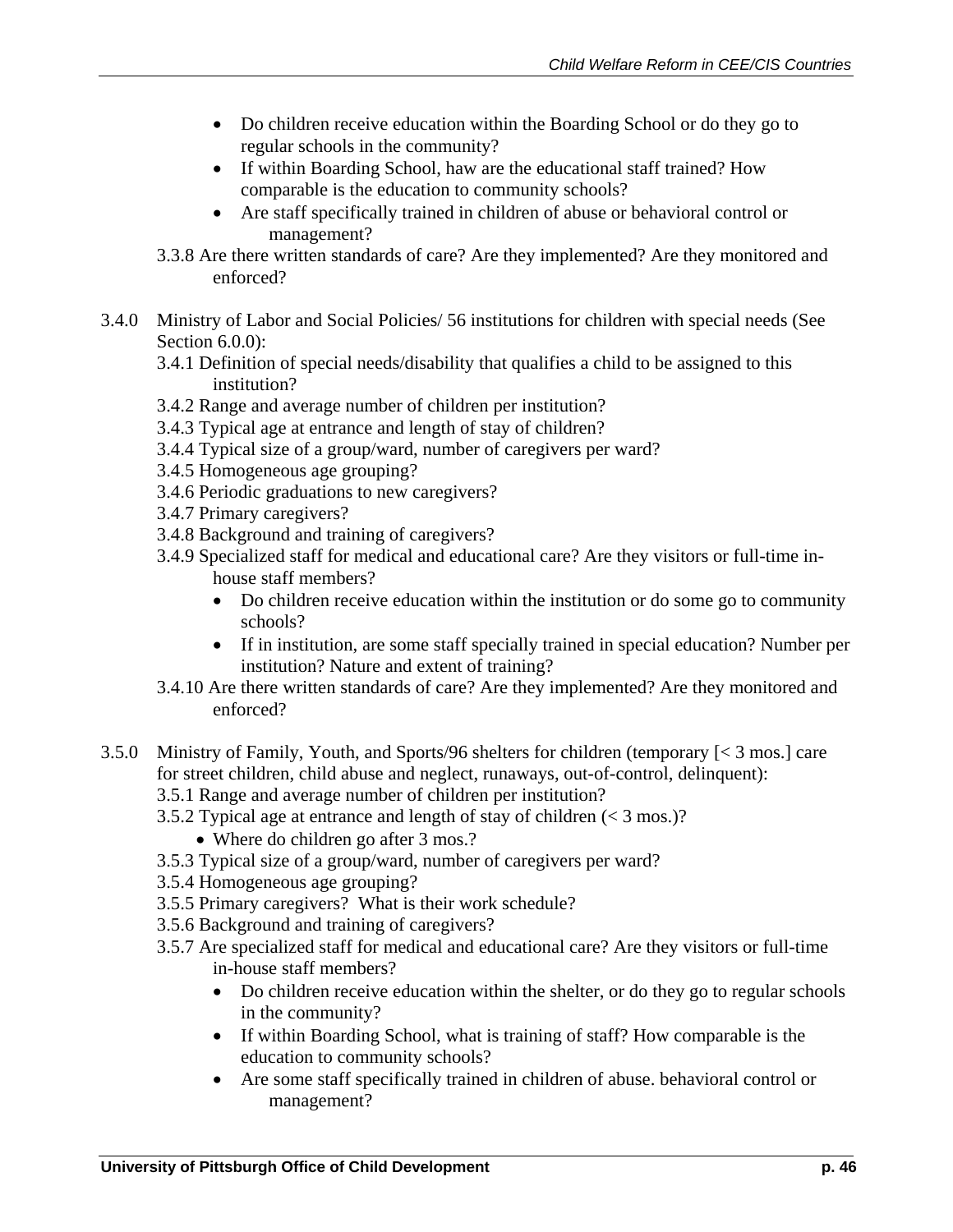- 3.5.8 Are there written standards of care? Are they implemented? Are they monitored and enforced?
- 3.6.0 Mixed-type homes (which Ministry?); (children 3-16 yrs. of age, mixed)
	- 3.6.1 While children are eligible for these homes?
	- 3.6.2 Range and average number of children per institution?
	- 3.6.3 Typical age at entrance and length of stay of children?
	- 3.6.4 Typical size of a group/ward, number of caregivers per ward?
	- 3.6.5 Homogeneous age grouping? No, mixed. Age range in a group—3 to 16 yrs.?
	- 3.6.6 Primary caregivers? What is their work schedule?
	- 3.6.7 Background and training of caregivers?
	- 3.6.8 Are there specialized staff for medical and educational care, are they visitors or fulltime staff members?
		- Do children receive education within the Home or do they go to regular schools in the community?
		- If within Boarding School, what is training of staff? How comparable is the education to community schools?
	- 3.6.9 Are there written standards of care? Are they implemented? Are they monitored and enforced?
- 3.7.0 Is there a single government office that oversees and coordinates the operation of all of these facilities, keeps track of the children, monitors standards and quality; or is this done within each of these separate ministries? *(No, and that's why no data.)*
- 3.8.0 What is the future of residential care? *(2007, National Program to Reform Residential Care.)*
	- 3.8.1 Are there plans to reduce the number of children and perhaps the number of residential care facilities, and what will determine when and to what extent this will happen? *(Maximum size is 50; community-based – what does that mean???)*
	- 3.8.2 Are there any current or planned efforts to improve the quality of care in residential facilities?
		- President Yushchenko has announced plans for certain programs and services for children in residential care—what are some of these specific programs and services, what are priorities, how will they be funded, and how will they will be implemented and when?
		- Will improvements be in facilities, staffing, or the quality of the behavioral care children receive?
	- 3.8.3 What are the challenges or barriers to improving residential care?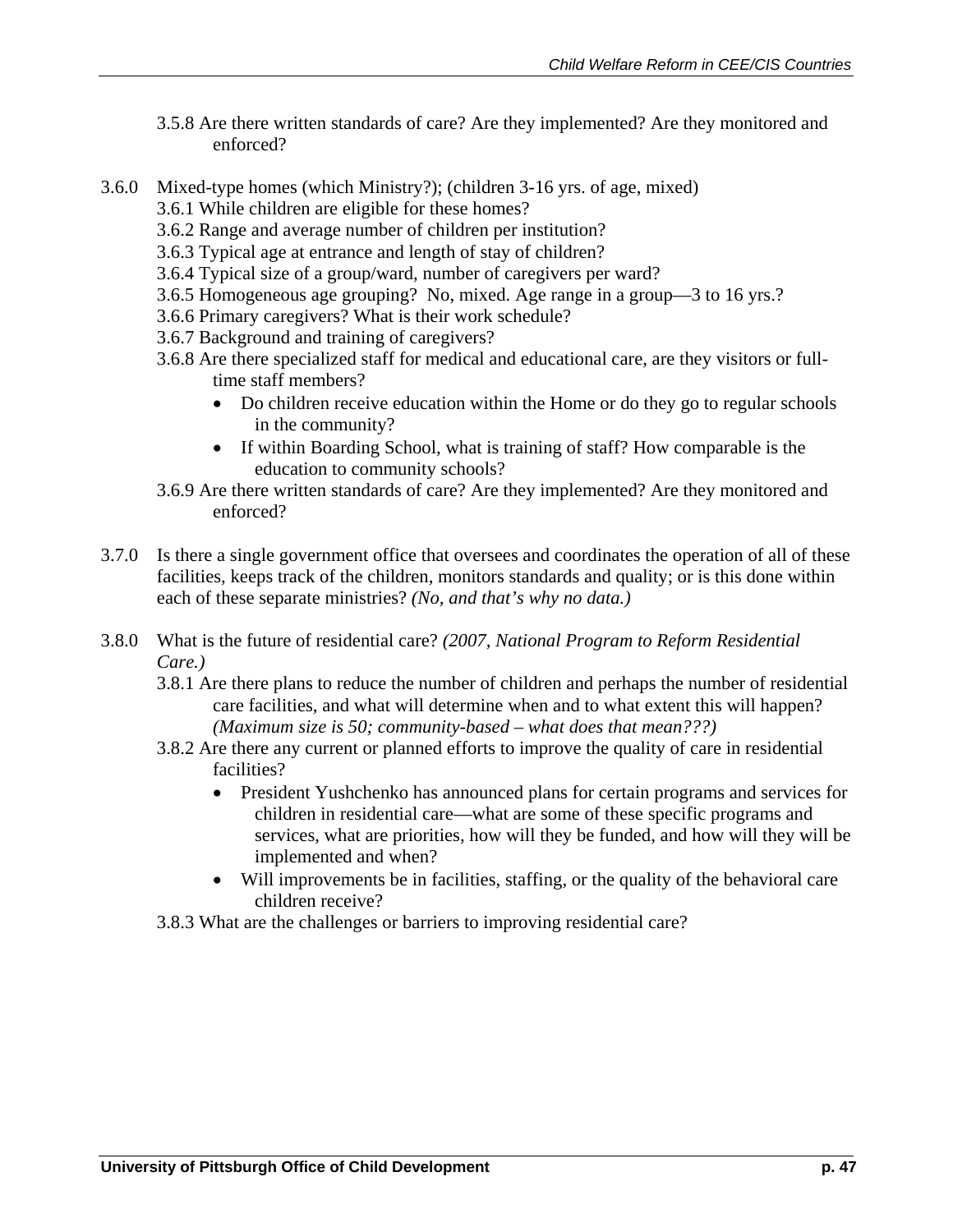## **4.0.0 Family Care Alternatives for Children**

- Describe the types of family-care alternatives in Ukraine. Approximately how many children and of what ages are in each type of family-care? (Ministry of Children, Family and Sports, December 31, 2007, 1617 foster families [non-relative, guardian?] raising 2561 children.)
- 4.1.0 Non-relative foster care:
	- 4.1.1 Number and ages of children?
	- 4.1.2 Typical age of children? Age range?
	- 4.1.3 How many children per family (include foster parent's own children?)?
	- 4.1.4 How long do children typically stay in a foster family? How many different placements before 18 yrs.?
- 4.2.0 Relative/kinship care (guardianship?):
	- 4.2.1 Number of relative/guardianship families? Number of children?
	- 4.2.2 Typical age of children? Age range?
	- 4.2.3 How many children per family (include foster parent's own children?)?
	- 4.2.4 How long do children typically stay in relative/kinship care? How many different placements before 18 yrs.?
- 4.3.0 Reunification with biological parents:
	- 4.3.1 Number of reunifications (per year)?
	- 4.3.2 Typical age of children? Age range?
	- 4.3.3 How many children per family (include parent's other children?)?
	- 4.3.4 How long do children typically stay in their biological families?
- 4.4.0 What determines whether a child goes to reunification, kinship care, adoption, foster care? Is there a legal preference or priority for these alternatives? (see also 2.11.0)
	- 4.4.1 Do all children go to residential care first, or do some go directly to family care?
		- At what age?
- 4.5.0 Reunification:
	- 4.5.1 How is it determined when or under what circumstances a biological parent is ready to have their child reunified with them?
	- 4.5.2 Are there any financial or other incentives for parents to take their own children back into their homes? Any support payments? Over what period of time?
	- 4.5.3 Are there any support services or training to help this parent adjust to and provide adequate parenting to their child before and after reunification? What does it consist of?
		- Who are the trainers and support personnel?
		- What is their background? How are they trained? Who trains the trainers and how are they trained?
	- 4.5.4 Is there any monitoring of such parents after reunification to determine if the child is being adequately cared for?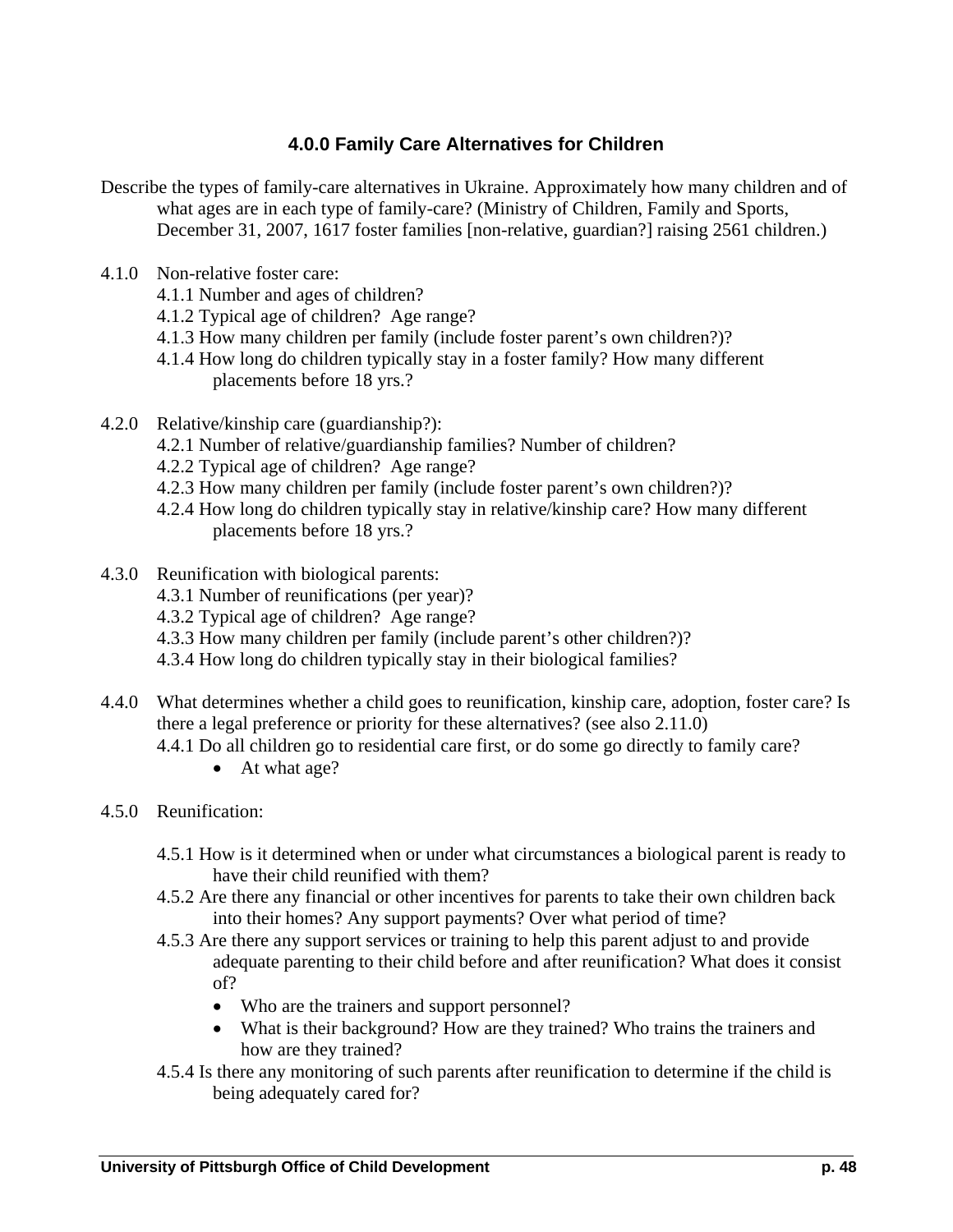- What is such monitoring supposed to consist of?
- What does it actually consist of?
- 4.6.0 Kinship/guardianship care:
	- 4.6.1 How does a relative come to receive a child? Do they simply volunteer, are they selected?
	- 4.6.2 Are there any financial or social incentives to encourage relatives to take a child? Support payments? Over what period of time?
	- 4.6.3 Are they given any preparation, training, support services before or after the placement? What does it consist of?
		- Who are the trainers or support personnel?
		- What is their background? Who trains them?
		- Who trains the trainers?
	- 4.6.4 Is there any monitoring to determine that the child is being adequately cared for?
		- What is such monitoring supposed to consist of?
		- What does it actually consist of?
- 4.7.0 Non-Relative Foster Care:
	- 4.7.1 How are foster parents recruited and selected?
	- 4.7.2 What are the financial and social incentives for non-relative foster parents? How are they paid—salary, per child, both? How much are they paid?
	- 4.7.3 What is the nature of the arrangement that is made when a non-relative foster parent takes a child—length of time the child must remain in the foster home?
	- 4.7.4 Are foster parents prepared and trained for their roles?
		- What is the nature and extent of any training?
		- Who trains them?
		- Who trains the trainers?
	- 4.7.5 Are there any support services for foster parents (e.g., home visitors, hotlines, specialized services)? What do they consist of?
		- What is background or qualifications of support staff?
		- Who trains them?
	- 4.7.6 Are foster parents monitored to determine that they are providing adequate care?
		- What is this monitoring supposed to consist of?
		- What does it actually consist of?
	- 4.7.7 Are the children assessed periodically for their medical, psychological, and developmental status; by whom? how often?
	- 4.7.8 How many non-relative foster children are adopted by their foster parents?
		- Is this encouraged?
		- Are there incentives of disincentives (payment stops?) to do this?
		- How do these adoptions work out?
	- 4.7.9 What policies exist to encourage a child to stay with one foster family?
		- To be adopted out of foster care?
- 4.8.0 How is the foster care system funded?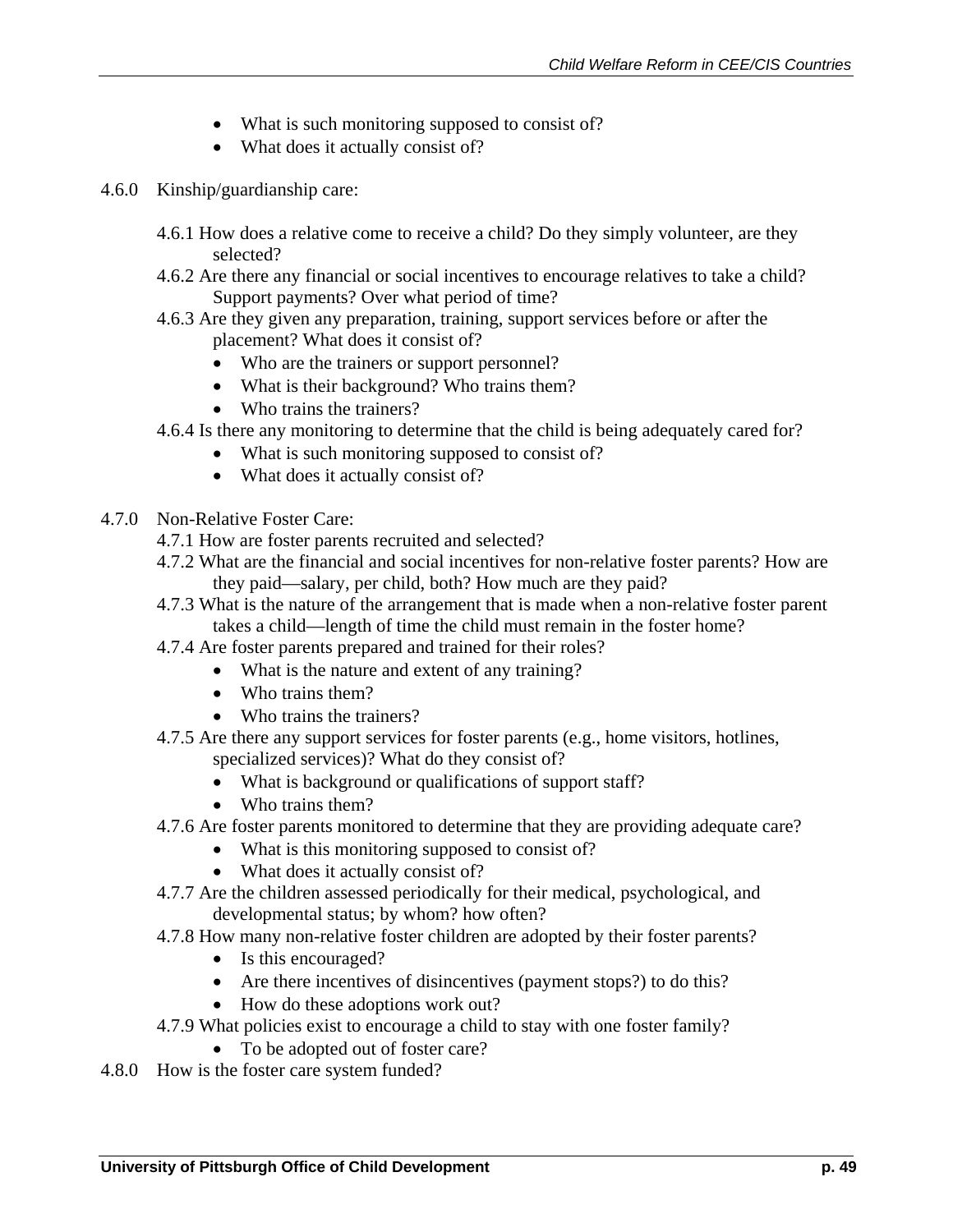- 4.8.1 What are the legal and financial resources provided by government and nongovernment entities to recruit, keep, train, and support foster care families for children?
- 4.9.0 Are there enough foster parents to meet the need? If not, what is being done and what is proposed to increase the number of foster parents?
- 4.10.0 Is foster care progressively gaining acceptance both by government and by society?
	- What has happened to promote acceptance?
	- What are the barriers to increase acceptance?
- 4.11.0 To what extent are there parents who are "fostering for the money," and how is this possibility being handled or minimized?
- 4.12.0 Who are the professionals responsible for implementing the family-care alternative placements?
	- 4.12.1 What is the nature of the training they receive?
		- Is it adequate training?
		- Are there plans to increase its quality?
	- 4.12.2 Are there sufficient numbers of adequately trained people to operate the system today and in the future?
		- What is being done or proposed to increase the number of such professionals if needed?
- 4.13.0 What is planned for the future to promote and support non-relative foster care?
- 4.14.0 What are the barriers to moving toward family-care over institutionalization, and what is being done or proposed to be done to overcome those barriers?
- 4.15.0 What exists or is planned to improve the administrative, support, and monitoring operations that support family-care alternatives?
- 4.16.0 What are the government's and non-government agencies plan to fund family-care alternatives?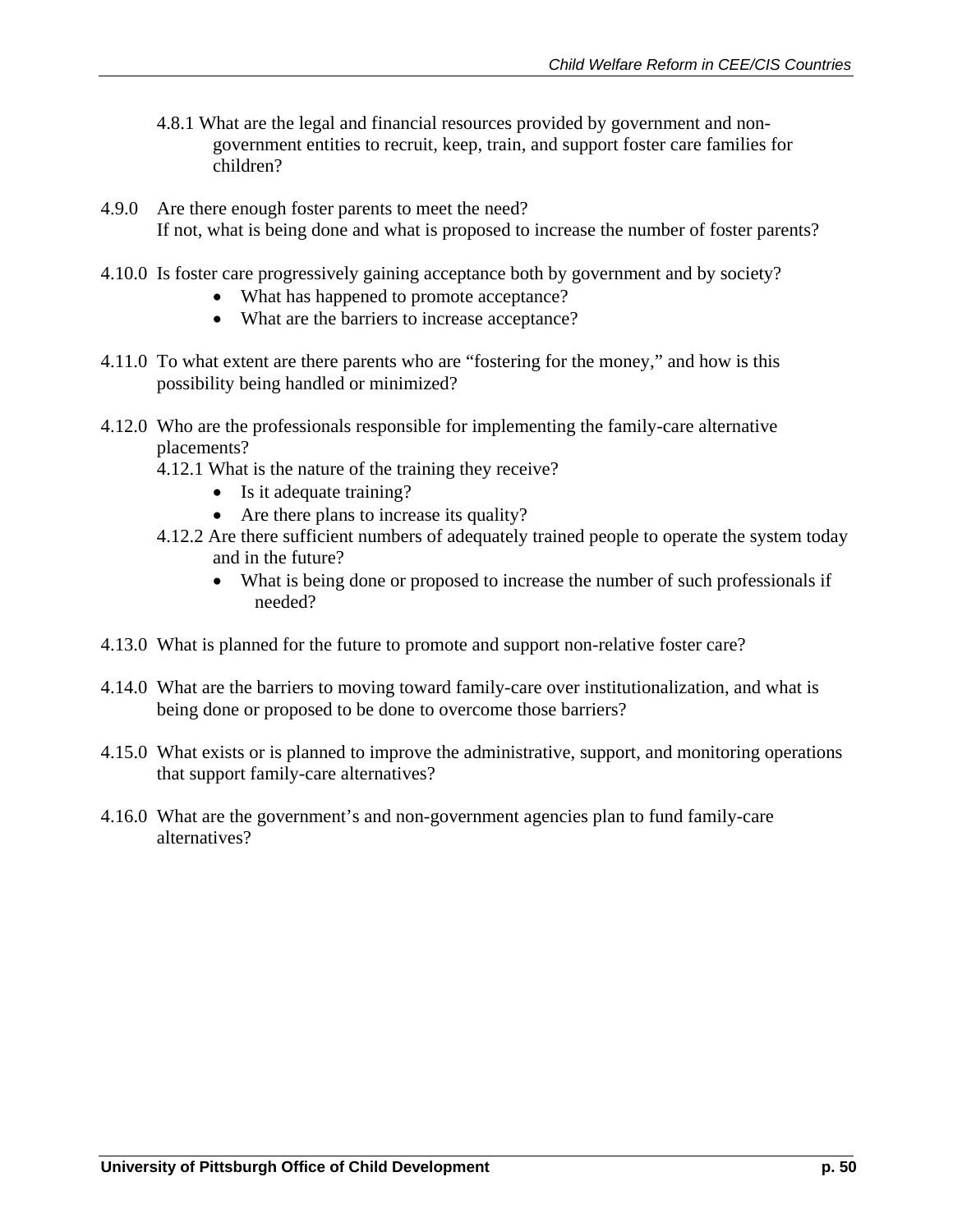## **5.0.0 Domestic Adoption**

- 5.1.0 Domestic adoptions dropped substantially in 1998-1999, and afterward they have declined slightly each year to the present. What are the reasons for this pattern?
	- While international adoptions increased between 1996 and 2001, they have decreased since then in parallel with the decrease in domestic adoptions, so international adoptions cannot be the only explanation for the decline in domestic adoptions.
- 5.2.0 What are the social and cultural barriers to domestic adoptions? 5.2.1 Social resistance to raising "someone else's child?" 5.2.2 Strength of "blood" relationships and belief in "bad genes" or orphaned children? 5.2.3 Residuals of belief that "the state will raise children without parents?" 5.2.4 Other?
- 5.3.0 Under what circumstances are legal rights terminated? We understand the following—are they correct?
	- Biological parents give written permission with 2 mos. of birth, but can cancel until court decree becomes effective (how long does this take?).
	- Adoption proceeds if parents are not known; they are missing, disabled, or rights involuntarily terminated; do not live with child for 6 mos. or within 2 mos. if child is abandoned.
	- During interim, child is placed in hospital, shelter, or baby home.
	- No limit on number a parent may adopt; single parents may adopt.
- 5.4.0 Parents ineligible for adopting. Are we correct? Disabled and can't provide care, their parental rights terminated, health problems, substance users, no permanent resident, same sex couples?
- 5.5.0 Are there priorities or preferences for certain types of parents—biological, relatives, foster parents? 5.5.1 Are parents selected on some basis other than their relationship to the child?
- 5.6.0 Are parents prepared in any way for adoption—parent training? Describe. 5.6.1 Who trains parents? Background, training?
	- Who trains trainers and how are they trained?
- 5.7.0 Are adoptive parents provided any financial support? 5.7.1 One-time child allowance? Any continuing financial support? 5.7.2 Do they actually receive the money?
- 5.8.0 There once was a National Adopters Support Project that proposed many financial incentives for adoptive parents; we understand it was not passed, is this correct? 5.8.1 Are there any new proposals to provide encouragement for adoption?
- 5.9.0 Describe the process of adoption.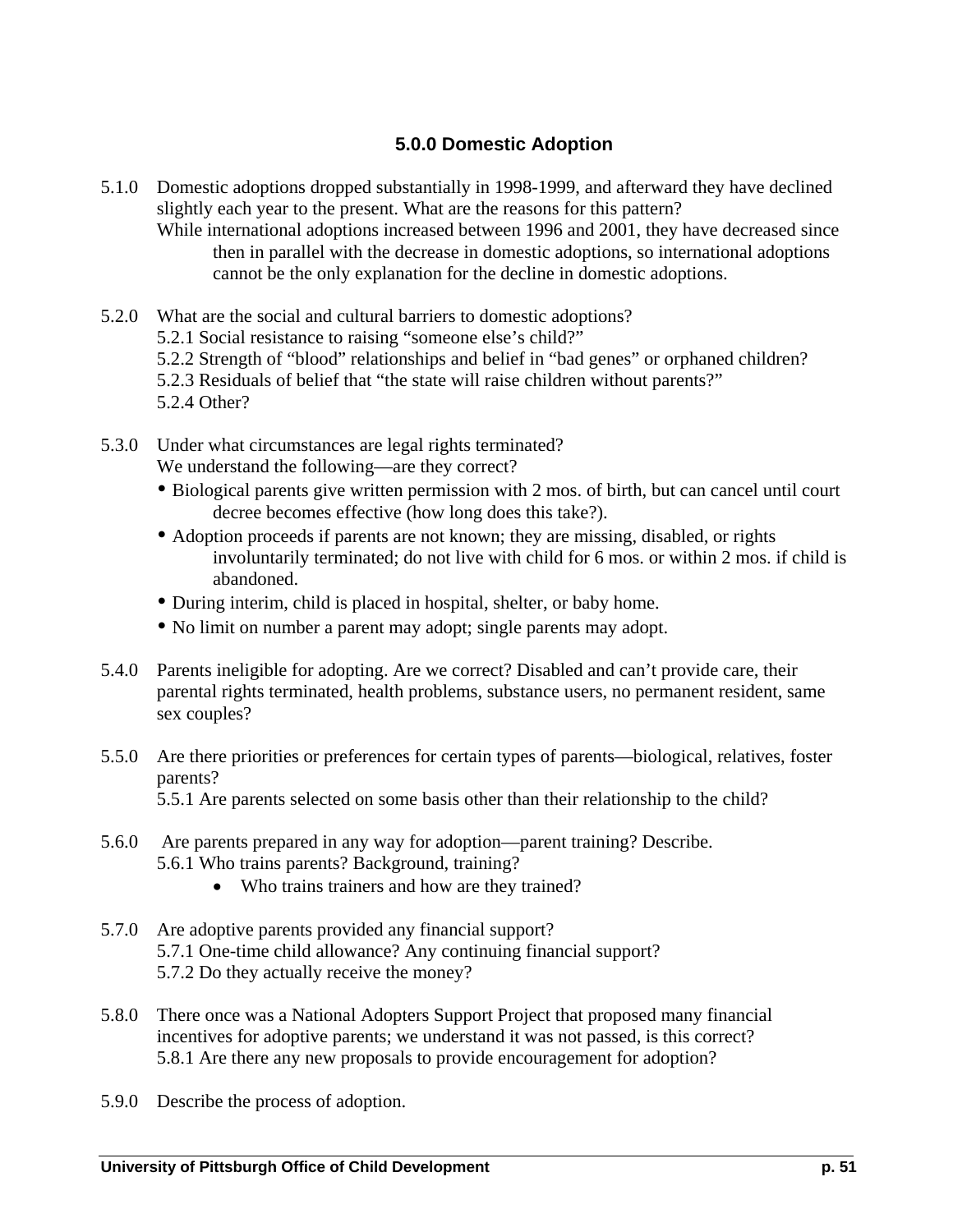- 5.9.1 What government unit is in charge? (*2006: State Dept. in Adoption and Child Protection in Ministry of Family, Youth and Sports*)
- 5.9.2 What procedures are involved?
- 5.9.3 How long does the process take?
- 5.9.4 Are there procedures that delay adoption?
- 5.9.5 Does it cost the adoptive parent?
- 5.9.6 To what extent is the process of adoption—court proceedings—difficult for adoptive families (families are asked many questions, made to feel uncomfortable, judges need training on how to support families)?
- 5.9.7 Is there a "trial period" in which the child lives with the adoptive parents before the adoption is finalized? What must happen to make the adoption final and how long does this usually take?
- 5.9.8 Can any child be adopted if a parent wants him or her?
	- In fact, which children tend to be adopted?
		- What are the predominant ages of the children when adopted?
		- Are HIV children adopted?
		- Are minority children (Roma, Tatar) adopted?
- 5.10.0 In 2005 the Ukrainian president urged that the procedure of adoption be simplified.
	- 5.10.1 What was proposed?
	- 5.10.2 Has progress been made in this regard?
	- 5.10.3 And are there significant barriers to progress in this regard?
- 5.11.0 Who are the professionals involved in adoption? 5.11.1 What are their qualifications and how are they trained? 5.11.2 What are their responsibilities?
- 5.12.0 Once adoption is finalized, is there any monitoring of parents and children?
	- 5.12.1 Who does this monitoring?
	- 5.12.2 What is it supposed to consist of and how often is it done?
	- 5.12.3 What does it actually consist of and how often is it actually done?
- 5.13.0 Are there any support services (e.g., home visits by a parenting specialist, telephone "hotlines" to answer parents' questions) provided to adoptive parents after adoption?
	- 5.13.1 What are the barriers and challenges in providing such services?
	- 5.13.2 Would social workers view adoptive parents who wanted support services as being inadequate parents?
	- 5.13.3 Would parents be concerned that they might be viewed as inadequate parents, that the adopted child might be taken away, or that they would not receive another child for adoption?
	- 5.13.4 Would parents be concerned that someone would find out that their child is adopted (a violation of the "secrecy of adoption")?
- 5.14.0 What is currently being done or could be done to promote domestic adoption?
	- 5.14.1 Advertising of available children?
	- 5.14.2 Developing a socially/culturally positive attitude toward adoptions?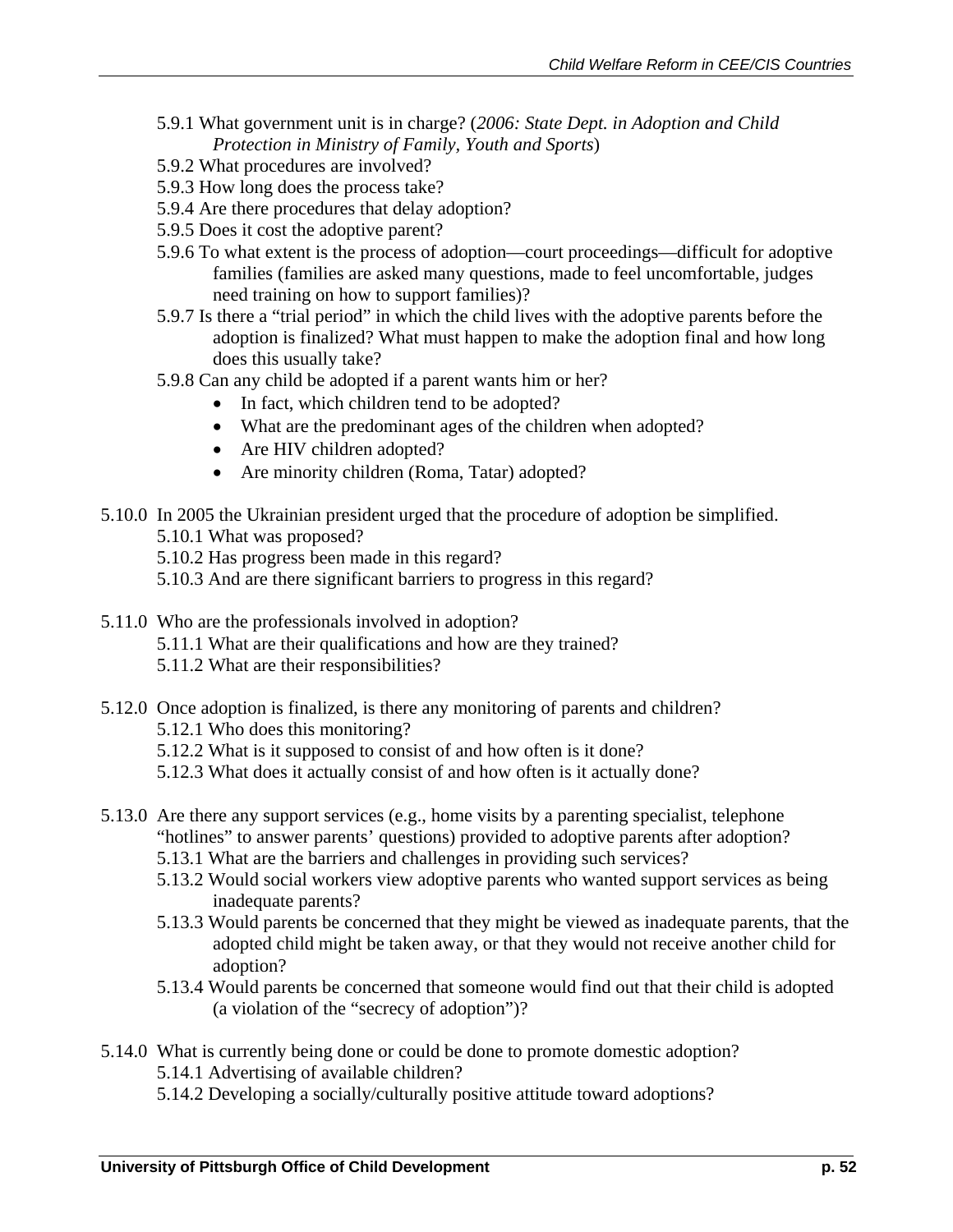- 5.14.3 Outreach to infertile couples through medical or fertility clinics?
- 5.14.4 Financial incentives that might make adoption as attractive as foster care or having ones own children?
- 5.14.5 How could financial incentives be structured to prevent people from "adopting for the money" in the same way some might "foster children for the money?"
- 5.15.0 We understand there is a principle of "secrecy of adoption."
	- 5.15.1 Exactly what information must be legally kept secret?
	- 5.15.2 What information is not necessarily secret but parents and others desire it to be secret?
	- 5.15.3 How does the secrecy of adoption promote or limit the likelihood of adoption?
- 5.16.0 What are the non-governmental activities and organizations doing to promote, support, or conduct domestic adoption?

5.16.1 Is there any coordination or cooperation between government and NGO activities? 5.16.2 How are NGOs funded? All private or some government money?

- 5.17.0 Lyudmyla Volynets (Co-chairperson of the All Ukraine Public Organization Child Protection Service) stated in an interview with Zerkalo Nedeli (26 October 2007) that "only 26% of the approximately 102,000 parentless children are adoptable….and only 10% of those 26% are at the age desired by potential adopters."
	- 5.17.1 What makes the other 74% unadoptable?
	- 5.17.2 What happens to them?
	- 5.17.3 What could be done to make them more adoptable?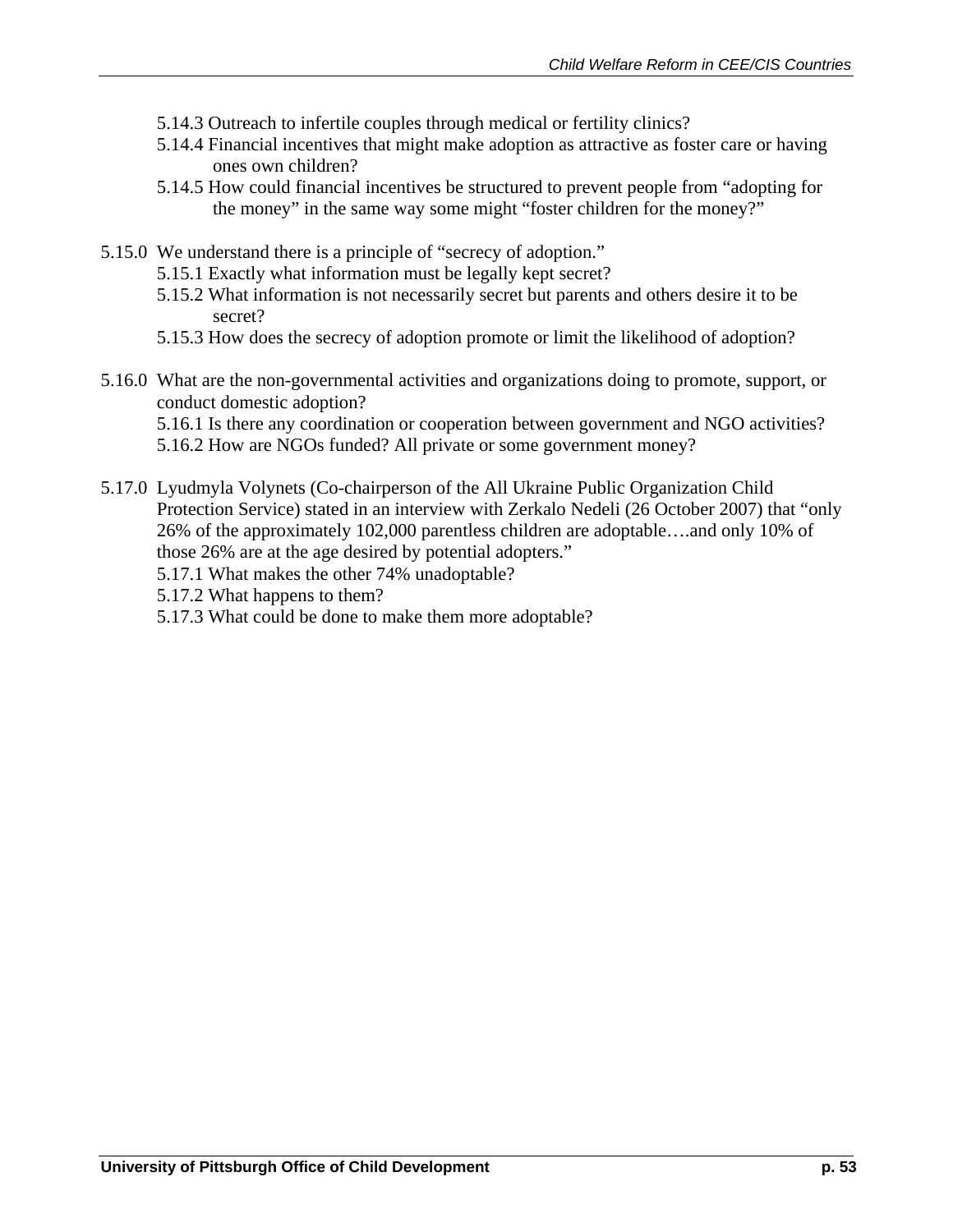## **6.0.0 Children with Disabilities**

6.1.0 The number of children with disabilities in residential care has steadily (although only slightly) declined since 1989. At the same time, the total number of children in residential care (and foster and guardianship) has increased substantially. Why has the number of children with disabilities in residential care decreased?

6.1.1 What is counted (or not counted) in the UNICEF number?

- 6.1.2 Are there substantial numbers of children with disabilities who do not go to residential facilities? *(Yes.)*
	- How are these children cared for? By their parents, relatives, non-relative foster care, small group homes? *(Parents, relatives.)*
- 6.1.3 Are fewer children being diagnosed with disabilities (a decline in the tendency to "over diagnose" that has existed historically)? *(Don't think so.)*
- 6.1.4 Are more parents keeping, rather than giving up, their children with disabilities?
- 6.1.5 Are there more incentives provided now for parents to keep their children with disabilities, including financial, medical, and behavioral support services? *(No.)*
	- What are these incentives?
	- Do parents actually receive these incentives?
- 6.2.0 What is the definition of children with disabilities, and which such children are eligible for which kinds of benefits?
- 6.3.0 Do most children with disabilities go to residential facilities that are primarily designed for and take only children with disabilities, or are they integrated with typically developing children in residential facilities? *(No integration.)*
- 6.4.0 Are children with certain types of disabilities given higher priority than others—HIV? Why? *(HIV.)*

- 6.5.0 Describe the care the children with disabilities receive in residential care facilities? (see 3.4.0) *(Hardly any.)*
	- 6.5.1 Are the staff specially trained to care for children of all ages with disabilities? *(No.)*
		- What does this training consist of?
		- Who trains these personnel?
	- 6.5.2 What is the philosophy or attitude toward such children by residential care staff? Is there a belief that "nothing can be done to help these children—there is no cure for cerebral palsy and most other disabilities?" *(Yes.)*
	- 6.5.3 What kind of specialized services are provided within residential facilities for children with disabilities? *(Not many.)*
- 6.6.0 Are there written standards of care in residential facilities for children with disabilities? *(No.)*

6.6.1 What are these standards like?

6.6.2 How are they monitored and enforced?

<sup>6.4.1</sup> Are there separate residential facilities for children with specific kinds of disabilities (e.g., HIV, mild vs. severe)?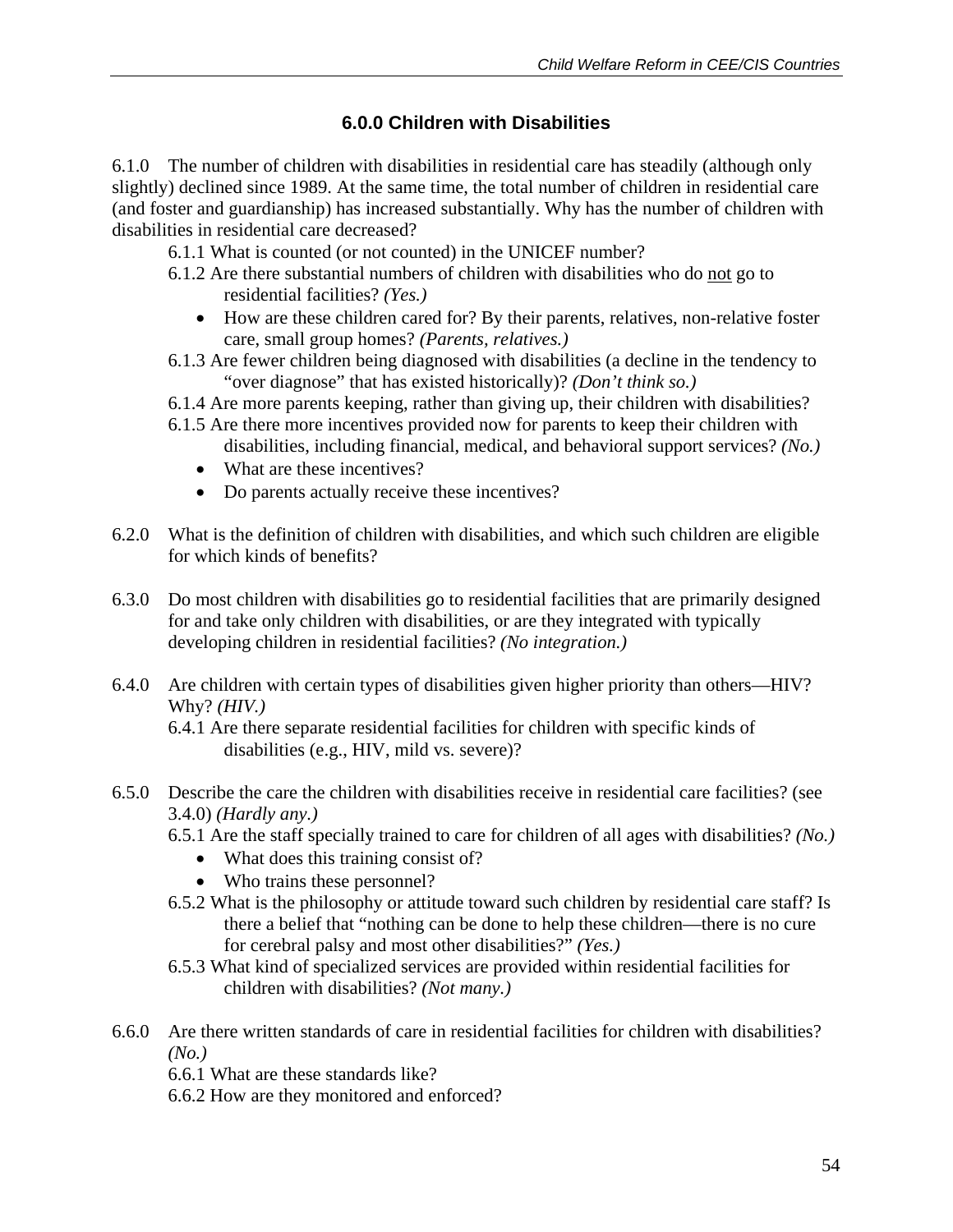- 6.7.0 What is the likelihood that a child with disabilities ever leaves the residential facility or system? *(Not likely.)*
	- 6.7.1 Are any such children adopted or placed in family-care arrangements or specialized small group homes? *(Not often.)*
	- 6.7.2 Are they ever integrated with typical children—in their care facility, in school? *(Hardly ever.)*
	- 6.7.3 What happens to these children when they turn 18 years of age? Do they go to adult institutions for people with disabilities or are they released to live independently in society? *(Go to adult institution.)*
- 6.8.0 Is there sufficient preparation of professionals to deal with children with disabilities? *(No.)*
	- 6.8.1 Are educational institutions providing adequate-to-high-quality preparation?
		- Which institutions? How many?
	- 6.8.2 Are there sufficient numbers of specialized personnel? Are people interested in being trained in this area?
	- 6.8.3 Are there incentives to enter this profession and reasonably well-paying jobs to employ graduates?
- 6.9.0 Other than providing funds for residential facilities, is there any other funding available to support children with disabilities and their parents? *(Some. Ask which.)*
- 6.10.0 Are children with disabilities in general an important and visible public priority? *(No.)*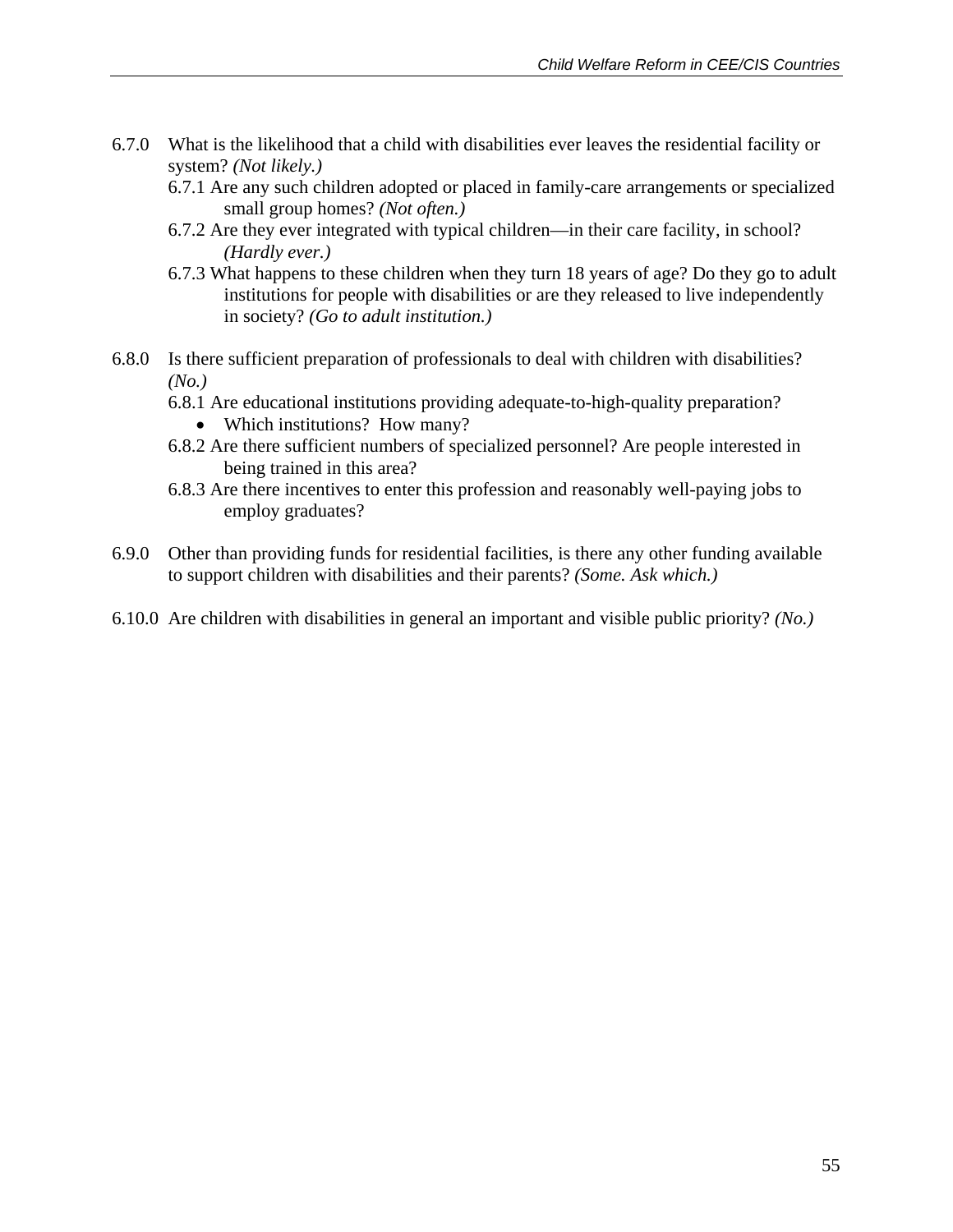# **APPENDIX C. Outline of Model Level 3 Interview for Assessing the Status of Children without Permanent Parents**

## **1.0.0 Children without Permanent Parental Care**

### **1.1.0 Understanding the UNICEF indicator data.\***

1.1.1 Are the year-to-year trends in UNICEF data for the number of children in residential and foster/guardianship care consistent with government statistics? Exactly who is included in the residential and foster/guardianship categories (e.g., numbers reflect "legal" but not necessarily "residential" status of children?

 1.1.2 What historical, cultural, economic, policy, or other factors explain the year-to-year changes in these indicators?

### **1.2.0 Precisely what does "residential care" include? (See Section 3.0.0 for additional questions).**

 1.2.1 How many facilities and children are in each type of residential care? How many children and their ages in a typical facility of each type? What component of government has financial and policy responsibility for each type of residential care?

### **1.3.0 Precisely what is included in foster care/guardianship/kinship arrangements—nonrelative foster care, kinship/relative care, small group homes, family-type home? (See Section 4.0.0 for additional questions).**

1.3.1 How many facilities and children are in each type are there? How many children and what ages are in a typical facility of each type? What component of the government has financial and policy authority over each type?

### **1.4.0 How old are most of the children when they first come into state care?**

### **1.5.0 Are there significant numbers of children without permanent parents who are not in residential or foster/guardianship care (e.g., homeless or street children)?**

1.5.1 Approximately how many such children are there? Is the number of such children increasing, decreasing, remaining about the same?

**1.6.0 Are there particular groups of children who are disproportionately represented in the number of children without permanent parents and those who are specifically in one form of state care or another (e.g., HIV/aids, ethnic minority, low income, rural vs. urban)?** 

**1.7.0 To what extent are facilities and services for children without permanent parents** 

**\_\_\_\_\_\_\_\_\_\_\_\_\_\_\_**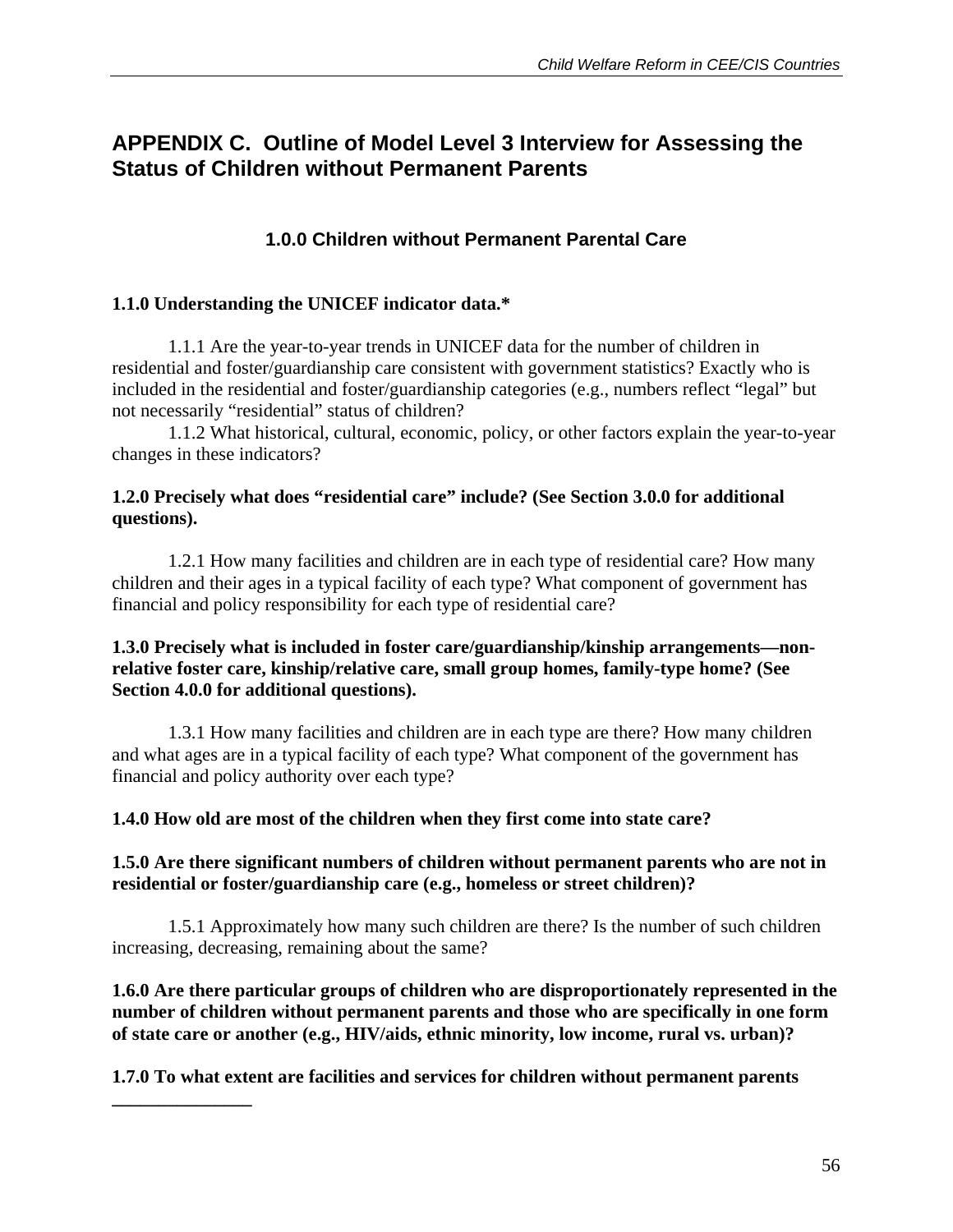\*This question is intended to be accompanied by a graph of the UNICEF data mentioned in the question, which is contained for data up to 2005 in the Addendum to this report. **evenly distributed across all geographic areas of the country, or are such facilities and services concentrated in major cities?** 

 1.7.1 What happens to children who are without permanent parents and live in underserved geographical areas? Do they get moved to facilities in larger cities, thus making reunification or contact with their parents more difficult?

1.7.2 Are they any more or less likely to be placed in family-care alternatives?

## **1.8.0 Are there significant numbers of children who have no documents?**

1.8.1 If yes, what is the estimate of the number of such children?

1.8.2 Are these children eligible for any placement or any services?

 1.8.3 Are these children counted in the number of children in residential or foster/kinship care?

1.8.4 Are there any plans or proposals to make these children eligible for services?

### **1.9.0 How much attention and priority does the issue of children without permanent parents receive in the country?**

 1.9.1 What are the several national priorities of any kind, and where does children without permanent parents rank among them?

 1.9.2 What are the signs that this issue is important for the government (e.g., policies and regulations passed; presidential/government speeches; etc.)?

 1.9.3 What are the signs that this issue is important for the general public (e.g., media stories, concerned citizen groups, NGOs devoted to this issue, advocacy efforts)?

 1.9.4 What is the attitude of society toward such children? Are these children perceived as victims and in need of help, or are they something that government should deal with rather than be of concern to citizens?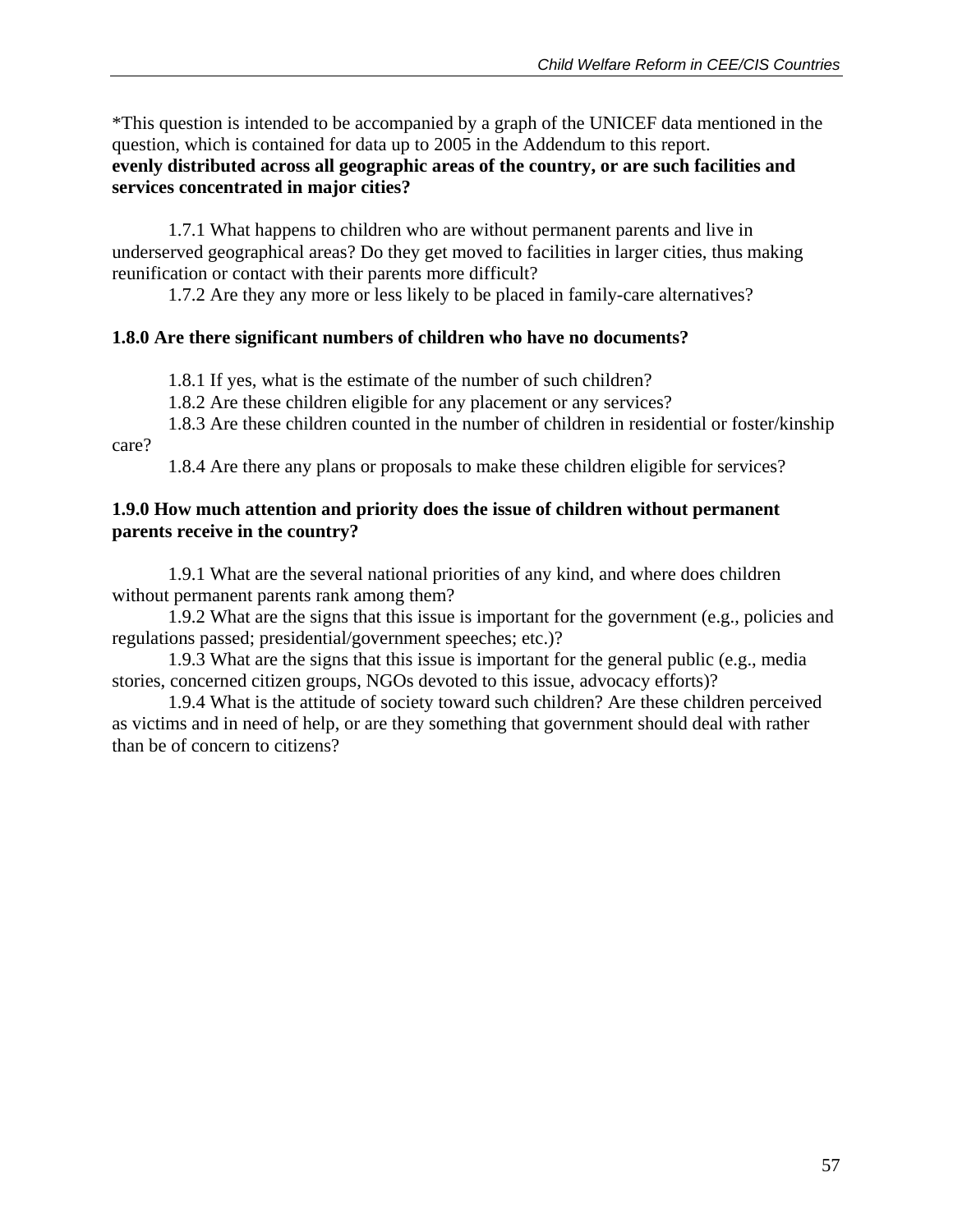### **2.0.0 What are the Major Sources or Reasons Children Come into Alternative Forms of Care?**

**2.1.0 The UNICEF data provide year-to-year trends for several indicators that reflect reasons why children may be without permanent parental care, including the number of non-marital births, the number of children affected by divorce, the number of children involuntarily removed from parents, the number of children with disabilities, etc. Do these data seem to coincide with government statistics?\*** 

2.1.1 Are these data consistent with government statistics?

2.1.2 What are the definitions of these various factors – who is included and who is not?

 2.1.3 What are the historical, cultural, economic, policy, and other factors that likely explain the year-to-year trends in these risk factors?

#### **2.2.0 Consider non-marital births in particular. What is the explanation for the year-toyear changes in this risk factor?**

2.2.1 To what extent do such women give up their children?

2.2.2 Of all the children who come to alternative care, how big a source is this?

 2.2.3 Is this tendency for single parents to give up their children increasing, decreasing, or remaining the same?

 2.2.4 Are single mothers encouraged to give up their children, perhaps by hospital and medical staff? By society? By their parents?

 2.2.5 Does the government provide more benefits to a mother who is single than one who is married, and if so, does this encourage mothers to remain single rather than become married?

### **2.3.0 Consider the number of children affected by divorce. What is the explanation for the year-to-year change in this risk factor?**

2.3.1 To what extent do such women give up their children to alternative care?

2.3.2 How big a portion of children given to alternative care does this represent?

 2.3.3 Is the tendency for divorced mothers to give up children increasing, deceasing, or remaining the same?

#### **2.4.0 Children may be abandoned. To what extent is this a major source of children in alternative-care facilities?**

2.4.1 Is this trend increasing, decreasing, or remaining the same?

#### **2.5.0 Children may be orphaned by the death of their parents. To what extent is this a contributor?**

2.5.1 Is this tendency increasing, decreasing, or remaining the same?

### **2.6.0 Parents may have children taken away from them involuntarily because of child abuse and neglect, parental drug and alcohol problems, parental mental health issues.**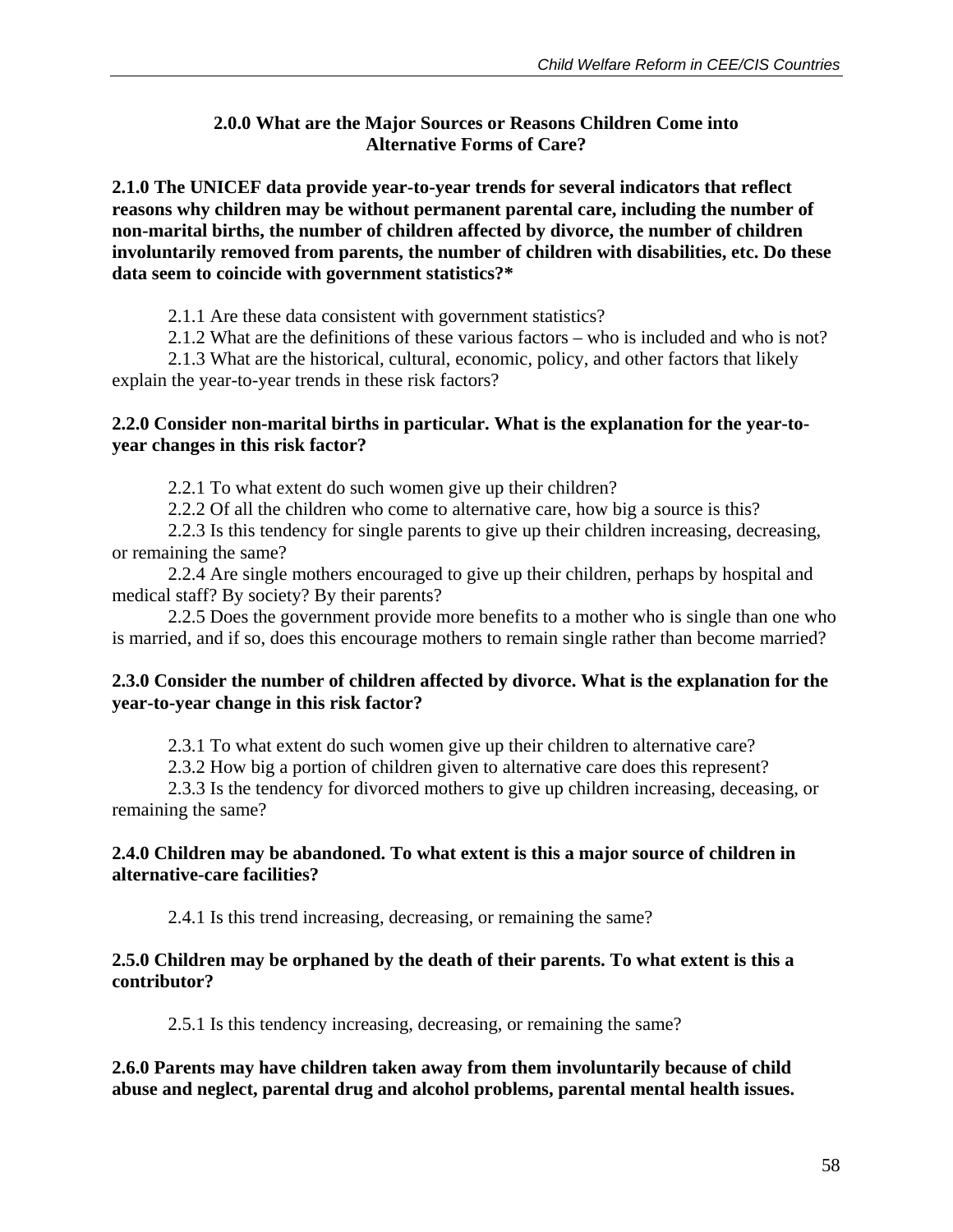2.6.1 How large a percentage of the total number of children in alternative care does this seem to be?

2.6.2 Is this tendency increasing, decreasing, or remaining the same?

2.6.3 What is the explanation for year-to-year changes in this risk factor?

 2.6.4 What are the laws and policies on child abuse and neglect in removing children from families, and to what extent are these laws/policies enforced and contribute to these trends.

### **2.7.0 Children with disabilities are frequently given to alternative care, and the UNICEF data indicate the percentage of children in institutions who have disabilities.**

2.7.1 What percentage of children with disabilities are given up, and of those what percentage of children with disabilities reside in institutions, family-care arrangements, or reared by their parents?

 2.7.2 Is the tendency to give up children with disabilities increasing, decreasing, or remaining the same?

### **2.8.0 How many children are born with HIV each year, and how many of them are given up to alternative care?**

2.8.1 Is the rate of children born with HIV increasing, decreasing, or remaining the same, and is the percentage of such children who are given to alternative care arrangements increasing, decreasing, or remaining the same?

 2.8.2 Is the percentage of children with HIV/aids who are given to institutions vs. family care arrangements changing from year to year?

2.8.3 Is the government taking steps to prevent children being born with HIV?

2.8.4 Is anything being done by the government to help parents keep HIV children?

#### **2.9.0 What is done, if anything, to encourage and support parents to keep their children rather than give them to alternative care arrangements to be reared?**

2.9.1 Are there support services available for teenage and single mothers aimed at helping them keep their children, such as family support services, home visitors, child care, community/social networks, and self-help groups?

 2.9.2 How widespread are such services, and approximately what percentage of teenage and single mothers and HIV mothers actually have such services available to them and how many use them?

 2.9.3 Are there pilot projects demonstrating such services, and have they been successful? Do they have the potential of being cost-efficient? Are there plans to expand such services?

 2.9.4 Are there any financial incentives for parents, single parents, HIV parents, parents of children with disabilities to keep their children rather than relinquishing them to other forms of care? If so, are these one-time payments or are they paid in installments over a specified period as long as the parent keeps the child?

 2.9.5 What are the challenges in implementing and getting parents to use such supports and services? Less tradition? Fear of government/authorities by parents?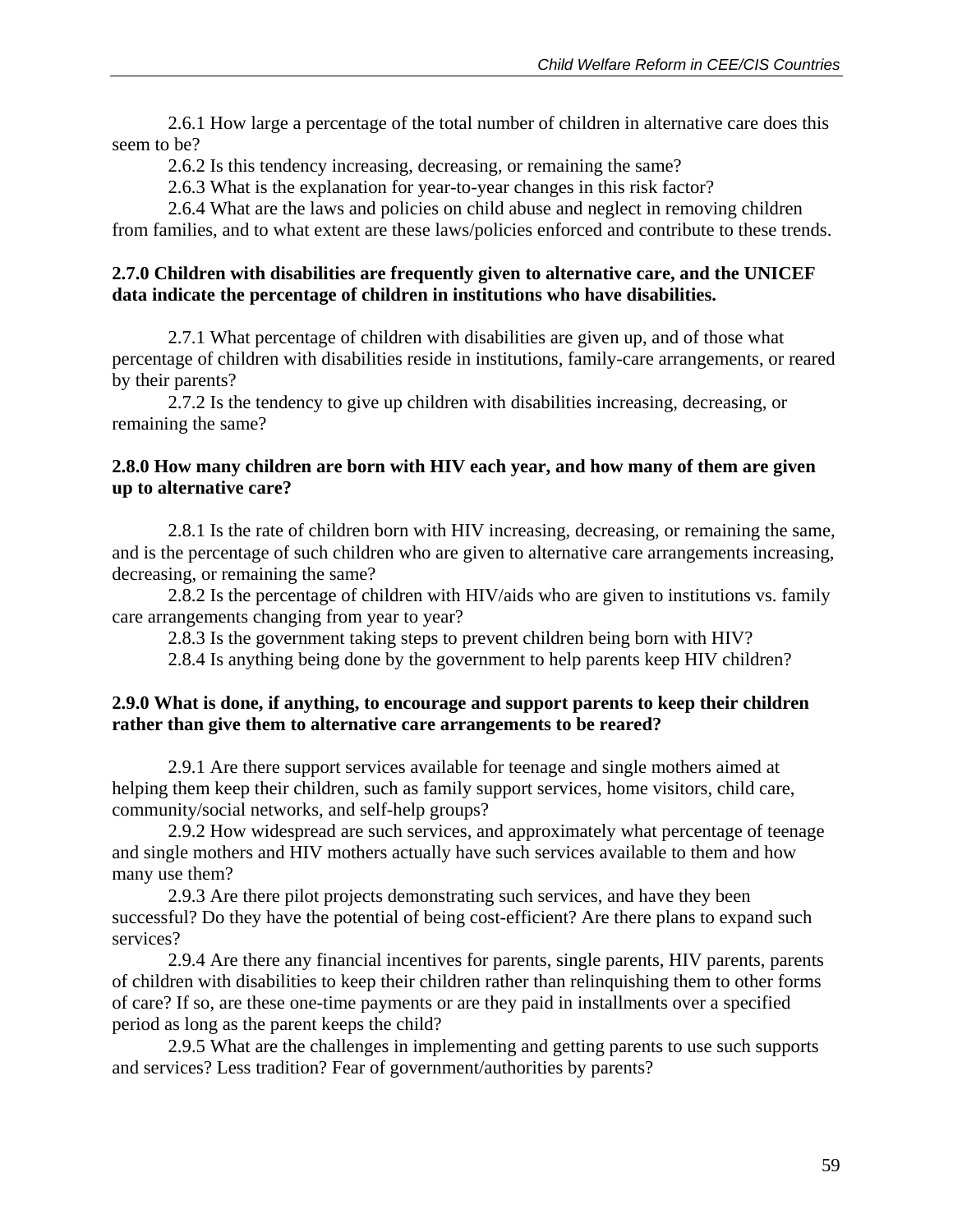### **2.10.0 Does the government pay parents a "children's allowance" when a child is born to encourage parents to have children and replace the population? If so:**

2.10.1 How much money is given for the first, second, third, and additional births? Do people actually receive the payments?

2.10.2 Must a woman be married to receive the allowance?

 2.10.3 Is this a one-time payment or is it paid in installments over a specified period of time and for as long as the woman is rearing the child?

 2.10.4 Is there any evidence that women are having children simply to obtain the children's allowance and then giving the children up (and then perhaps having additional children to obtain the children's allowance again)? To what extent is this the case?

 2.10.5 If this is a problem, is anything currently being done or proposed to be done to minimize it.

### **2.11.0 What is expected to be done in the future to lessen the number of children without permanent parents?**

2.11.1 What is currently being done to reduce this number?

2.11.2 What has been proposed or could be done to reduce this number?

 2.11.3 What is the relative role of government vs. non-government efforts to reduce this number?

 2.11.4 How accepted is the idea of government-NGO partnerships, and do government NGOs work together on these issues?

 2.11.5 What are the challenges and problems in trying to reduce the number of children without permanent parents?

### **2.12.0 Is there a plan for the legal and policy basis for placing children without permanent parents in care arrangements?**

2.12.1 Is there an order of preference for different types of placements (e.g., reunification, kinship/guardianship, adoption, non-relative foster care, residential institution)?

 2.12.2 Are there specific groups of children that the policies target, such as the youngest children, HIV children, children of single parents, children with disabilities, racial/ethnic minority children)?

2.12.3 How are these policy priorities being funded?

 2.12.4 Does the government fund care facilities or does the government provide money for children and that money follows the child wherever the child is placed?

 2.12.5 If the government funds facilities, how is the amount of money determined and distributed (e.g., facilities are funded regardless of the number of children, facilities are funded on a per-capita basis)?

### **2.13.0 How are these policies being implemented?**

2.13.1 Is there a single government office in charge of this system or are separate components of government in charge of different aspects? If the latter, are their efforts coordinated and by whom? (See Section 3.2.0).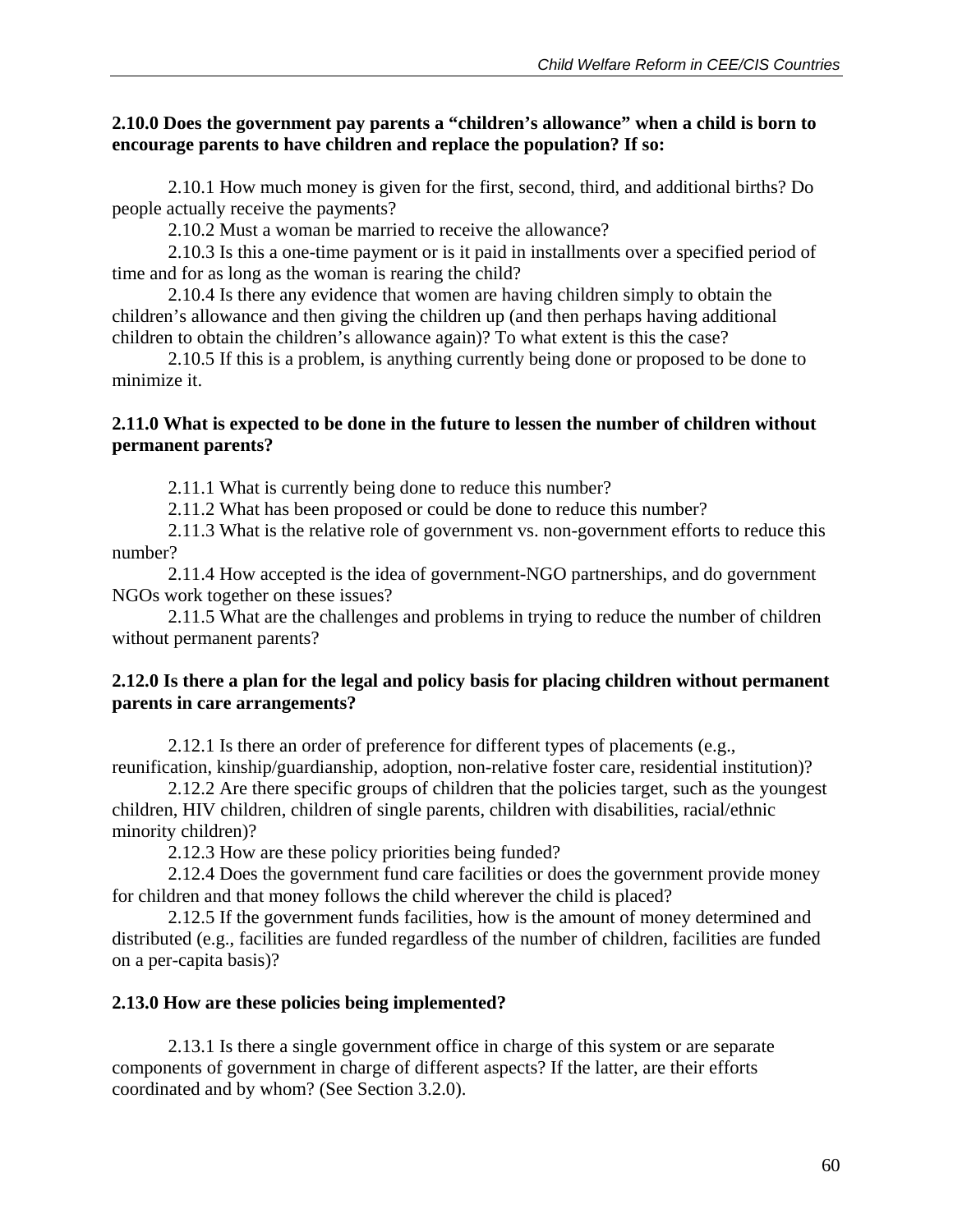2.13.2 To what extent do government policies affect the number of children without permanent parents and their distribution to different care facilities.

### **2.14.0 Is there a significant problem of trafficking, exploitation, and prostitution among children?**

2.14.1 What is the nature of this problem and what is the estimated extent?

 2.14.2 Are there any policies and services aimed at reducing this problem and helping these children?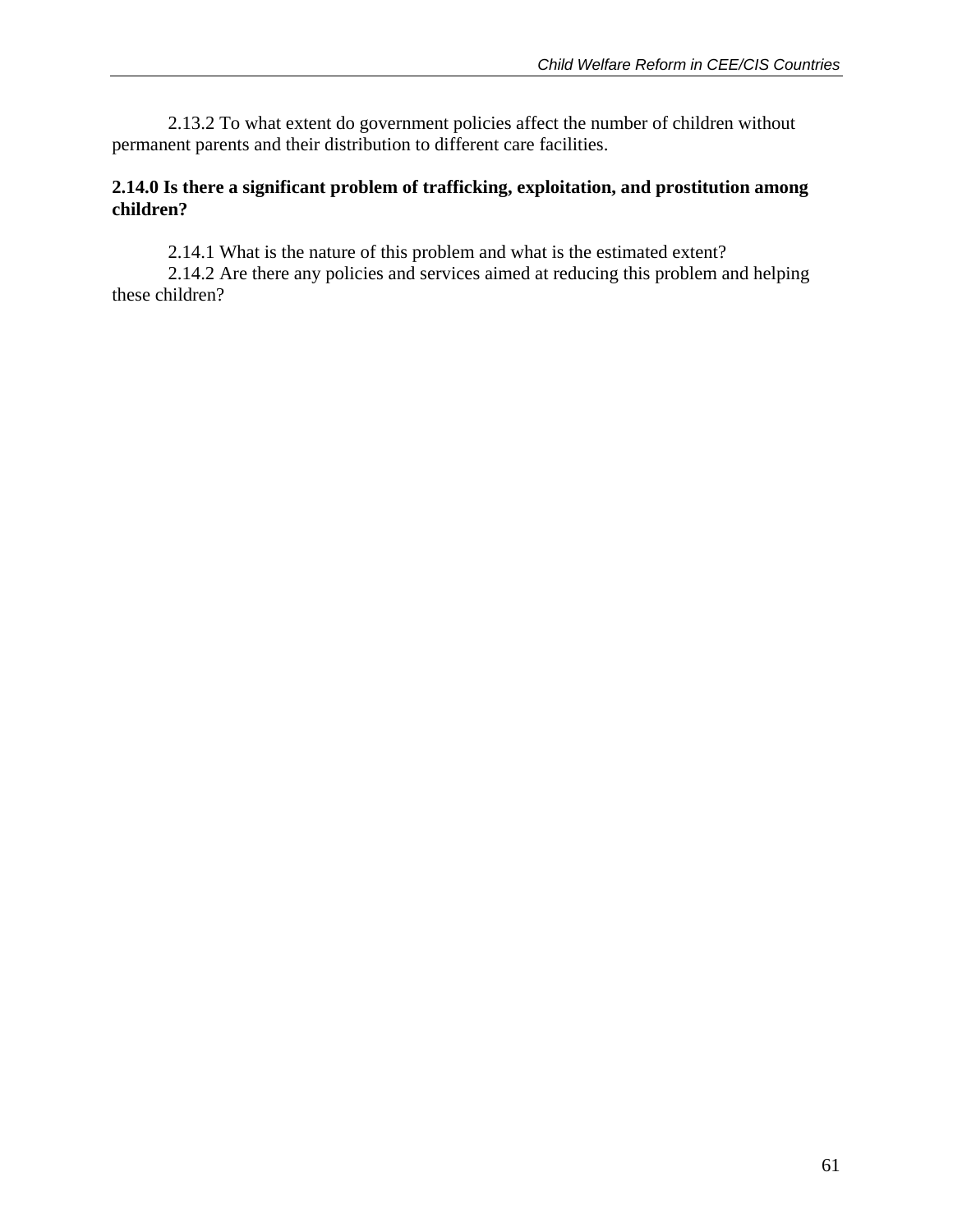### **3.0.0 Residential Care**

### **3.1.0 For each type of residential care facility, provide the following information:**

3.1.1 The government component responsible for funding and operating the facility.

 3.1.2 The number of such facilities, the number of children currently residing in such facilities, and their age range.

3.1.3 The range and average number of children per individual facility of this kind.

3.1.4 The typical age and length of stay of children in this kind of facility.

 3.1.5 The typical size of a group or ward, and the number of caregivers per ward during the day.

3.1.6 Are children homogeneously grouped by age or gender?

 3.1.7 Do children periodically move to new groups and new caregivers as a function of their age or developmental status?

 3.1.8 Are there primary caregivers assigned to a group who as a set essentially work every day, or do caregivers tend to work long shifts and then are off for one or more days?

3.1.9 What is the background and training of caregivers?

 3.1.10 Are there trained professional staff to administer specialized care (medical care, educational care, specialized therapeutic services, music/physical education, etc.), and are they visitors or full-time, in-house staff?

 3.1.11 What educational experiences are provided for the children? Are they given inhouse, and if so, what is the educational background of the teachers? Or is education provided outside the residential facility (e.g., in schools in the community)?

 3.1.12 Are there written standards of care, are they implemented, and are they monitored and enforced?

 3.1.13 Are children who spend their first 18 years of life in an institution given specialized training in independent living to prepare them to be released into society and to live independently? What actually happens to institutionalized children once they reach the age of 18?

### **3.2.0 If different components of government are financially and programmically responsible for different types of residential facilities, is there a single government office that oversees and coordinates the operations of all of these facilities, keeps track of the children, and monitors standards and quality, or is this the responsibility solely of each separate government component?**

3.2.1 How well does this work? Do separate government components collaborate with each other? Are there conflicts over which component has what authority? Do components with overlapping authority tend to leave that responsibility to the other component of government?

 3.2.2 What component(s) of government keeps track of the number and status of children without permanent parents? Is the tracking system aimed at the number of children in specific facilities (e.g., specific residential facilities, alternative care environments), receiving specific services, or with specific types of children on the one hand, or is it organized around individual children/families and tracking them through different facilities, services, and status across time?

### **3.3.0 What is the future of residential care?**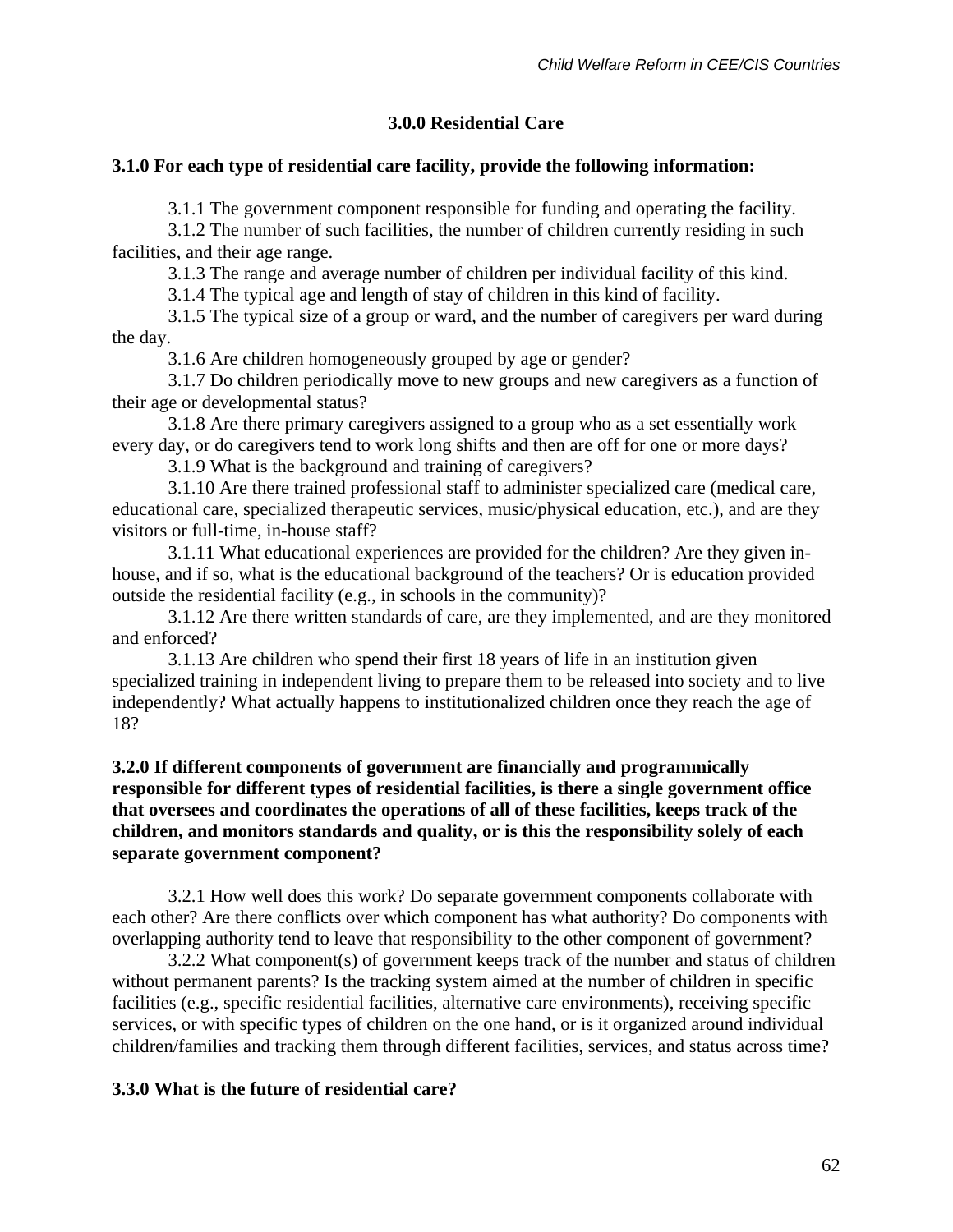3.3.1 Are there plans to reduce the number of children in residential care and perhaps the number of residential care facilities, how is this being done or proposed to be done, and what will determine when and to what extent this will happen?

 3.3.2 Are there any current or planned efforts to improve the quality of care in residential facilities? If so, what are some of these specific programs and services, what are the priorities, how will they be funded, and how will they be implemented and when? Will the improvements be made in the physical facilities, staffing, or the quality of the behavioral care children receive in these facilities?

3.3.3 What are the challenges or barriers to improving the quality of residential care?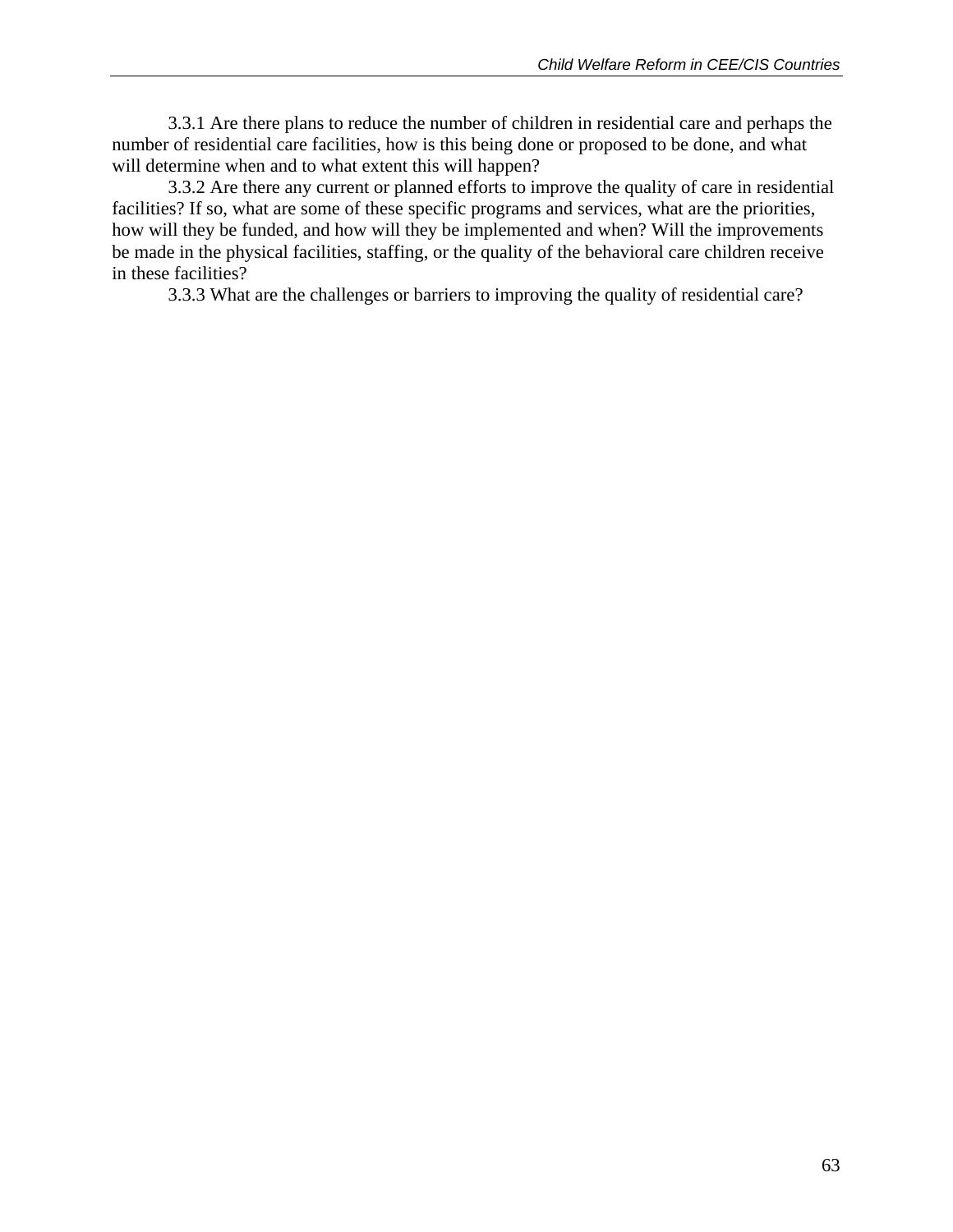## **4.0.0 Family Care Alternatives for Children**

### **4.1.0 For each type of family care alternative in the country (e.g., non-relative foster care, relative/guardianship care, family-type group homes, reunification with biological parents) provide the following information:**

4.1.1 The number of such facilities and the number of children cared for in these facilities.

 4.1.2 The component of government responsible for funding and operating this type of care.

4.1.3 The age range of children in this type of care.

4.1.4 The number of children per family/facility including the parent's own children.

 4.1.5 The length of time children typically stay in this arrangement, and the number of different placements they typically experience before age 18.

### **4.2.0 What determines whether a child goes to reunification, non-relative foster care, kinship/guardianship care, or adoption**? Is there a legal preference or priority for these alternatives?

 4.2.1 Do all children go to residential care first, or do some go directly to family-care alternatives and at what ages?

### **4.3.0 Reunification with biological parents:**

 4.3.1 What services are provided and what is their prevalence to help biological parents keep and rear their own children without placing them in any alternative care arrangement?

 4.3.2 Once a child leaves the family, are there any financial or other incentives for parents to take their own children back into their homes?

 4.3.3 Are there any support services or training to help a parent adjust to and provide adequate parenting to their child before or after reunification? What do these supports consist of? Who are the trainers and support personnel? What is their background and how are they trained? Who trains the trainers and how are they trained?

 4.3.4 Is there any monitoring of such parents after reunification to determine if the child is being adequately cared for? What is such monitoring supposed to consist of and what does it actually consist of? How frequently are such parents visited and over what length of time?

## **4.4.0 Kinship/guardianship care:**

 4.4.1 What percentage of those children who are said to be in kinship/guardianship care actually reside with their relative and what percent actually reside in an institution or other form of care while the relative maintains legal but not residential custody?

 4.4.2 How does a relative come to receive a child? Do they simply volunteer, are they selected, what are the eligibility criteria?

 4.4.3 Are there any financial or social incentives to encourage relatives to take a child? Support payments? Over what period of time?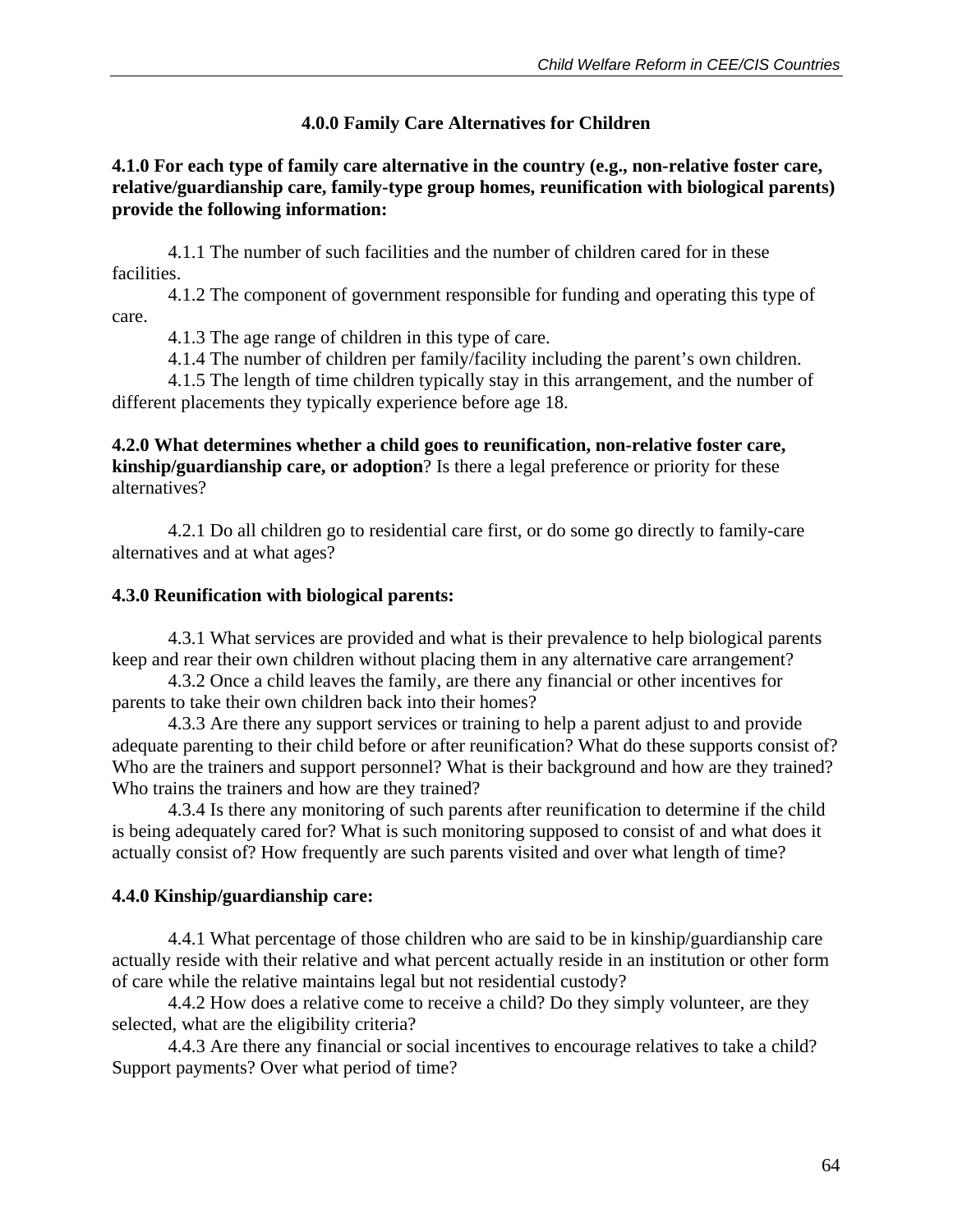4.4.4 Are guardianship parents who will rear children in their homes given any preparation, training, and support services before or after the child is placed in their home? What do these services consist of, who are the trainers or support personnel, and what is their background? Who trains the trainers?

 4.4.5 Is there any monitoring to determine that the child is being adequately cared for? What is such monitoring supposed to consist of and what does it actually consist of? How many home visits are actually made and over what period of time after placement?

#### **4.5.0 Non-relative foster care:**

4.5.1 How are foster parents recruited and selected?

4.5.2 Are there any financial or social incentives to encourage people to take a child? Support payments? Over what period of time?

4.5.3 What is the nature of the arrangement that is made when a non-relative foster parent takes a child—length of time the child must remain in the foster home?

4.5.4 Are foster parents who will rear children in their homes given any preparation, training, and support services before or after the child is placed in their home? What do these services consist of, who are the trainers or support personnel, and what is their background? Who trains the trainers?

4.5.5 Is there any monitoring to determine that the child is being adequately cared for? What is such monitoring supposed to consist of and what does it actually consist of? How many home visits are actually made and over what period of time after placement?

4.5.6 Are the children assessed periodically for their medical, psychological, and developmental status? Who conducts this monitoring? How often is it actually done?

4.5.7 How many non-relative foster children are adopted by their foster parents? Is this encouraged? Are there incentives or disincentives (e.g., payment stops?) to do this? How do these adoptions work out?

4.5.8 What policies exist to encourage a child to stay with one foster family? To be adopted out of foster care?

#### **4.6.0 How is the foster care system funded?**

 4.6.1 What are the legal and financial resources provided by government and nongovernment entities to recruit, keep, train, and support foster care families for children?

#### **4.7.0 Are there enough foster parents to meet the need?**

4.7.1 What is currently being done to recruit sufficient numbers of foster parents?

 4.7.2 If there are not enough, what is proposed or needs to be done to increase the number of foster parents?

#### **4.8.0 Is foster care progressively gaining acceptance both by government and by society?**

4.8.1 What has been done to promote acceptance?

4.8.2 What are the barriers to increasing acceptance?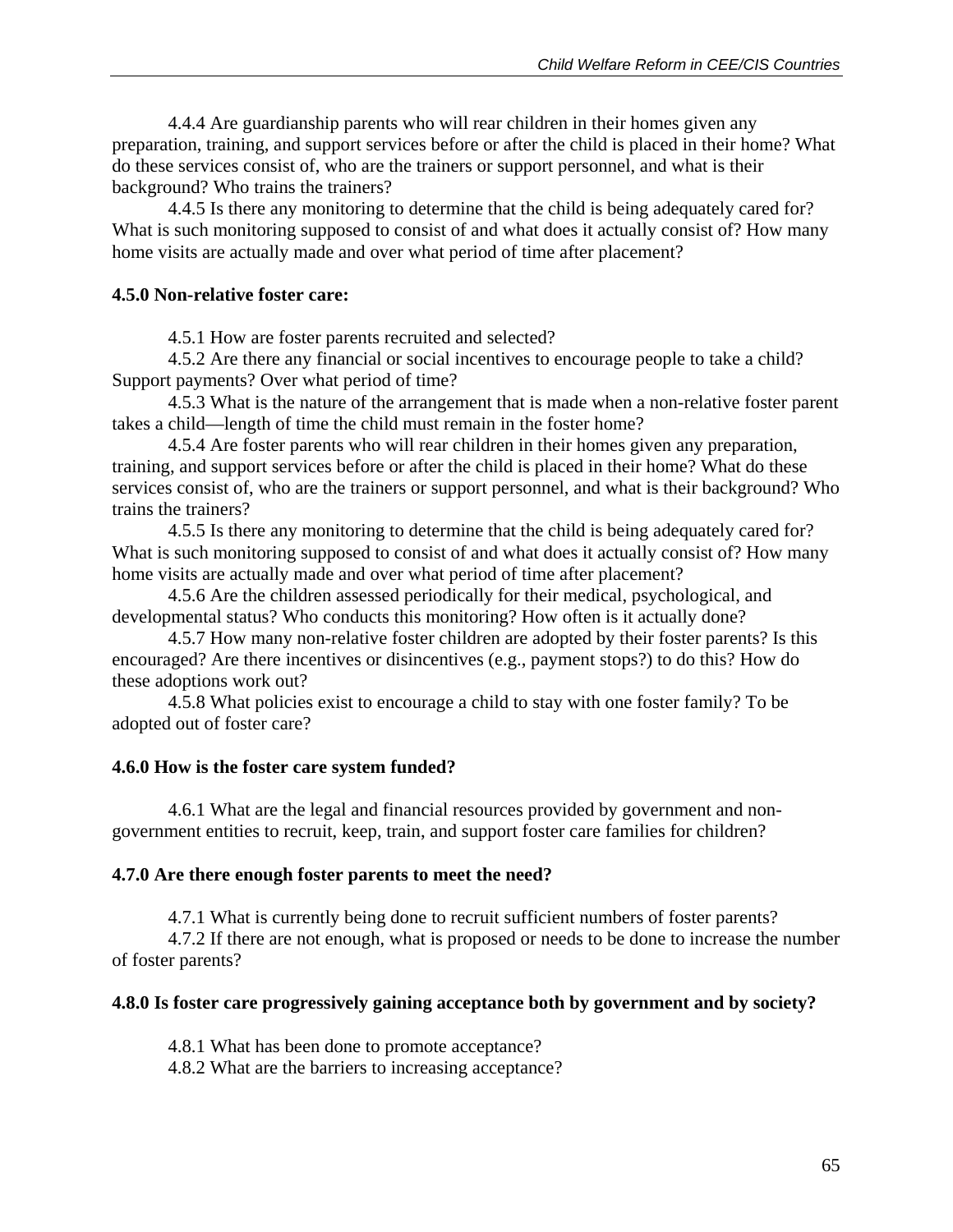**4.9.0 If foster parents are paid, to what extent are there parents who are "fostering for the money," and how is this possibility being handled or minimized?** 

### **4.10.0 What is the component of government responsible for implementing the family care alternative placements and who are the professionals responsible for actually executing the system?**

 4.10.1 What is the nature of training they receive? Is it adequate, and if not, are there plans to increase its quality?

 4.10.2 Are there sufficient numbers of adequately trained people to operate the system today and in the future? What is being done or proposed to be done to increase the number of such professionals if needed?

### **4.11.0 What is planned for the future to promote and support non-relative foster care?**

**4.12.0 What are the barriers to moving toward family care over institutionalization, and what is currently being done or proposed to be done to overcome those barriers?** 

**4.13.0 What exists or is planned to improve the administrative, support, and monitoring operations that support family-care alternatives?** 

### **4.14.0 Are there "family-type small group homes" for children that represent "halfway houses" between the typical institution and foster care?**

 4.14.1 How prevalent are these facilities (e.g., a few demonstration projects, many facilities?)?

4.14.2 How are such small group homes structured (e.g., number of children per home, staffing, eligibility of children, ages of children)?

 4.14.3 Do these homes also take steps to reunite children with their biological parents, arrange for foster care or provide in-house foster care, promote adoption?

 4.14.4 How are these small group homes funded (government, non-government, both; separately or combined funding in a single institution?)?

### **4.15.0 What are the government's and non-government agencies' plans to fund family-care alternatives? Does the government support financially or in other ways non-government organizations in providing non-relative foster care? Does the government cooperate in other ways with non-government organizations?**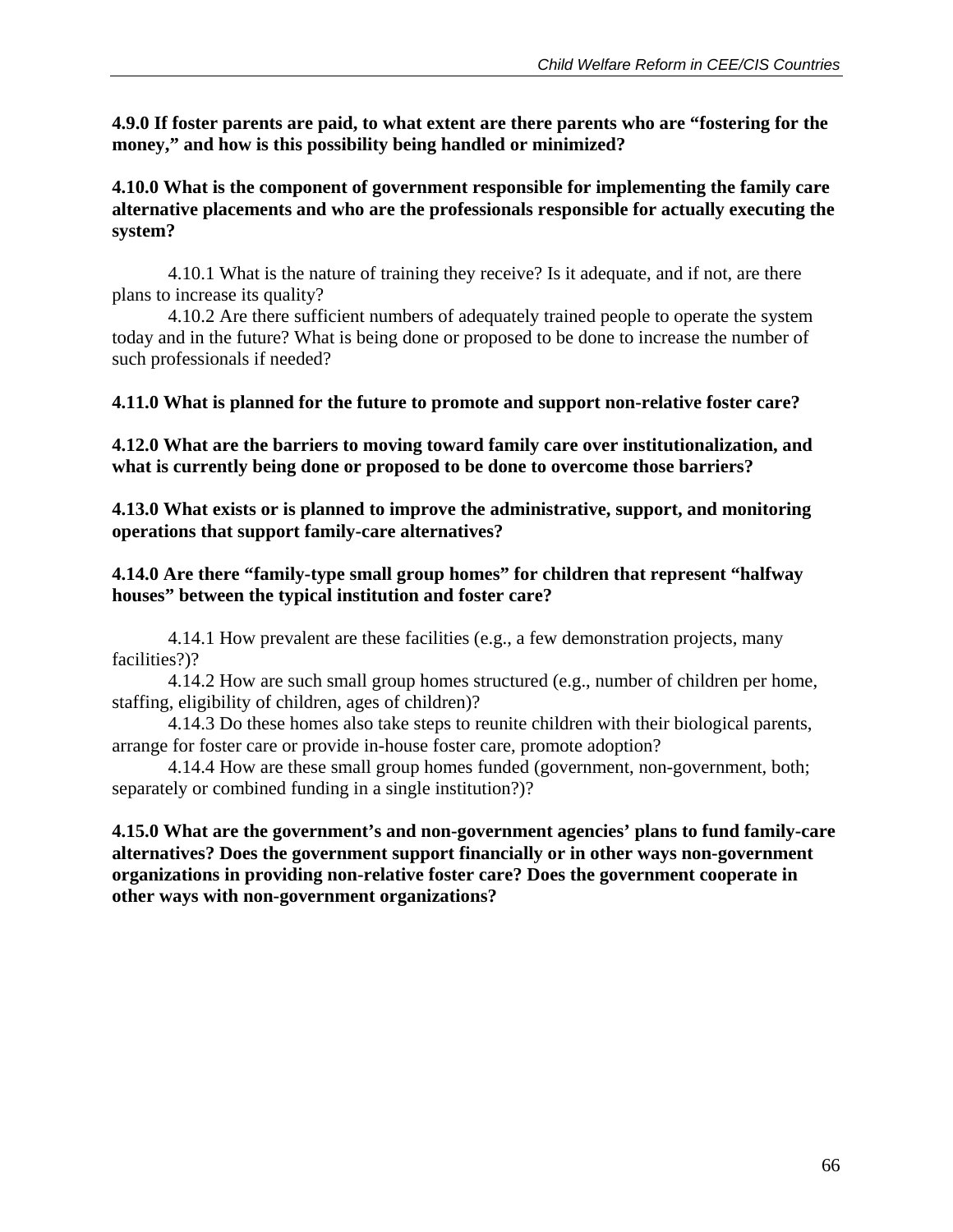### **5.0.0 Domestic Adoption**

#### **5.1.0 The UNICEF data display year-to-year changes in domestic adoptions.**

5.1.1 What are the reasons for this pattern of change if any?

5.1.2 Are there any changes in the definition of adoption (e.g., including or excluding adoption by stepparents)?\*

5.1.3 The UNICEF data also portray international adoptions. What are the reasons for changes in this indicator?

**5.2.0 What are the social and cultural barriers to domestic adoptions (e.g., social resistance to raising "someone else's child," strength of "blood" relationships, belief in bad genes of orphaned children, residual belief that "the state will raise children without parents," other)?** 

#### **5.3.0 What must be the status of children before they are eligible for domestic adoption? International adoption?**

5.3.1 Under what circumstances are legal rights terminated (parent voluntarily terminates rights, parent does not visit child in alternative care for a specific period of time, parent is missing or disabled, child was abandoned?)?

 5.3.2 What form of care exists for children between physical relinquishing the child and the termination of parental rights? How long does this typically take?

**5.4.0 What are the criteria for parents to be eligible to adopt (or ineligible—disabled, unable to provide care, their own parental rights were once terminated, health problems, substance abuser, not a permanent resident, same sex couples, too many children already?)?** 

**5.5.0 Are there priorities or preferences for certain types of parents to adopt (e.g., biological relatives, foster parents)?** 

**5.6.0 How are parents selected (on bases other than their possible relationship to the child)?** 

**5.7.0 Are parents prepared in any way for adoption, such as parent training?** 

- 5.7.1 Who trains the parents and what is their background?
- 5.7.2 Who trains the trainers and what is their background?

**5.8.0 Are adoptive parents provided any financial incentives or support (one time child allowance, continuing financial support)? Do they actually receive the money?** 

**5.9.0 Are there any support services provided to adoptive parents after adoption (e.g., home visits by a social worker or parenting specialist, telephone "hotlines" to answer parents' questions, specialized services to help parents cope with children's behavioral problems?)?**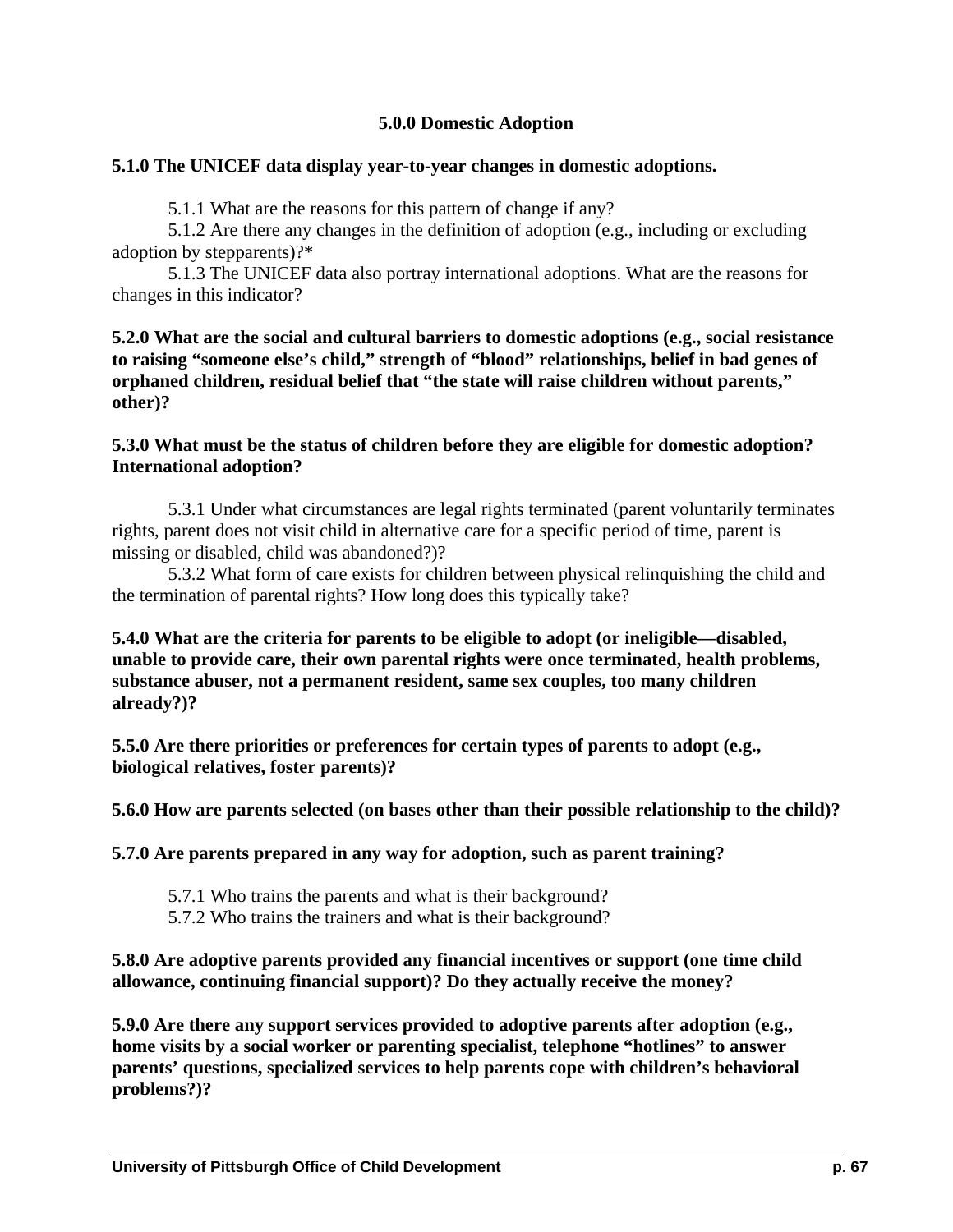5.9.1 What are the barriers and challenges in providing such services (e.g., parents do not want it known that they adopted the child)?

 5.9.2 Would social workers view adoptive parents who wanted support services as being inadequate parents?

 5.9.3 Would parents be concerned that they might be viewed as inadequate parents, that the adopted child might be taken away, or that they would not receive another child for adoption?

### **5.10.0 Once adoption is finalized, is there any monitoring of parents and children?**

5.10.1 If so, who does this monitoring?

5.10.2 What is it supposed to consist of, and what does it actually consist of?

#### **5.11.0 Who are the professionals involved in executing the adoption process?**

5.11.1 What are their responsibilities?

5.11.2 What are their qualifications, what is their training and background?

#### **5.12.0 Describe the process of adoption.**

5.12.1 What government unit is in charge?

5.12.2 What procedures are involved, and how long does the process take?

5.12.3 Are there procedures that delay or prolong the adoption process?

 5.12.4 Does it cost the parent to adopt, or is the adoptive parent provided some incentive or financial support from the state?

 5.12.5 To what extent is the adoption process, especially the court proceedings, difficult for adoptive families (e.g., families are asked many questions, are they made to feel uncomfortable in the court proceeding, etc.)?

 5.12.6 Is there a "trial period" in which the child lives with the adoptive parents before the adoption is finalized? What must happen to make the adoption final, and how long does this usually take?

5.12.7 Can any child be adopted if a parent wants him or her?

### **5.13.0 What could be done to simply and speed the adoption process (speed the change of status in children, minimize bureaucracy, obtain more parents to adopt?)? 5.14.0 What was done, currently is being done, or could be done to promote domestic adoption?**

 5.14.1 Public information campaigns to develop positive attitudes towards adoptions? Advertising of available children?

5.14.2 Outreach to infertile couples through medical or fertility clinics?

 5.14.3 Financial incentives that might make adoption as attractive as foster care or having one's own children? How could such financial incentives be structured to prevent people from "adopting for the money"?

### **5.15.0 Is there a legal or cultural principle of "secrecy of adoption"? If so:**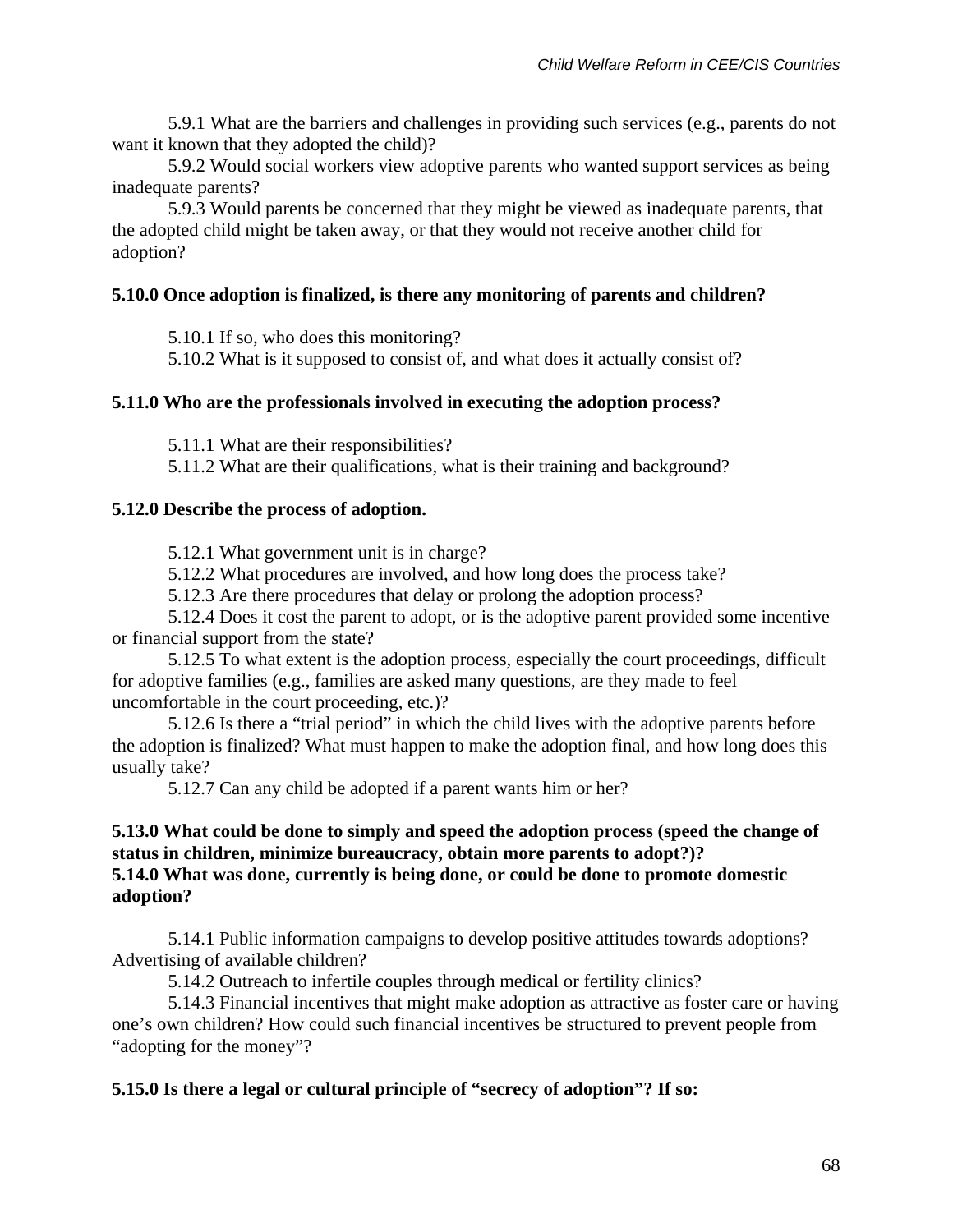5.15.1 Exactly what information must be legally kept secret versus what information do people tend to prefer to be secret?

5.15.2 How does the secrecy of adoption promote or limit the likelihood of adoption?

### **5.16.0 What are government and non-government responsibilities with respect to promoting, supporting, and placing children in domestic adoption?**

 5.16.1 Is there any coordination or cooperation between government and NGO activities? 5.16.2 How are NGOs funded? Does the government provide any support to NGOs for their activities in promoting and implementing domestic adoptions?

### **5.17.0 Are there substantial numbers of children who are "unadoptable," because of age, health status, disabilities, ethnic group, and other reasons?**

5.17.1How are these children currently cared for—in institutions?

5.17.2Are any fostered and are there any incentives for foster parents to take hard-toplace children?

5.17.3 Are there any plans to promote the adoption or fostering of such children?

 5.17.4 If there will always be a large number of such children, are there any plans to improve the facilities and behavioral environments of where such children reside?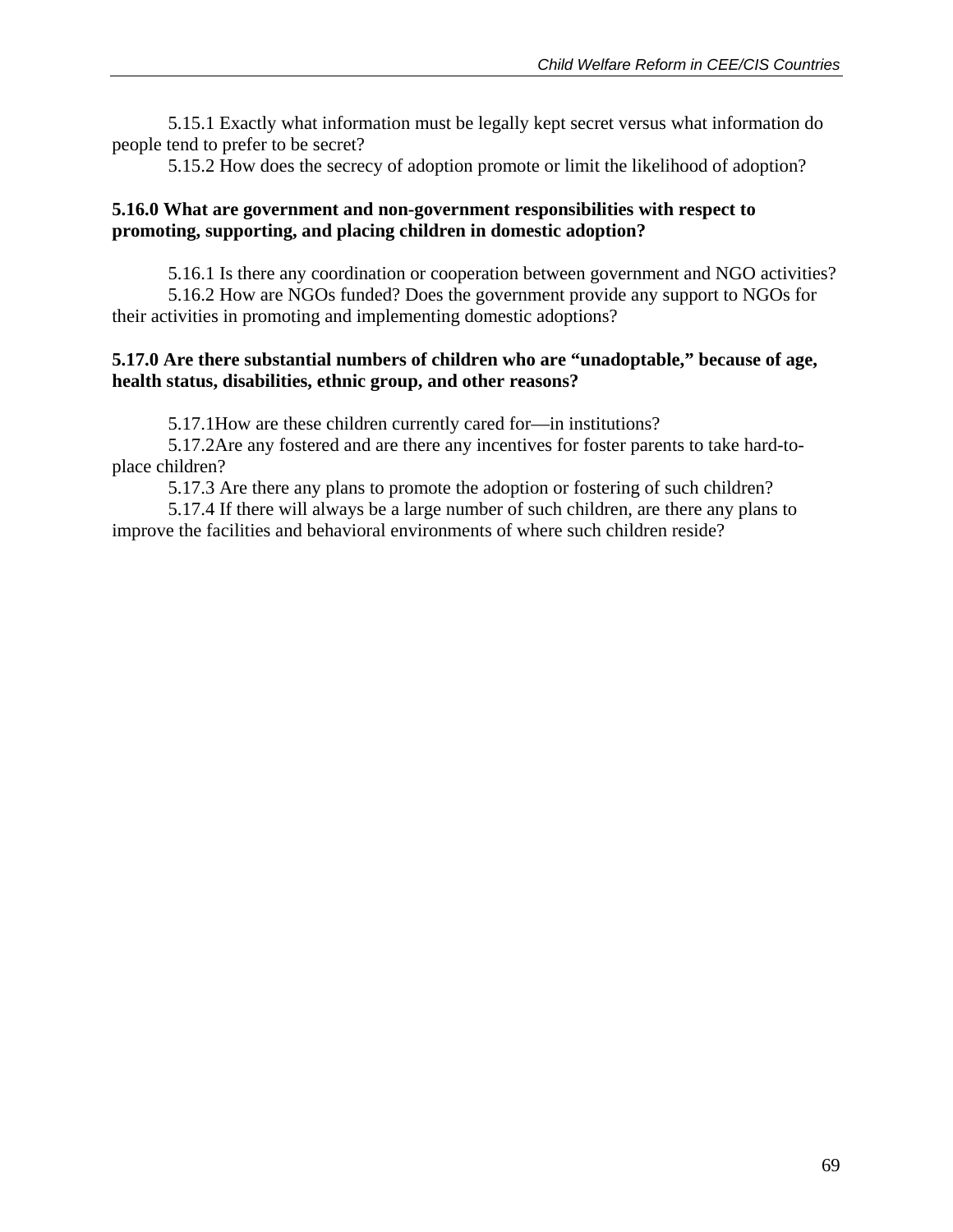#### **6.0.0 Children with Disabilities**

#### **6.1.0 The UNICEF data portray year-to-year changes in the number of children with disabilities who are in residential care. What is the explanation of any major changes from year-to-year in this number?\***

6.1.1 What is counted or not counted in the UNICEF number? What is the definition of a child with disabilities? Who are included or excluded from this number?

6.1.2 Are there substantial numbers of children with disabilities who do not go to residential facilities? How many such children are there, and what is the nature of their disability? How are these children cared for (by their parents, relatives, non-relative foster care)?

6.1.3 Are fewer children being diagnosed with disabilities today than previously, when there might have been a tendency to "over diagnose" to quality children for state care?

6.1.4 Are more parents keeping, rather than giving up, their children with disabilities? Which children do they tend to keep, and why have any changes occurred in this regard?

6.1.5 Are there now more incentives provided for parents to keep their children with disabilities, including financial, medical, and behavioral support services? What are these incentives and services?

#### **6.2.0 Are there different formal/legal categories of children with disabilities?**

6.2.1 Do children in these different categories tend to be cared for in different environments?

6.2.2 Are such children or their families eligible for different kinds of benefits and services?

6.2.3 How many children are in each category?

**6.3.0 Do most children with disabilities who go to residential facilities go to ones that are primarily designed for and take only children with disabilities, or are some (how many and with what type of disability) integrated with typically developing in some residential facilities?** 

#### **6.4.0 Are children with certain types of disabilities given higher priority or special treatment than others, for example, children with HIV? Why?**

6.4.1 Are there separate residential facilities for children with specific kinds of disabilities (e.g., HIV, mild versus severe disability?)?

#### **6.5.0 Describe the care the children with disabilities receive in the different kinds of residential care facilities that take children with disabilities.**

6.5.1 Are the staff specially trained to care for children of all ages and with all types of disabilities? What does this training consist of, and who trains these personnel? How many such specially trained staff members tend to exist in residential or serve non-residential facilities per number of children in that kind of facility or care arrangement?

 6.5.2 What is the predominate philosophy or attitude toward children with disabilities held by residential care staff? Is there a belief that "nothing can be done to help these children"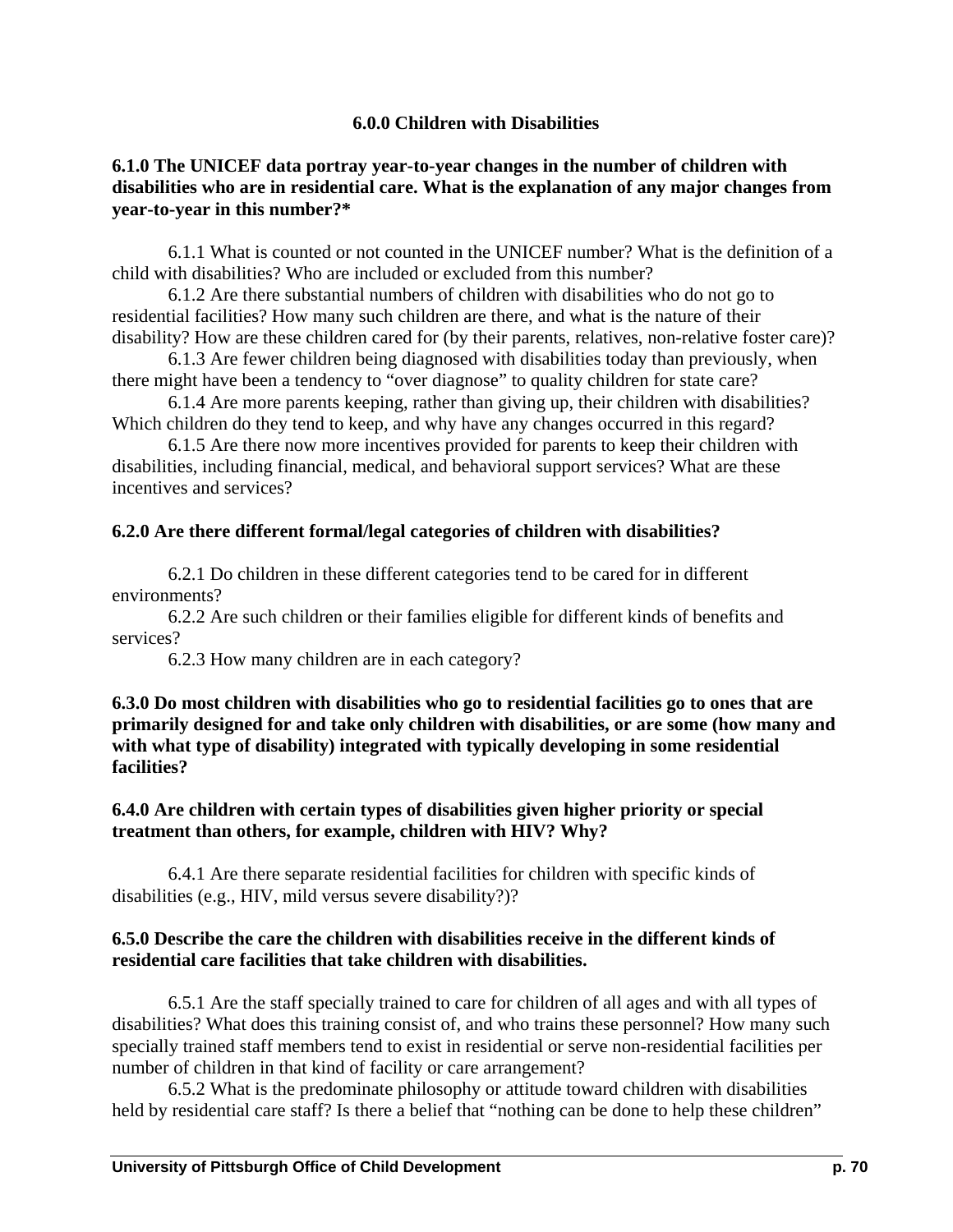so children are given primarily three meals and a bed, or do staff make a variety of attempts to improve the behavioral abilities of such children?

 6.5.3 What kind of specialized services are mandated within residential care facilities for children with disabilities, and how many are actually provided?

 6.5.4 What kinds of specialized services are available to parents who rear at home their own children or foster children with disabilities, how prevalently available are such services, and to what extent are they actually used?

### **6.6.0 Are there written standards of care in residential facilities that take children with disabilities?**

6.6.1 If so, what are the standards like and are they monitored and enforced?

#### **6.7.0 What is the likelihood that a child with disabilities ever leaves the residential facility or system?**

6.7.1 Are such children adopted, placed in family-care arrangements, or specialized small group homes, and how many of them are placed in these facilities?

 6.7.2 Are they ever integrated with typical children, in their care facility, in school, in other contexts?

 6.7.3 What happens to these children when they turn 18 years of age? Do they go to adult institutions for people with disabilities (which ones do?) or are they released to live independently in society (which ones are?)? Are they provided with any specialized training to live independently, and what does this consist of?

### **6.8.0 How are professionals prepared who will serve children with disabilities?**

 6.8.1 Do educational institutions provide adequate to high-quality preparation? Are there enough such institutions?

 6.8.2 Are these educational programs producing sufficient numbers of specialized personnel? Are there enough people interested in being trained in this area?

 6.8.3 Are the salaries and other incentives to enter this profession sufficient to attract and employ these graduates, or do they take other kinds of jobs?

 6.8.4 Other than providing funds for residential facilities, does the government provide any other funding to support children with disabilities or their parents?

### **6.9.0 What is the public attitude toward children with disabilities?**

 6.9.1 Are they perceived as equal members of society or does society prefer to keep them hidden? Does society see them as innocent victims and worthy of help and support? Does society have any priority for helping such children?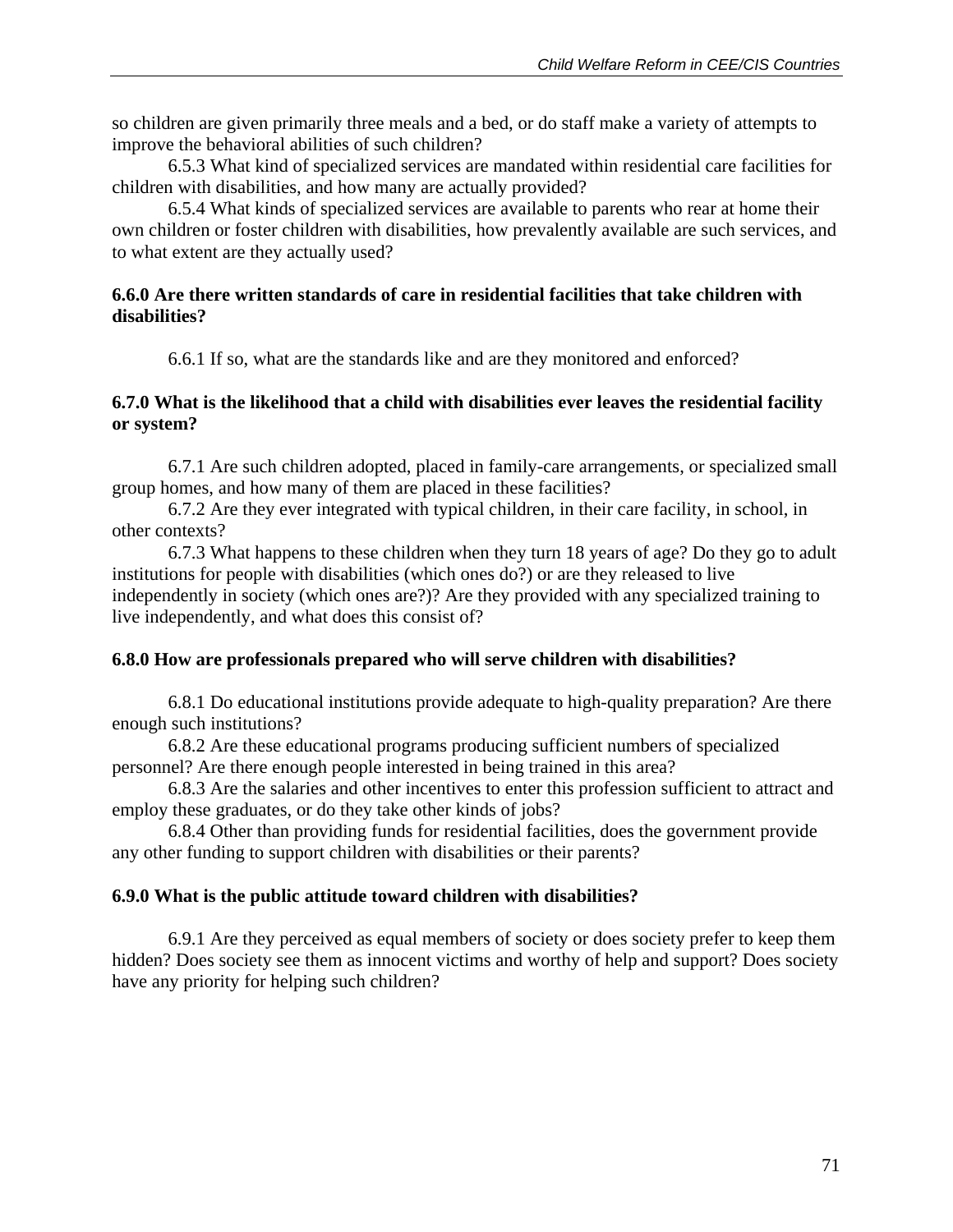# **ADDENDUM**

### **Analysis of Risk Factors for Children Living Without Permanent Parents**

The purpose of the analyses reported in this addendum is to explore whether certain risk factors are related to the percentage of children living without permanent parents. These analyses may point to certain conditions that might be addressed to minimize the number of children cared for by the state in selected countries of Europe and Eurasia.

### **Measures**

## *The Criterion – The Marker of Child Welfare*

The percentage of children living without permanent parents is reflected in the Marker of Child Welfare (MCW), which consists of the percentage of children ages birth to 18 years in a country that are living in residential or foster care, the latter including both kinship and non-relative foster care and guardianship arrangements.

### *Risk-Factors – Domains and Indicators*

Risk factors consist directly or indirectly of indicators that fall into five domains, with each domain representing a reason commonly cited for children entering institutions or foster care. The domains and indicators are defined in detail in Table I-1 and summarized below.

- **Financial inability:** One reason children are placed in institutions or foster care is the financial inability of parents to pay the costs of rearing a child. Two indicators of financial status include gross domestic product at purchasing power-parity (GDP/PPP) and the percent of youth who are unemployed (because teenage mothers may be more likely to give up their children if they lack financial resources).
- **Single mothers:** Single mothers are more likely than married mothers to relinquish their children. They may lack financial resources, be psychologically unprepared to rear a child, and lack a family that can socially and financially support them. Two indicators for this domain include the percentage of births to unmarried mothers and the percentage of children affected by parental divorce.
- **Revocation of parental rights:** Children may be removed from families in which there are parental drug and alcohol abuse and mental health problems, child abuse and neglect, and other factors that contribute to an undesirable family context for children. Generally, indicators that directly reflect these possible contributors are not available. However, the percentage of children deprived of parental care is presumably a direct indicator of the number of children removed from families (likely a subset of the Marker of Child Welfare), although it's precise definition is unclear. The percentage of crimes against children and youth is an indirect sign of a society's rate of abusive treatment of and disrespect for children.
- **Children with disabilities:** In many countries, children with disabilities are frequently relinquished to the state. The percentage of children with disabilities who are in residential care is a direct measure of this domain and is a subset of the Marker of Child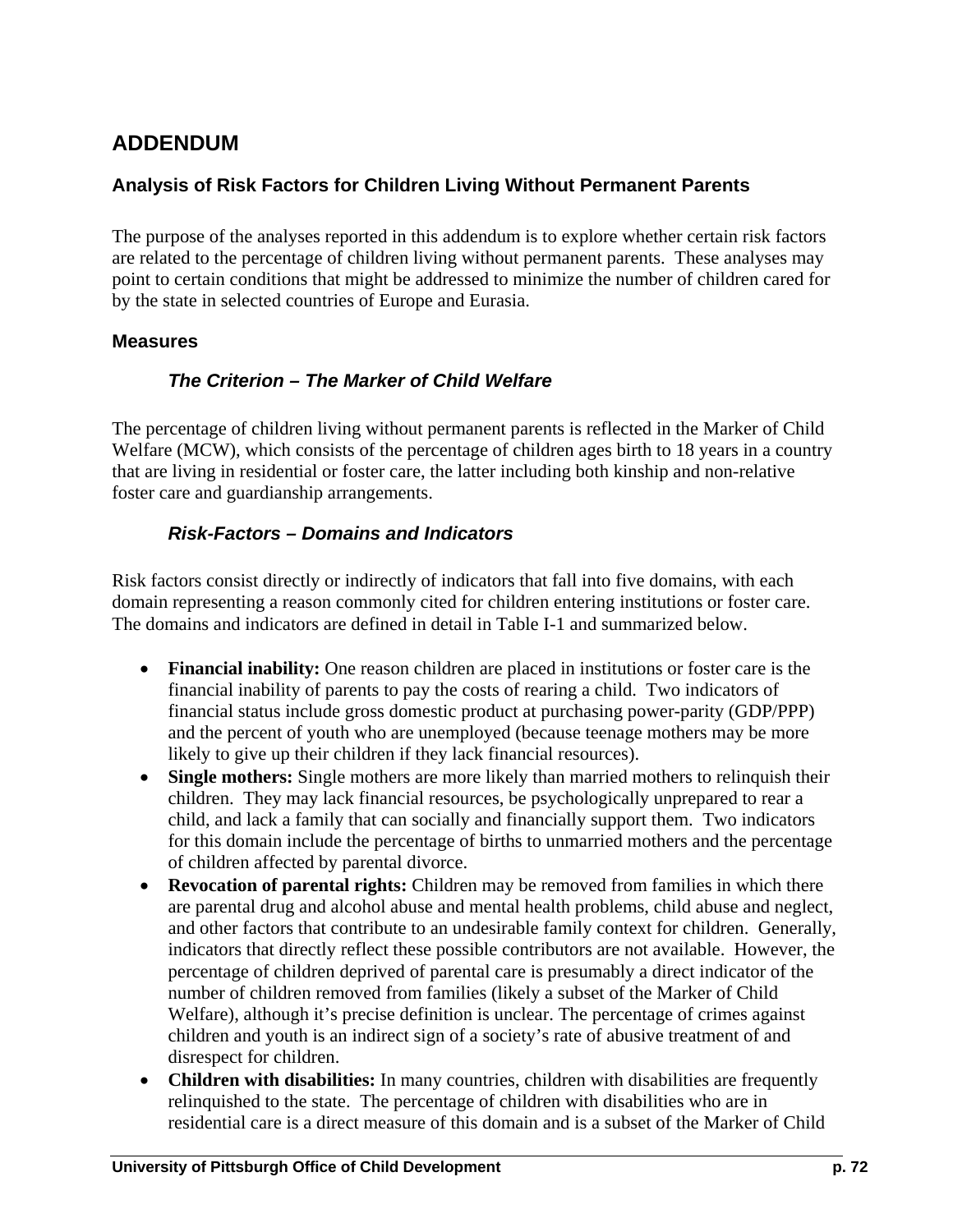Welfare. Two other indicators, the percentage of low-birth-weight births and the infant mortality rate, indirectly reflect the risk of children being born with disabilities, and the percentage of births attended by skilled personnel should be negatively related to the likelihood of children born with disabilities.

• **Teenage problem behavior:** Teenagers who engage in risky behaviors are more likely to become pregnant and relinquish their children. Indicators that reflect the extent of teenage problem behavior in a society include the percentage of juveniles placed in correctional institutions, the percentage of homicides committed by or with the participation of juveniles, the registered juvenile crime rate, and the suicide rate among youth ages 15-19.

A variety of indicators, more than those mentioned above, were considered, but only some were available for CEE/CIS countries, some countries did not have data available for a sufficient number of years, and most variables had to be transformed into percentages or rates so that they could be compared across countries and years within countries.

### *Analysis Plans*

The purpose of the analyses of these indicators within the five domains was to determine which indicators might be related to the Marker of Child Welfare between and within countries. This information would provide clues regarding some factors that possibly contribute to the percentage of children without permanent parents.

### **Within-Country Correlations among Indicators across Years Viewed across Countries**

### *Purpose*

Within each country, correlations were calculated between the indicators within each domain and the Marker of Child Welfare using the available data between 1989 and 2005. Presumably, higher correlations would indicate similar year-to-year relative changes in an indicator and the Marker. This information would reveal which indicators within a domain were and were not related to the Marker and thus guide the reduction of the number of indicators to be considered for further analyses.

### *Results*

The pattern of these correlations was not very consistent; correlations could be very high, very low, or inconsistent for any indicator-Marker pair across countries.

This analytic strategy is reasonable if there are rather simple, progressive year-to-year changes in an indicator and in the Marker. But examination of the plots of indicators over years (see below) revealed that such simple and consistent changes were not the rule; instead, plots over years were often erratic and showed isolated spikes or dips over the time period.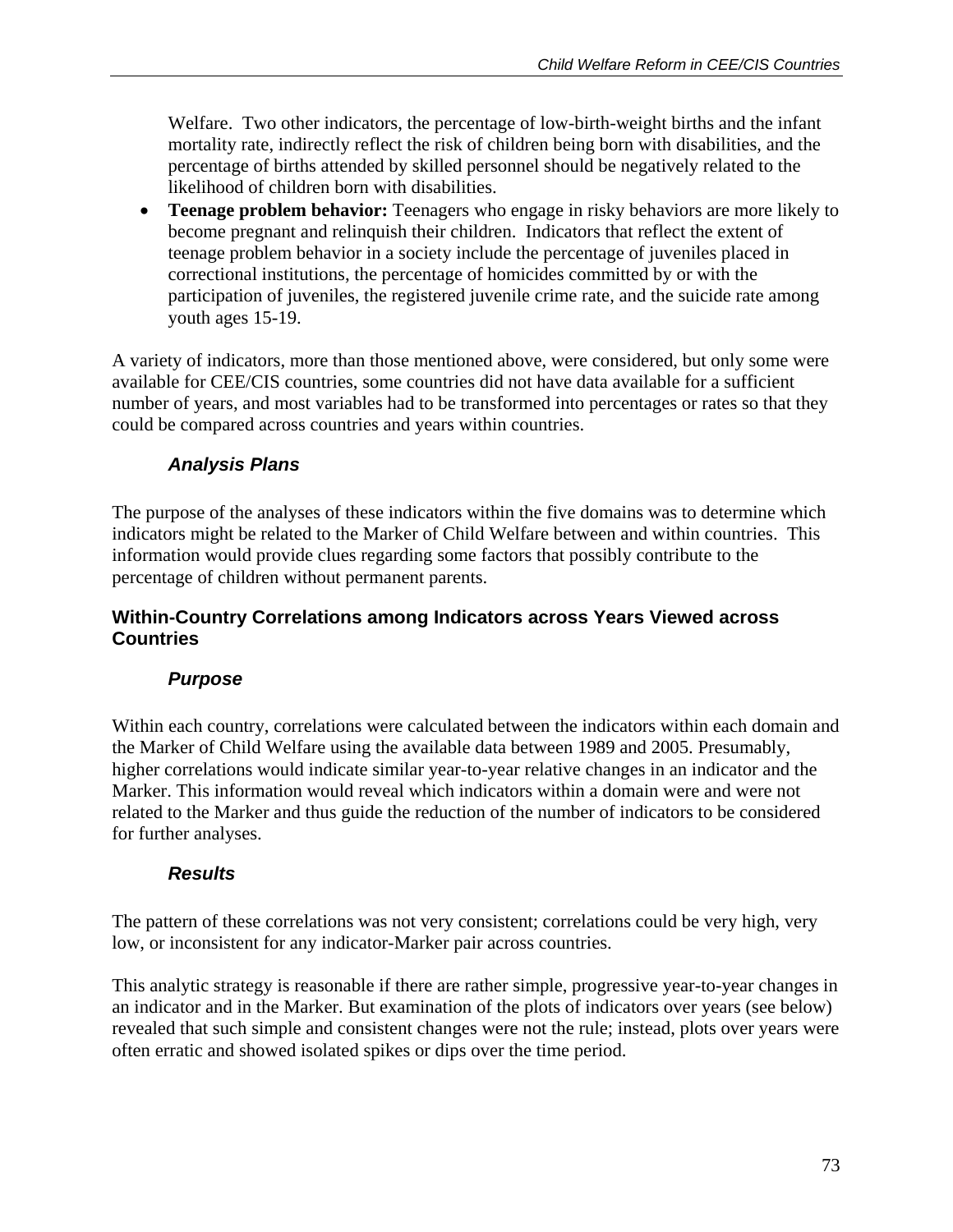Further, this strategy works best when countries have data available for all 17 years, but this was not always the case. Moreover, the fewer the number of years of data available, the greater the influence on the correlation of one or two points that are "out of line."

Finally, plots (see below) often showed one trend before approximately 1995-2000 and another thereafter, which may reflect one set of circumstances during the Soviet era and another set of circumstances afterward.

For these reasons, this approach to data analysis did not produce meaningful, consistent results and was discontinued. Had it been successful, it would have provided a statistical basis for reducing the number of indicators, determining overlap in indicators, and providing quantitative indices of the extent of relations between indicators and the Marker of Child Welfare. Instead, the plots of indicators and the Marker across years needed to be examined visually and interpreted more subjectively to deal with the limitations inherent in the data that are described above.

## **Standardized Year-to-Year Plots of Indicators and the Marker of Child Welfare**

## **Viewed Across Countries**

Within each country, the available data for indicators within a single domain and the Marker of Child Welfare were plotted as a function of years from 1989 to 2005. The purpose was to determine any correspondences in year-to-year trends between indicators and the Marker. The question was whether some indicators followed the same or opposite trend as the Marker in several of the countries, suggesting that such an indicator and its corresponding risk factor might be responsible for changes in the Marker, at least in a subset of countries (as opposed to just one or two, which might be an idiosyncratic or chance result).

The data for each indicator and the Marker were transformed to standard scores by subtracting the mean over all available years from each year's score and dividing the sum of those differences by the standard deviation of the scores over years. Such standard scores for each indicator will have a mean across years of 0 and a standard deviation of 1, so these plots put each variable on the same scale with the same average (i.e., 0) over the years of available data. This allows the plots to reflect relative changes across years more readily and thus correspondences in year-to-year changes in an indicator and the Marker (but this approach has disadvantages as well—see "Cautions" below).

The results of inspecting these plots across countries for indicators within the five domains are summarized below (the actual plots will be presented in the subsequent section on individual countries).

## *Financial Inability*

The financial inability indicators of gross domestic product adjusted for purchasing power and the percentage of youth who are unemployed were plotted with the Marker across the years 1989-2005 for each country to observe any correspondences in year-to-year trends that were similar across countries.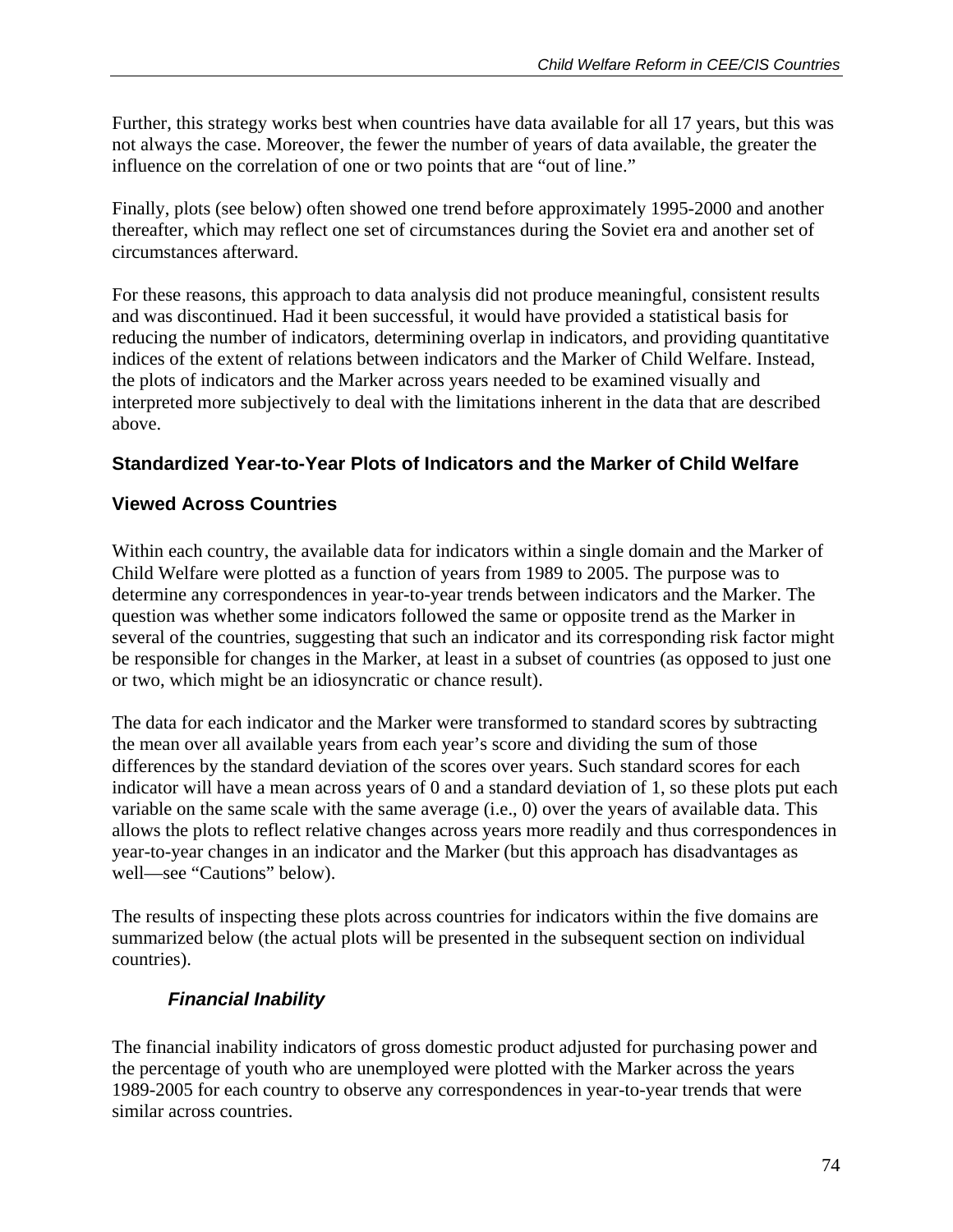**Gross domestic product**. Increases in gross domestic product tended to be associated with increases in the Marker for several countries. That is, as the gross domestic product increased, the percentage of children without permanent parents (i.e., the Marker) also increased. This result is opposite to what might be expected; namely, that as a country improved financially, fewer parents would relinquish their children because of financial inability to raise them. Instead, for most countries, improvements in the economy were associated with increases, not decreases, in the percentage of children without permanent parents.

Why should this occur? We can only speculate. Perhaps better records are kept as a country matures economically, so the country progressively records more accurately the number of children without permanent parents. Perhaps economic growth is unevenly distributed throughout a population, and early increases in the gross domestic product of a country actually benefit financially only a few people but to very substantial extents while the vast majority of the population remains in relatively poverty. Moreover, the disparity between the "haves" and the "have nots" may have an additional depressing effect on the "have nots," who can readily perceive the wealth in others and the poverty in themselves. As a result, they may be more willing to relinquish their children than they had been before. In most of these countries, prosperity actually is very unevenly distributed, so while the increasing GDP/PPP figures may show what is happening in the wealthiest sectors, the child-welfare measures may reflect what is happening among the masses left behind economically.

**Youth unemployment**. There was no consistent trend across countries for the year-toyear relation between the percentage of youth unemployment and the Marker of Child Welfare some countries showed corresponding increases, others showed the two indicators moving in opposite directions, some revealed inconsistent ups and downs, and others showed one pattern in the early years and a different pattern in the more recent years. Thus, youth unemployment does not seem to contribute to the Marker of Child Welfare to any substantial and consistent degree in most countries, although it could in one or two countries.

## *Single Mothers*

The year-to-year plots of indicators for the domain of single mothers were graphed for each country, specifically the Marker of Child Welfare and the indicators of the percentage of nonmarital births and the rate of children affected by parental divorce. Presumably, both of these indicators would be positively related to the number of children without permanent parents, because unmarried mothers and parents who divorce may be more likely to relinquish one or more children.

**Non-marital births.** The percent of non-marital births was positively related to the Marker of Child Welfare for some countries (although occasionally it moved in the opposite direction to the Marker), and this was especially true in the last six years (e.g., the 2000s). Thus, for some countries, it may be hypothesized that unmarried mothers contribute to the percentage of children without permanent parents, and this relation is clearer in the 2000s when the economies of most countries were improving but perhaps also creating a greater disparity between rich and poor. More specific analyses indicated that births to unmarried women under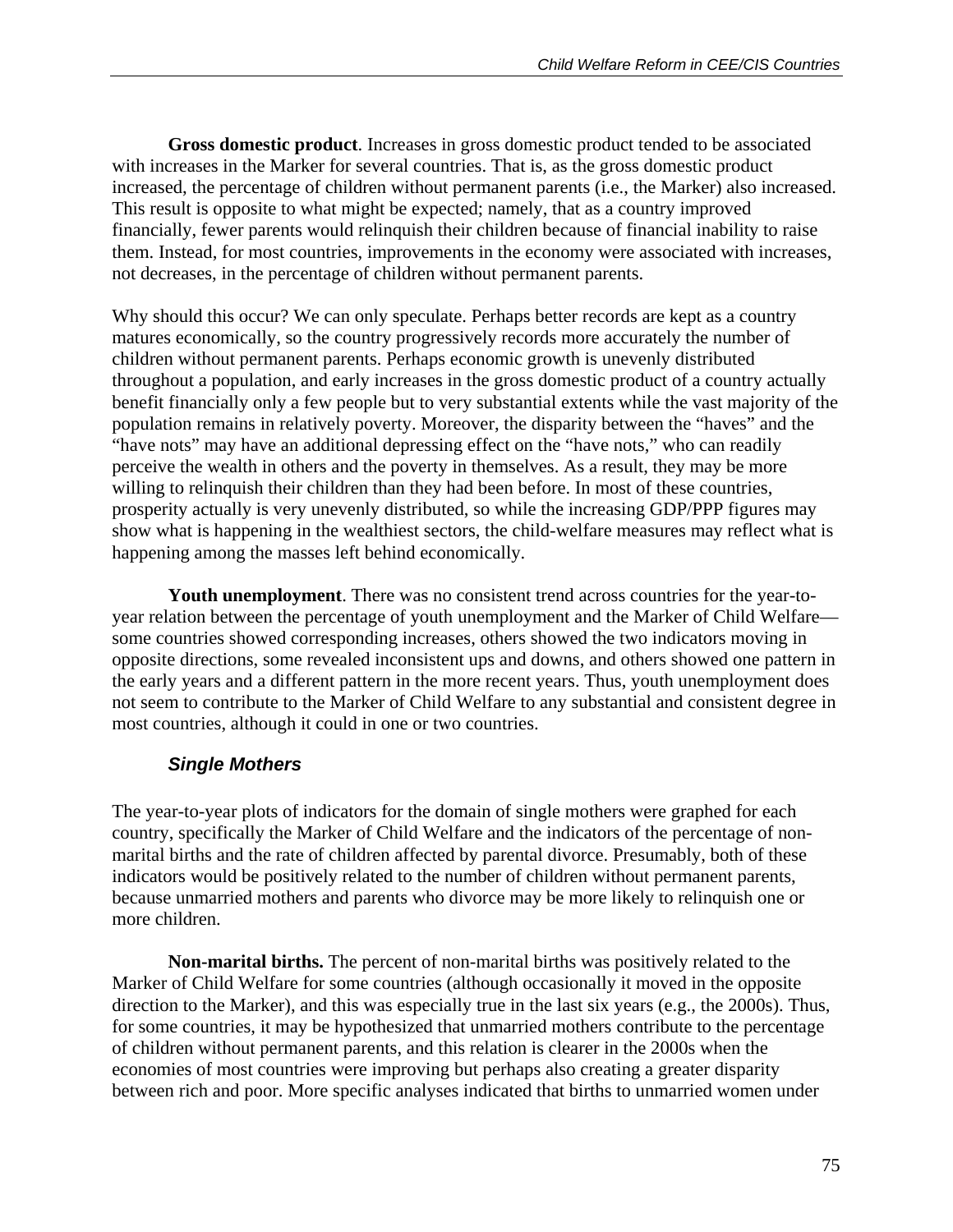20 years of age tended to not increase over years; it is predominately the number of births to unmarried women 20 years of age and older that has increased in many countries.

Parental divorce. As the percentage of children affected by parental divorce increased, often so did the Marker of Child Welfare, also especially in the 2000s, but not in every country (in some countries the percentage of children affected by parental divorce declined while the Marker increased). Thus, divorce may also contribute to the number of children without permanent parents in recent years in some countries.

### *Revocation of Parental Rights*

The Marker of Child Welfare and the two indicators in the domain of revocation of parental rights, namely the percentage of children deprived of parental care and the percentage of crimes against children and youth, were plotted year-to-year for each country, although these indicators often were not available before the year 2000.

**Children deprived of parental care**. As the percentage of children deprived of parental care increased, so did the Marker of Child Welfare. This is not surprising, because the percentage of children deprived of parental care should actually be a subset of the percentage of children without permanent parents.

**Crimes against children and youth**. The year-to-year trends for the percentage of crimes against children and youth and the Marker were inconsistent across countries, with some showing a positive relation and the rest either no consistent relation or a negative relation. Crimes against children and youth was expected to be an indirect indicator of society's value and respect for the health and safety of children. The results indicate that it may be such an indicator for a few countries but not most, at least as reflected in the Marker.

### *Children with Disabilities*

The year-to-year changes in the Marker and the indicators from the domain of children with disabilities were plotted, specifically the indicators of the percentage of children with disabilities in residential care, the percentage of low-birth-weight births, the infant mortality rate, and the percentage of births attended by skilled personnel.

**Trends before and after the Soviet era.** The patterns of relations between these indicators and the Marker before the late 1990s were often inconsistent, whereas the trends after the late 1990s were more uniform and often opposite to the trends that had existed before this time. It may be speculated that changes in many countries following of the fall of the Soviet Union produced different and more consistent relations between children with disabilities and the percentage of children without permanent parents.

**Birth indicators**. It was presumed that the percentage of children with disabilities in residential care and the percentage of low-birth-weight births would be positively related to the Marker of Child Welfare while the infant mortality rate and the percentage of births attended by skilled personnel would be inversely related to the Marker of Child Welfare, especially after the late 1990s. This was the case for several countries. But this was not true of all countries; some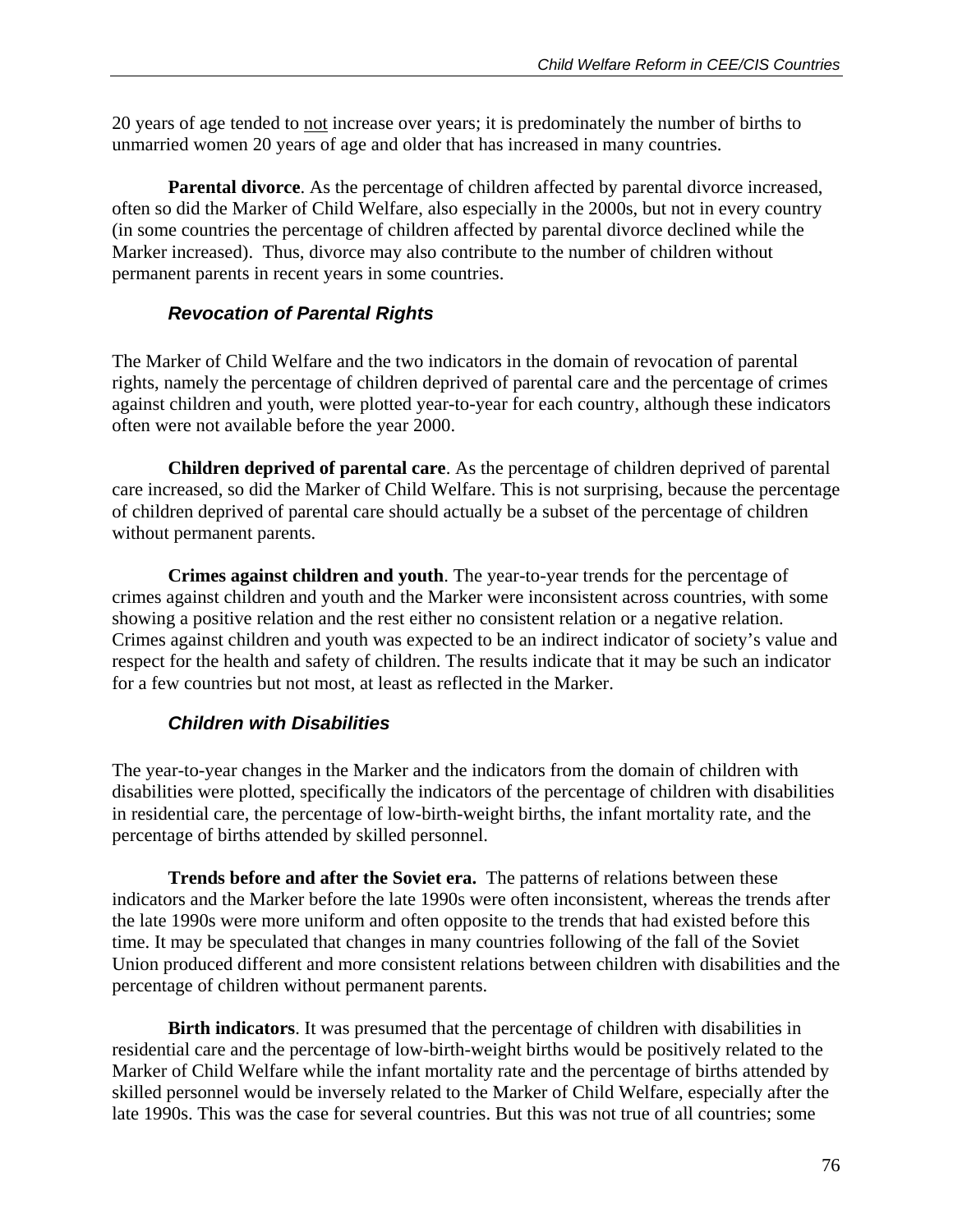countries even displayed the opposite trends. This was particularly surprising for the percentage of children with disabilities in residential care, because one might have assumed that these children are a subset of those without permanent parental care. Apparently, they are a small enough subset so that the two indicators do not necessarily follow the same relative trends over years. Why other indicators should increase or decrease opposite to the Marker in some countries is not clear. Of particular potential interest are the corresponding increases in the percent of lowbirth-weight births and the Marker, possibly suggesting that more low-birth-weight infants survive in recent years, perhaps with higher rates of disabilities, and those children with disabilities are then relinquished to the state.

### *Teenage Problem Behavior*

The year-to-year trends were plotted for the Marker and the indicators of teenage problem behavior, specifically the percent of juveniles placed in correctional institutions, the percentage of homicides committed by or with the participation of juveniles, the registered juvenile crime rate, and the percentage of suicides among children 15-19 years of age. These indicators were presumed to be indirect indices of teenage problem behavior, with the assumption that the greater the rates of teenage problem behavior the higher the birth rates for teenagers and the more children who would be relinquished to the state.

**Trends before and after the Soviet era.** The correspondences between indicators and the Marker were often different prior to approximately 1995-2000 than afterwards. Year-to-year trends for these indicators and the Marker were more likely to be similarly increasing before the 1995-2000 period and more likely to display opposite trends to each other afterwards; specifically the juvenile problem behavior decreased whereas the Marker increased during the 2000s. Again, it is not clear why these trends should be opposite to one another, although teenage problem behavior may decrease with the relative improvement in the economy. Also, decline in teenage problem behavior may reflect social values for security and safety but not for keeping children in families, and the assumption that these teenage problem behaviors are related to teenage sexual behavior and unintended pregnancies may not be true.

### **Cautions and Limitations**

For the year-to-year comparisons made in this section, all indicators were standardized across years within a country. This has the advantage of revealing similarities in relative changes over years in each indicator and the Marker, and it permits trends for all indicators to be plotted on a single graph. But this procedure essentially makes each indicator appear to have the same amount of change across years as every other indicator and the Marker. This means that the actual amount of change will be magnified for some indicators and reduced for others in these graphs in the process of creating the same relative amount of change for comparison purposes. Thus, an indicator can appear to change the same amount and direction as the Marker but the actual size of those changes in the indicator may be very small (or large) relative to the actual size of the changes in the Marker. For example, the Marker might rise steadily by 20 per 1000 children between 2000 and 2005 and non-marital births might also rise steadily during this period but by only 1 per 1000. So, while these two indicators both rise steadily in concert, the teenage births could not account for more than 5% (1 in 20) at maximum of the rise in the Marker. This same caution will apply below when the collection of trends in indicators and the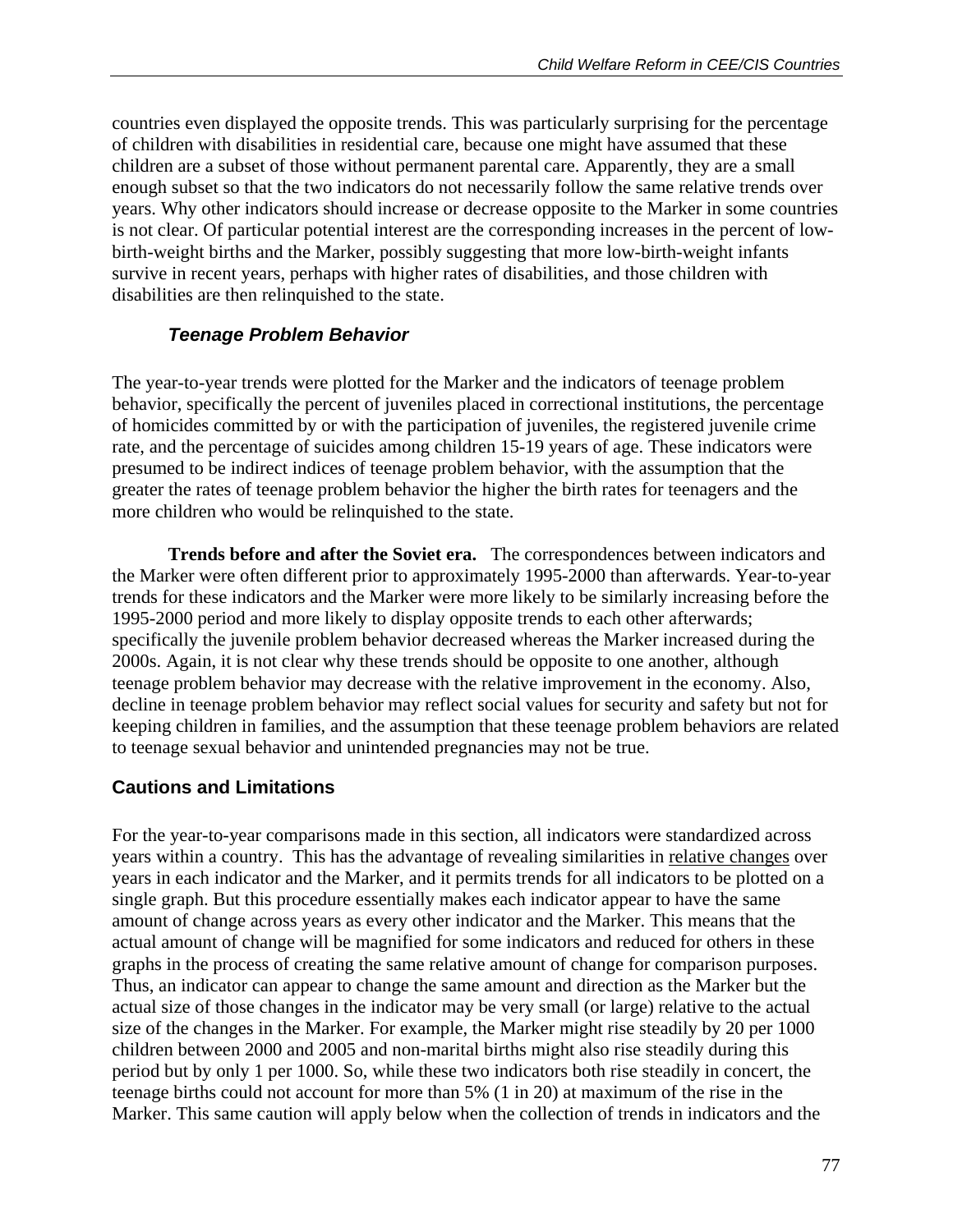Marker within each country are considered, so additional graphs will be presented to estimate the possible size of changes in selected indicators relative to the Marker.

## **Ranking of Countries on the Indicators**

Although this sample of countries is quite heterogeneous in social, political, and economic status, it may help to know which countries have particularly high rates of certain indicators relative to the other countries, suggesting that these risk factors might be more substantial contributors to children without permanent parental care in these particular countries.

## *Marker of Child Welfare*

Figure 1 presents countries from the highest (top) to the lowest (bottom) on the Marker of Child Welfare (which in these cases is the average value for the available data from years 2003 to 2005) with the length of the horizontal bar indicating the average value of the Marker. As can be seen, Russia has the highest rate of children without permanent parental care, followed by Belarus, Moldova, and Romania. Conversely, Uzbekistan, Tajikistan, and Macedonia have relatively low rates on the Marker. It should be noted that several countries did not have data in 2003 - 2005.

## *Financial Inability*

The rankings of countries on the indicators of financial inability are presented in Figure 2. It is not clear what role a country's gross national product plays in potentially contributing to the Marker of Child Welfare because countries with higher GDPs (i.e., Russia, Romania) have among the highest levels of the Marker. However, Belarus and Moldova, the other two countries among the four with the highest levels of the Marker, also have relatively high levels of youth unemployment.

### *Single Mother*

Country rankings for indicators in the domain of single mothers are presented in Figure 3. Russia and Romania, with high levels of the Marker, also have relatively high rates of non-marital births, but the highest rates are in Bulgaria, Georgia, Armenia, and Kyrgyzstan. Belarus and Moldova, two other countries with high levels of the Marker, have high divorce rates affecting children, but so do Ukraine, Bulgaria, and Kazakhstan. Thus, the four countries with the highest rates of the Marker also have correspondingly high rates of either non-marital births or divorce affecting children, although other countries with lower values of the Marker also have relatively high rates of these indicators.

## *Revocation of Parental Rights*

Figure 4 presents country rankings for the domain of revocation of parental rights, and here again countries high in the Marker also tend to be high in this domain. Specifically, Russia, Belarus, and Moldova, countries high in the Marker, also have high rates relative to other countries in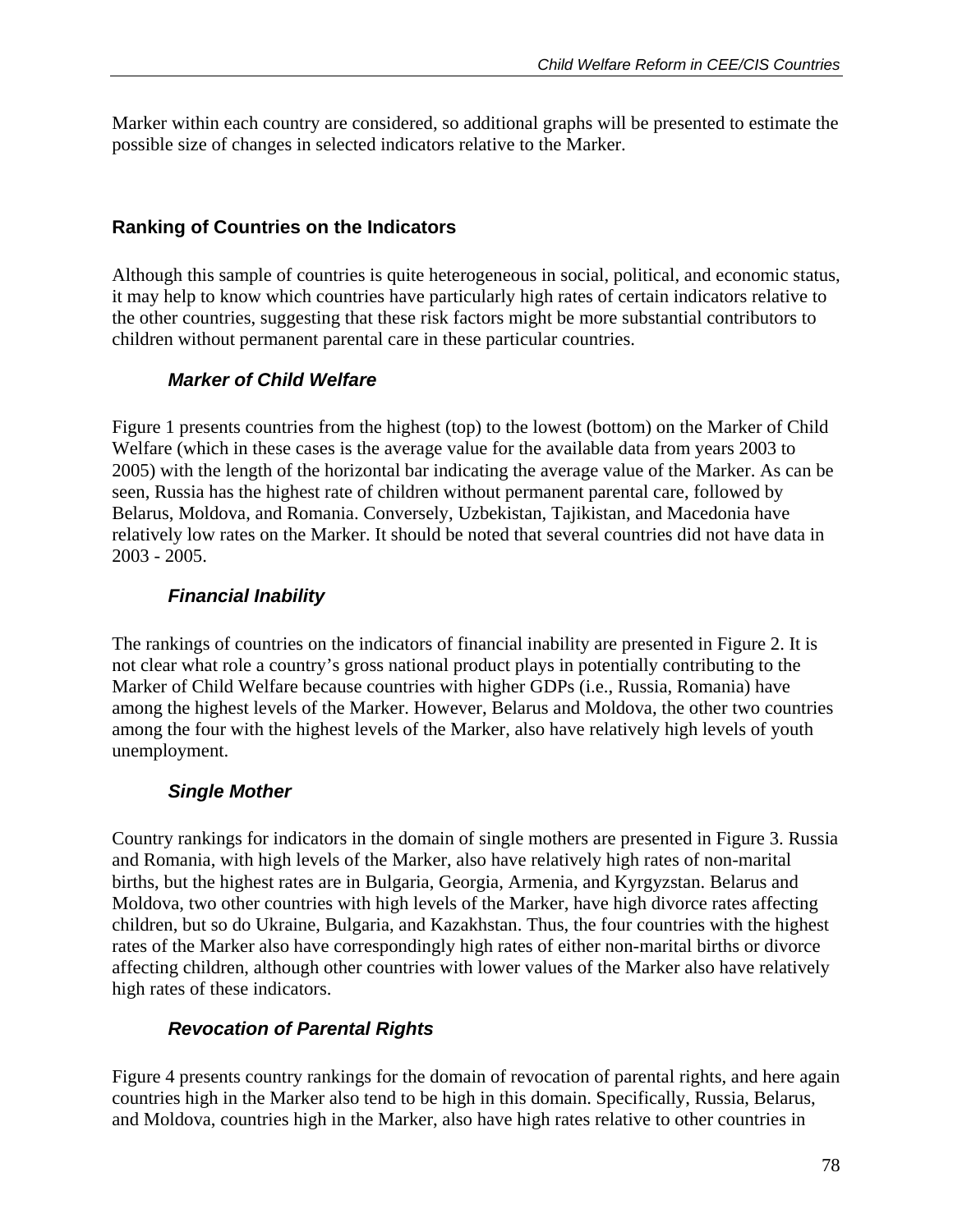

Figure 1. Countries ranked on the Marker of Child Welfare.

Figure 2. Countries ranked on indicators in the domain "financial inability."

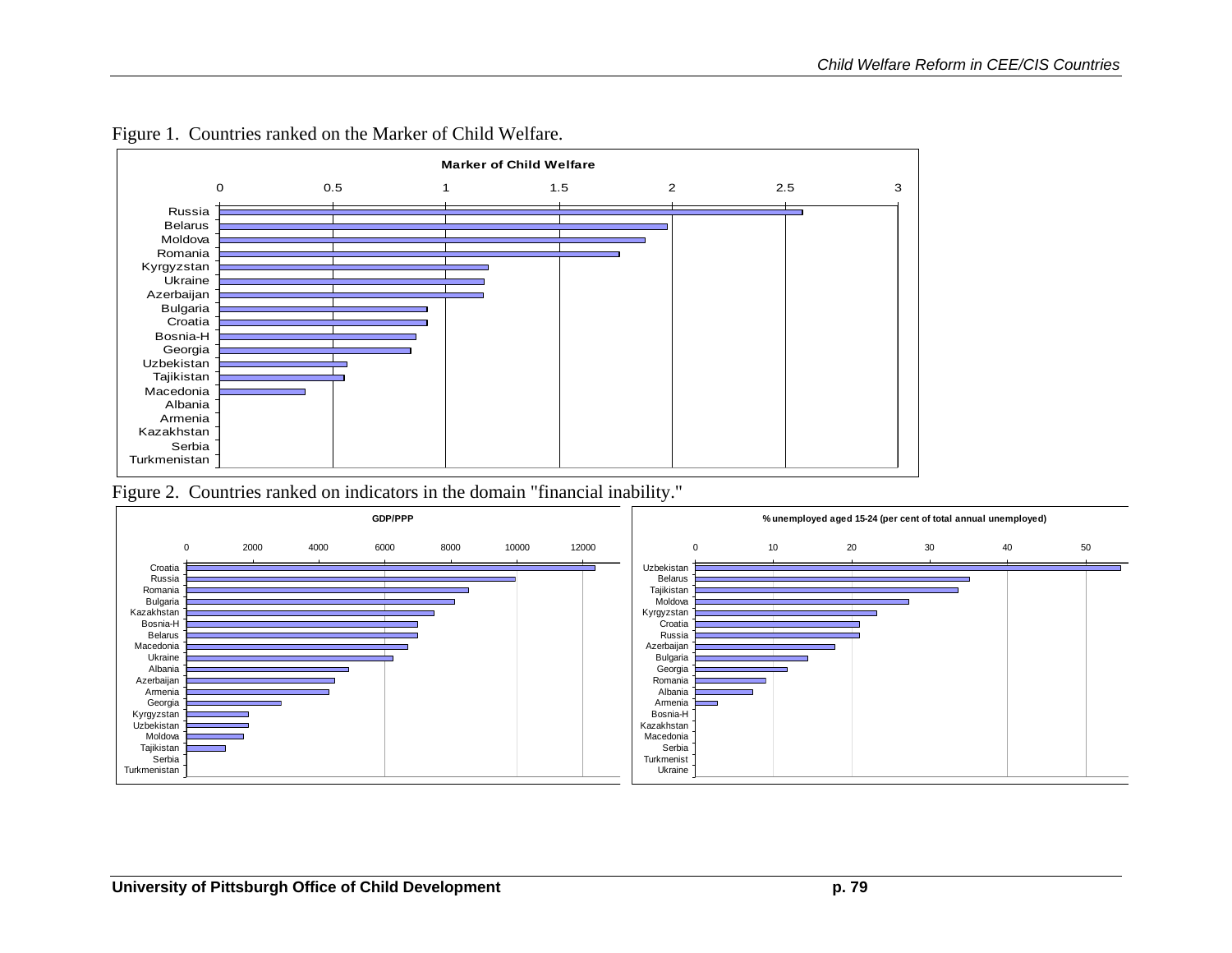



Figure 4. Countries ranked on indicators from the domain "revocation of parental rights."

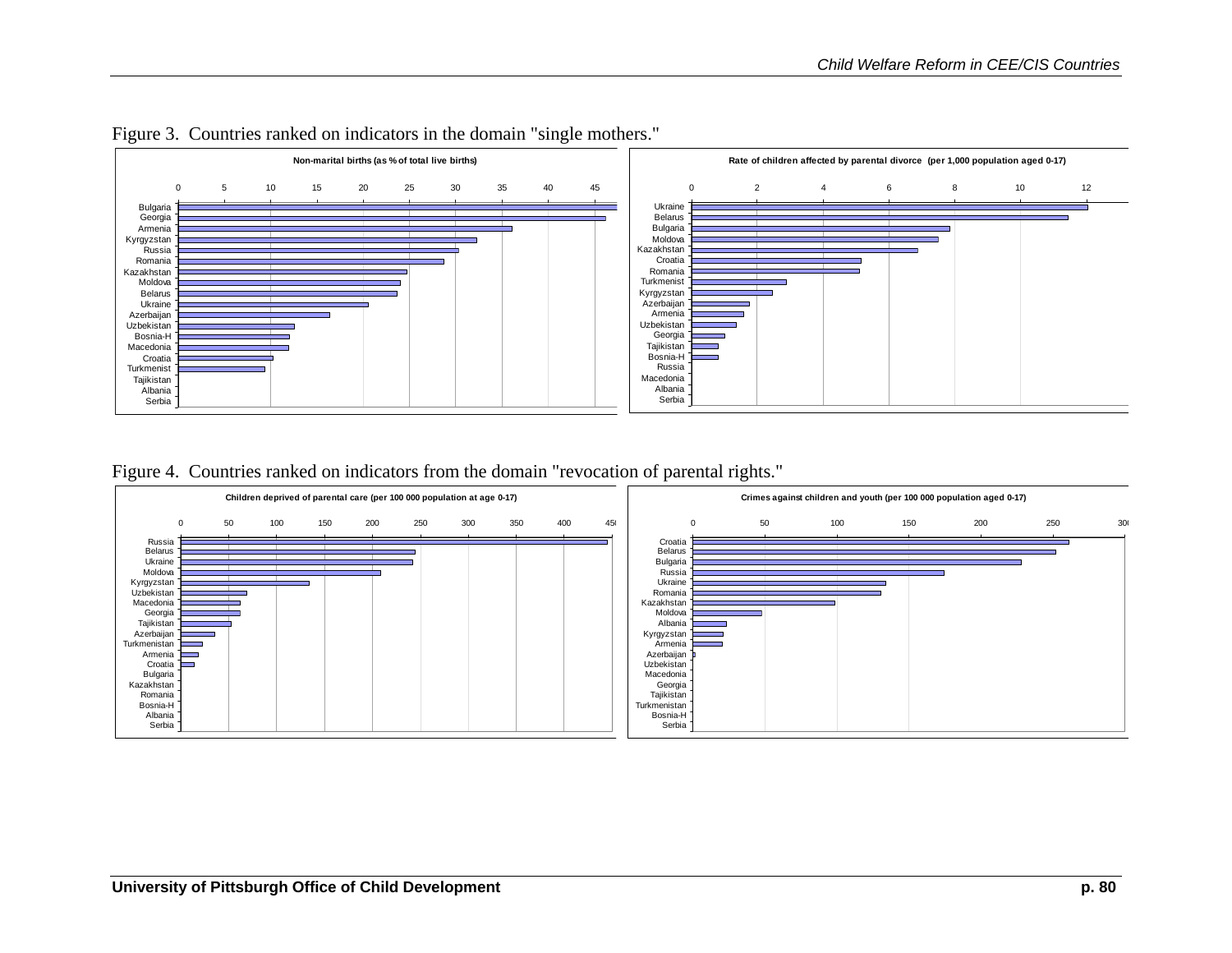children deprived of parental care (plus Ukraine), and Belarus and Russia have high rates of crimes against children and youth (plus Croatia and Bulgaria).

# *Children with Disabilities*

Figure 5 presents country rankings for the indicators from the domain of children with disabilities. In contrast to the previous domains, countries high in the Marker do not tend to have high rates of children with disabilities who are in residential care, low-birth-weight births, or infant mortality rates; nearly all countries (except Tajikistan) have 100 percent of births attended by skill personnel. The exception is Romania, which has a high rate of low-birth-weight births. Otherwise, these factors seem to be associated more with lower GDPs (except Croatia and Bulgaria) and relatively lower rates of the Marker, at least relative to other countries.

# *Teenage Problem Behavior*

Figure 6 presents the ranking of countries on indicators from the domain of teenage problem behavior. Two countries with high Markers, Russia and Belarus, have high teenage problem rates on essentially all four indicators in this domain—juveniles placed in correctional institutions or prisons, homicides committed by or with the participation of juveniles, registered juvenile crime rate, and suicide rates for youths 15-19 years old.

# **Conclusion**

These data suggest that certain risk factors are high in some countries relative to others and might represent areas of concern for those countries, even though their Markers of Child Welfare are not as extreme as in some other countries. For example, high rates of non-marital births and divorces both occur in Bulgaria and Kazakhstan and high rates of non-marital births also occur in Kyrgyzstan and Armenia. Further, Tajikistan is the only country with less than 100% of births attended by skilled personnel, and it also has a relatively high infant morality rate. High rates of homicides and youth suicides occur in Kazakhstan.

# **Individual Country Statistical Dossiers**

The above analyses have attempted to identify risk factor domains and individual indicators that are related to the Marker of Child Welfare, either because year-to-year changes in an indicator correspond to year-to-year changes in a Marker or because high rates of an indicator relative to other countries are associated with high rates of the Marker relative to other countries. These analyses have provided some limited support for the hypothesis that at least some of these indicators are related to the Marker in some countries.

However, there was substantial variability between countries, which is not surprising given this sample of exceedingly diverse countries that have recently undergone major social, political, and economic changes and are in various stages of development. Thus, it seems most appropriate to treat each country individually in terms of year-to-year trends in the indicators and in the Marker and to note the indicators for which a country has relatively high rates relative to the other countries.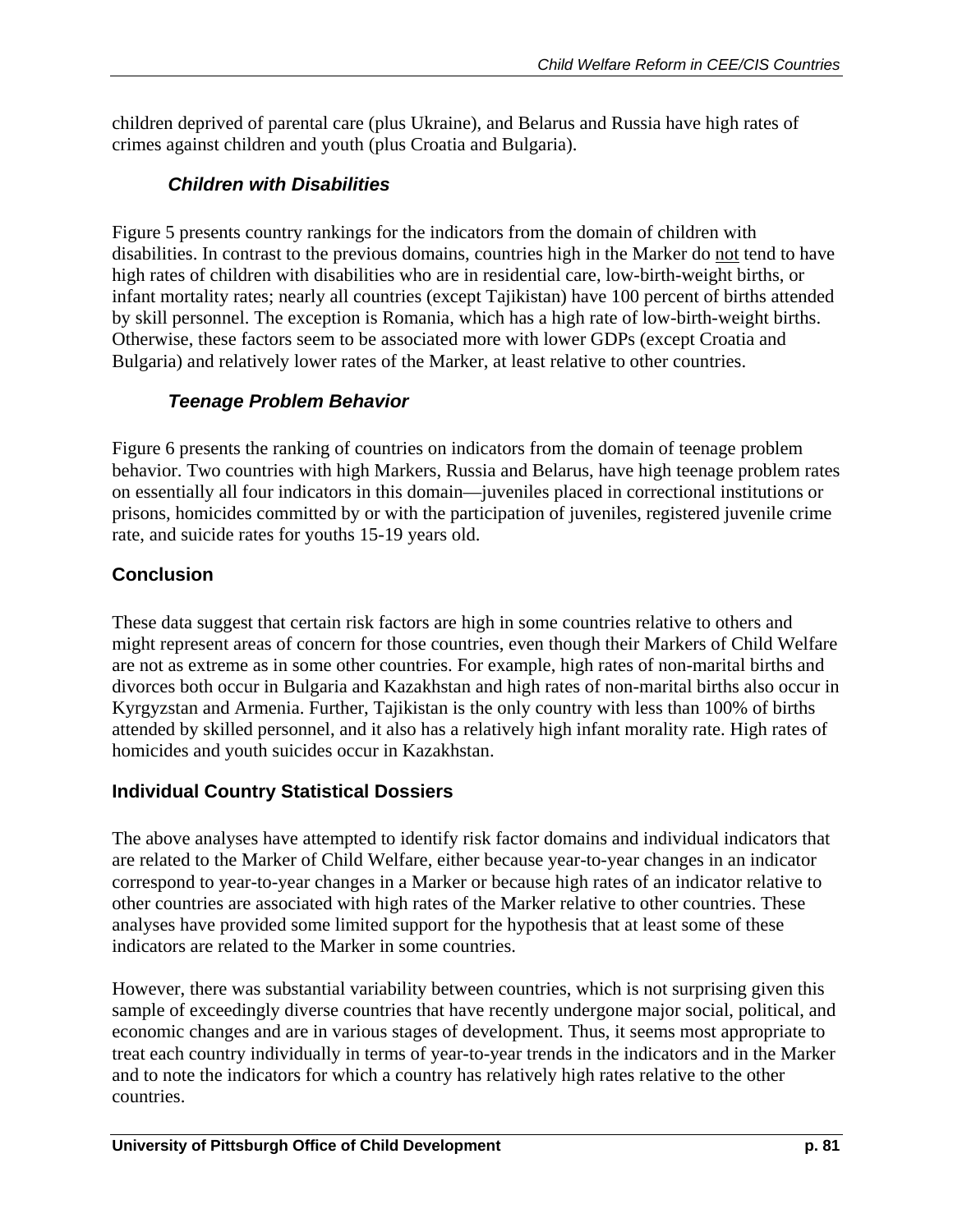

#### Figure 5. Countries ranked on indicators from the domain "children with disabilities."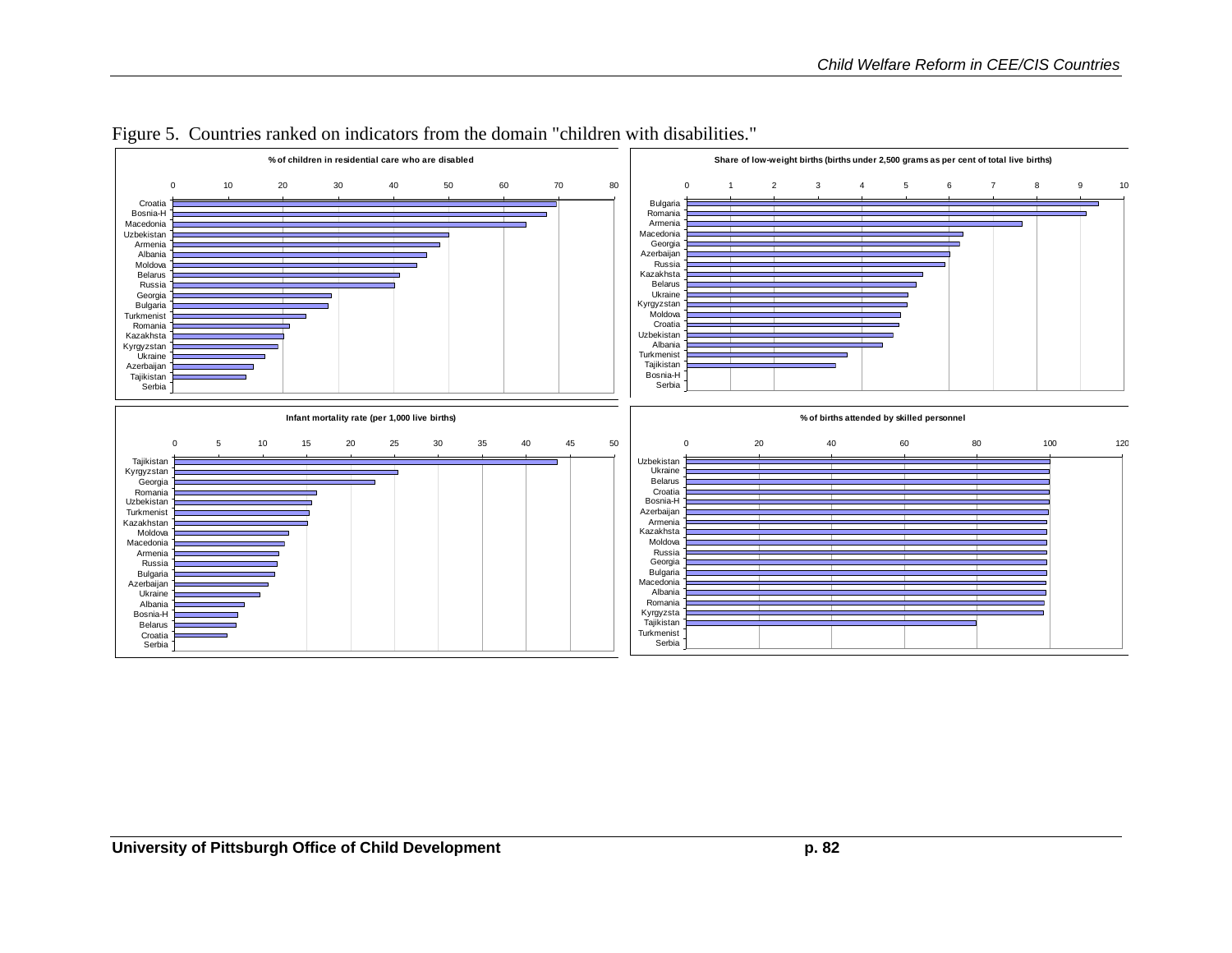

#### Figure 6. Countries ranked on indicators from the domain "teenage problem behavior."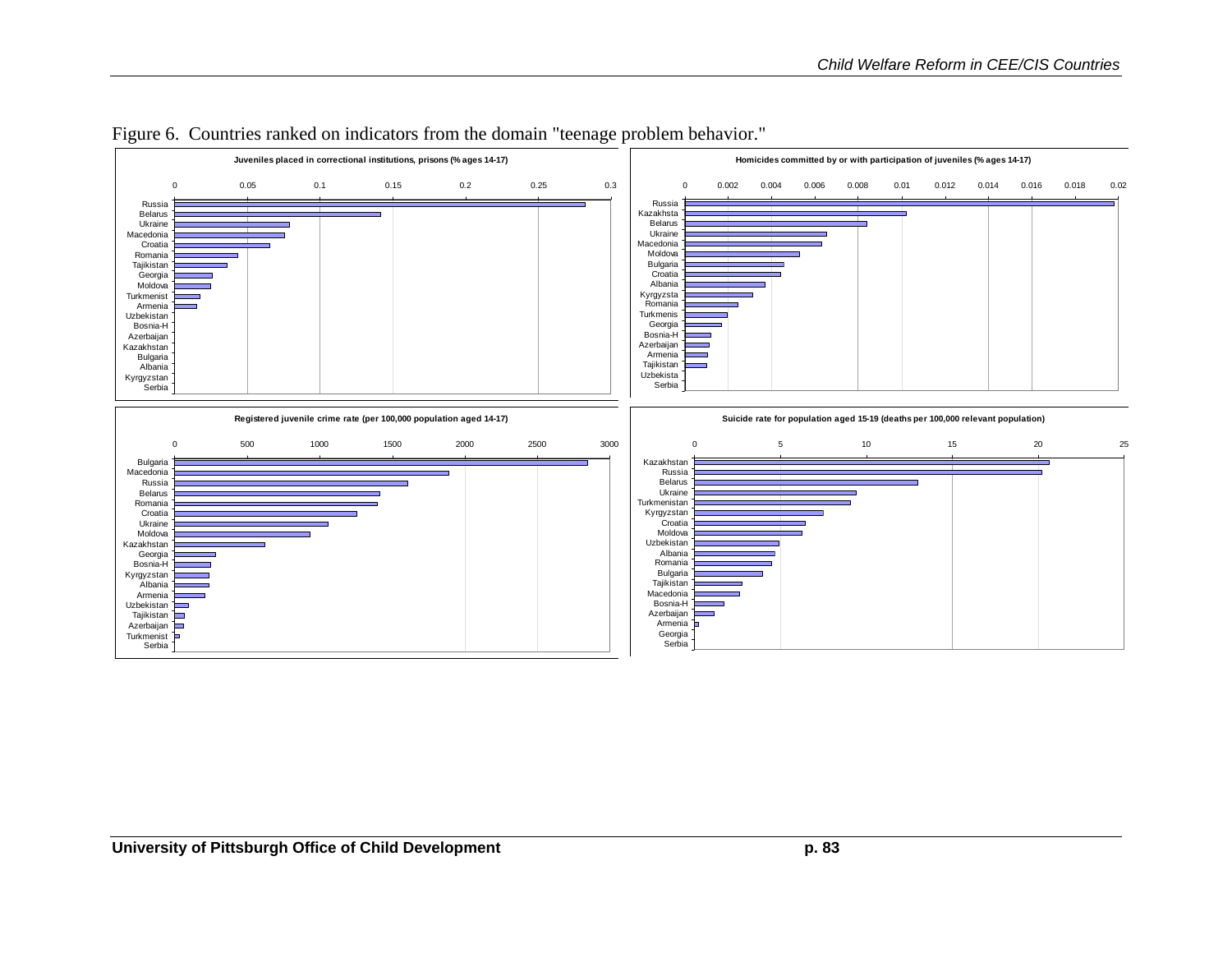Therefore, dossiers for individual countries are presented below in alphabetical order. These dossiers contain the following information:

• **Summary and interpretation of the statistical status of the country**. This narrative section summarizes notable elements in the statistical data presented in the graphs that follow plus any exceptionally high (or low) rankings relative to other countries in the set. Given the nature of the data, these conclusions represent educated guesses or hypotheses about possible risk factors and contributors to the number of children without permanent parents (i.e., the Marker) for the country in question.

• **Year-to-year plots of the number of children in residential and foster care (which includes guardianships), and the number of adoptions per year**. These plots, subject to the availability of data, separate the Marker of Child Welfare into its components of residential and foster/guardian care to show relative trends over years. In addition, the number of domestic plus international adoptions in each year is also plotted, since this represents an alternative to residential and family-care alternatives.

• **Standardized year-to-year plots of indicators and the Marker.** A single figure is presented for each country which contains five graphs, one for each of the five risk factor domains that include year-to-year plots of the indicators for that domain plus the Marker of Child Welfare (which is repeated in each of the five graphs). These graphs, which were discussed across countries in a previous section, represent the values for each indicator standardized across the years of available data so that all indicators can be plotted on the same scale on the same graph. However, as noted above under "Cautions," this data presentation can exaggerate or minimize the actual extent of such year-to-year changes.

• **Year-to-year plots of the rate of children per 1000 for selected indicators**. To deal with this issue, an additional set of graphs is presented for each country in which the raw number of children per 1000 is plotted across years for selected indicators and the Marker. These plots are presented only for indicators that previous analyses have suggested might represent important risk factors. These graphs reveal whether year-to-year changes in an indicator represent enough children at maximum to possibly contribute to a substantial portion of the Marker or to changes in the Marker. What is important to notice is whether an indicator is generally high relative to the Marker and whether year-to-year changes in an indicator are large relative to year-to-year changes in the Marker. If both of these characteristics are present, then there is the possibility that this indicator reflects a circumstance that could contribute enough children to the Marker to make a difference in it. While such results may suggest hypotheses about possible risk factors, these data alone do not establish causality (i.e., the indicator may be large and change year-toyear in ways similar to the Marker, but it actually may not cause or contribute directly to the Marker).

It should be noted that some countries have only limited data. Their dossiers do not contain all of these components, their year-to-year graphs are only for a few of years between 1989 and 2005, and in some cases there are not sufficient data to calculate the Marker of Child Welfare.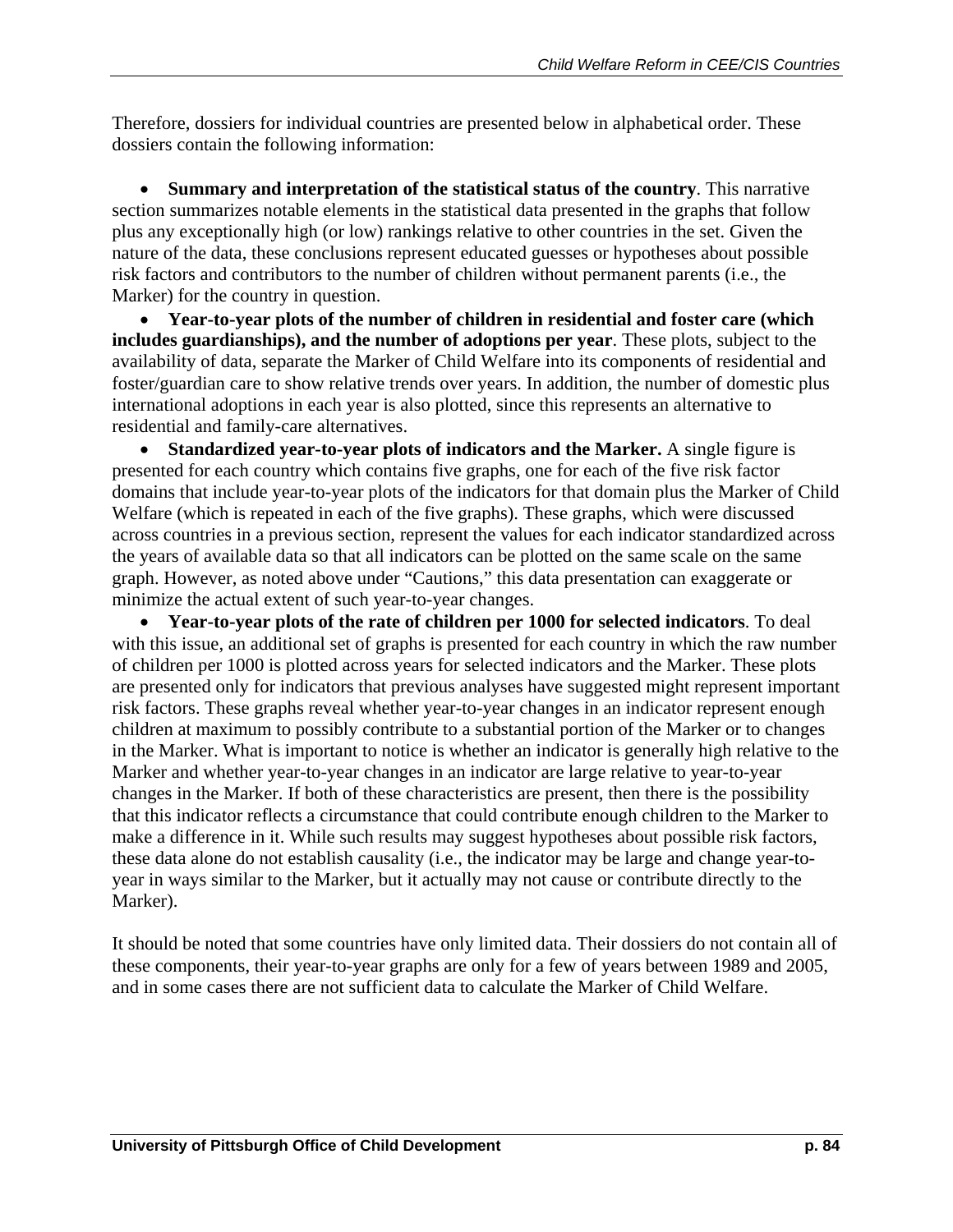# **Albania**

## **Summary and Interpretation**

**Disposition of children**. The number of children in residential care in Albania has remained relatively constant since 1998, except for an increase in 2005. Adoptions have not increased and represent only a very small fraction of the total number of children in residential care.

No data are available for children in foster care, so the Marker of Child Welfare cannot be calculated and year-to-year trends in other indicators are not presented.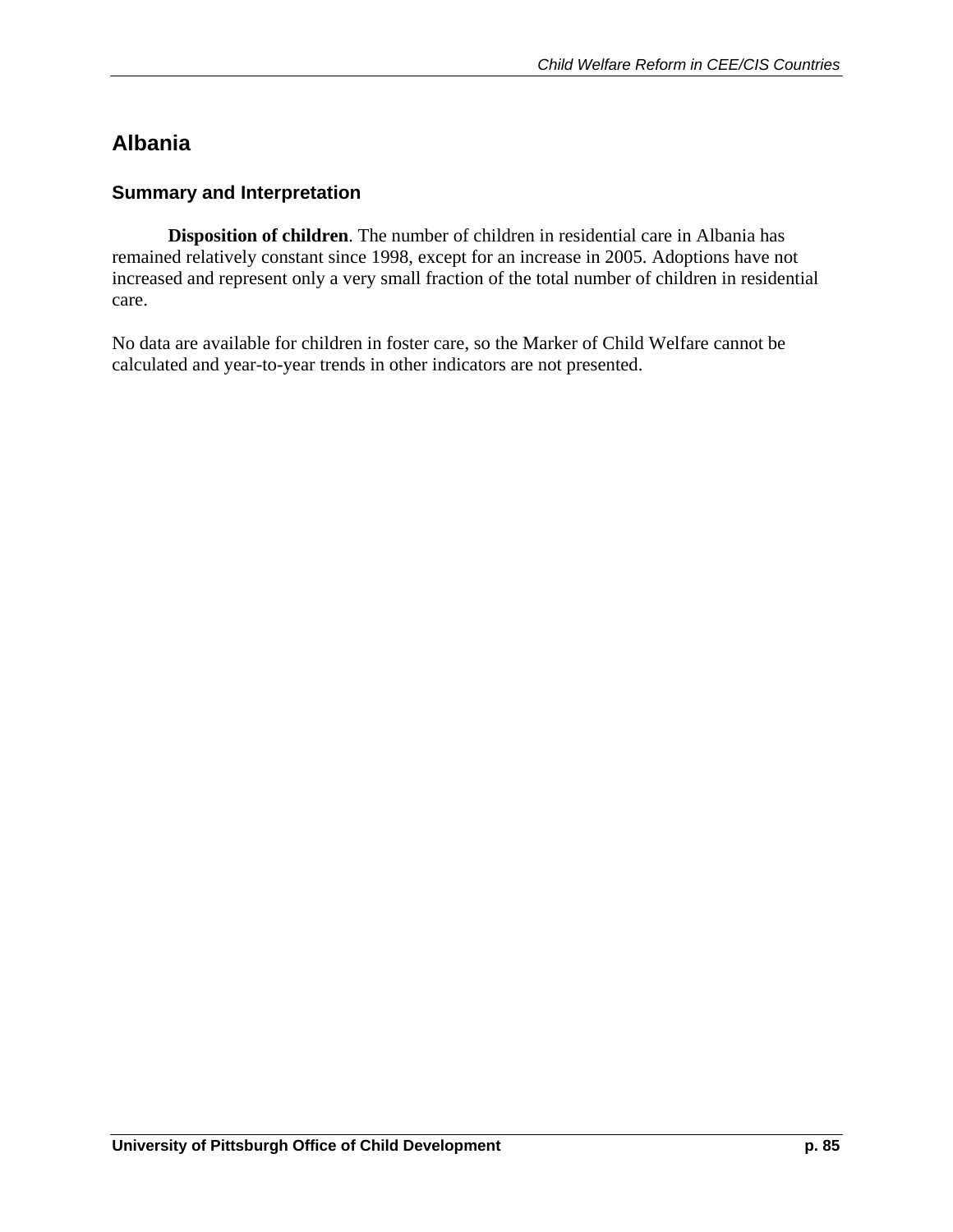

The number in 1000s of children in various care arrangements and adopted per year.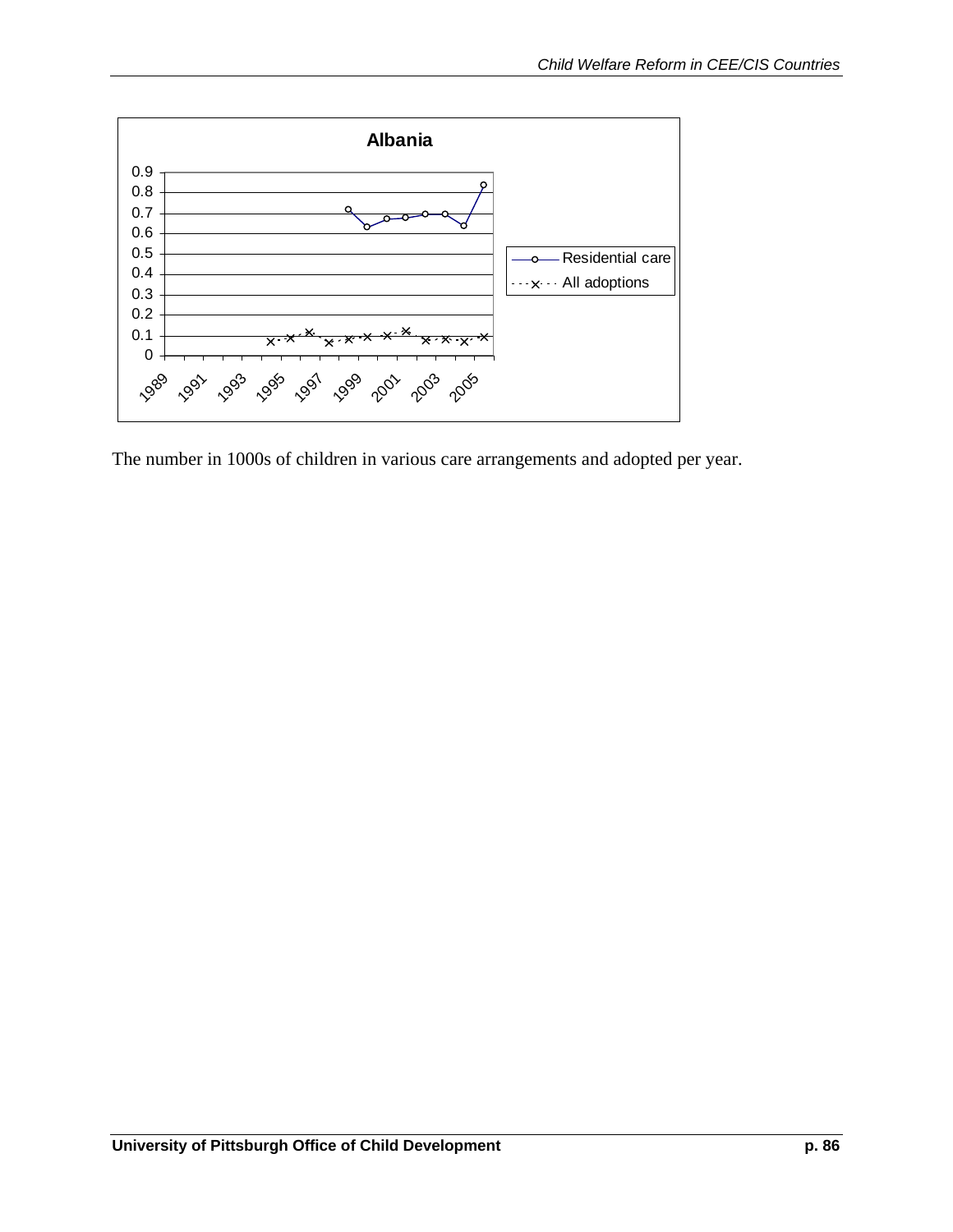# **Armenia**

### **Summary and Interpretation**

**Disposition of children**. Armenia's residential population has increased irregularly in the 2000s relative to the 1990s, while adoptions have decreased slightly and remain a tiny fraction of the residential care population.

No data are available for foster care, so the Marker of Child Welfare could not be calculated and year-to-year trends of indicators are not presented.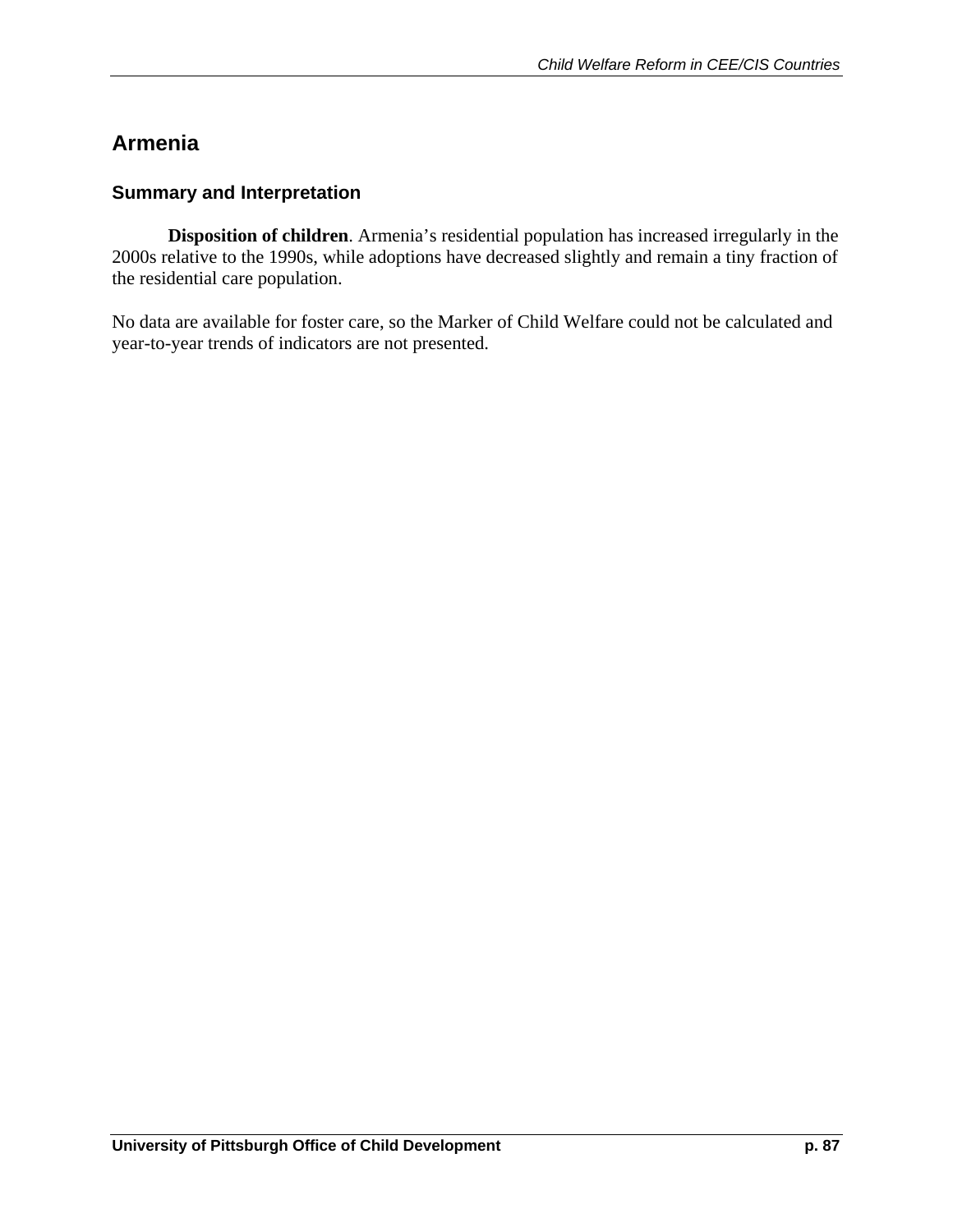

The number in 1000s of children in various care arrangements and adopted per year.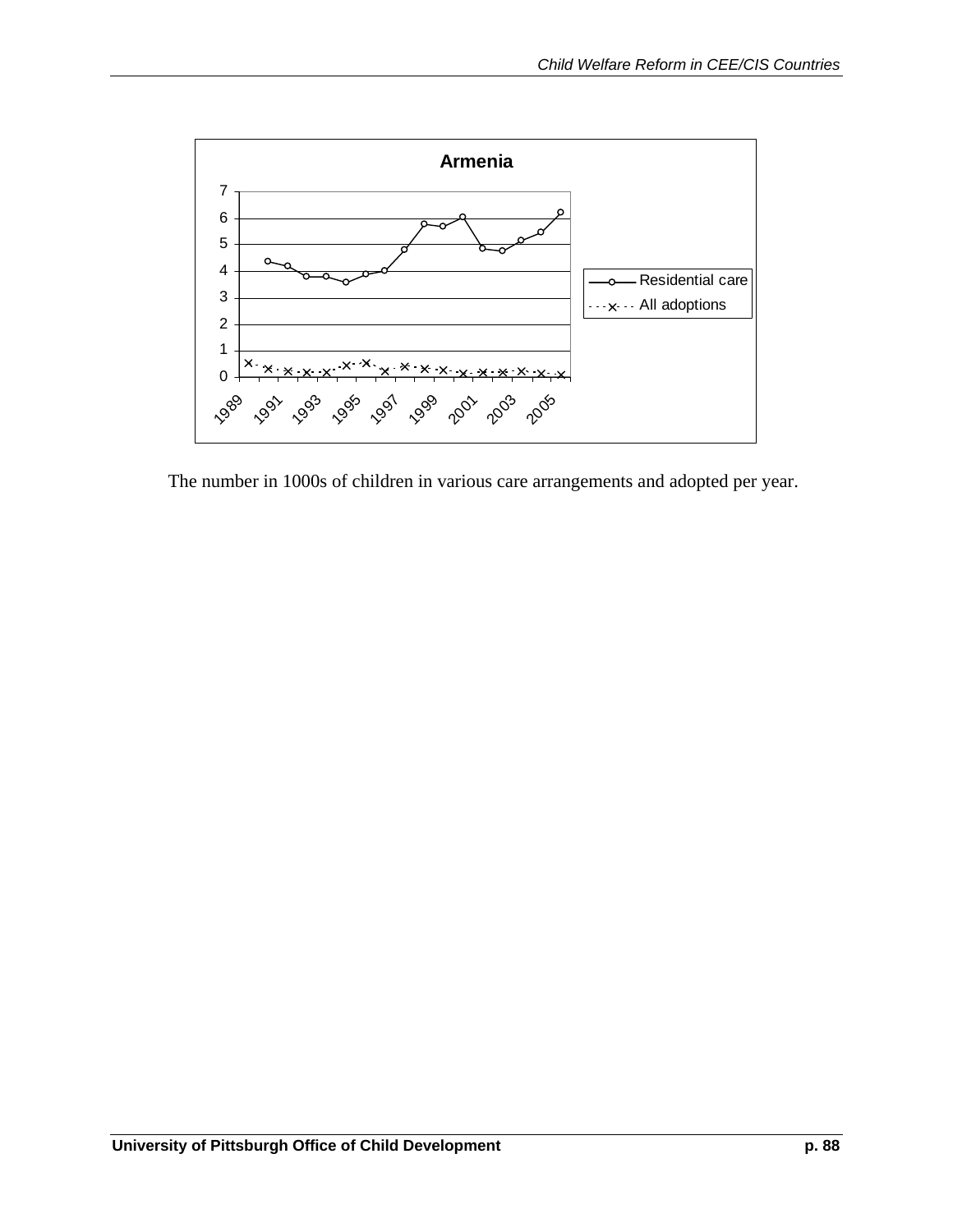# **Azerbaijan**

### **Summary and Interpretation**

 **Disposition of children.** The distribution of children without permanent parents in Azerbaijan has been relatively steady over the years, with only small increases in the residential care population since the mid-1990s and little change in foster care or adoptions.

 **Ranking among countries.** Azerbaijan does not have an extreme ranking relative to other countries on the Marker of Child Welfare or on any of the indicators.

**Standardized year-to-year correspondences**. Year-to-year trends seem to change for Azerbaijan after approximately 1995-1999. The Marker of Child Welfare increases steadily between 1995 and approximately 2003, a trend that parallels the country's gross domestic product. While the GDP continues to increase after 2003, the Marker levels off.

The rates of non-marital births and children affected by parental divorce also increased in the 2000s, but they started to increase two or three years after the Marker began to increase, suggesting that the number of children in institutions and foster care probably did not begin to increase in the early 2000s because of increases in non-marital births or parental divorces. Similarly, children deprived of parental care increased in the early 2000s but again predominantly after the rise in the Marker. Crimes against children and youth declined sharply while the Marker increased, perhaps reflecting a decrease in criminality in general during this period of increasing economic prosperity. The percentage of children with disabilities in residential care and low-birth-weight births have increased in parallel with the Marker since 1996. The percentage of low-birth-weight births can be hypothesized to be a contributor to the increasing rate of children without permanent parents, presumably because low-birth-weight babies are at greater risk for having disabilities and are then relinquished to the state.

**Number of cases in selected indicators and the Marker**. The year-to-year plots of the number of cases per 1000 represented in the Marker and selected indicators reveal relatively small changes in the actual rates of these characteristics. For example, between 1995 and 2005, there was an increase of only 5 children per 1000 who were in residential or foster care, an increase of approximately 2% per year. None of the changes in the indicators is large enough to account for that increase. The only indicator showing substantial change is the number of nonmarital births, which increases dramatically in recent years but is accompanied by a slight decline in the Marker.

**Conclusion**. These data provide no clear hypotheses regarding child welfare issues in Azerbaijan; indeed, there have been only minor changes in any of the indicators over the last decade, except a recent jump in non-marital births.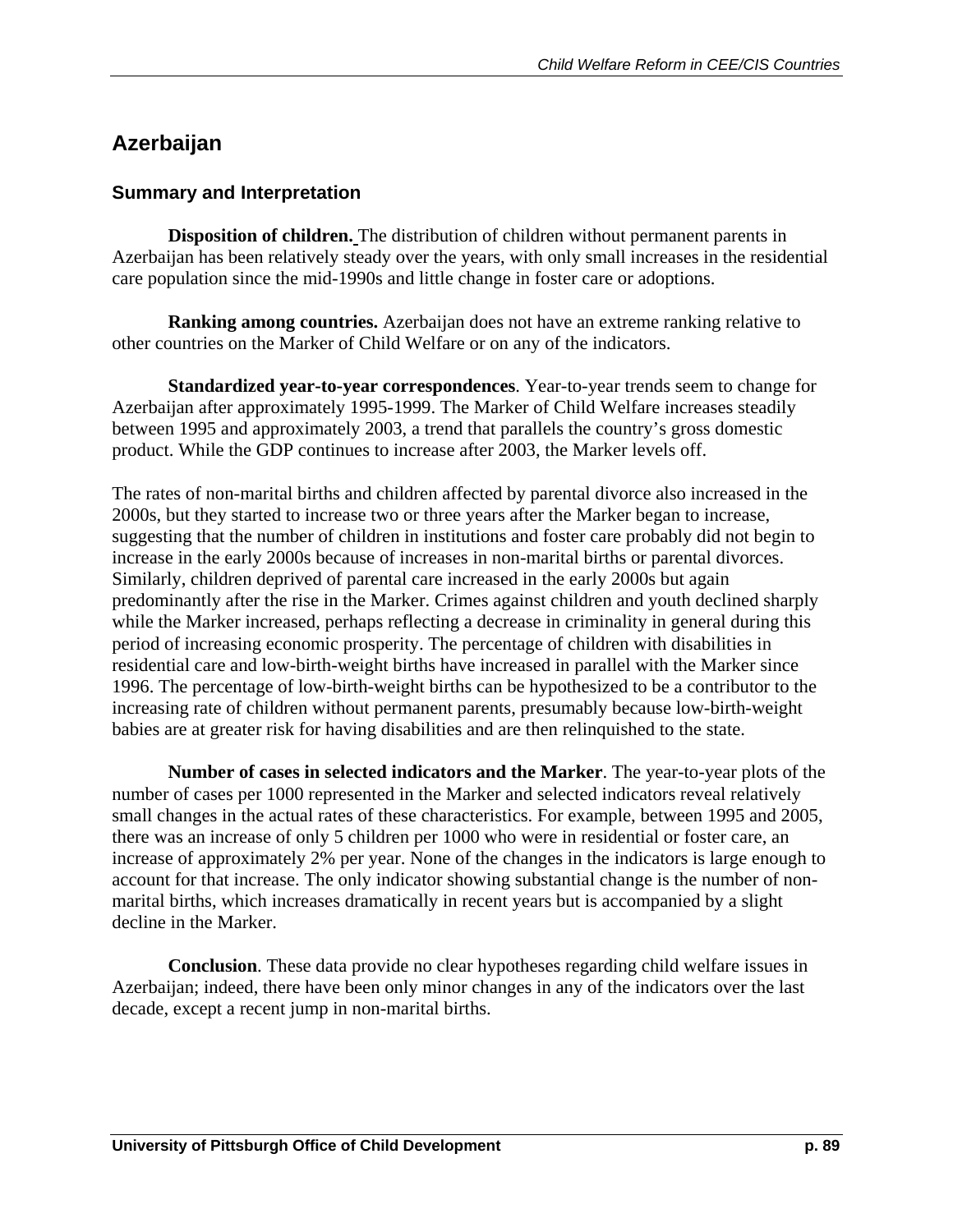

The number in 1000s of children in various care arrangements and adopted per year.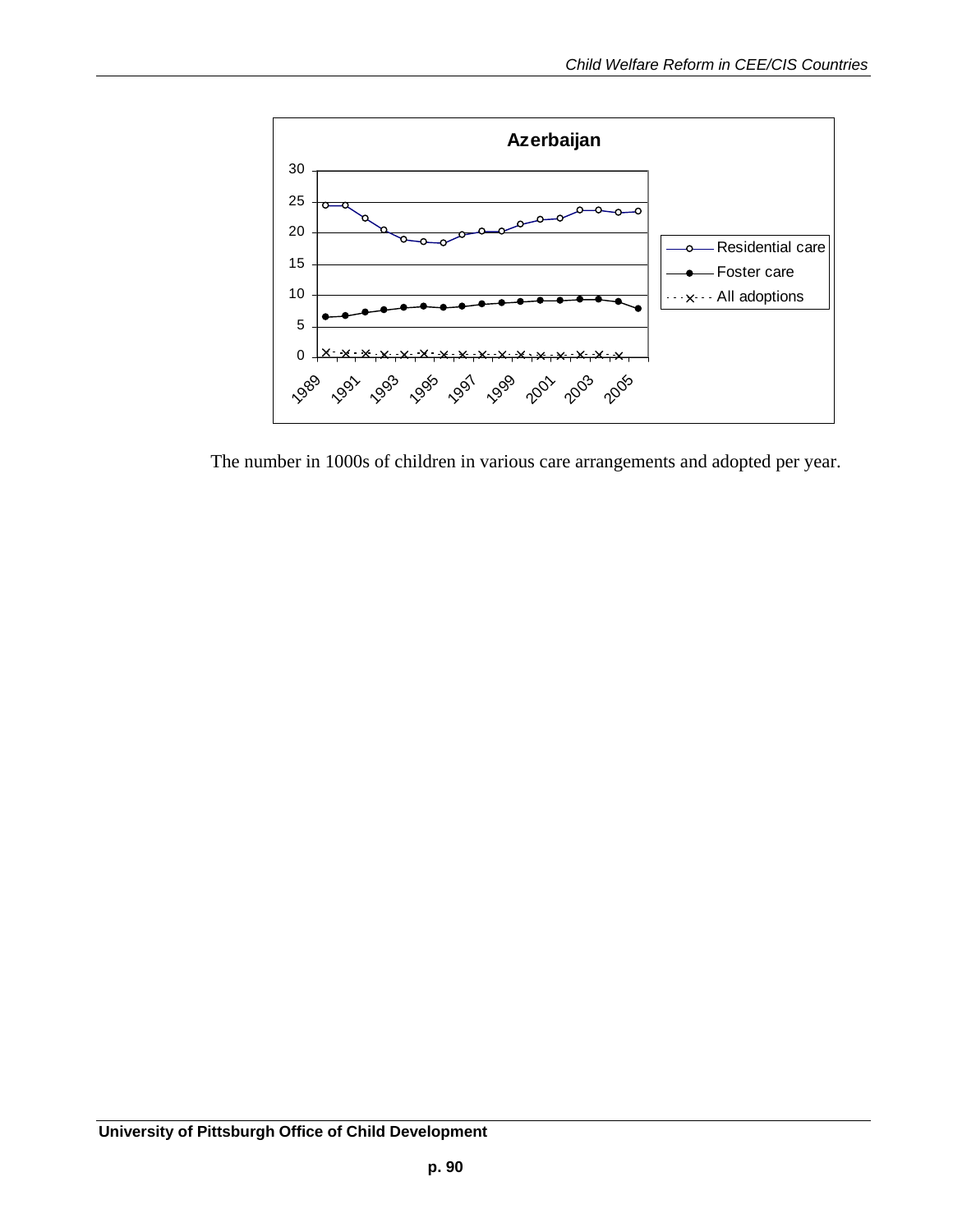# **Azerbaijan**



Standardized Year-to-Year Relations between the Marker of Child Welfare and Risk Factor Indicators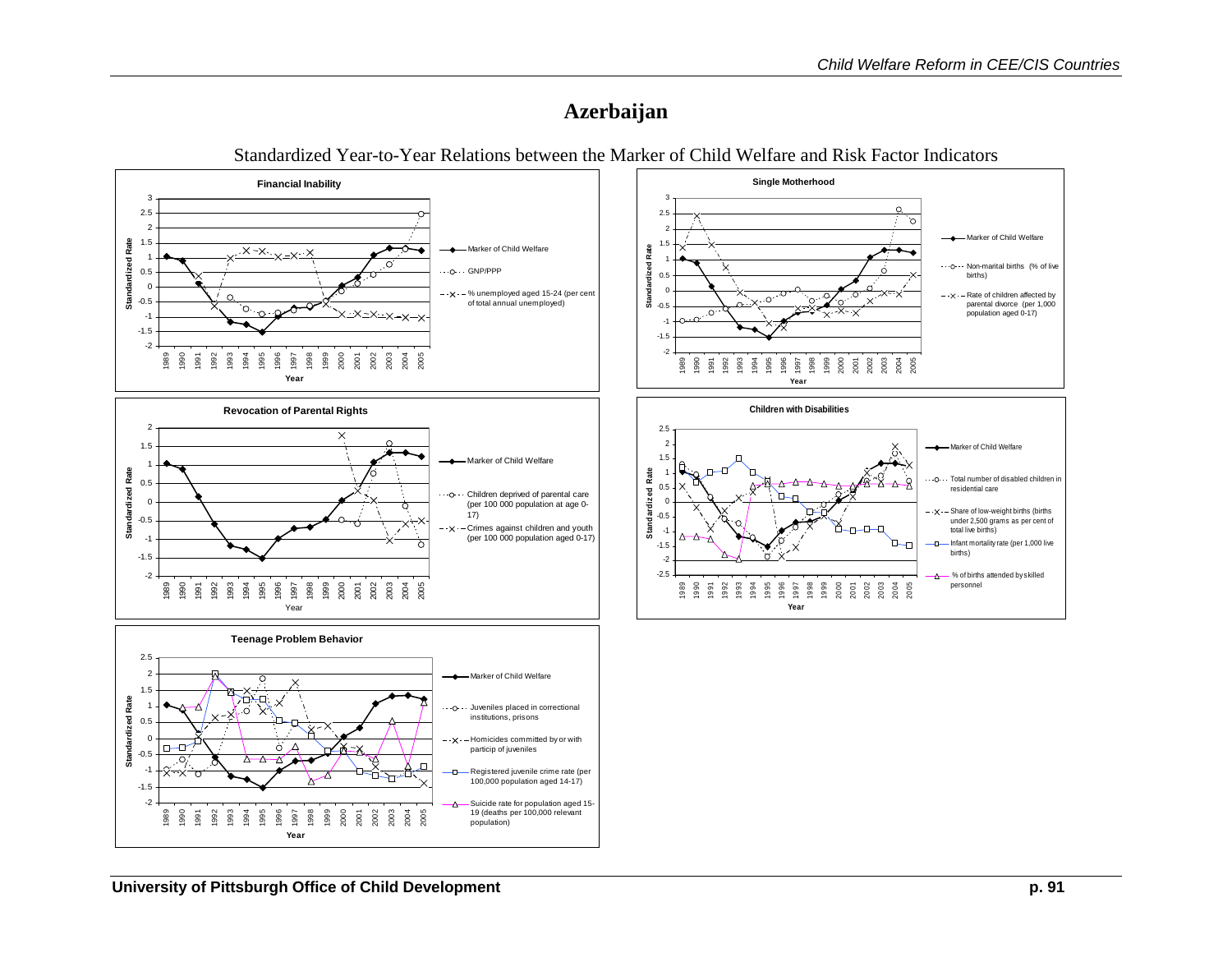# **Azerbaijan**



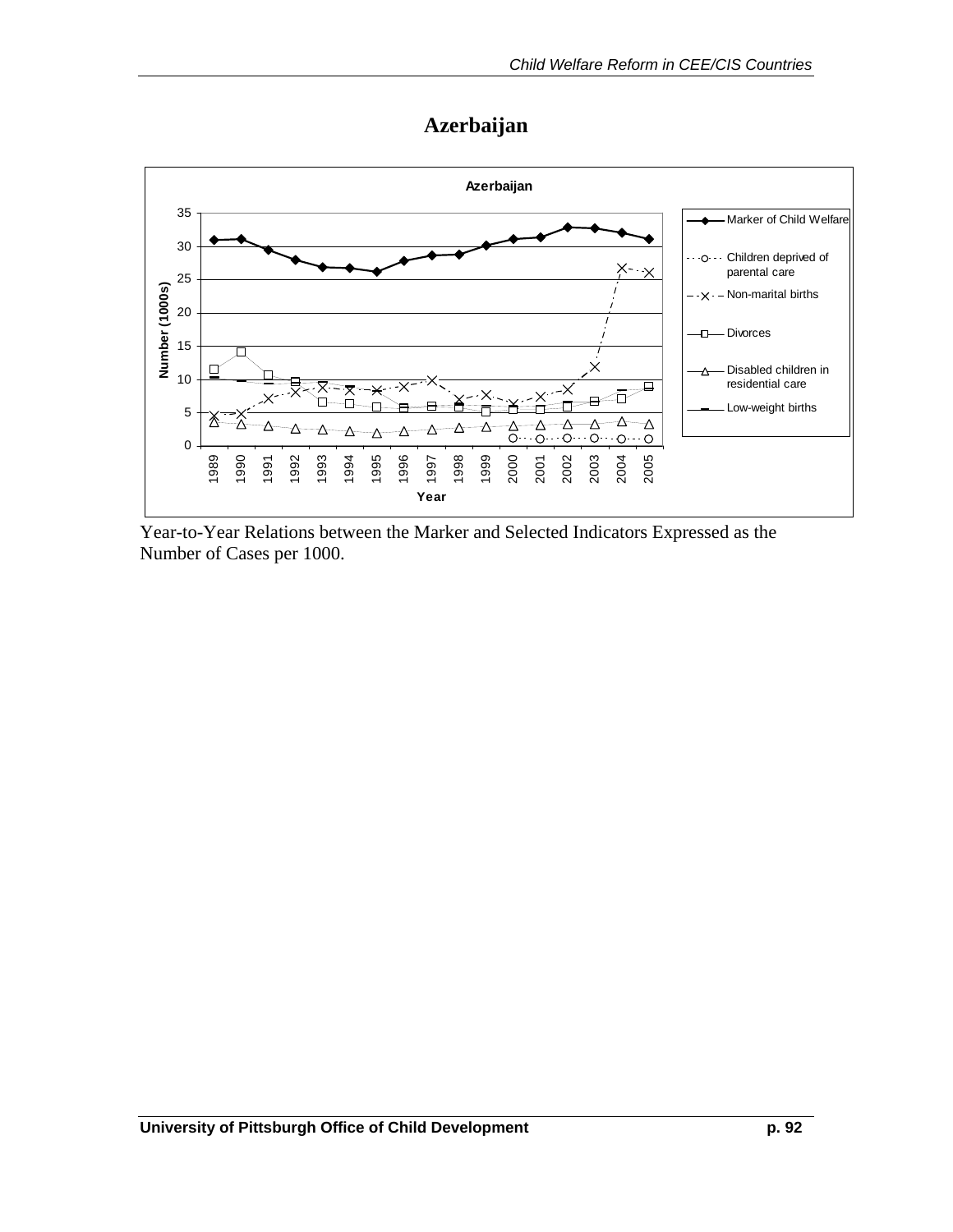# **Belarus**

## **Summary and Interpretation**

**Disposition of children**. The number of children in residential care in Belarus has declined by approximately 10-12% since 2001, while the number of children in foster care has risen steadily since 1995—almost tripling the 1995 number. Adoptions have remained constant and at a very low frequency.

**Ranking among countries**. Belarus has the second highest rate for the Marker of Child Welfare among countries studied. In addition, Belarus has high rates of youth unemployment, divorce affecting children, children deprived of parental care, crimes against children and youth, juveniles in prisons, juvenile homicides, and juvenile suicides.

**Standardized year-to-year correspondences**. The Marker of Child Welfare has increased steadily since 1994 accompanied by increases in the gross domestic product. Rates of unemployed youth, non-marital births, children deprived of parental care, crimes against children and youth, low-birth-weight births, and juvenile crime rate have all increased along with the Marker since 1999-2002. Conversely, the percentage of children affected by parental divorce, the number of children with disabilities in residential care, the infant mortality rate, the juvenile incarceration rate, and adolescent suicide and homicides have decreased.

**Number of cases in selected indicators and the Marker**. This graph shows that since 1994, the number of children without permanent parents (i.e., the Marker) has increased by approximately 7-8 children per 1000 and the number of non-marital births has increased by approximately the same number. Other indicators have decreased or remain unchanged. Thus, it is possible that the increase in non-marital births in the last decade may contribute to the Marker if a substantial percentage of unmarried women give up their infants to the state.

**Conclusion**. Belarus has very high rates of children in care facilities as well as high rates of a variety of risk factors relative to other countries. However, children in residential care have been recently decreasing and children in foster care have been increasing. It is hypothesized that the increasing number of non-marital births may potentially contribute to the increasing number of children in state care.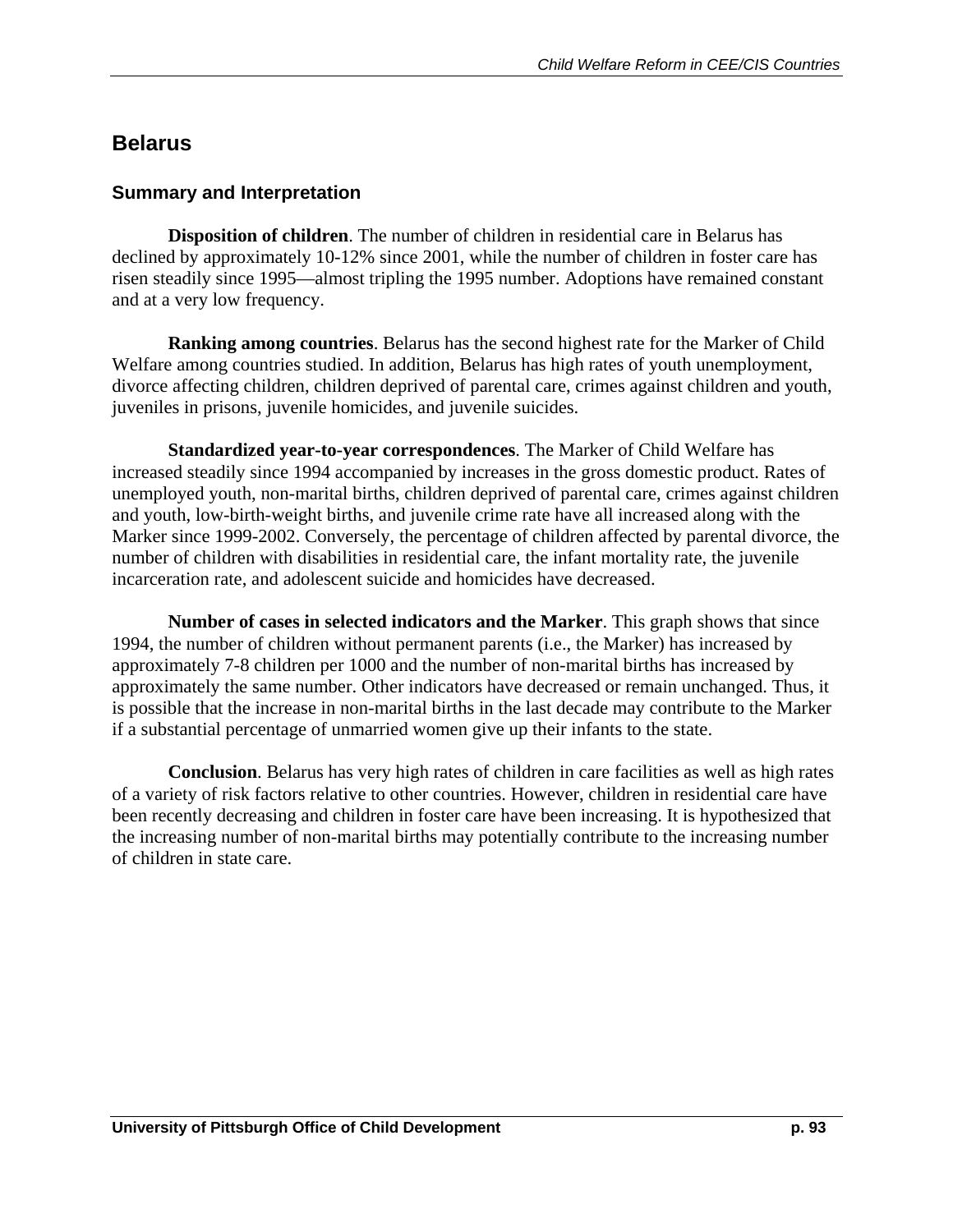

The number in 1000s of children in various care arrangements and adopted per year.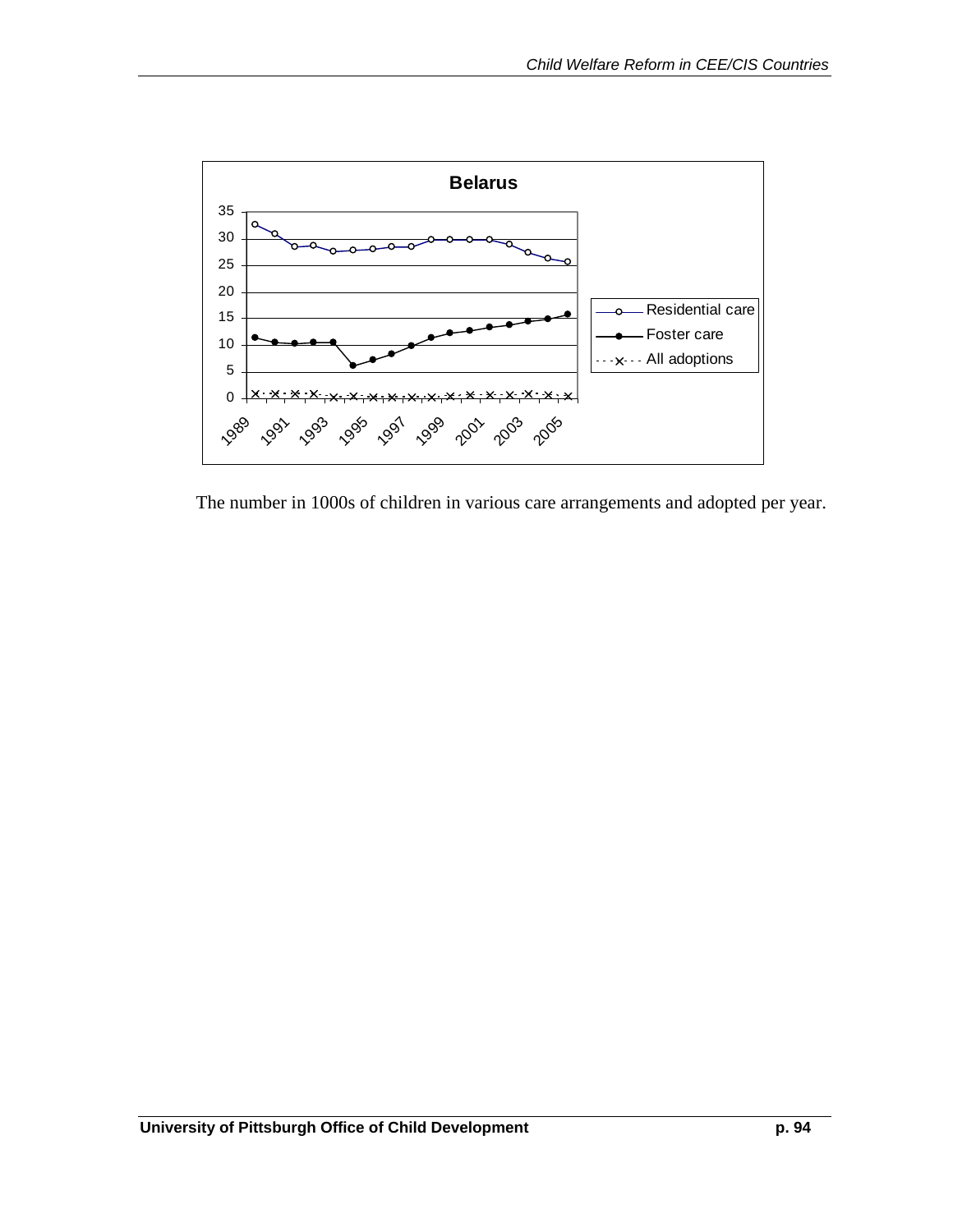

**Year**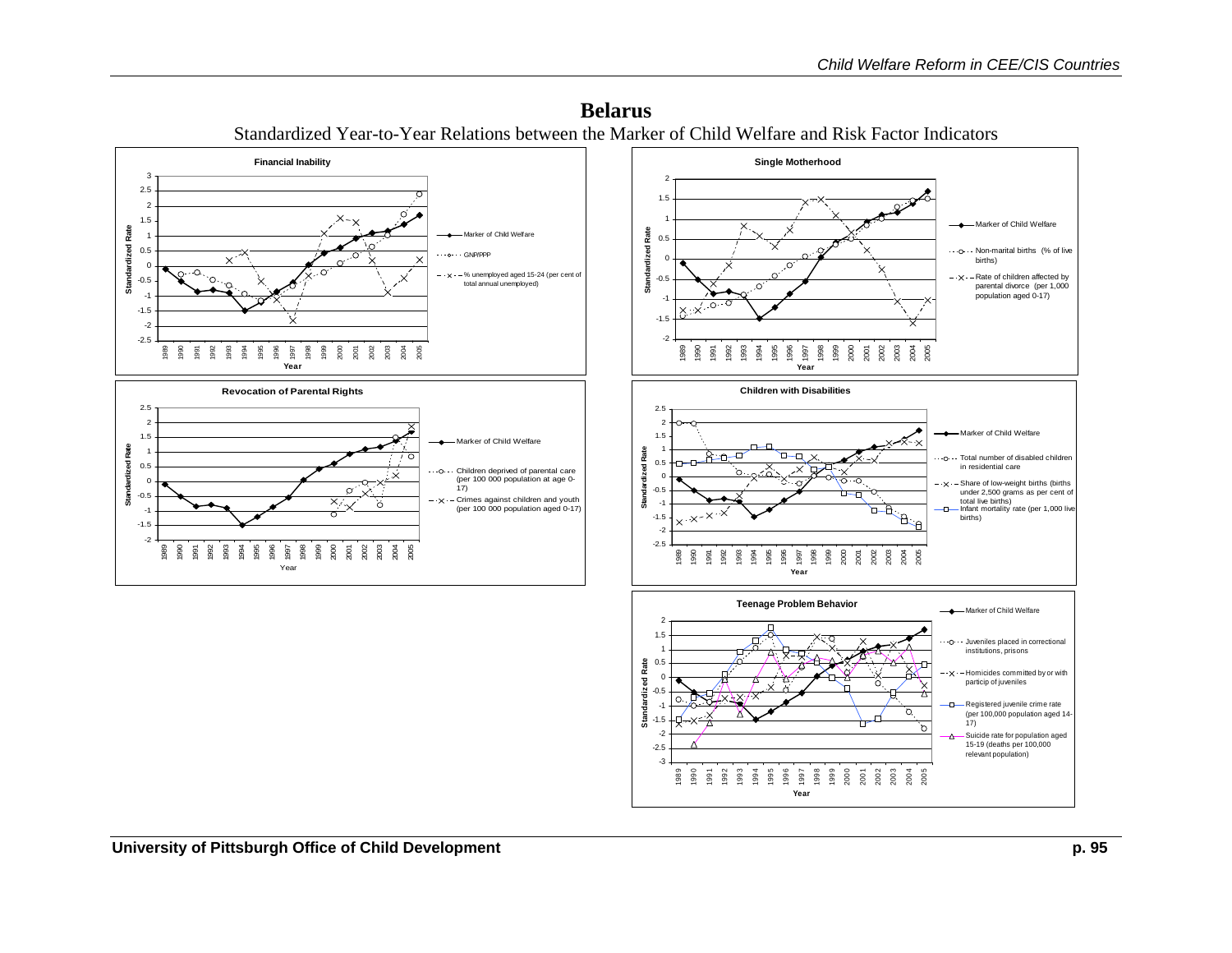

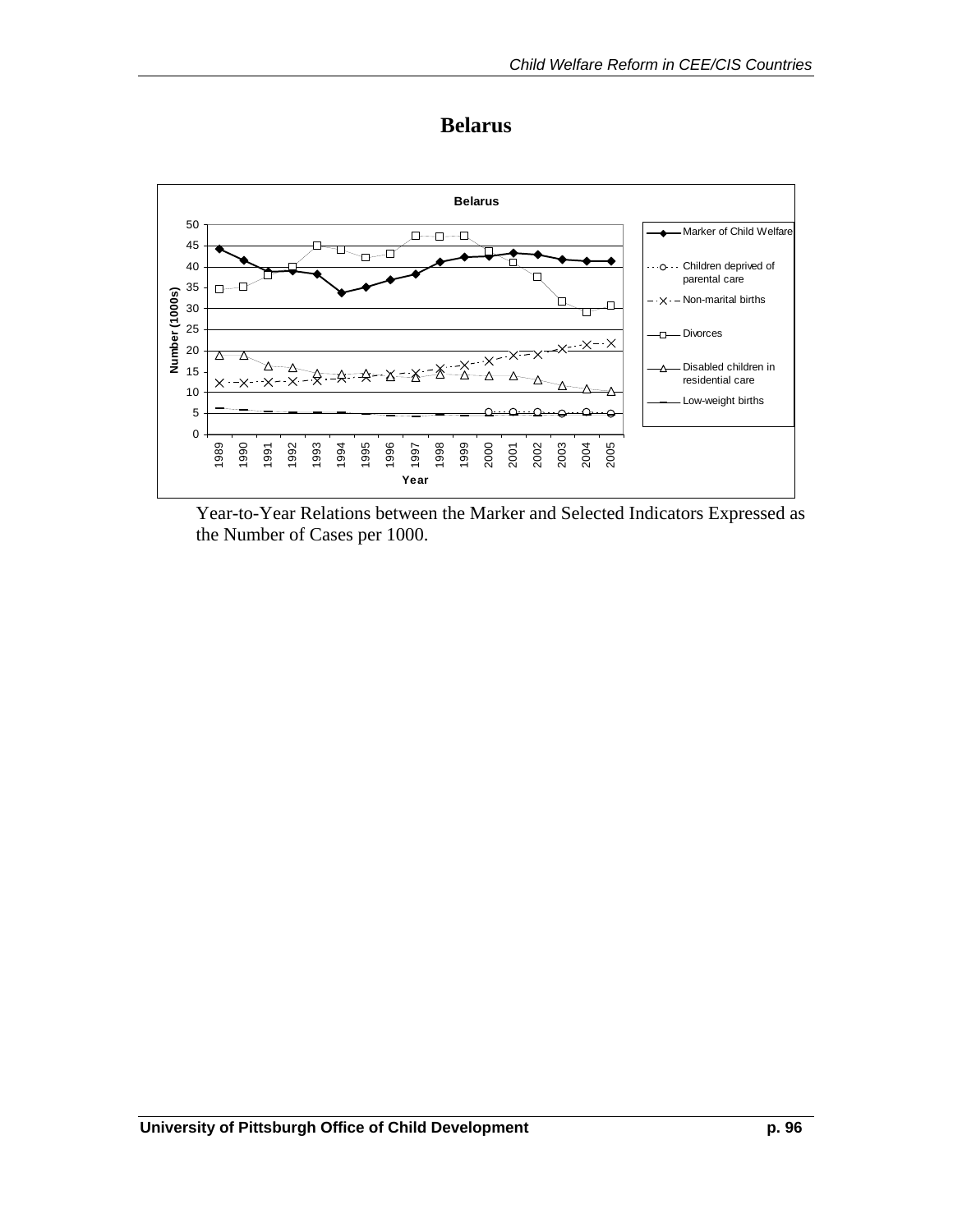## **Bosnia-Herzegovina**

#### **Summary and Interpretation**

 **Disposition of children.** Bosnia-Herzegovina is one of the few countries that has substantially more children in foster/guardian care than in residential facilities, but as in other countries, adoption rates are very low.

**Ranking among countries**. Bosnia-Herzegovina does not have high rates of any indicator relative to other countries, but a large percentage of children in residential care have disabilities (perhaps because more children who are typically developing are in foster care).

**Standardized year-to-year correspondences**. Bosnia-Herzegovina had data for the Marker over only the last 6 years and it has an irregular trend, making year-to-year correspondences difficult to determine.

**Number of cases in selected indicators and the Marker** The sharp trends seen in the standardized year-to-year plots are not represented in the plots of the number of children per 1000, presumably because these rates are quite low and small changes represent a relatively large standardized increase (a case in which the standardization procedure amplified year-to-year changes).

**Conclusion**. Bosnia-Herzegovina has limited data, but it is one of the few countries that has substantially more children in foster/guardian than in residential care, and a high percentage of those in residential care are children with disabilities. Year-to-year changes are relatively modest in size.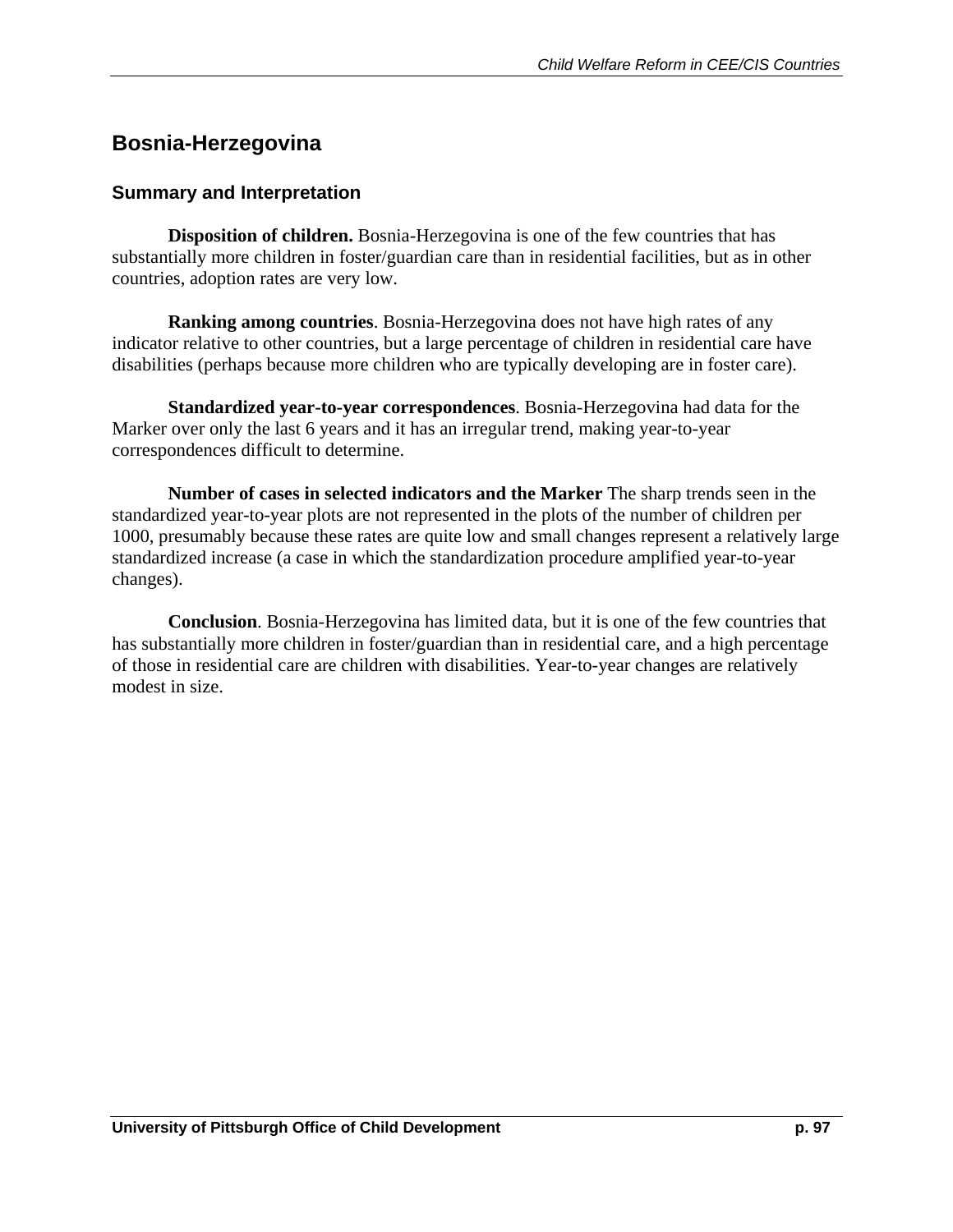

The number in 1000s of children in various care arrangements and adopted per year.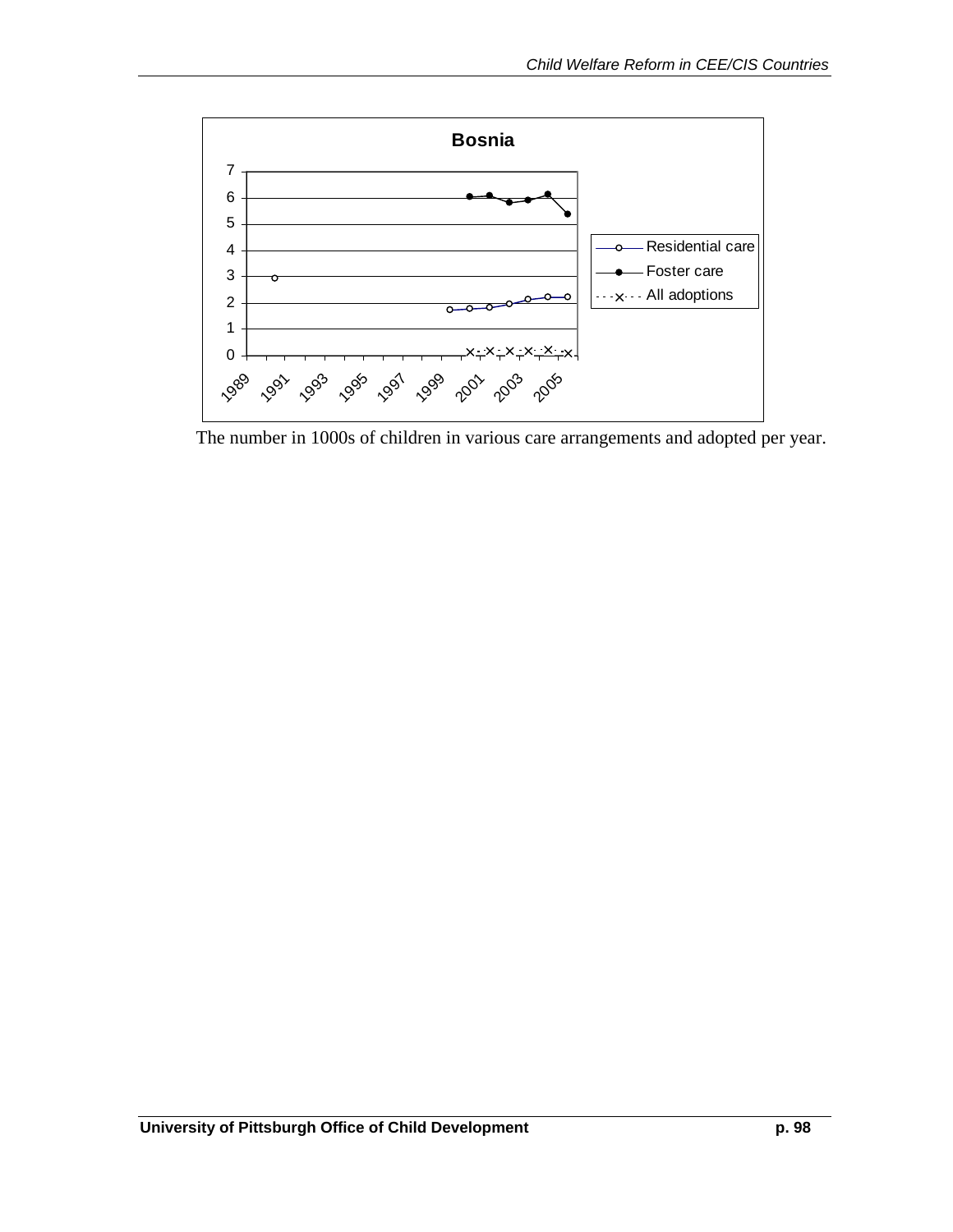

### **Bosnia-Herzegovina**



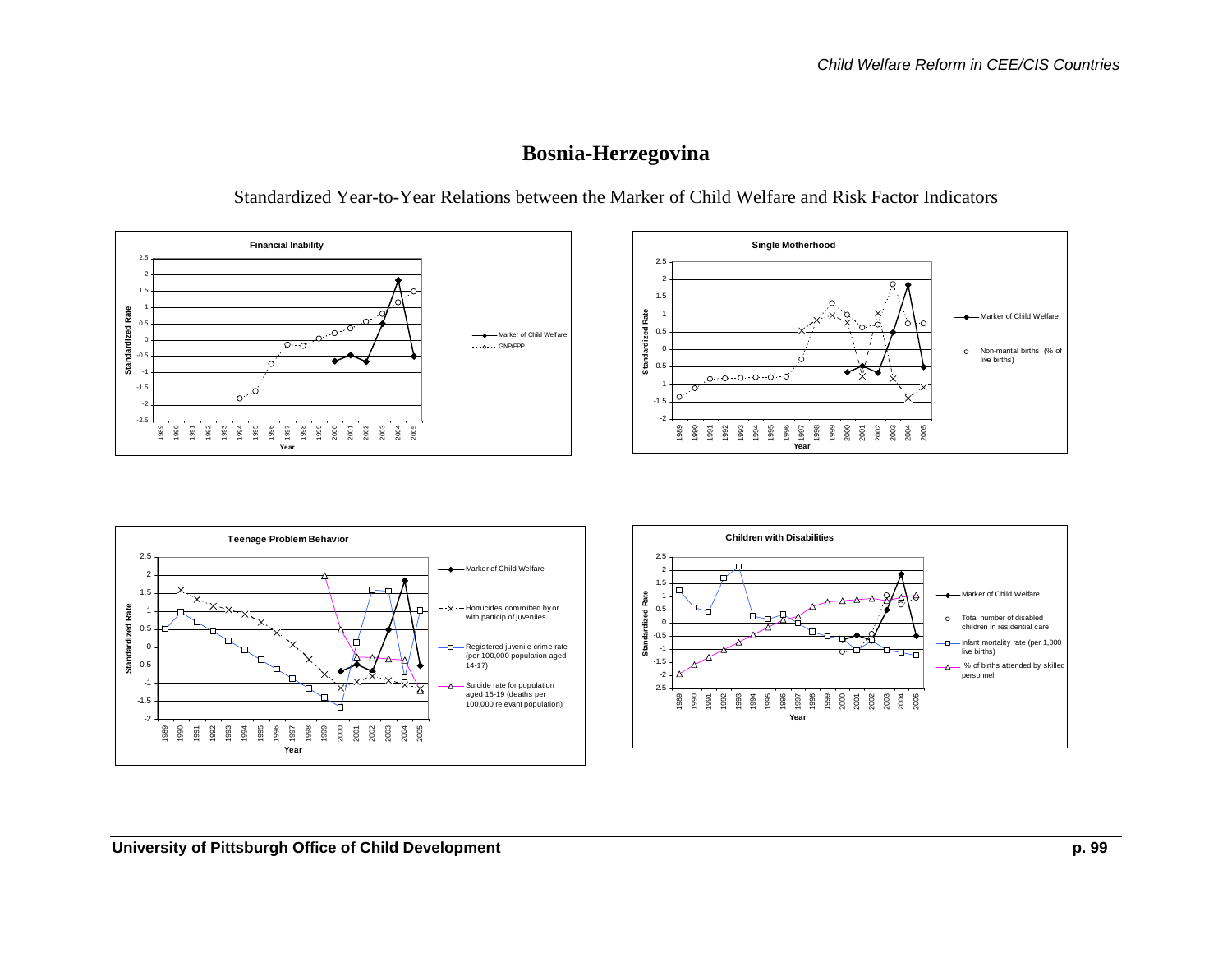

# **Bosnia-Herzegovina**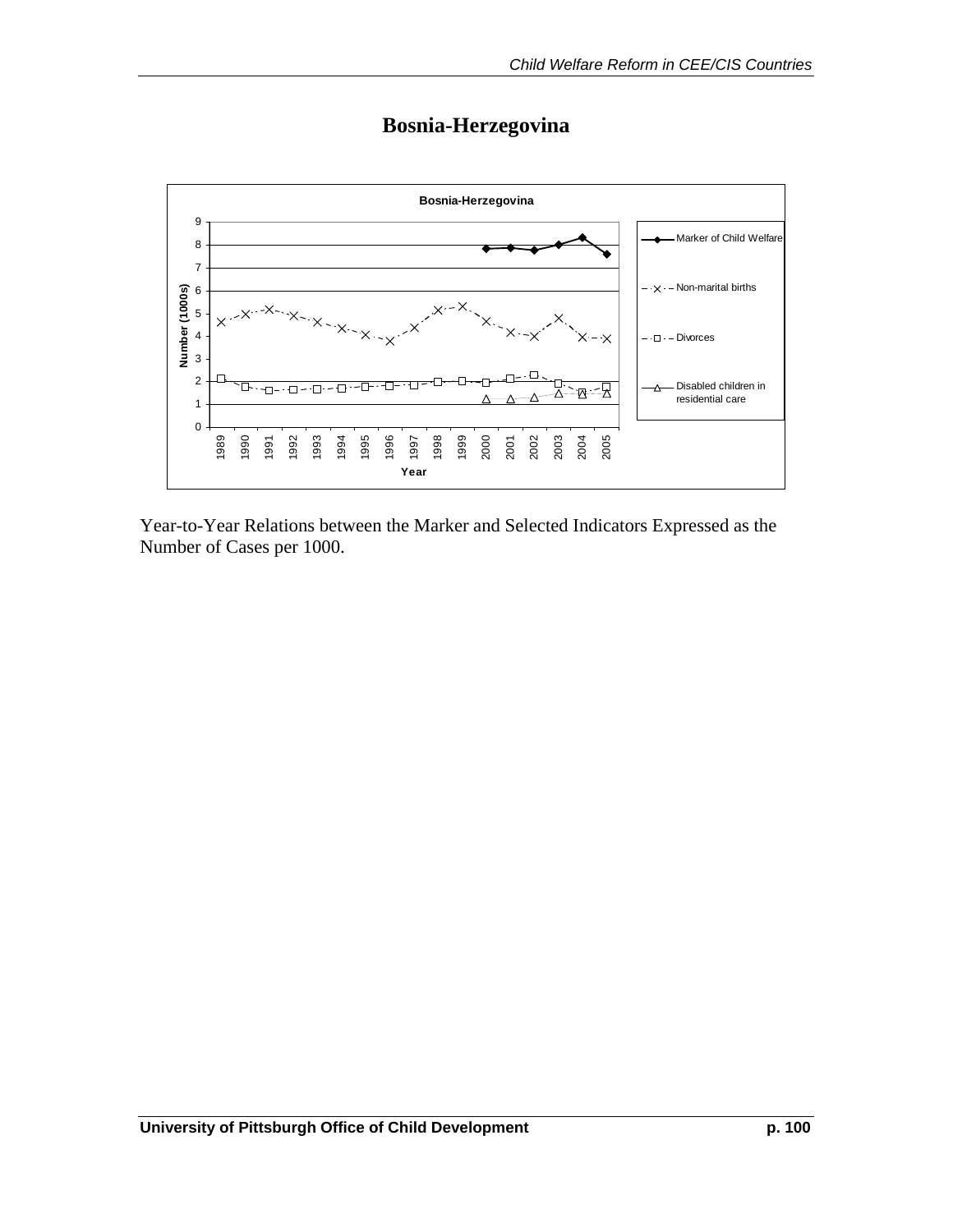# **Bulgaria**

### **Summary and Interpretation**

 **Disposition of children.** The number of Bulgarian children in residential care has declined steadily over the years, with a precipitous drop in 2000, but foster care and adoption rates remain steady and low.

**Ranking among countries**. Bulgaria has a relatively high gross domestic product, the highest rate of non-marital births, and relatively high rates of crimes against children, low-birthweight births, and juvenile crime (highest).

**Standardized year-to-year correspondences**. The Marker of Child Welfare exists for only the last four years, because foster care rates are reported only for these years. Recently, divorce rates and crimes against children and youth have displayed relative increases.

**Number of cases in selected indicators and the Marker**. Although the standardized year-to-year trends show an isolated spike in the Marker in 2004, this represents a relatively small number of cases and the number of cases in the Marker is actually relatively consistent over the last 4 years. In contrast, the number of non-marital births has increased steadily over the years, especially since 1998, although this is not reflected in the increases in the Marker of Child Welfare.

**Conclusion**. Bulgaria has reduced the number of children in residential care but the total number of children without permanent parents has not changed much in recent years. Bulgaria has a very high and increasing rate of non-marital births.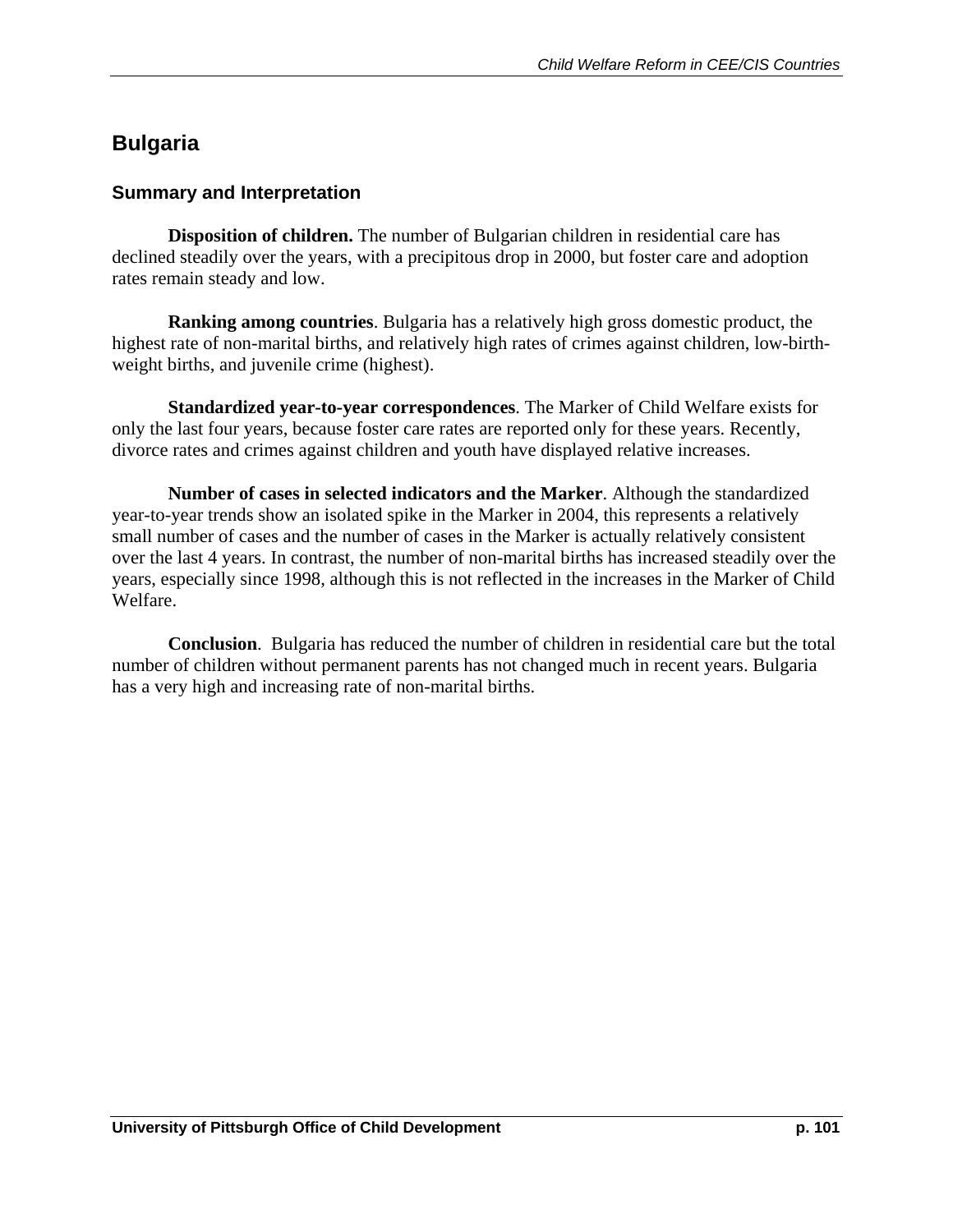

The number in 1000s of children in various care arrangements and adopted per year.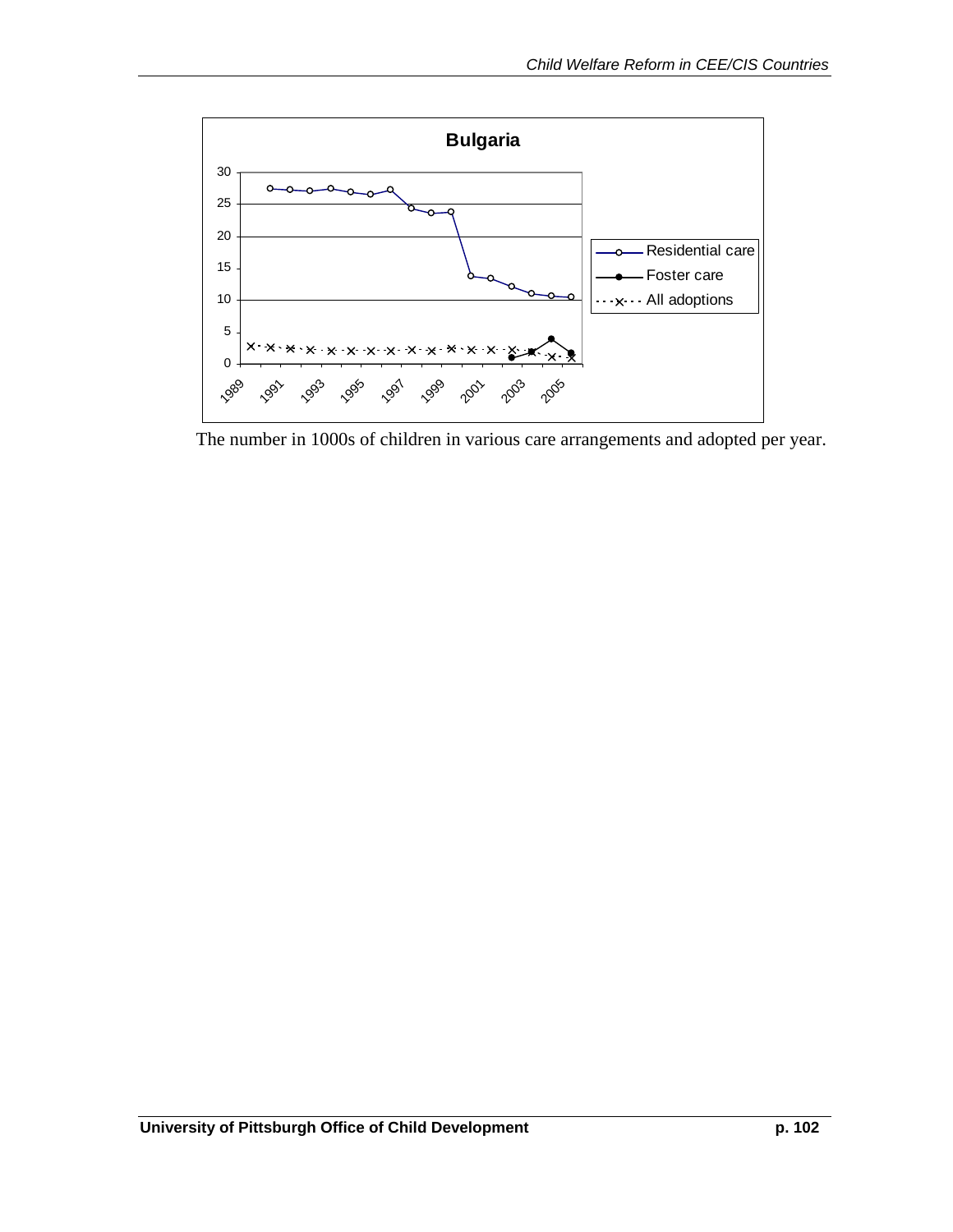### **Bulgaria**



Standardized Year-to-Year Relations between the Marker of Child Welfare and Risk Factor Indicators

**University of Pittsburgh Office of Child Development p. 103**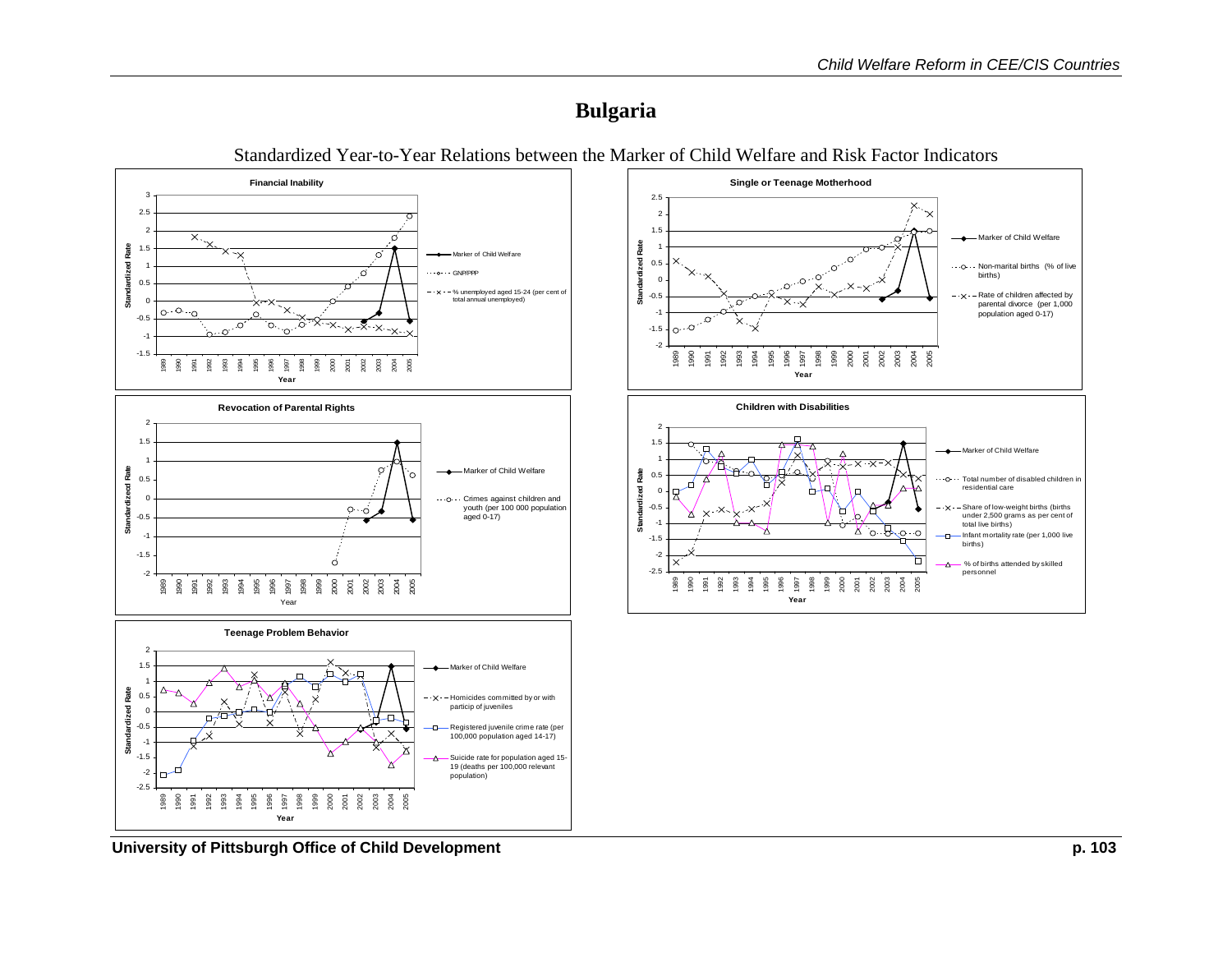# **Bulgaria**

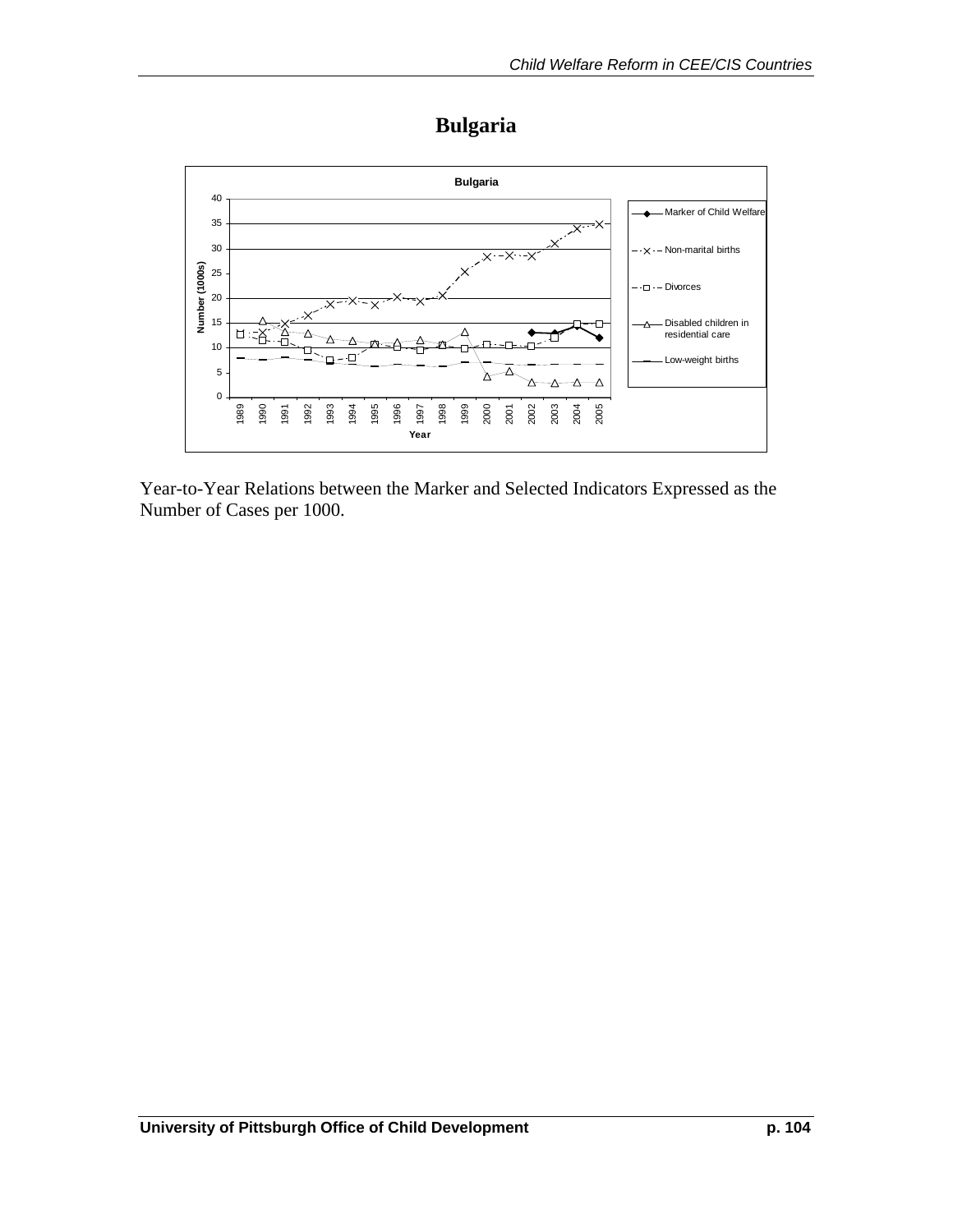## **Croatia**

### **Summary and Interpretation**

 **Disposition of children.** Consistent year-to-year data on the disposition of children and therefore the Marker of Child Welfare is available only since 2000 for Croatia. These data show only slightly more children in residential than in foster care, and very low and unchanging rates of adoption as in other countries.

**Rankings among countries**. Croatia ranks first in gross domestic product, but it also has the highest rate of crimes against children and youth. Croatia ranks first among countries in the set in the percentage of children in residential care who have disabilities, indicating that its relatively low population of children in institutions consists disproportionately of children with disabilities (approximately 3 children per 1000 if all were relinquished to the state).

**Standardized year-to-year correspondences**. The year-to-year standardized Marker of Child Welfare displays a highly erratic pattern, but in terms of the actual numbers of children (see next section) the Marker has been quite steady since 2001 (another example of the standardization process amplifying very small year-to-year changes). This magnification effect also characterizes other indicators, which show substantial relative changes in standardization rates but modest changes in absolute numbers.

**Number of cases in selected indicators and the Marker**. Croatia has approximately 8 children per 1000 divided approximately evenly between residential and foster care (although children with disabilities are disproportionately represented in residential care). In the 2000s, non-marital births and divorces affecting children have displayed small increases and represent 4-5 children per 1000, high enough to potentially account for some portion of children without permanent parents.

**Conclusion**. Croatia has a modest rate of children reared in state care, approximately equal numbers in residential and in foster/guardian care (approximately 8 per 1000), and a disproportionate number of children in residential care have disabilities. Non-marital births and divorces affecting children both represent 4-5 children per 1000 and could be sources of children entering the child welfare system. Changes during the last 6 years have been modest in all of these indicators.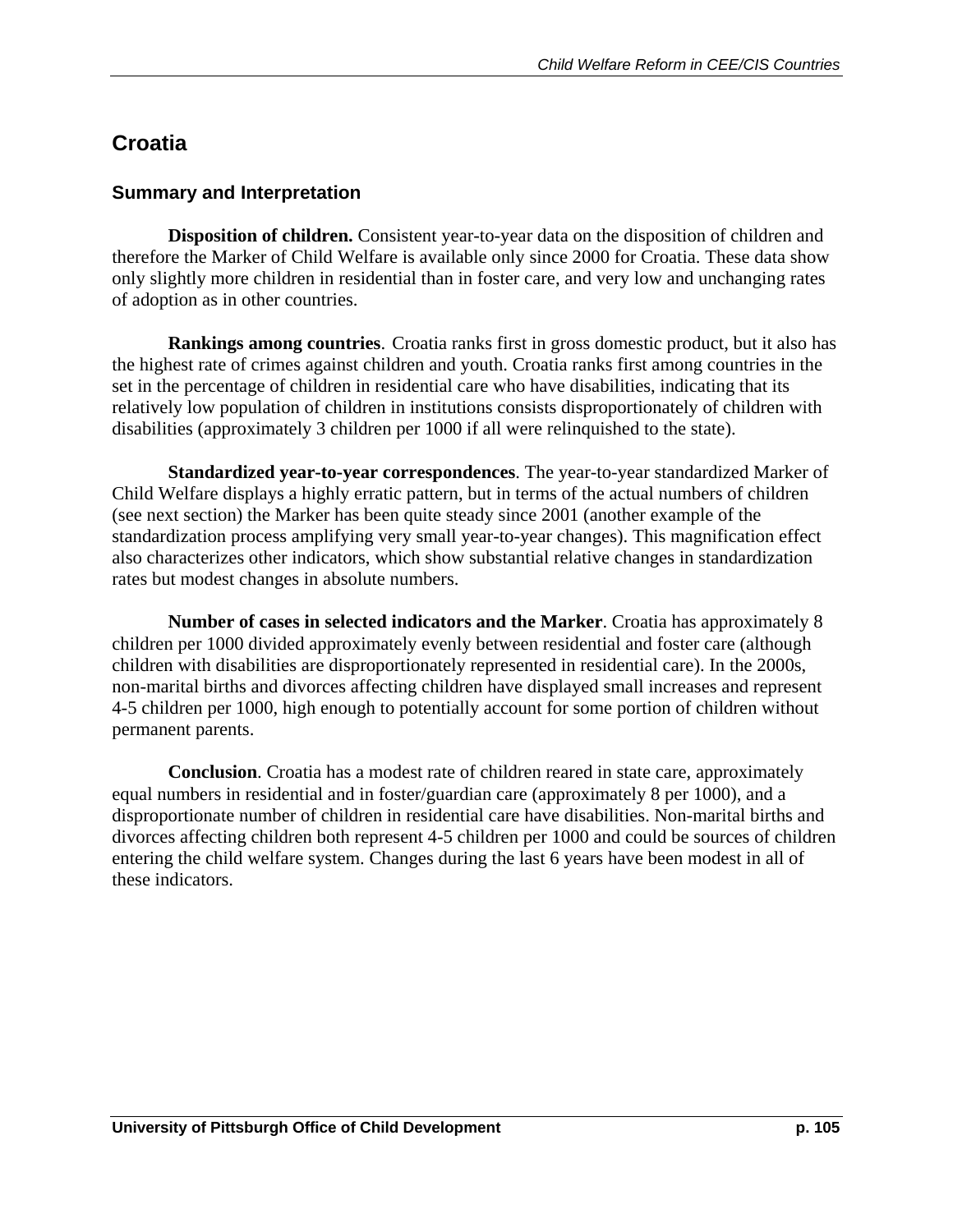

The number in 1000s of children in various care arrangements and adopted per year.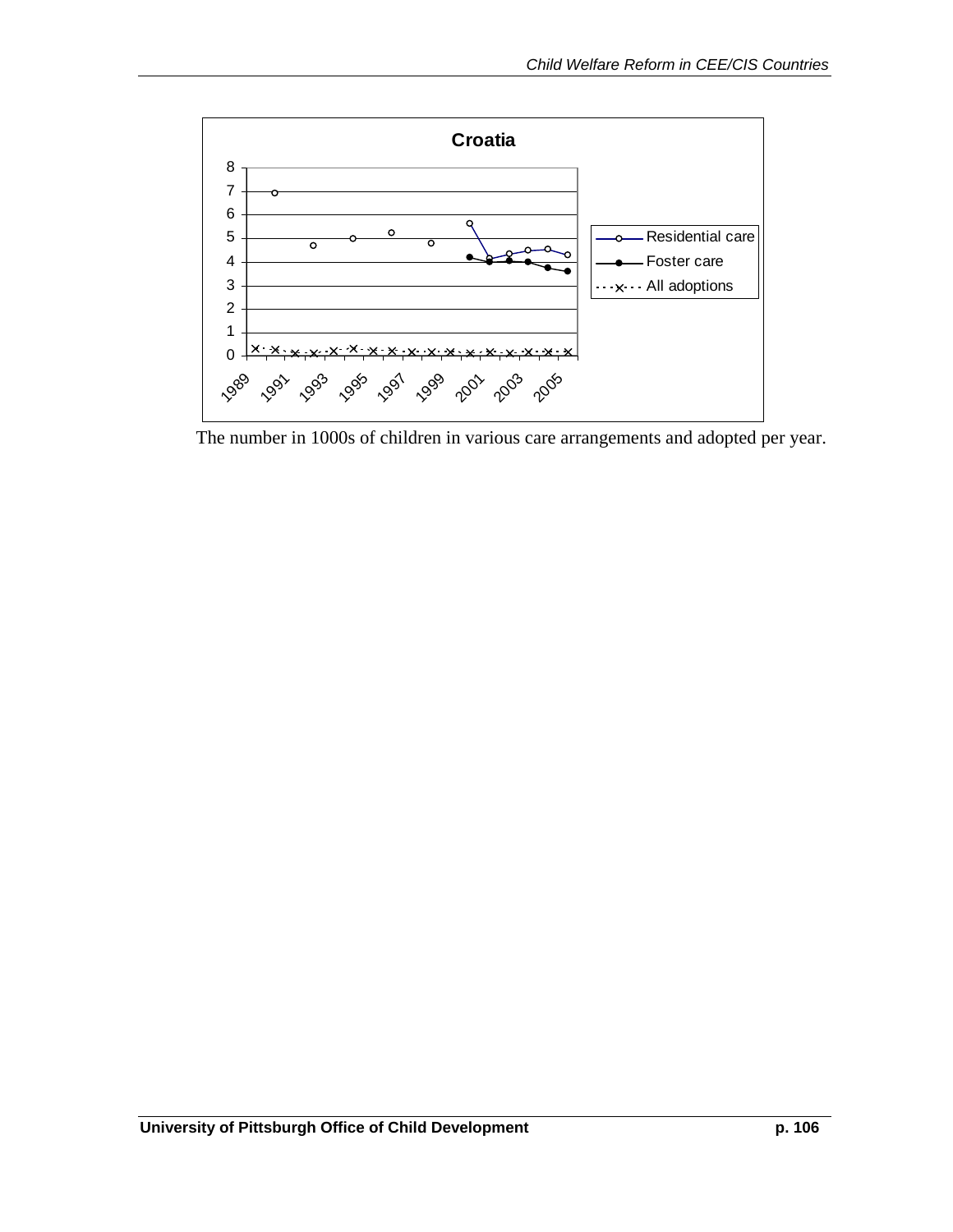### **Croatia**

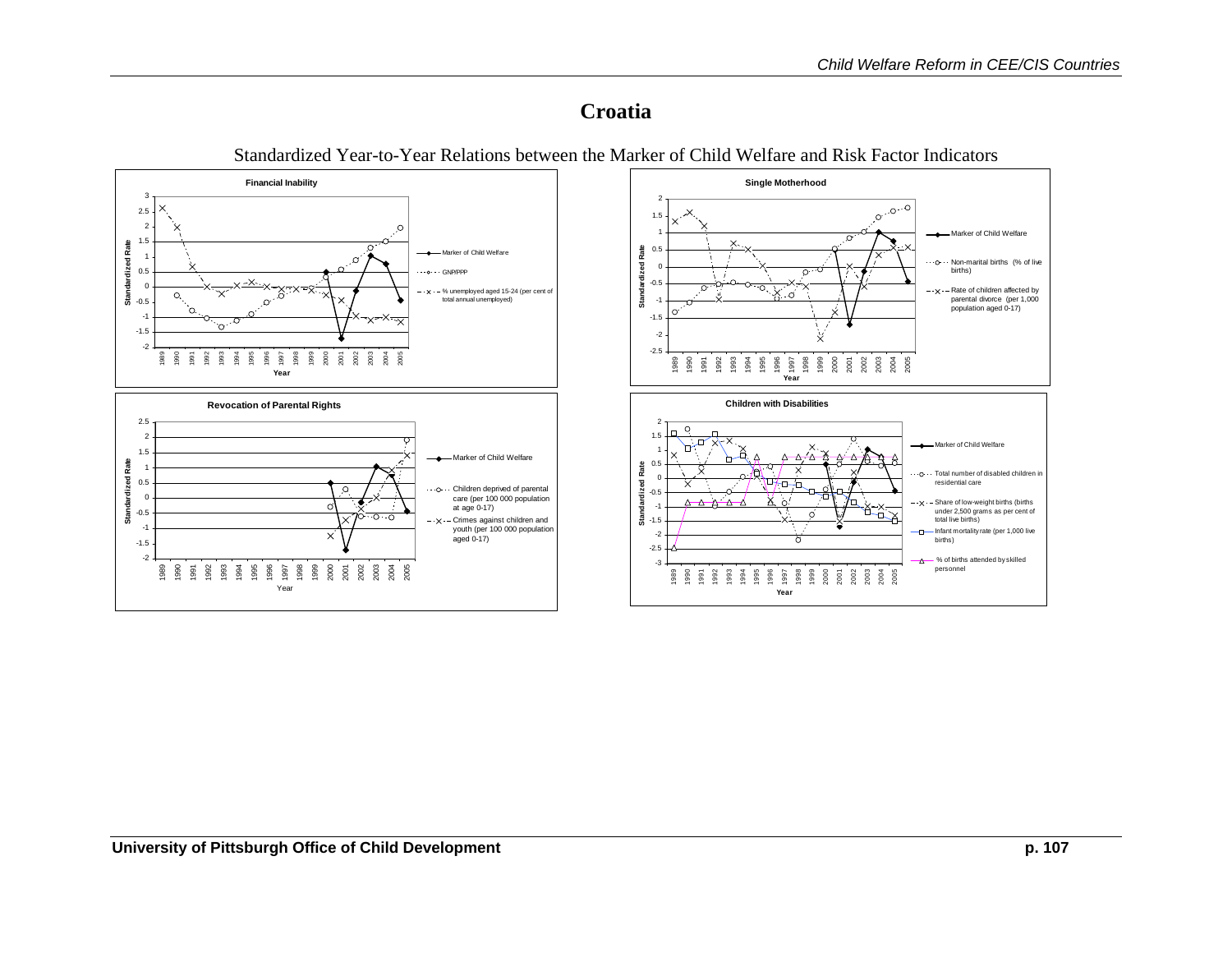

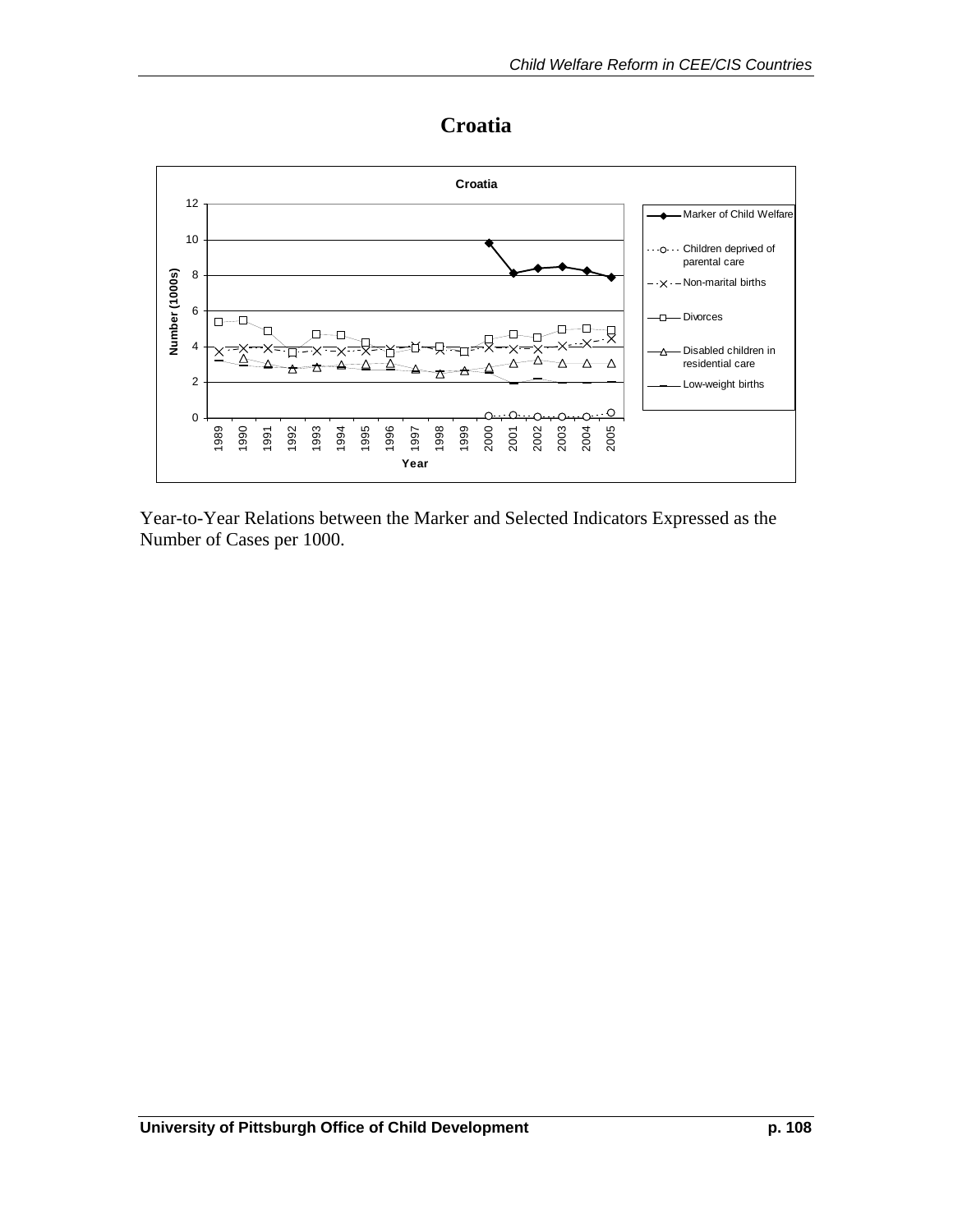## **Georgia**

#### **Summary and Interpretation**

**Disposition of children.** The vast majority of the nearly 10 children per 1000 in state care reside in residential facilities (approximately 8 per 1000), and the distribution between residential and foster care has not changed substantially in the last decade (although foster care placements are increasing steadily but very slightly). Adoptions are very few.

 **Rankings among countries**. Georgia's Marker of Child Welfare is quite modest relative to other countries in the set, but it ranks second in non-marital births and third in infant mortality.

**Standardized year-to-year correspondences**. Substantial magnification of year-to-year trends occurs for the standardized indicators, except for non-marital births which shows a steady increase (see below).

**Number of cases in selected indicators and the Marker**. Georgia has approximately 10 children per 1000 in state care. But Georgia's rate of non-marital births (second highest among countries in the region) has shown steady increases for the last 15 years and in 2004 (last year available) was approximately 23 per 1000, 2½ times the rate of children in state care. Other indicators have remained consistently low during this period.

**Conclusion**. Georgia's rate of children in state care is relatively modest. However, the rate of non-marital births has increased steadily and is at relatively high levels (approximately 2 ½ items the rate of children in state care), which has the possibility of contributing substantially to the number of children without permanent parents.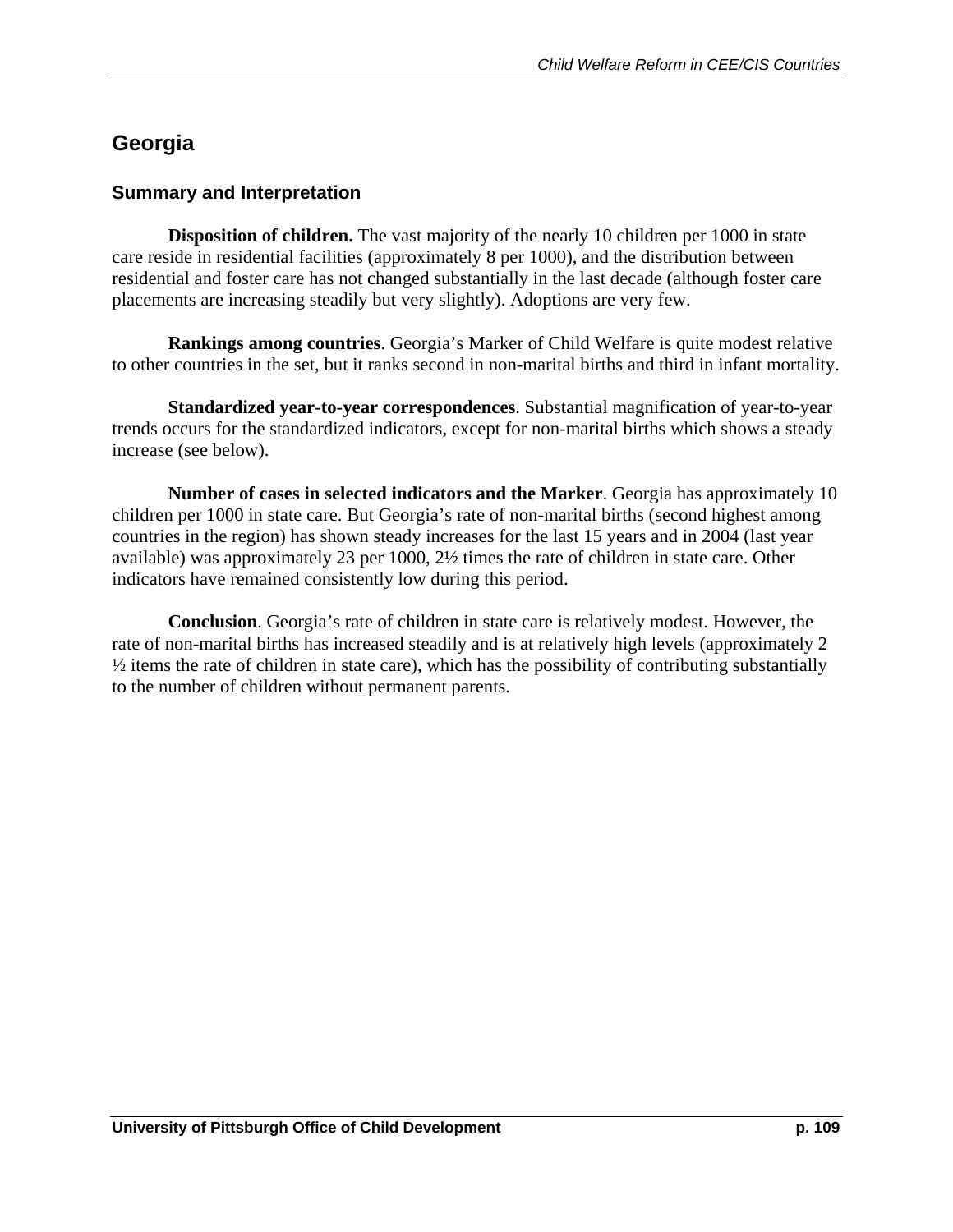

The number in 1000s of children in various care arrangements and adopted per year.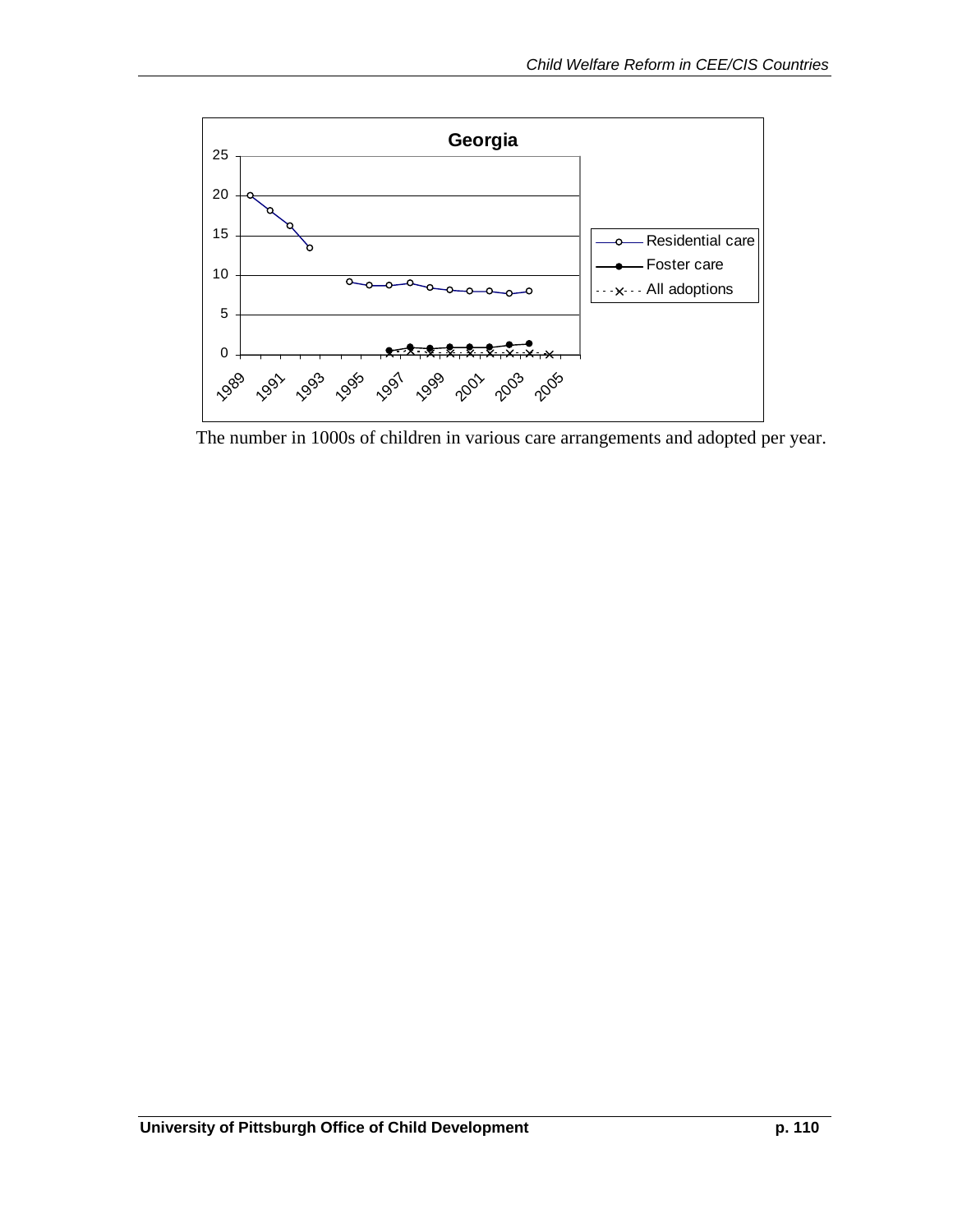### **Georgia**

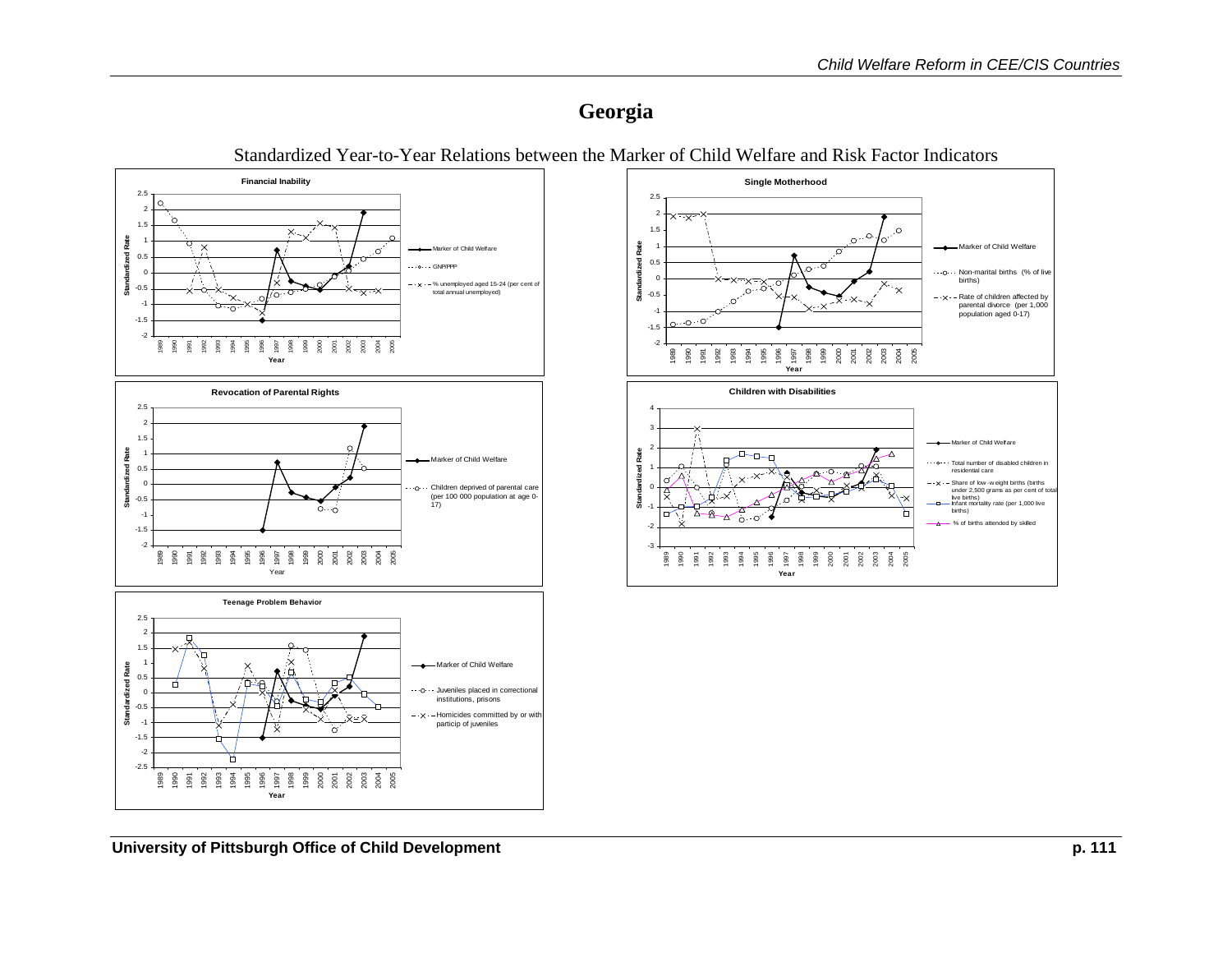

Year-to-Year Relations between the Marker and Selected Indicators Expressed as the Number of Cases per 1000.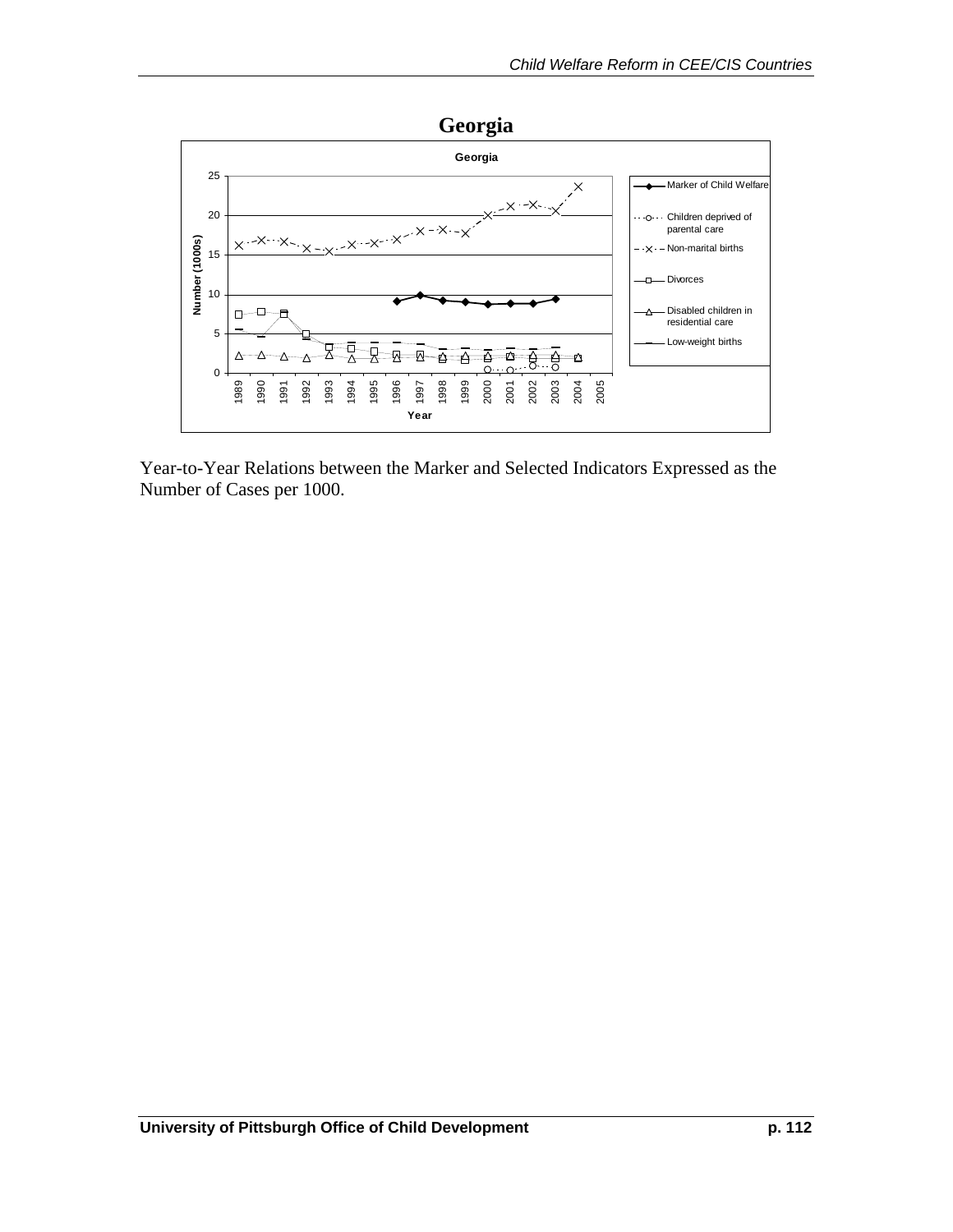## **Kazakhstan**

#### **Summary and Interpretation**

 **Disposition of children.** Kazakhstan has very limited data available on most indicators, and the Marker of Child Welfare could not be calculated. However, in the last 3 years it ranks relatively high in gross domestic product, unmarried births, and children affected by divorce.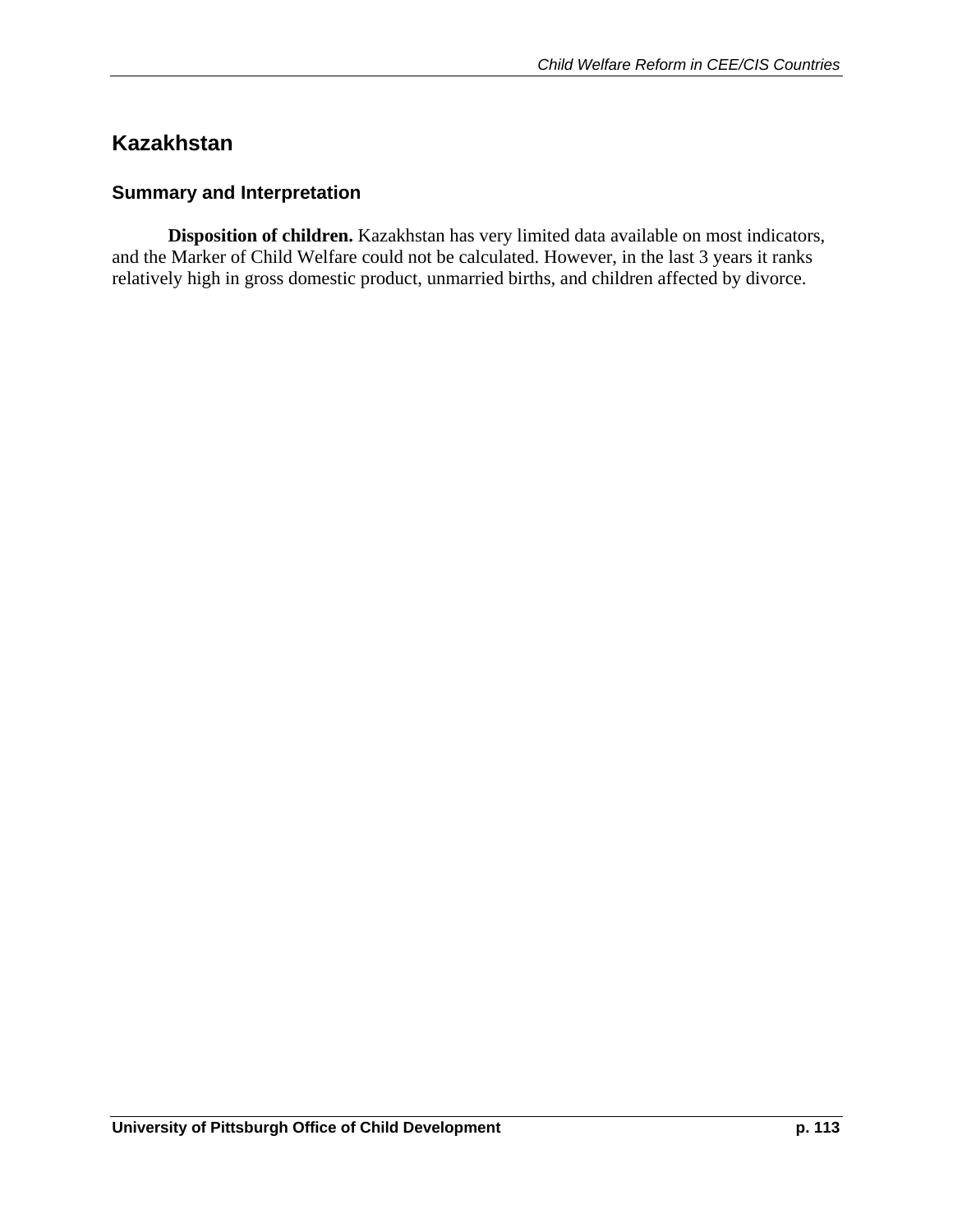

The number in 1000s of children in various care arrangements and adopted per year.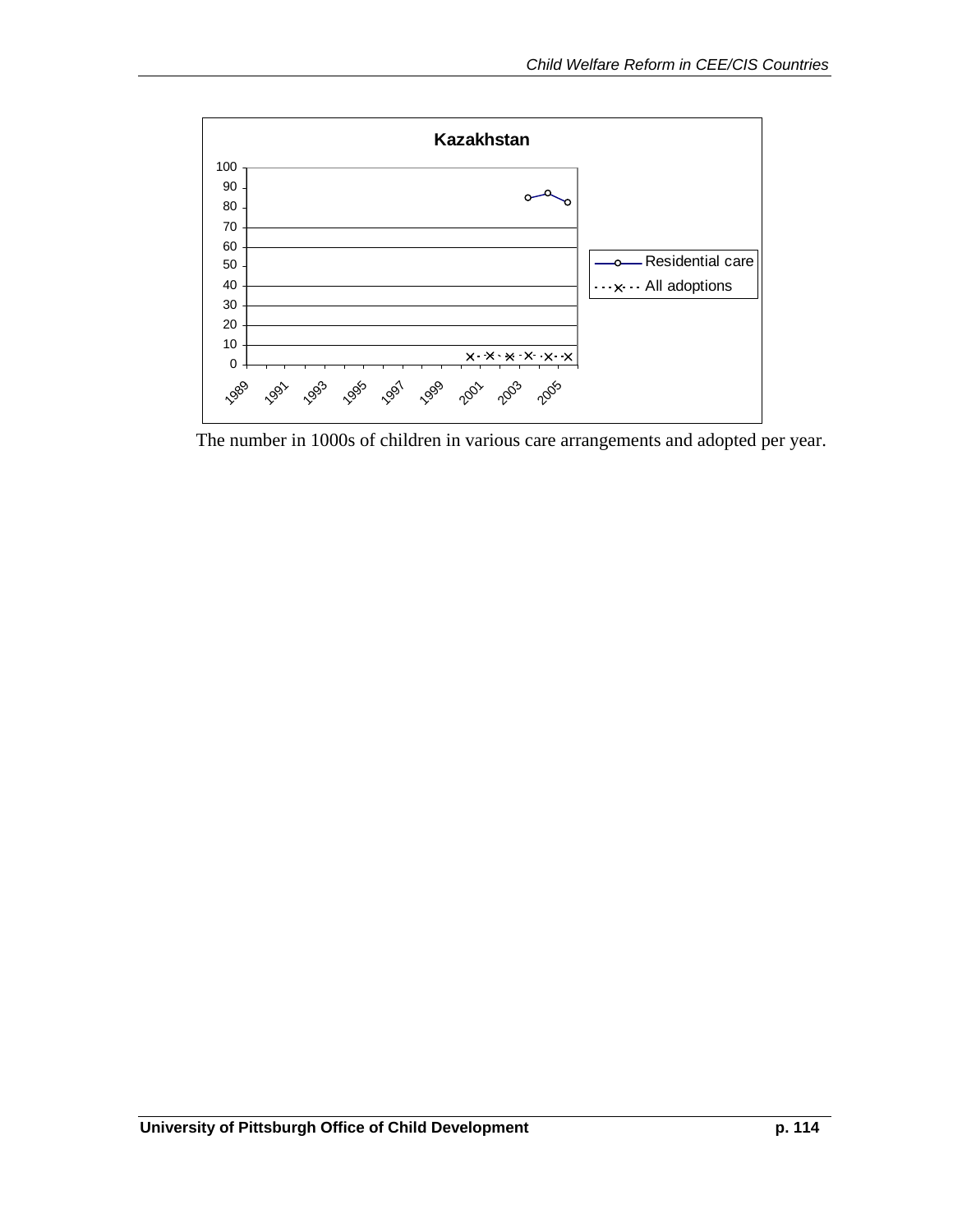## **Kyrgyzstan**

#### **Summary and Interpretation**

 **Disposition of children.** Approximately twice as many children have been cared for in residential than in foster care between approximately 1995 and 2003, but there has been a substantial rise in the residential population in 2004 and 2005. Adoptions have not changed over the years and remain at very low levels.

**Rankings among countries**. Kyrgyzstan ranks fifth on the Marker among the set of countries. Kyrgyzstan's gross domestic product is among the lowest in the region, although its GDP has been rising steadily since the mid 1990s, and it ranks fifth in unemployed individuals 15-24 years of age. Further, it ranks fourth in non-marital births, fifth in children deprived of parental care, and second in infant morality rates, and it is relatively low in the percent of children in residential care who have disabilities.

**Standardized year-to-year correspondences**. The Marker has dramatically increased in the last two years, and this increase has been accompanied by substantial increases in children deprived of parental care and crimes against children.

**Number of cases in selected indicators and the Marker**. The actual number of children in state care has indeed shown a substantial rise from approximately 18 to 28 per 1000 between 2003 and 2005. There is no corresponding increase in any indicator. However, the number of non-marital births has increased steadily from 1994 to 2005 (from approximately 22 to 36 per 1000), and is substantially higher than the number of children in state care. Thus, non-marital births is a potential contributor to the increase in children in state care.

 **Conclusion**. Kyrgyzstan has a moderately high number of children in state care, and the rate has increased substantially in the last two years. This increase does not appear to be related to increases in other indicators. But the number of non-marital births is moderately high relative to other countries and substantial relative to the number of children in state care; thus, it potentially could be a contributor to children without permanent parents.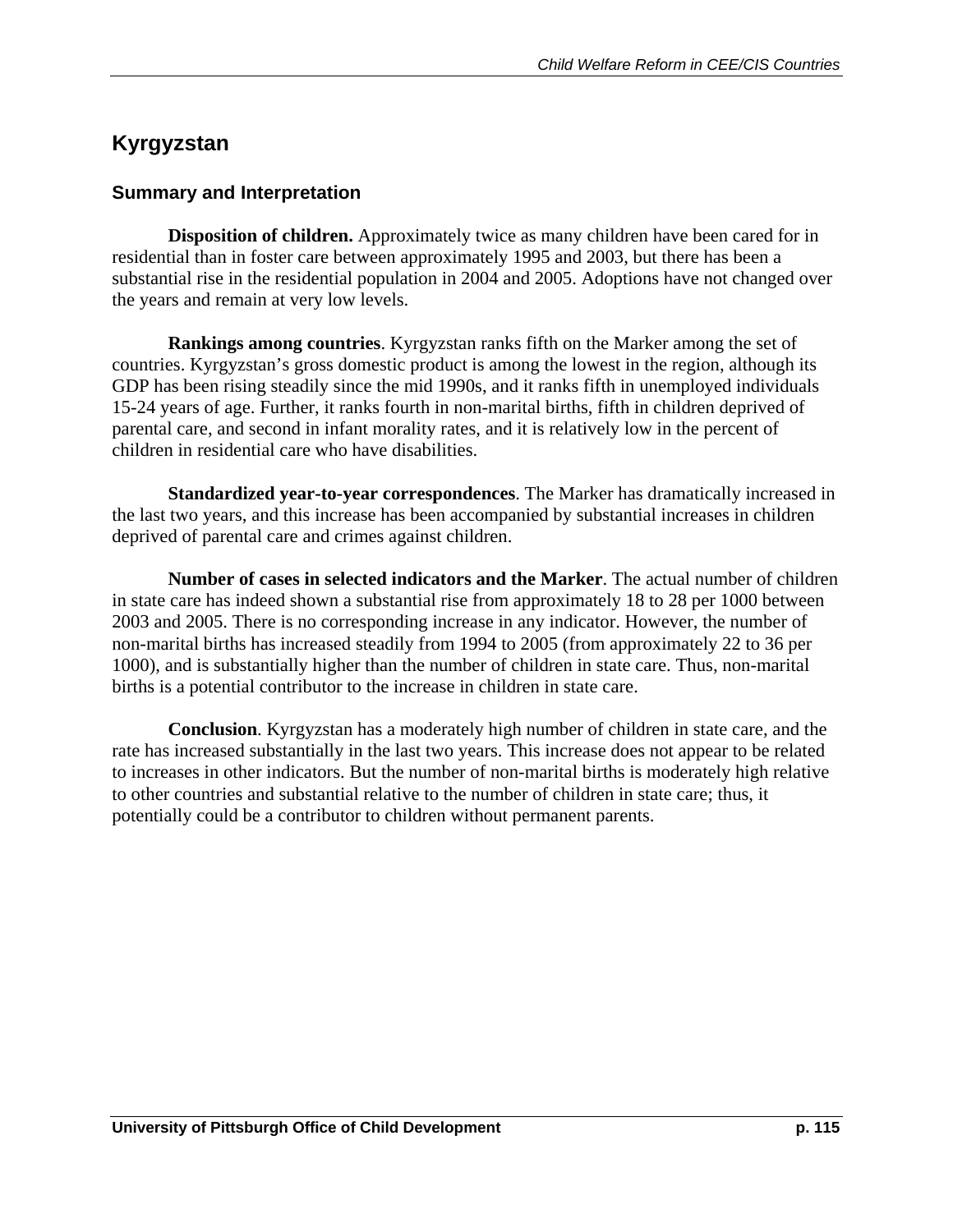

The number in 1000s of children in various care arrangements and adopted per year.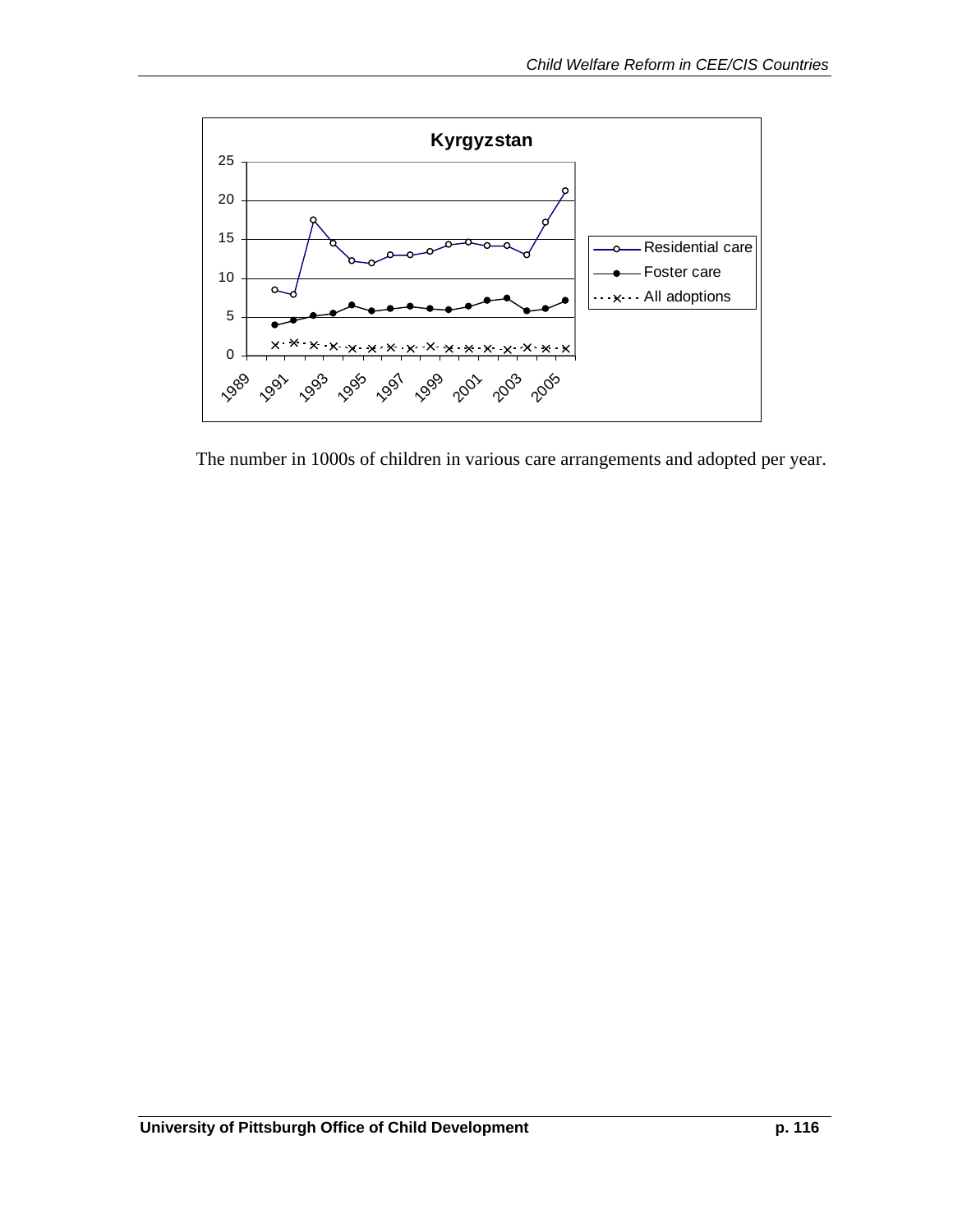## **Kyrgyzstan**

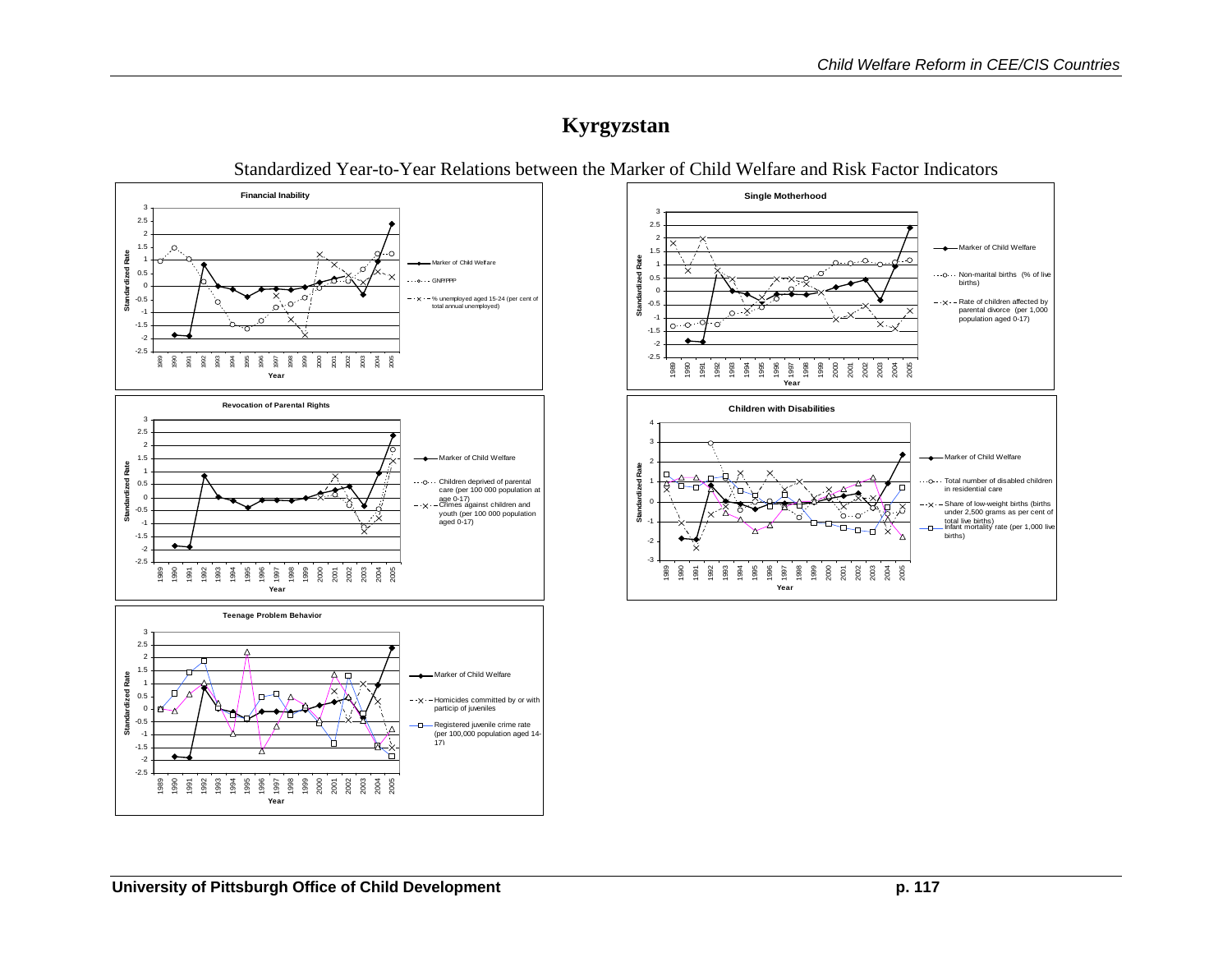# **Kyrgyzstan**

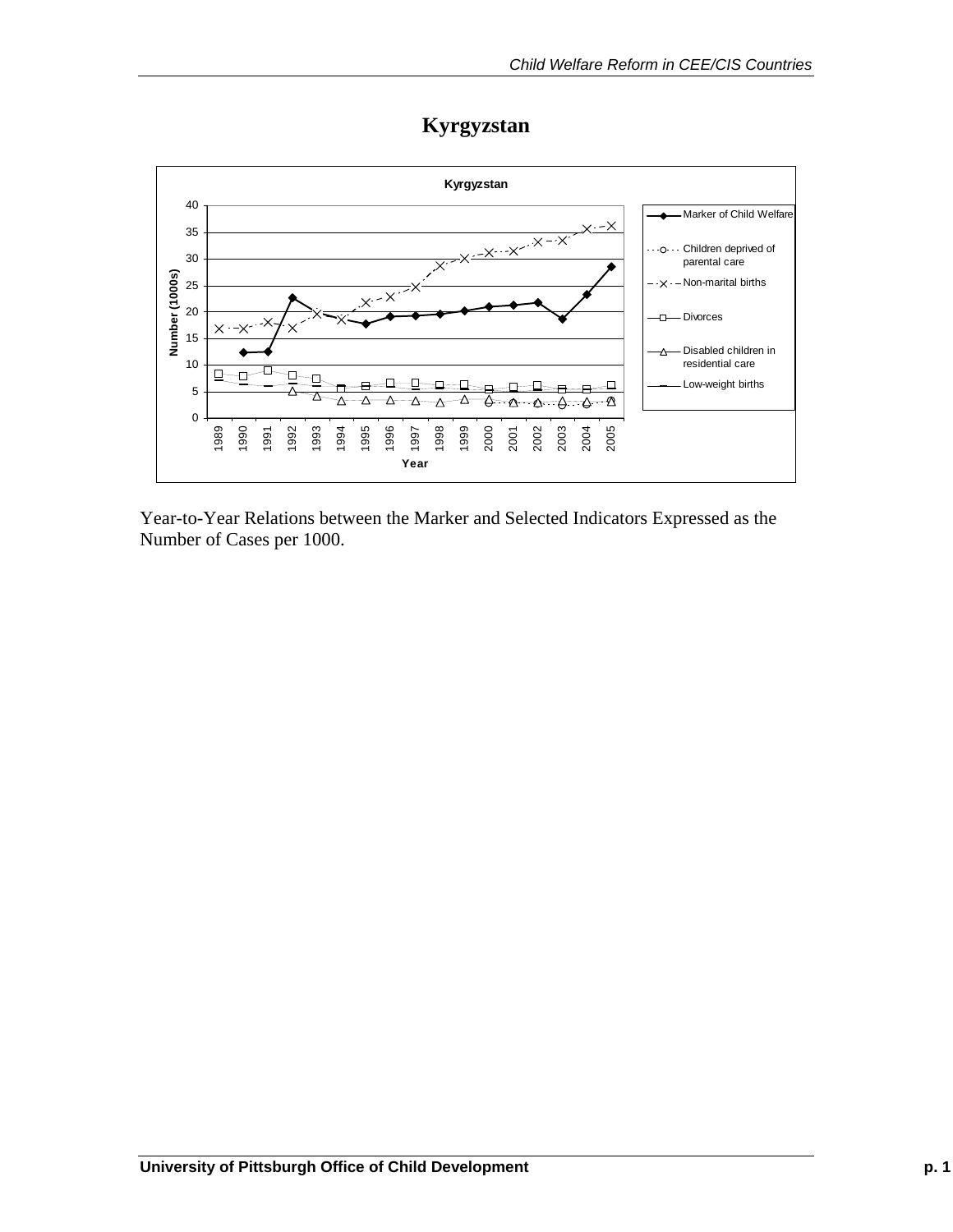### **Macedonia**

#### **Summary and Interpretation**

**Disposition of children.** Macedonia has relatively few children in state care, and slightly more in foster than in residential care. Adoptions have steadily decreased since 1990, and are at their lowest rate in 2005.

**Rankings among countries**. Macedonia has the lowest Marker of any country reporting sufficient data in the set. It ranks third in the percentage of children in residential care who have disabilities, fourth in low-birth-weight births, and relatively high on three of the four juvenile problem behaviors.

**Standardized year-to-year correspondences**. Macedonia's gross domestic product, as in other countries, has shown a fairly steady and substantial increase since 1995. The percentage of low-birth-weight births has risen since 2002, although this year-to-year change is overly magnified in these graphs; nevertheless, the number remains high relative to the Marker (see below).

**Number of cases in selected indicators and the Marker**. The Marker has remained fairly steady around 2 children per 1000 since 1999, a low rate among countries. Non-marital births have risen since the early 1990s and are higher (approximately 2.8 per 1000) than the number of children in state care. Divorces have also risen since 1996. Divorces and low-birthweight births each approach the numbers of children in state care and thus represent potential contributors to the Marker.

**Conclusion**. Macedonia has a relatively low number of children in state care, and there are somewhat more children in foster than in residential care. However, there are substantially more non-marital births than children in state care and the divorce rate is also rising, two potential contributors to the number of children in state care.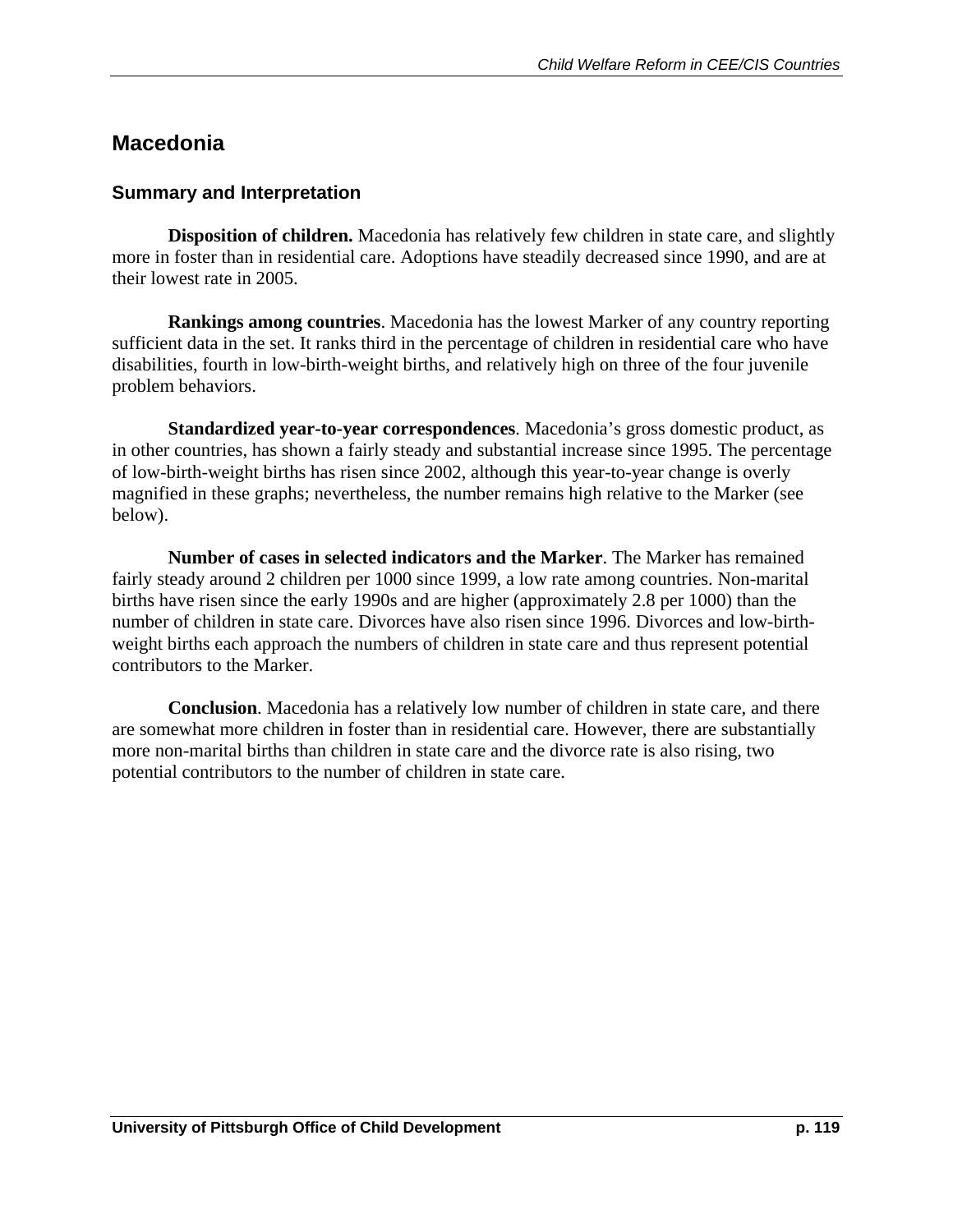

The number in 1000s of children in various care arrangements and adopted per year.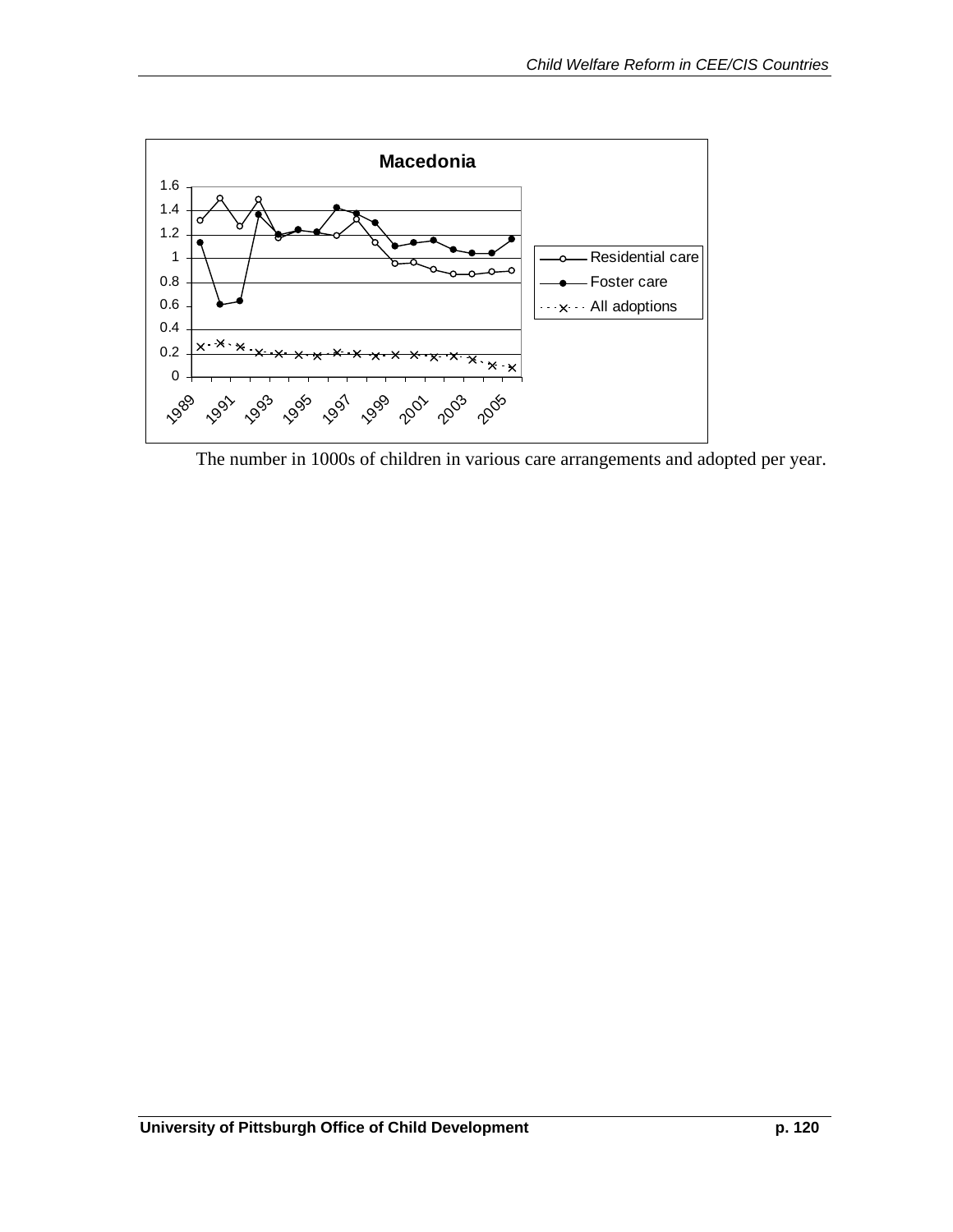### **Macedonia**

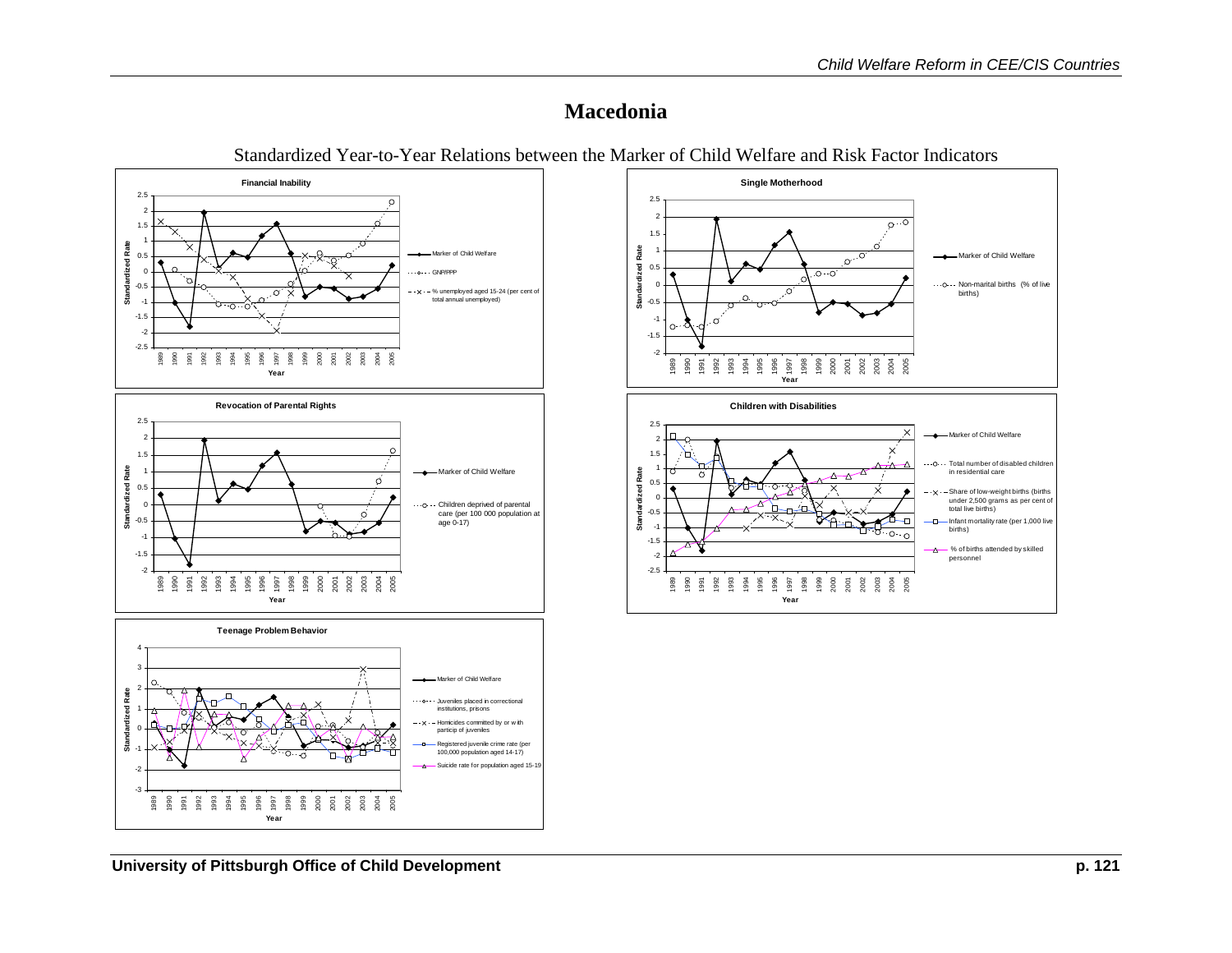### **Macedonia**

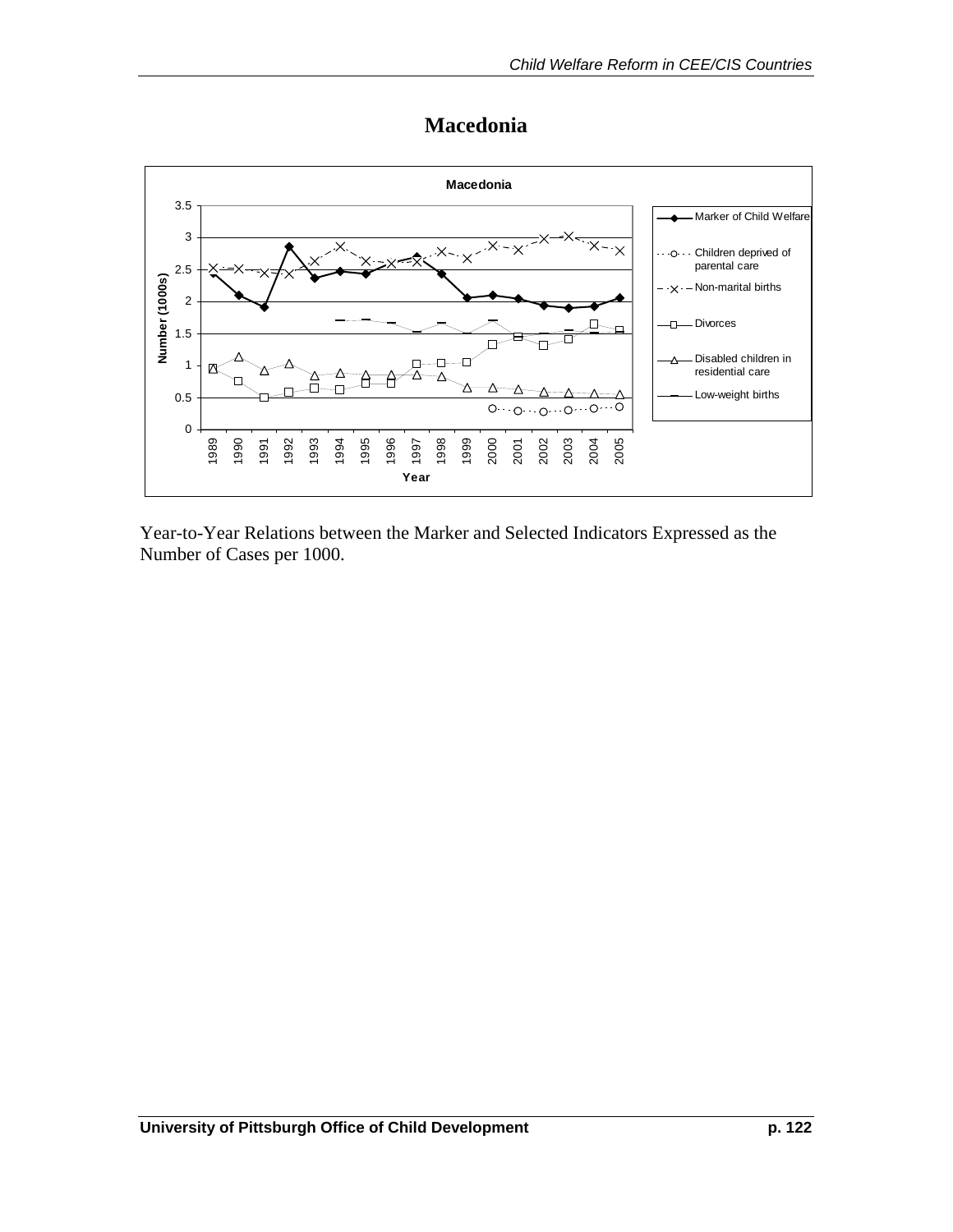### **Moldova**

#### **Summary and Interpretation**

 **Disposition of children**. Moldova has a relatively high rate of children in state care (see below), and more than twice as many children are in residential than in foster care. Adoptions are infrequent. There was a substantial increase in the number of children in residential care between 2000 and 2001 and relatively little change thereafter. The number of children in foster care has increased slightly after 2000.

**Rankings among countries**. Moldova ranks third on the Marker among countries in the set, and it is near the bottom of the group in gross domestic product. It ranks fourth in youth unemployment, fourth in children affected by divorce, and fourth in children deprived of parental care.

**Standardized year-to-year correspondences**. The Marker of Child Welfare increased substantially between 1990 and 2000, and this rise was accompanied by relative increases in non-marital births, children deprived of parental care, and crimes against youth.

 **Number of cases in selected indicators and the Marker**. Moldova's frequency of children in state care (approximately 17.5 per 1000) ranks third among countries in the set. The rate has increased only slightly during the 2000s, but at the same time the rate of children affected by divorce increased by more than 50% and currently stands at 14-15 per 1000—only slightly fewer than the number of children in state care. Non-marital births have similarly increased during this period but not as dramatically or to such a high level (currently approximately 9 per 1000). The number of children in residential care with disabilities is approximately 5, or roughly 30% of all of the children in state care.

**Conclusion**. Moldova has a high percentage of children in state care, due partly to a substantial rise in the residential population between 2000 and 2001. This has been accompanied by a similar increase in the divorce rate and a smaller increase in non-marital births, both of which may have contributed to this rise.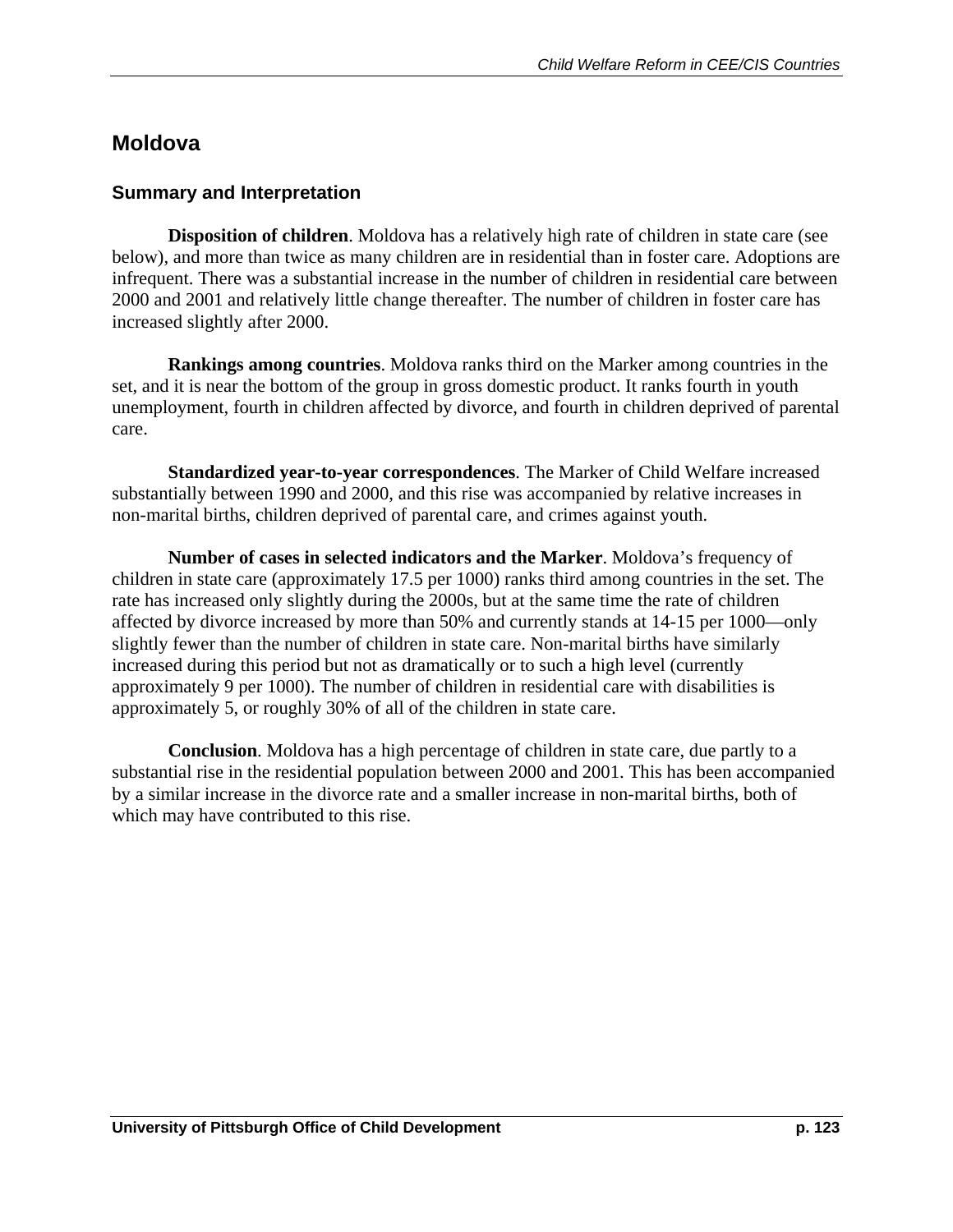

The number in 1000s of children in various care arrangements and adopted per year.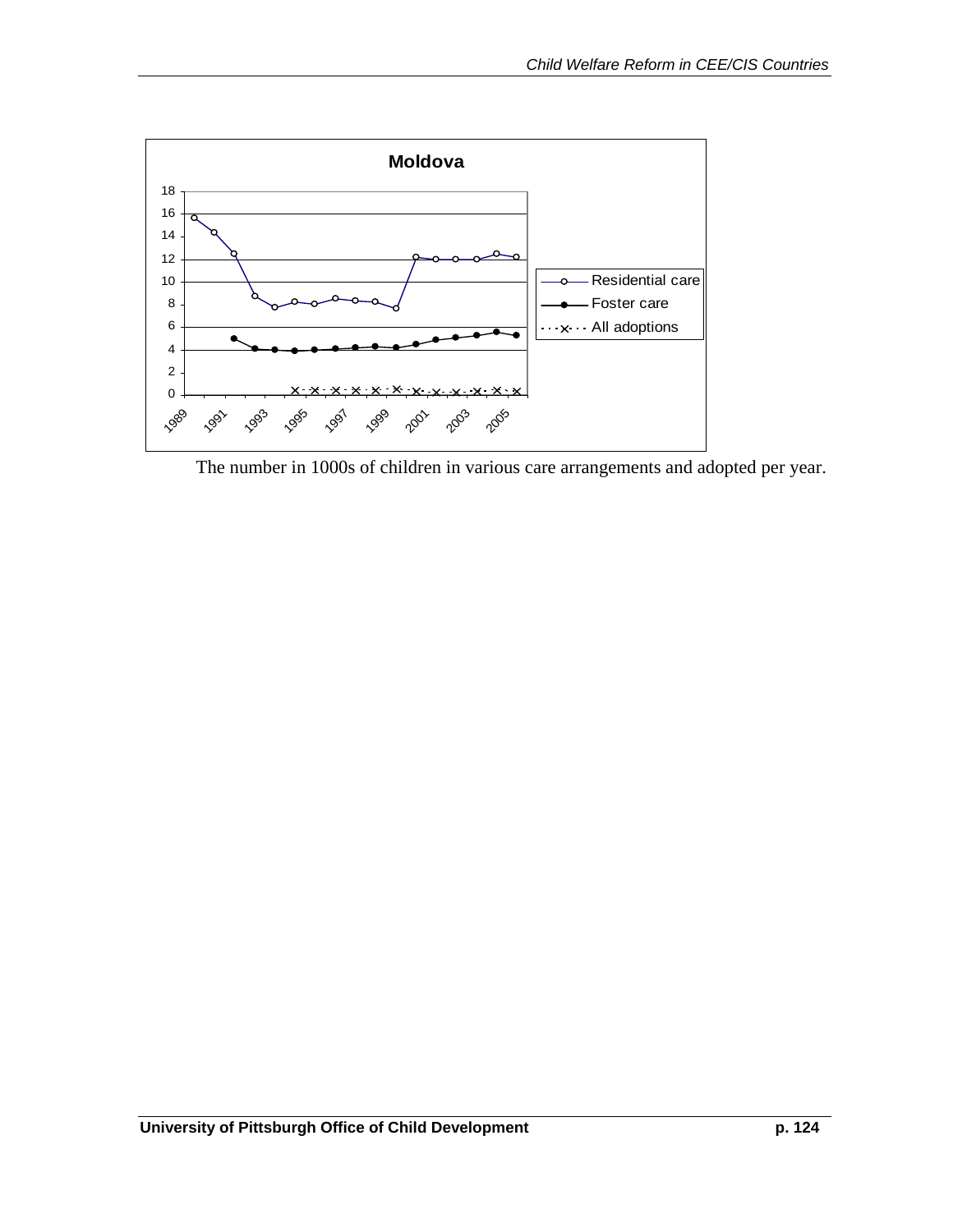#### **Moldova**

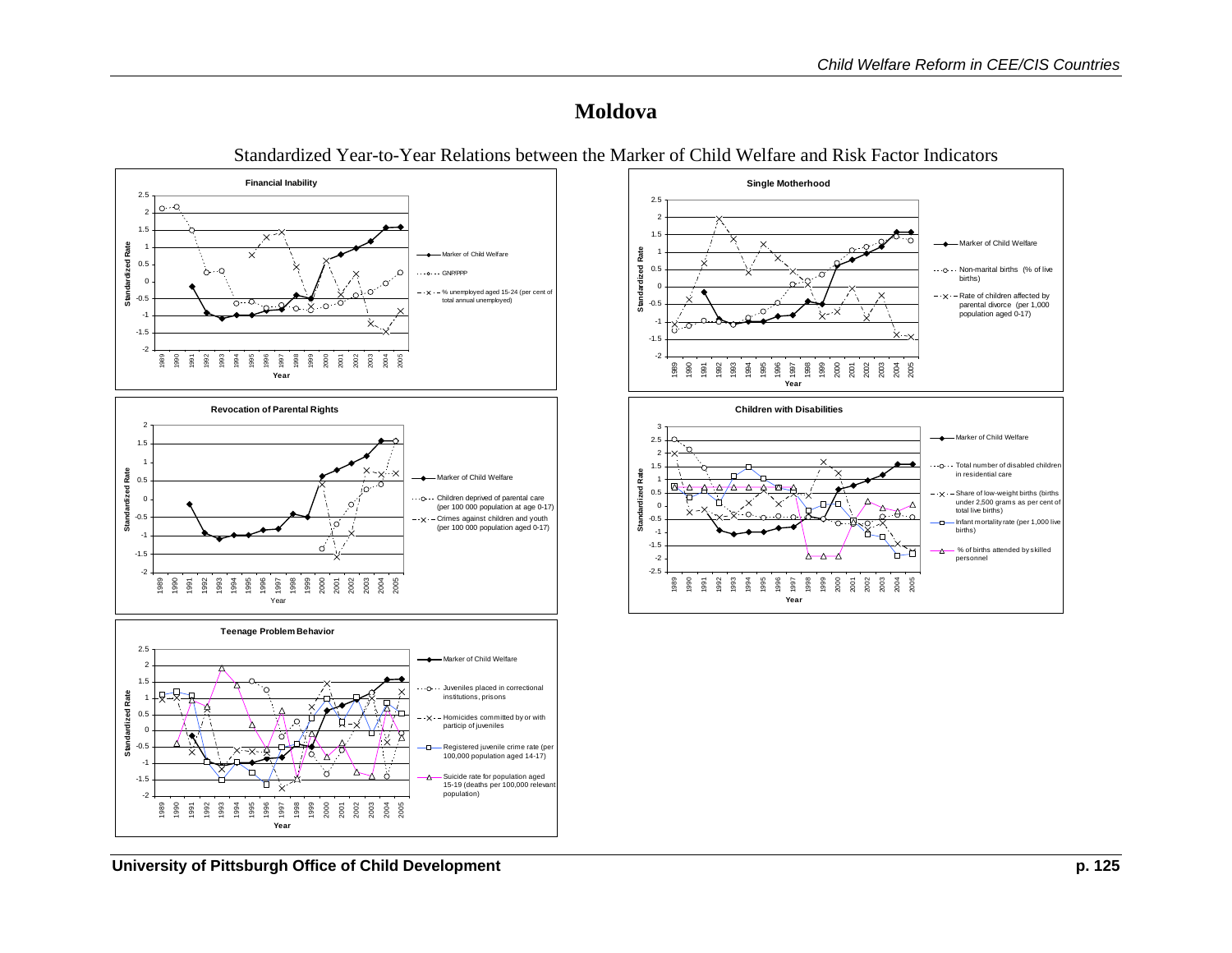

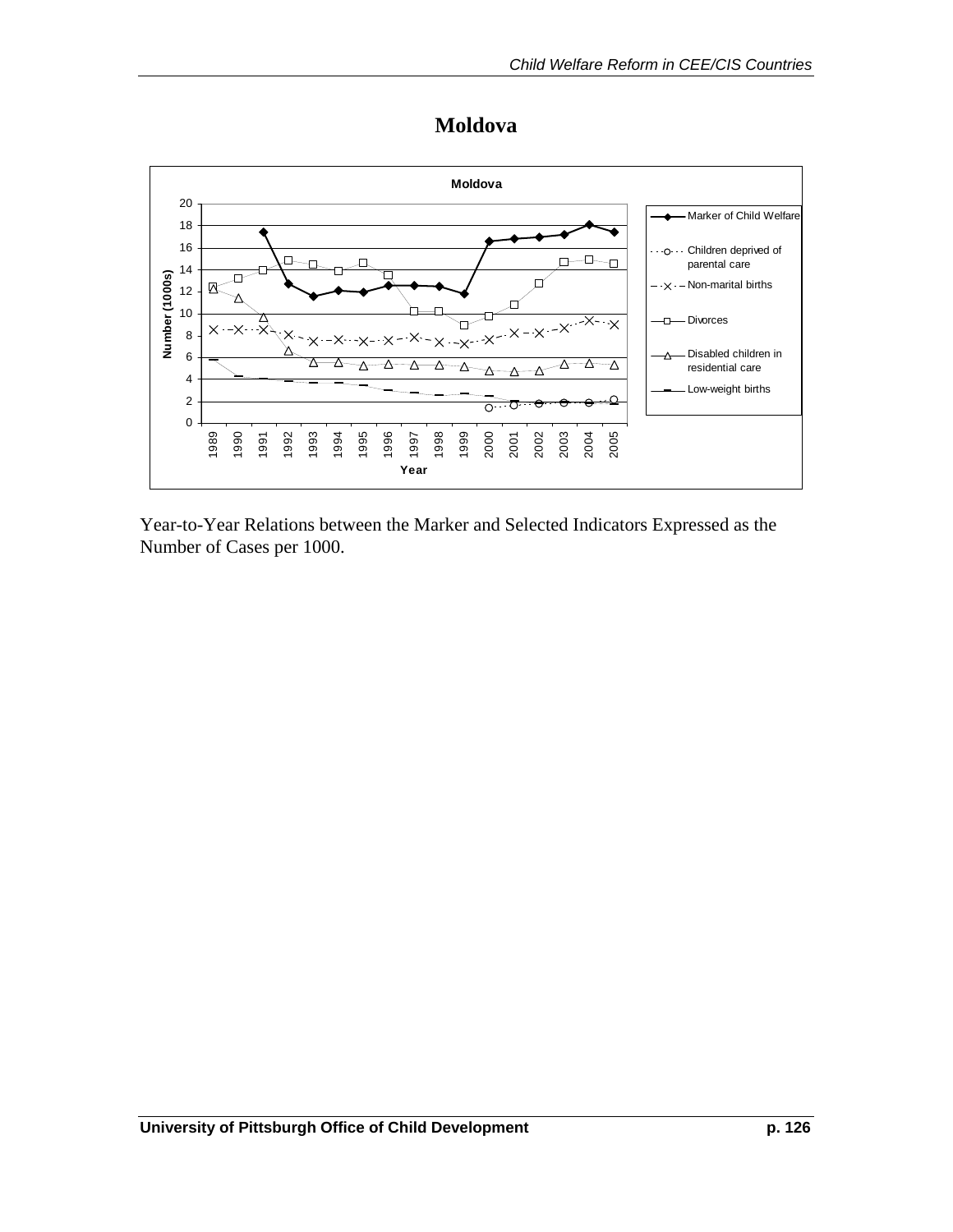## **Romania**

### **Summary and Interpretation**

 **Disposition of children.** Romania has a relatively high rate of children in state care (see below), but it has apparently undergone a very major transition in the distribution of these children. After a substantial rise in the residential population between 1999 and 2000, the number of children in residential facilities has fallen steadily and dramatically to the present. At the same time, the number of children in foster/guardian care has increased, leveling off in the last two years.

**Rankings among countries**. Romania ranks fourth with a high rate of children in state care. Its gross domestic product ranks third, and it is second with a high percentage of low-birthweight births.

 **Standardized year-to-year correspondences**. The relative rise in the Marker between 1999 and 2000 has been accompanied by relative rises in non-marital births, children affected by divorce, crimes against children and youth, and children with disabilities in residential care.

 **Number of cases in selected indicators and the Marker.** Romania's sharp increase between 1999 and 2000 in its Marker of Child Welfare appears to be related to a temporary increase in residential care and the start of a steady increase in foster care. Adoptions have declined to very low levels since 1999. Non-marital births have increased steadily since 1993, and the actual number (approximately 63 per 1000) approaches the number of children in residential and foster care (approximately 77 per 1000), which may represent a potential contributor to children without permanent parents in Romania.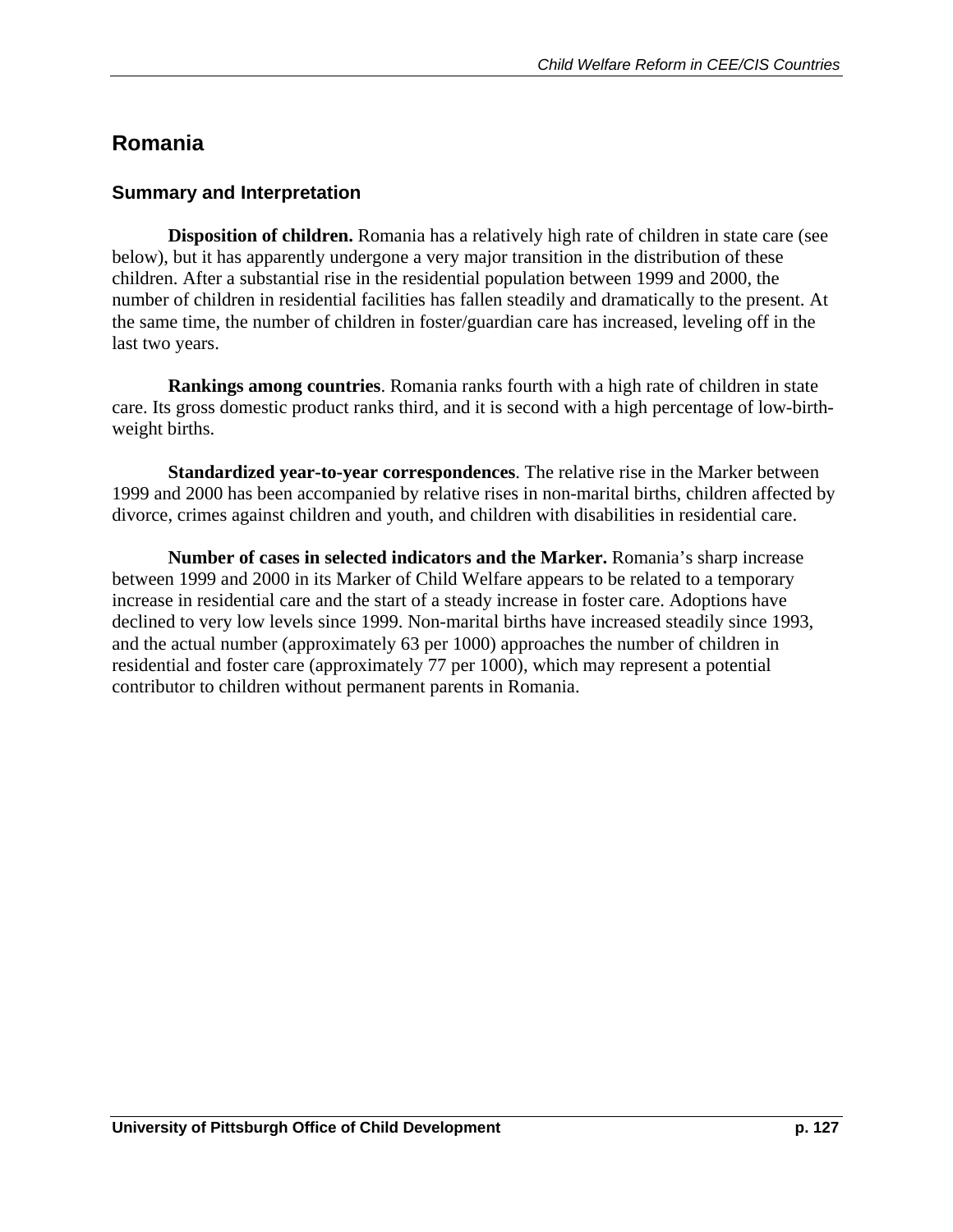

The number in 1000s of children in various care arrangements and adopted per year.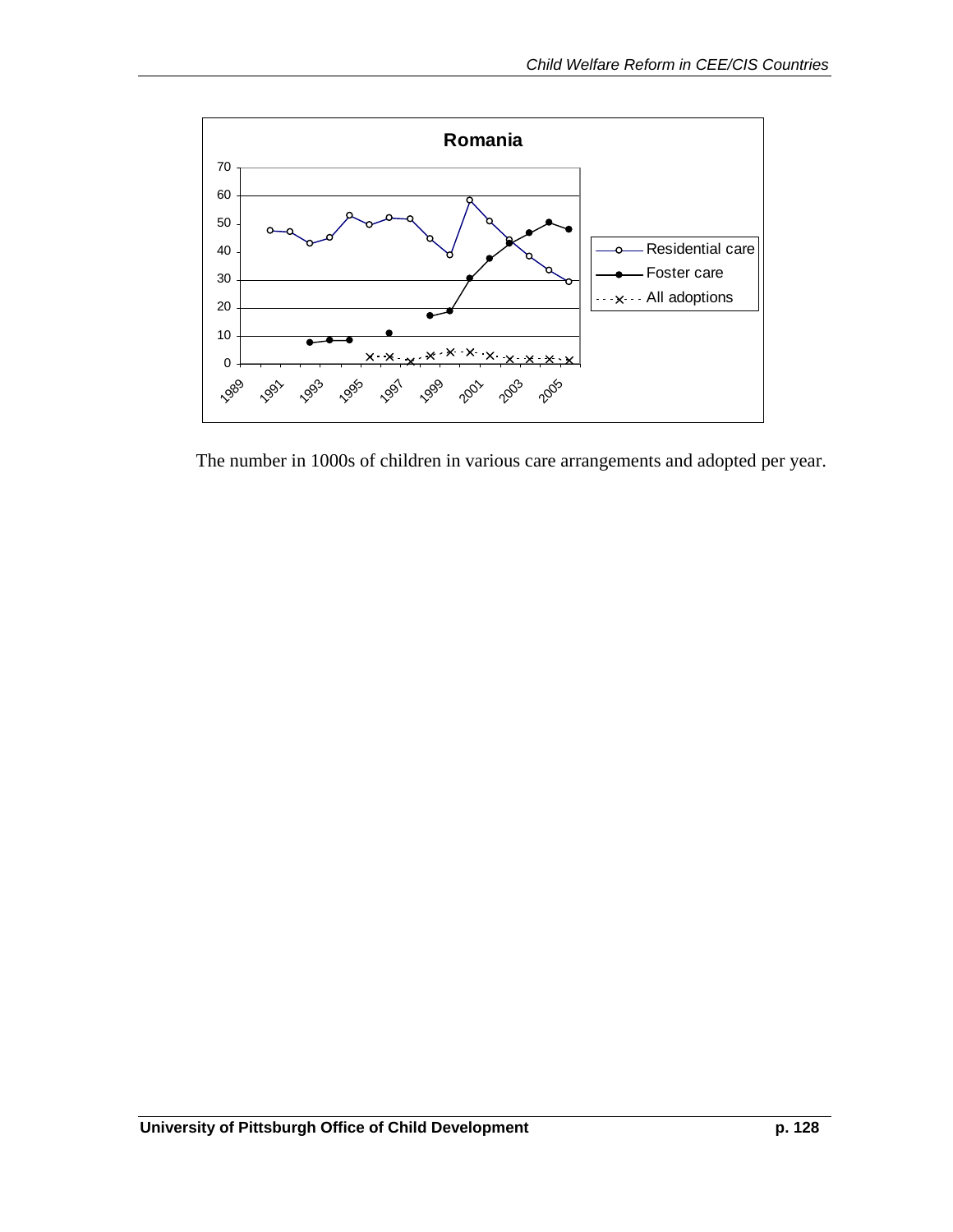#### **Romania**



Standardized Year-to-Year Relations between the Marker of Child Welfare and Risk Factor Indicators

University of Pittsburgh Office of Child Development **p. 129 p. 129**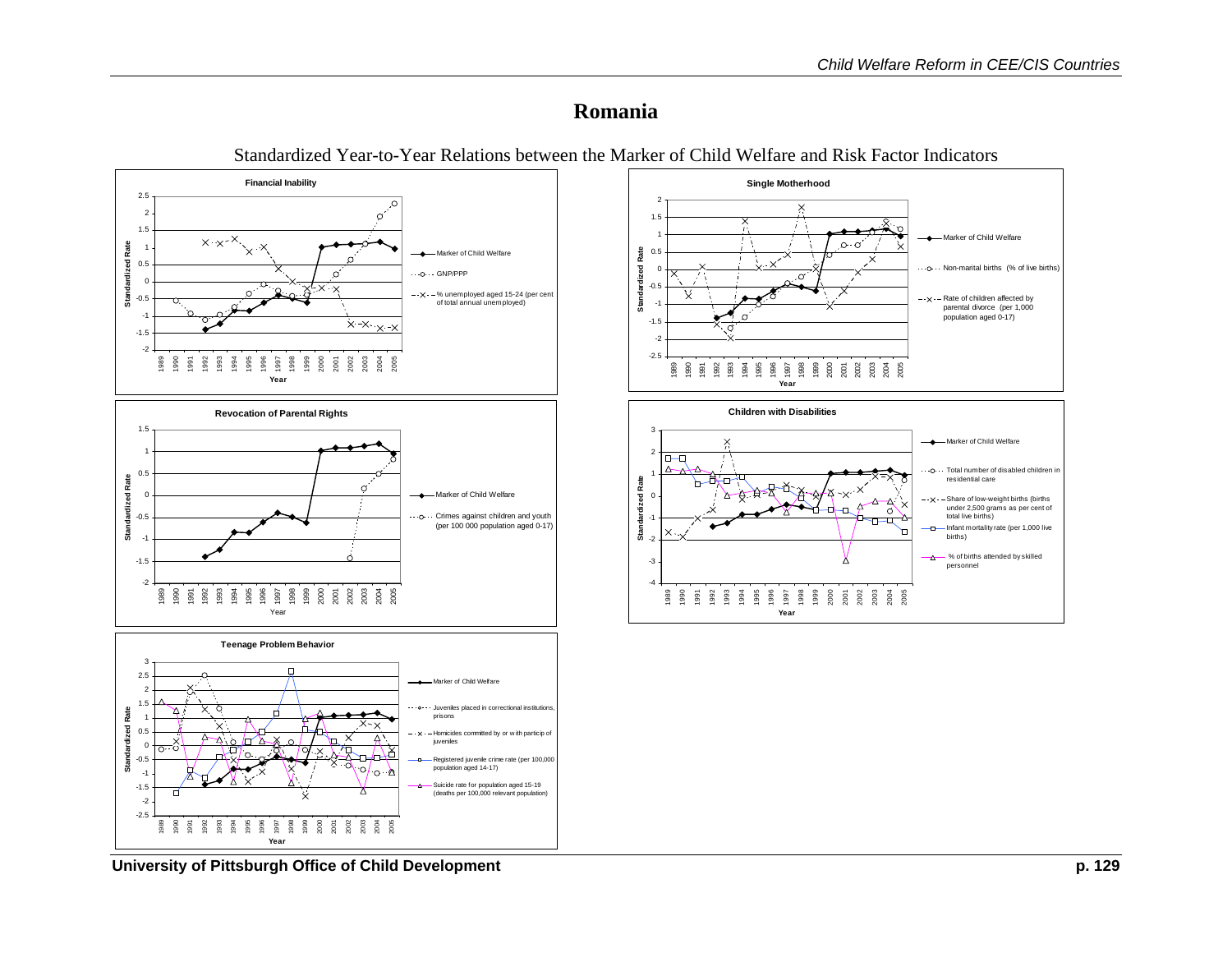### **Romania**

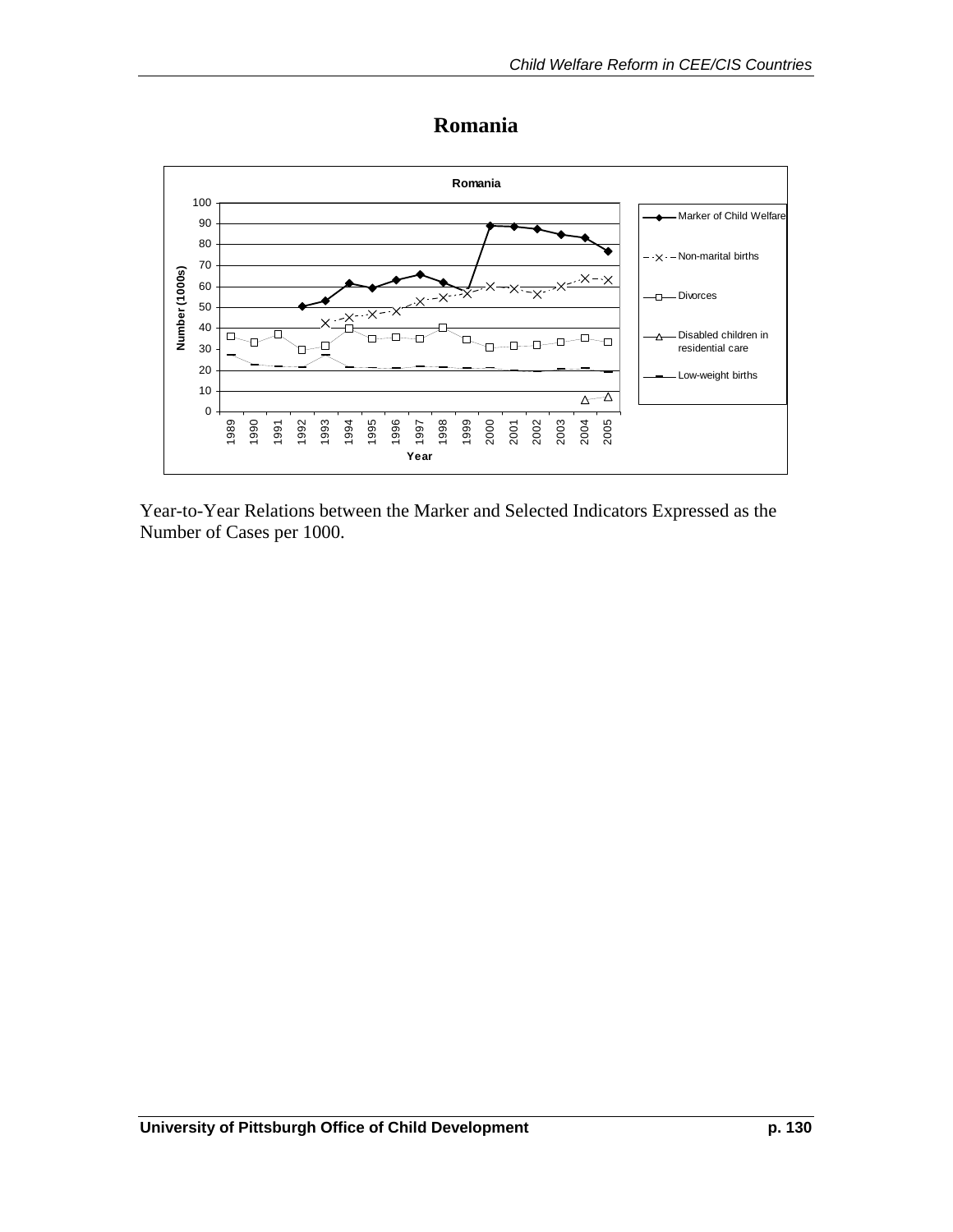## **Russian Federation**

#### **Summary and Interpretation**

 **Disposition of children.** Russia has an exceedingly high percentage of children in residential and foster care. Since 1989, the number of children in residential facilities has dropped approximately 20%, but the number in foster/guardian care has approximately doubled to nearly equal the number of children in residential care. Adoptions have remained steady and a trivial proportion of these children.

**Rankings among countries**. Russia ranks first by a wide margin among countries in the region in the number of children without permanent parents (i.e., the Marker). Russia's economy has improved (ranks second). It has a relatively high rate of non-marital births, its rate of children deprived of parental care is nearly twice that of any other country, and it ranks fourth in crimes against children and youth. It ranks in the top three countries on all four measures of teenage problem behavior.

**Standardized year-to-year correspondences**. The Marker of Child Welfare has steadily increased from 1993, owing predominately to the increase in the number of children placed in foster/guardian care. This trend has been accompanied by substantial relative increases in nonmarital births and children deprived of parental care (Russia ranks highest among countries by a wide margin).

**Number of cases in selected indicators and the Marker**. The high rate of children without permanent parents in Russia may be associated with two risk factors. First, the divorce rate affecting children has fluctuated up and down over the years, but it is very high, sometimes exceeding the rate of children cared for by the state. Non-marital births have steadily increased since 1993, leveling off since 2003 at a rate that is more than 50% of the rate of the Marker of Child Welfare. Therefore, it is plausible to hypothesize that Russia's high rate of children without permanent parents is associated with high rates of divorce and non-marital births.

**Conclusion**. Russia's high rate of children without permanent parents appears to be related most strongly to high rates of children affected by divorce and increasing and high rates of non-marital births. Children deprived of parental care is the highest of any country in the set by a wide margin, but this rate has not changed appreciably since 2000 and represents approximately 17% of children without permanent parents.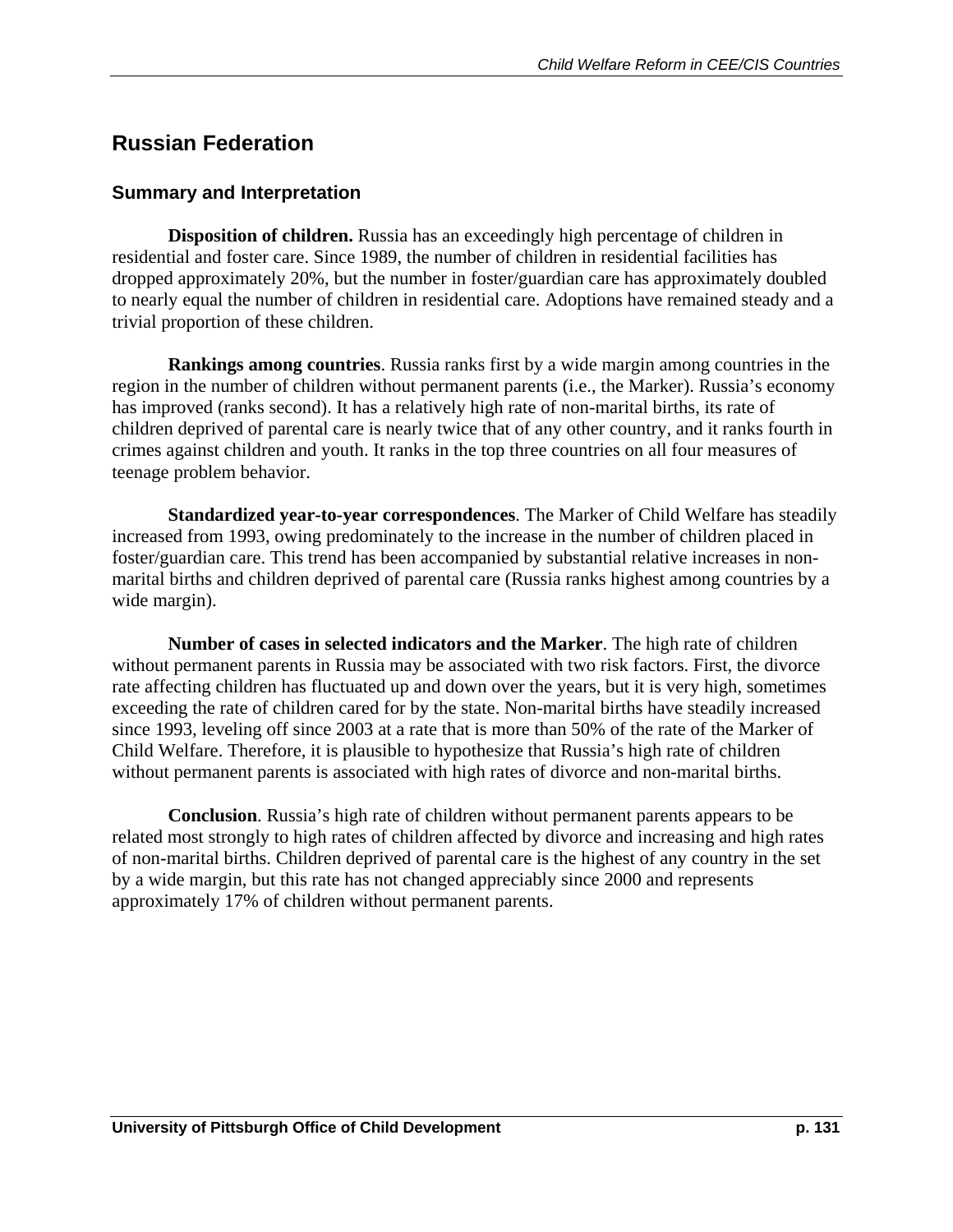

The number in 1000s of children in various care arrangements and adopted per year.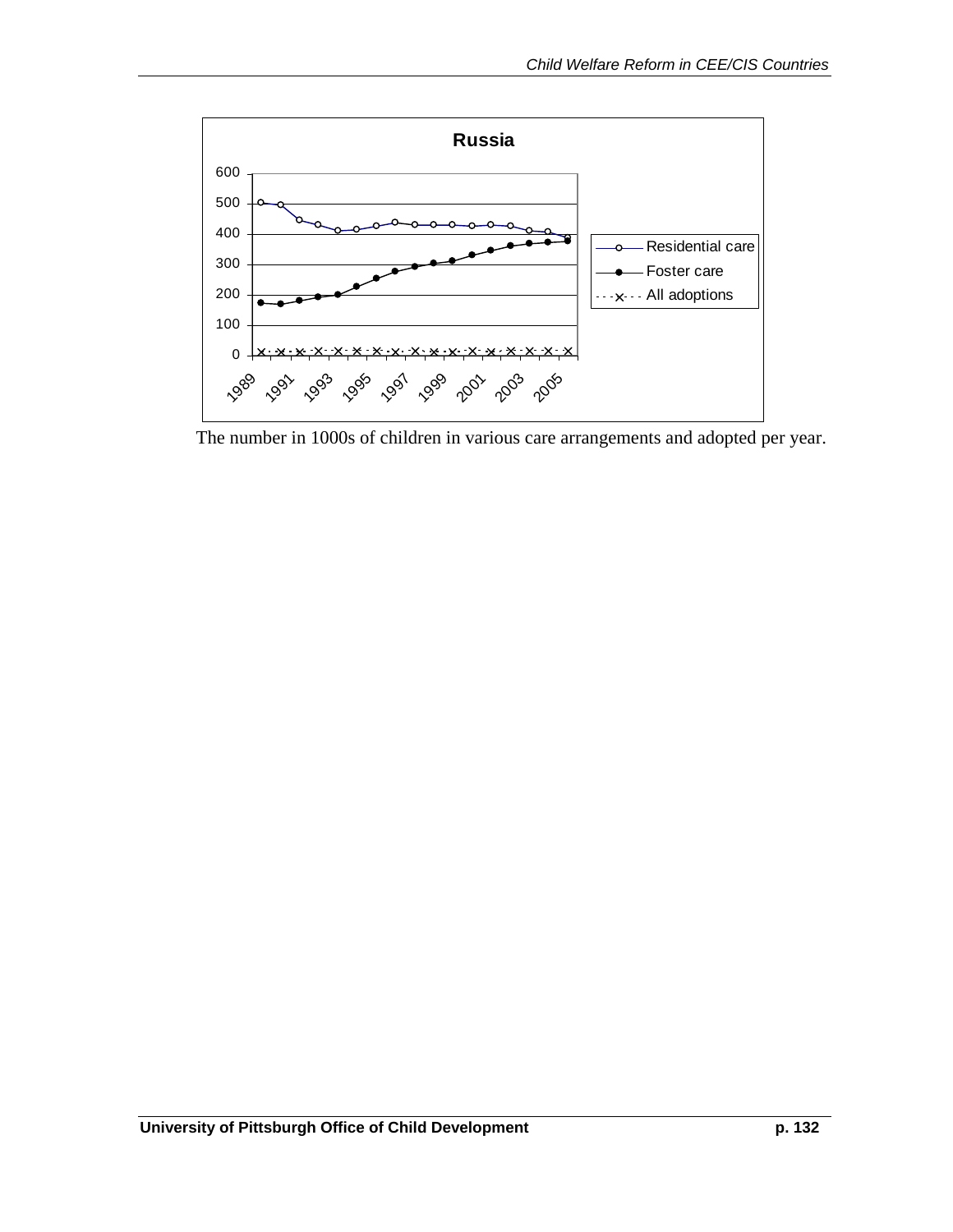- Marker of Child Welfare  $\cdot$   $\circ$   $\cdot$  Non-marital births (% of live births)  $\cdots$   $\vee$   $\cdots$  Rate of children affected by parental divorce (per 1,000 population aged 0-17)

#### **Russia**



Standardized Year-to-Year Relations between the Marker of Child Welfare and Risk Factor Indicators

-2 $-1$ . -1-0.5

 $\cap$ 

 $\Omega$ 11.52

**Standardized Rate**

Standa

Pate



**Single Motherhood**

 $\varphi$ 

 $0 \cdot 0$ 

ΪX.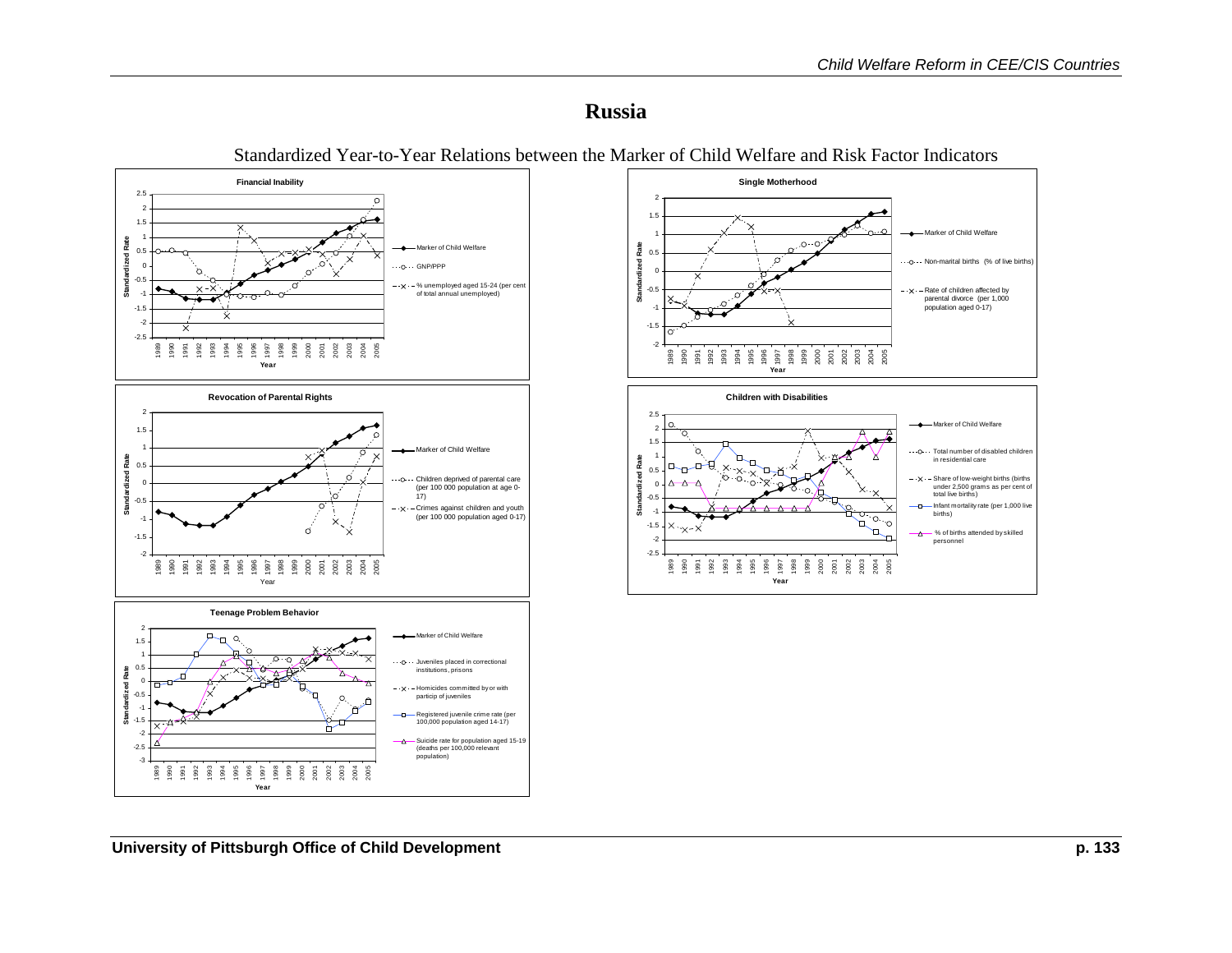

**Russia** 

Year-to-Year Relations between the Marker and Selected Indicators Expressed as the Number of Cases per 1000.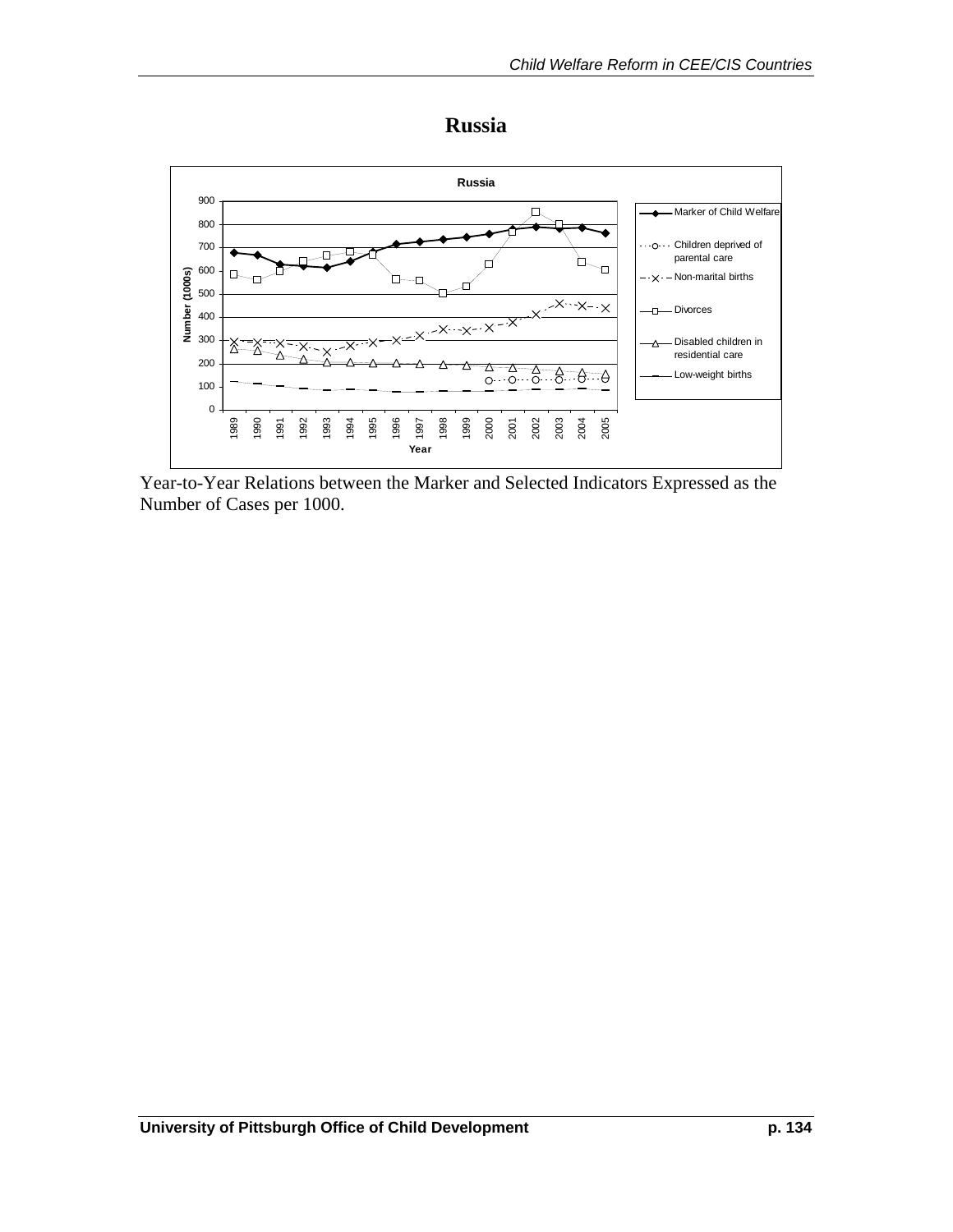### **Serbia**

#### **Summary and Interpretation**

 **Disposition of children.** Serbia's data are sporadic for residential care and the Marker cannot be calculated after 2001. To that point, more children were in foster than in residential care.

**Rankings among countries**. Generally, Serbia lacks meaningful data on the other indicators in the years 2003-2005.

**Standardized year-to-year correspondences**. Insufficient data exist for indicators after 2000.

**Number of cases in selected indicators and the Marker**. Acknowledging that data do not exist after 2000-2002 for many indicators, Serbia's non-marital births have shown a steady increase and are at rates that are nearly twice the number of children lacking permanent parents, making non-marital births a potential contributor to children in state care.

**Conclusion**. Data are not sufficient to draw conclusions for recent years. Prior to 2001, non-marital births occurred at twice the rate of children lacking permanent parents, so it is possible that this is a major contributor to children in state care.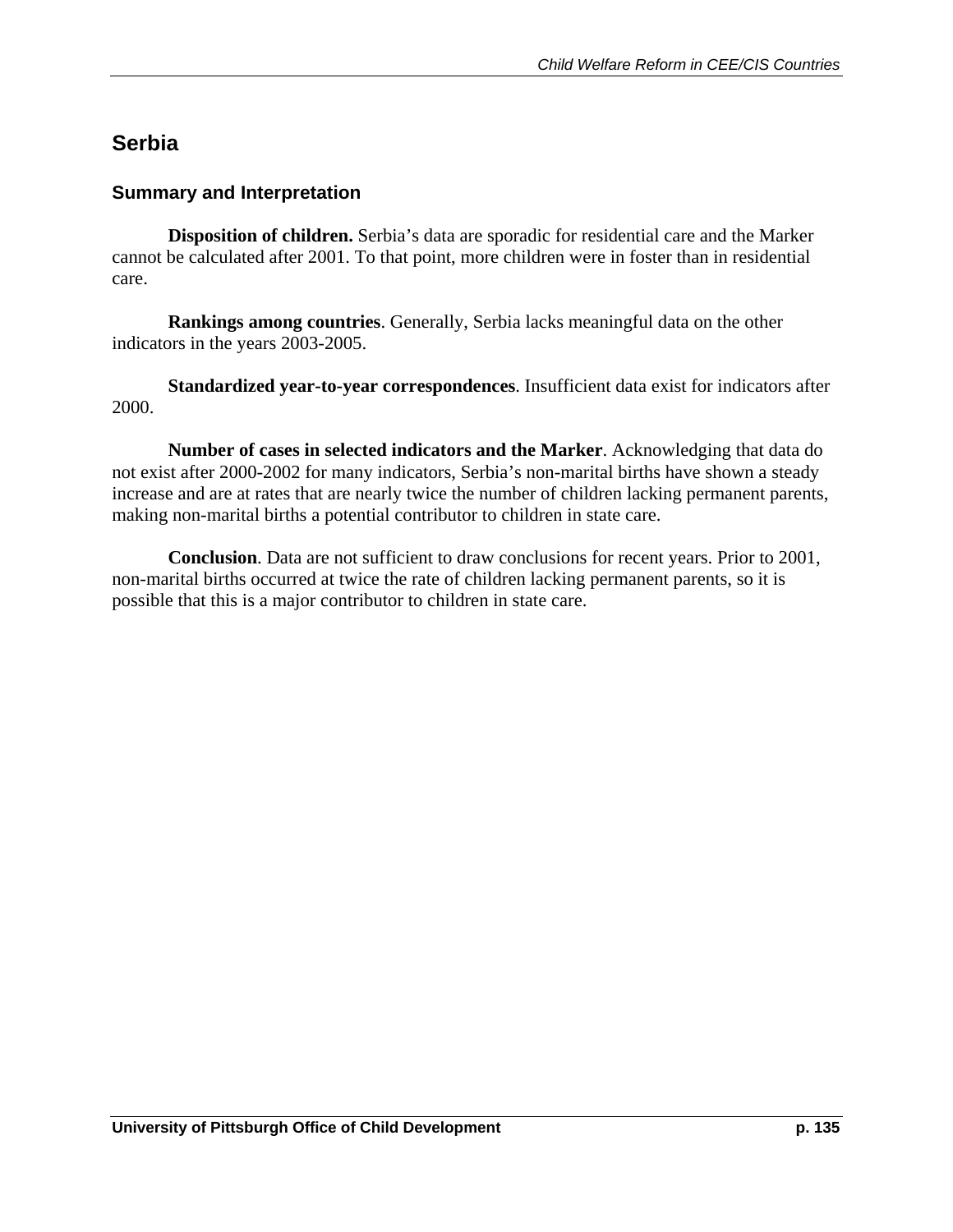

The number in 1000s of children in various care arrangements and adopted per year.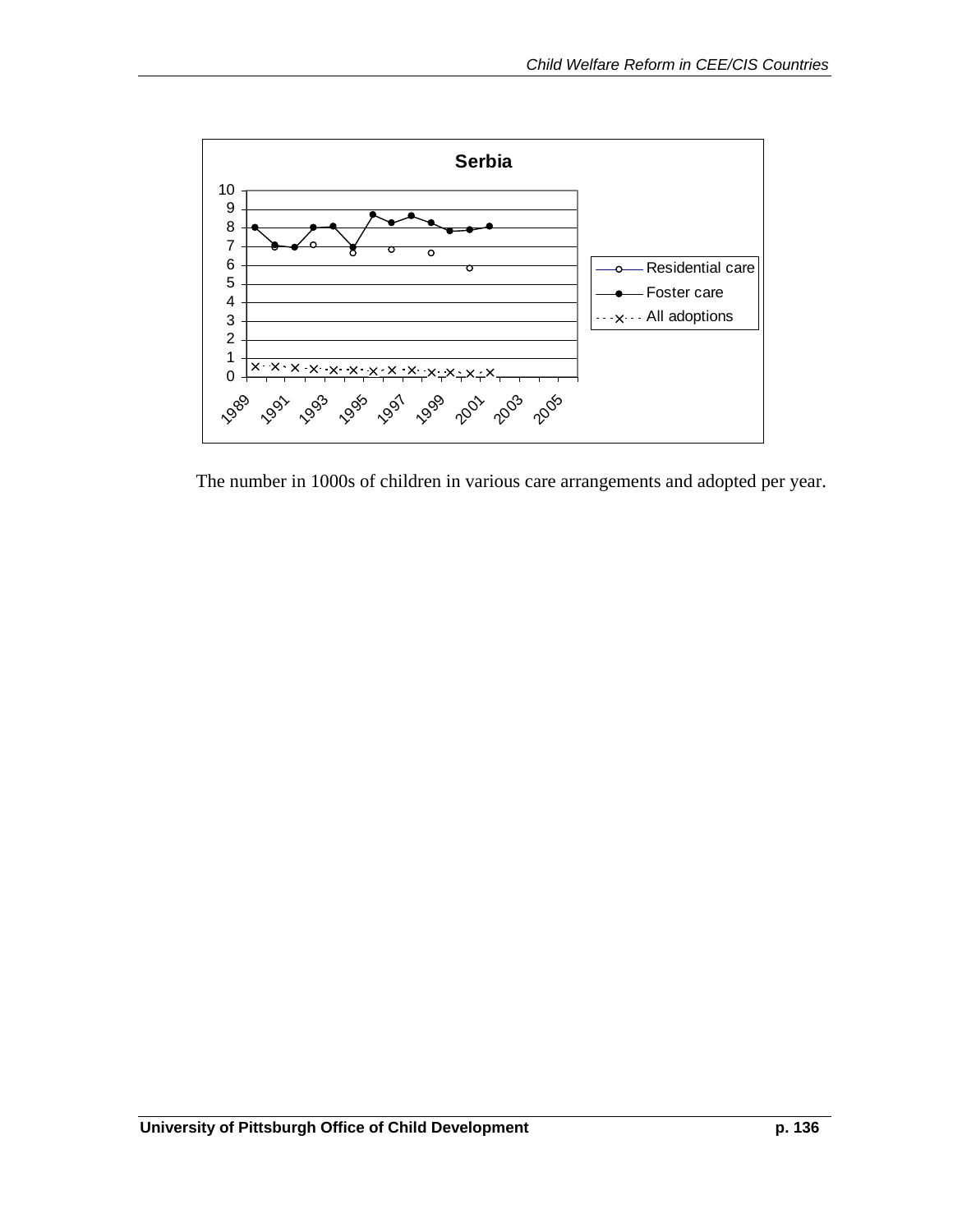#### **Serbia**



Standardized Year-to-Year Relations between the Marker of Child Welfare and Risk Factor Indicators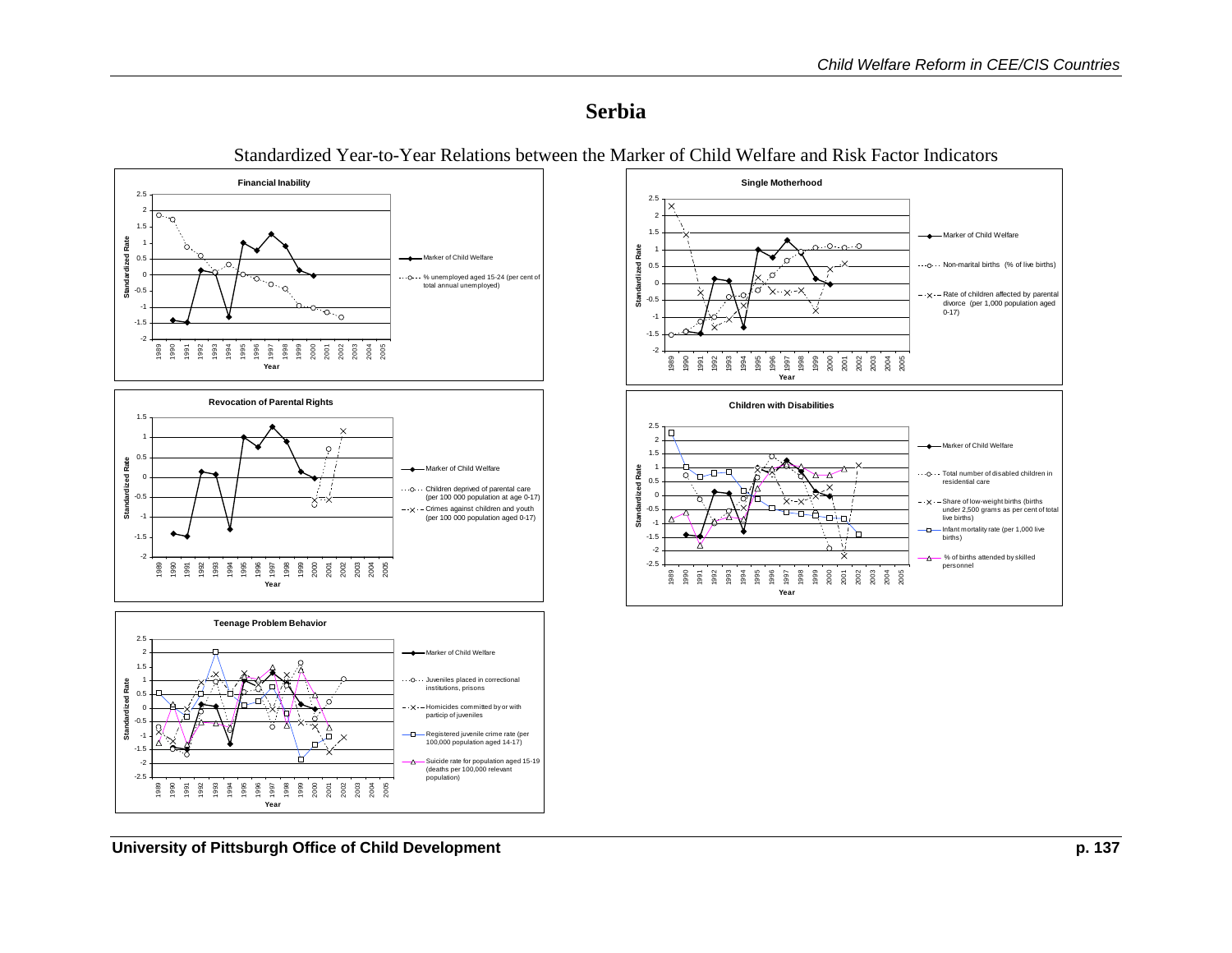

Year-to-Year Relations between the Marker and Selected Indicators Expressed as the Number of Cases per 1000.

**Serbia**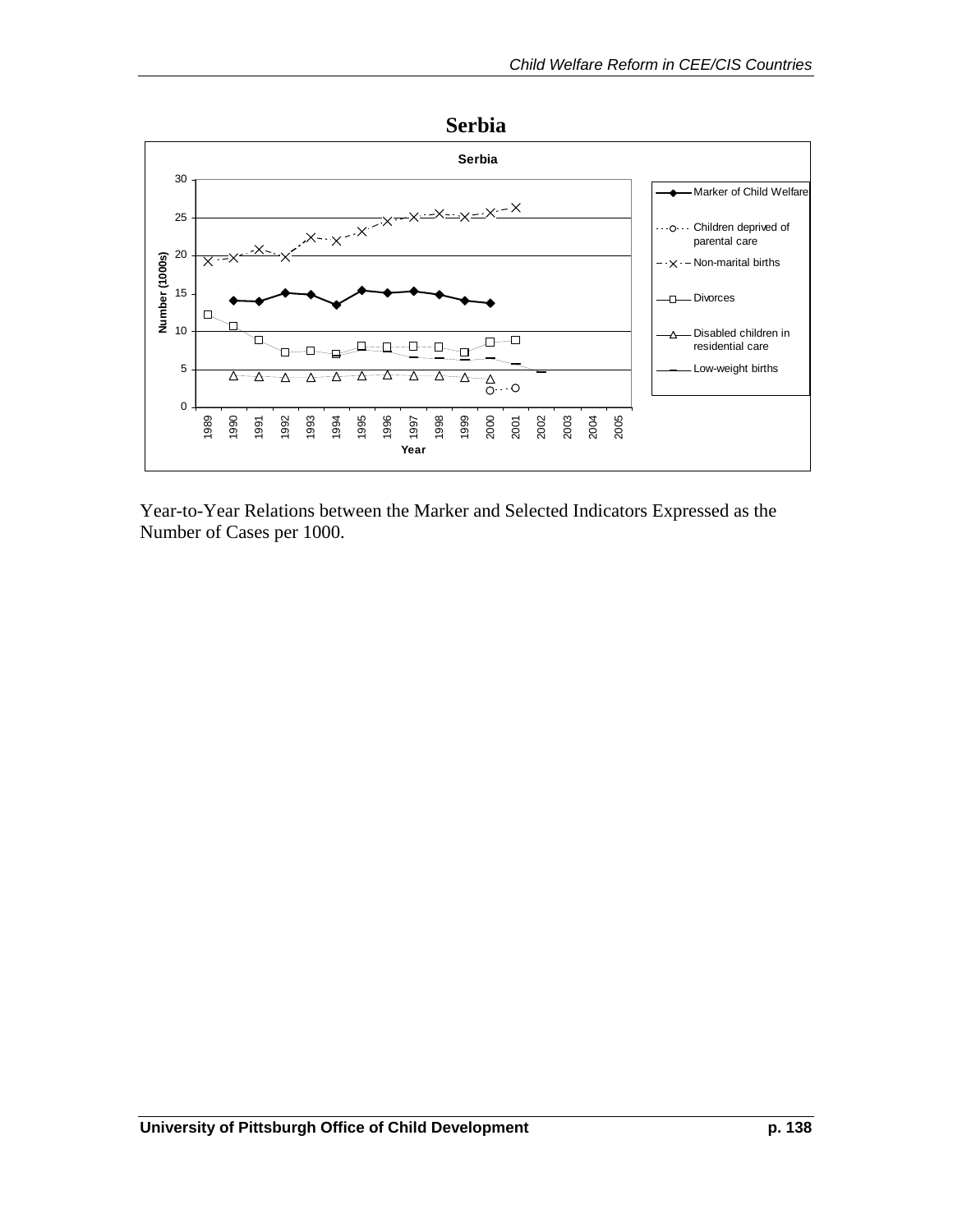# **Tajikistan**

#### **Summary and Interpretation**

 **Disposition of children.** Tajikistan's rate of residential care has skyrocketed since 1999, although it has leveled off in recent years. Foster care data are available only for 2005, and are a minority percentage of those in residential care.

**Rankings among countries**. Tajikistan's rate of the Marker of Child Welfare is among the lowest of countries reporting such data. It is also the poorest in terms of gross domestic product. Tajikistan ranks third in youth unemployment, last in the percentage of children in residential care who are disabled, last in its rate of low-birth-weight births, and it is the only country that does not have 100% of its births attended by skilled personnel (which may be reflected in the fact that it has the highest infant morality rate).

**Conclusion**. While data are limited, Tajikistan has a low rate of children cared for by the state, but it has high rates of infant mortality by a wide margin, which may not be unusual in countries with Tajikistan's limited economic resources.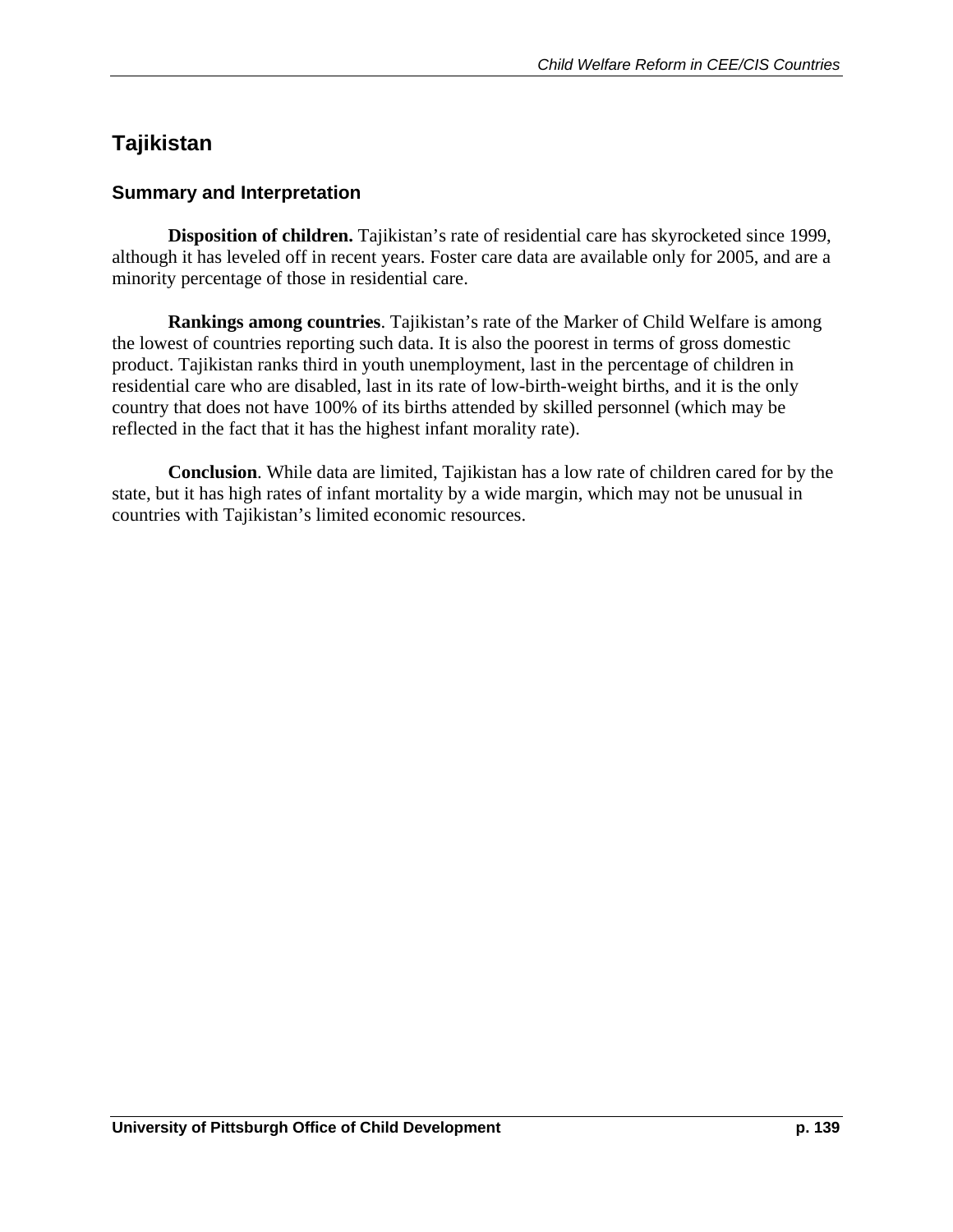

The number in 1000s of children in various care arrangements and adopted per year.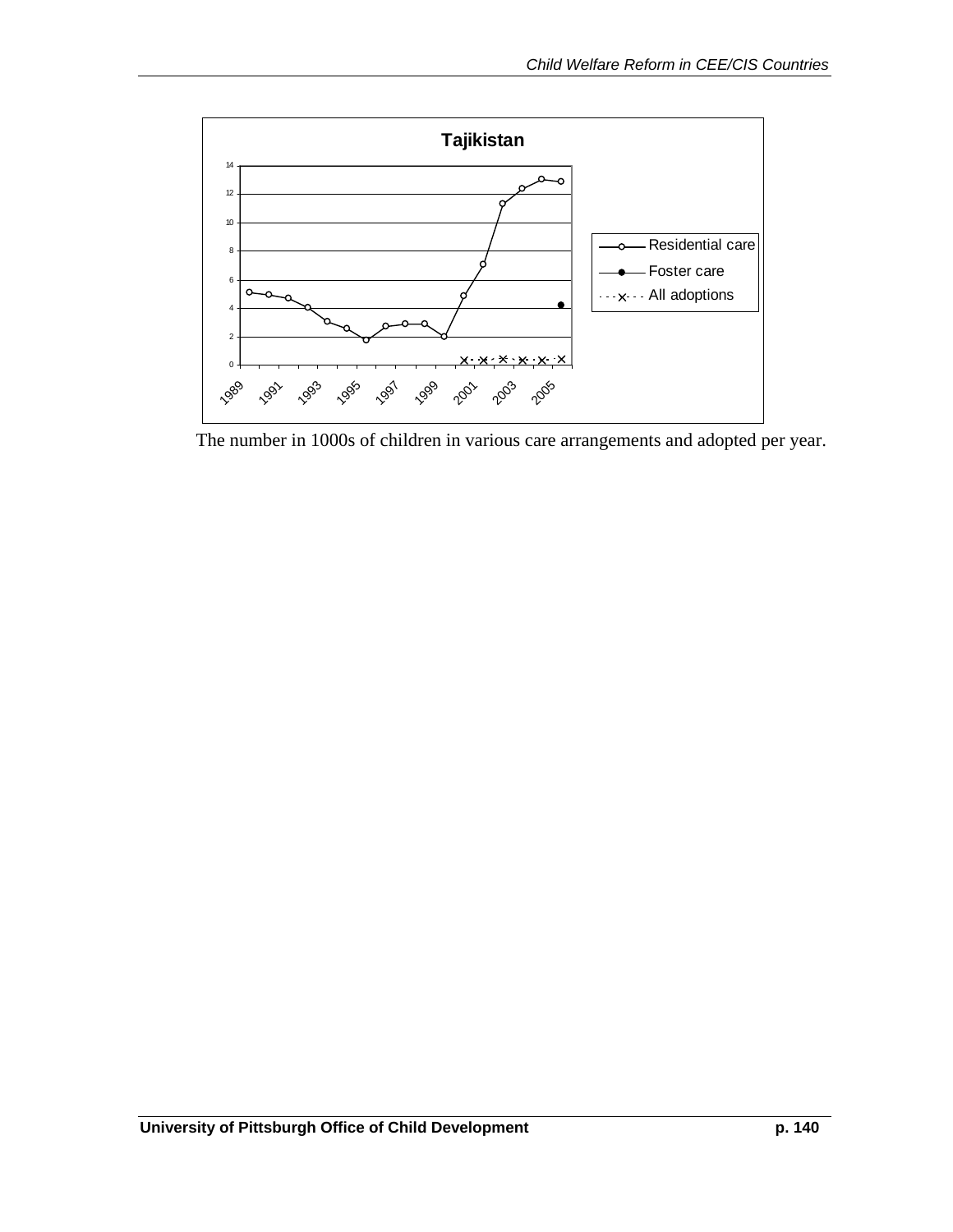### **Turkmenistan**

#### **Summary and Interpretation**

 **Disposition of children.** Turkmenistan has limited data available. Its residential care population has been relatively stable since 1989, and it is one of the few countries to show a rising rate of adoptions since 1999. It has relatively low rates of non-marital births, parental divorce, and children deprived of parental care.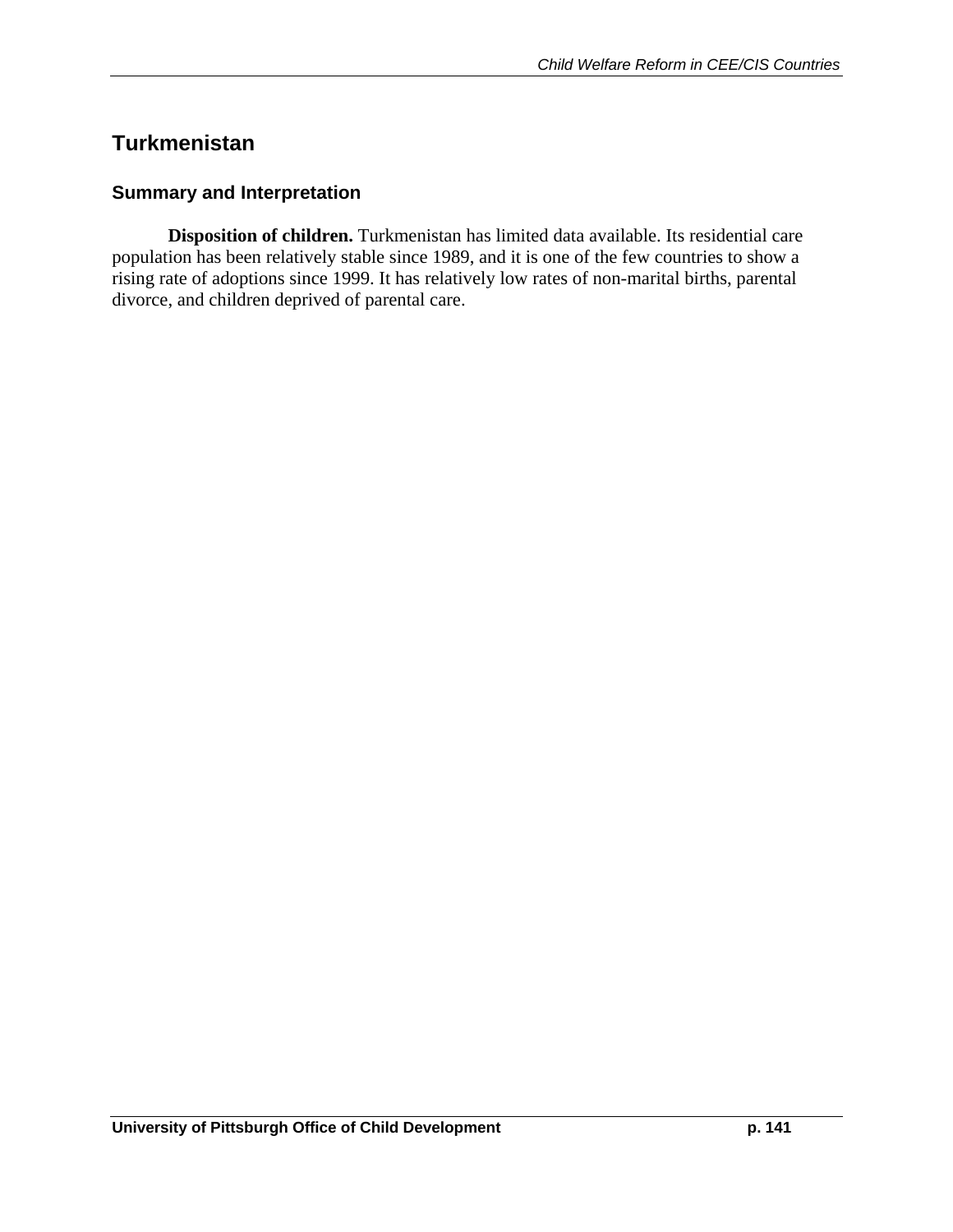

The number in 1000s of children in various care arrangements and adopted per year.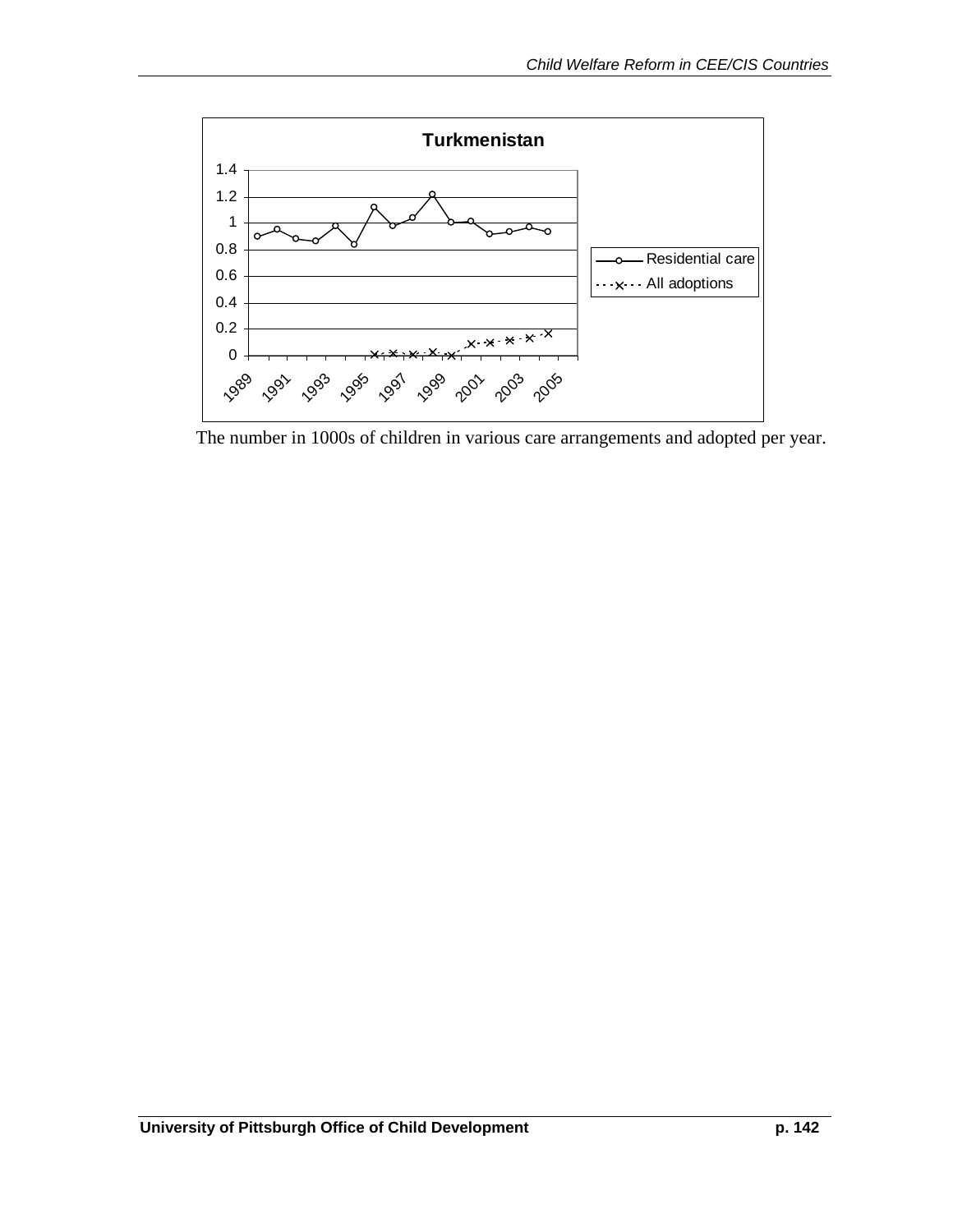## **Ukraine**

#### **Summary and Interpretation**

 **Disposition of children.** Ukraine has placed more children into foster/guardianship care than into residential care from at least 1989 to the present, and thus it is a consistent leader in this regard. But these are legal designations, and many children in guardianships nevertheless live in residential care (it is unknown if this situation exists in other countries). However, the number of children in both care arrangements increased substantially between 1989 and approximately 2003, when these year-to-year trends level off or even decline slightly. Adoptions have declined since 1995 and represent a very small number of children relative to those in state care.

**Rankings among countries**. Ukraine has a moderately high Marker of Child Welfare relative to other countries. It has the highest rate of children affected by parental divorce, a relatively high rate of children deprived of parental care, and relatively high rates of teenage problem behavior.

**Standardized year-to-year correspondences**. Ukraine's Marker of Child Welfare and gross domestic product have both increased substantially since the mid-1990s, along with parallel rises in non-marital births, children deprived of parental care, and crimes against children and youth.

**Number of cases in selected indicators and the Marker**. Approximately 110 children out of 1000 are in residential or foster/guardian care in Ukraine, and approximately 180 children per 1000 are affected by divorce per year, making divorce a potential candidate for substantial contributions to the Marker. Further, non-marital births have risen in the 2000s and now represent approximately 90 per 1000 per year—another potential contributor.

**Conclusion**. Ukraine has a moderate level of children without permanent parental care relative to other countries in the set, and since at least 1989 it has had more such children legally in foster/guardianship than in residential care. However, it has the highest rate of children affected by parental divorce—substantially more children per year than the number of children in state care. Non-marital births have increased in the 2000s and may also be a potential contributor to children without permanent parental care in Ukraine.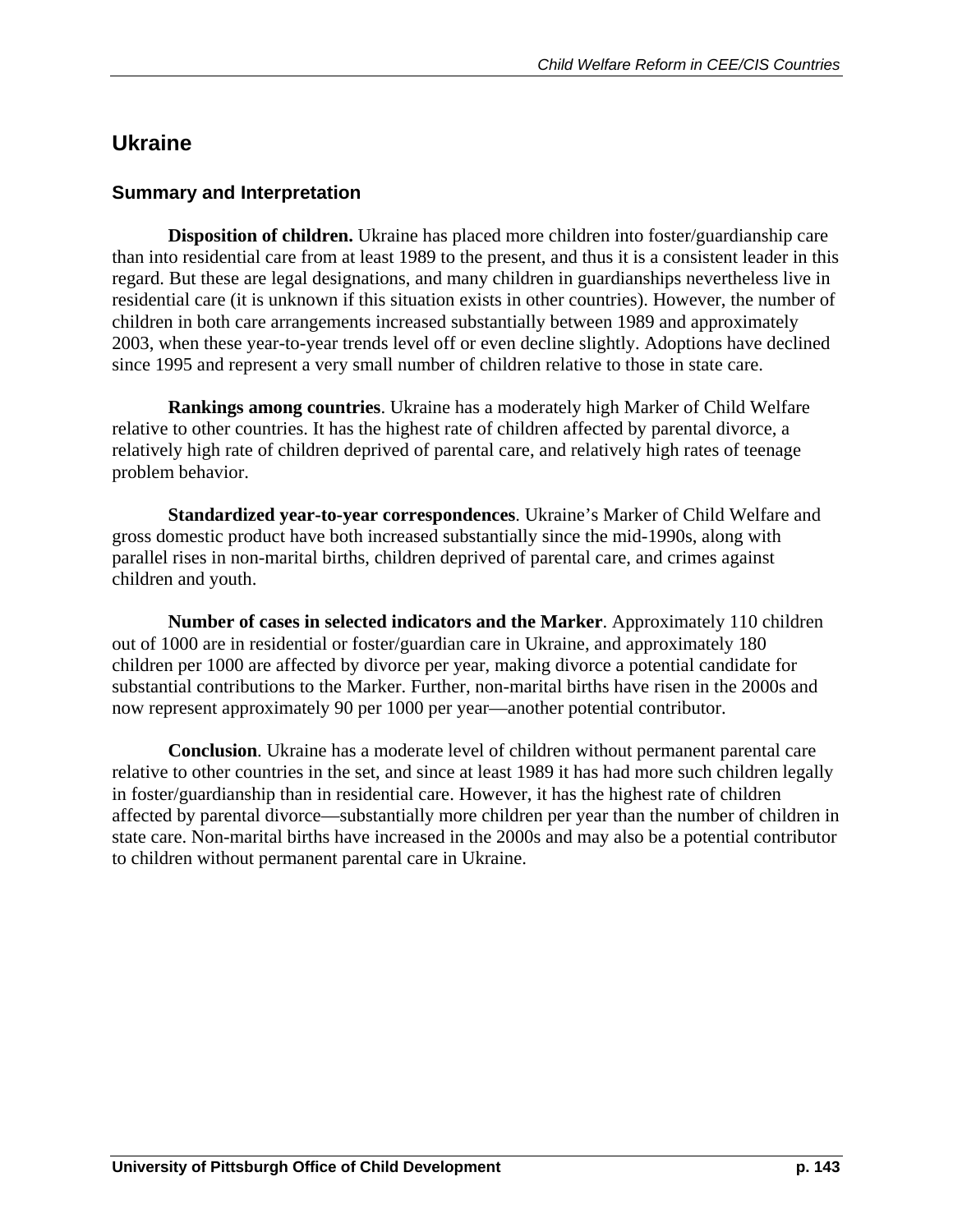

The number in 1000s of children in various care arrangements and adopted per year.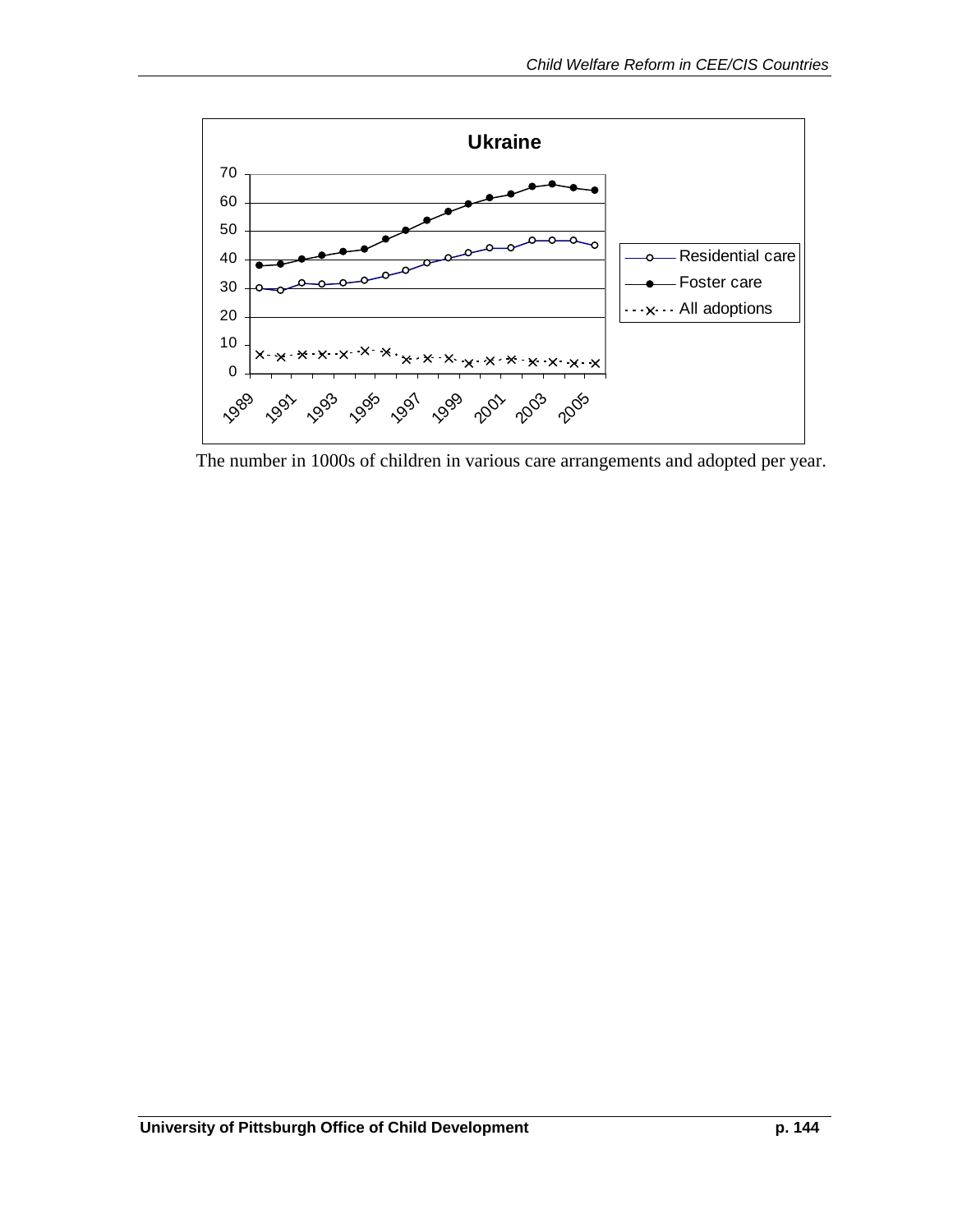Marker of Child Welfare Non-marital births (% of live

Marker of Child Welfare Total number of disabled children in residential care- Share of low-weight births (births under 2,500 grams as per cent of total live births)<br>Infant mortality rate (per 1,000 live births)  $\Delta$  % of births attended by skilled personnel

births)  $-\times -$  Rate of children affected by parental divorce (per 1,000 population aged 0-17)

.Q

1998

ទី ១ ខី ខី ខី ខី ខី ខី<br>ខី ខី ខី ខី ខី ខី ខី ខី

 $x \rightarrow x \rightarrow x$ 

 $\lambda$   $\Lambda$   $\Lambda$ 

"⊔−ਧ

 $\cdot x$ 

 $\blacksquare$ 

 $\mathcal{X}_{\infty}$ 

Þ

#### **Ukraine**



Standardized Year-to-Year Relations between the Marker of Child Welfare and Risk Factor Indicators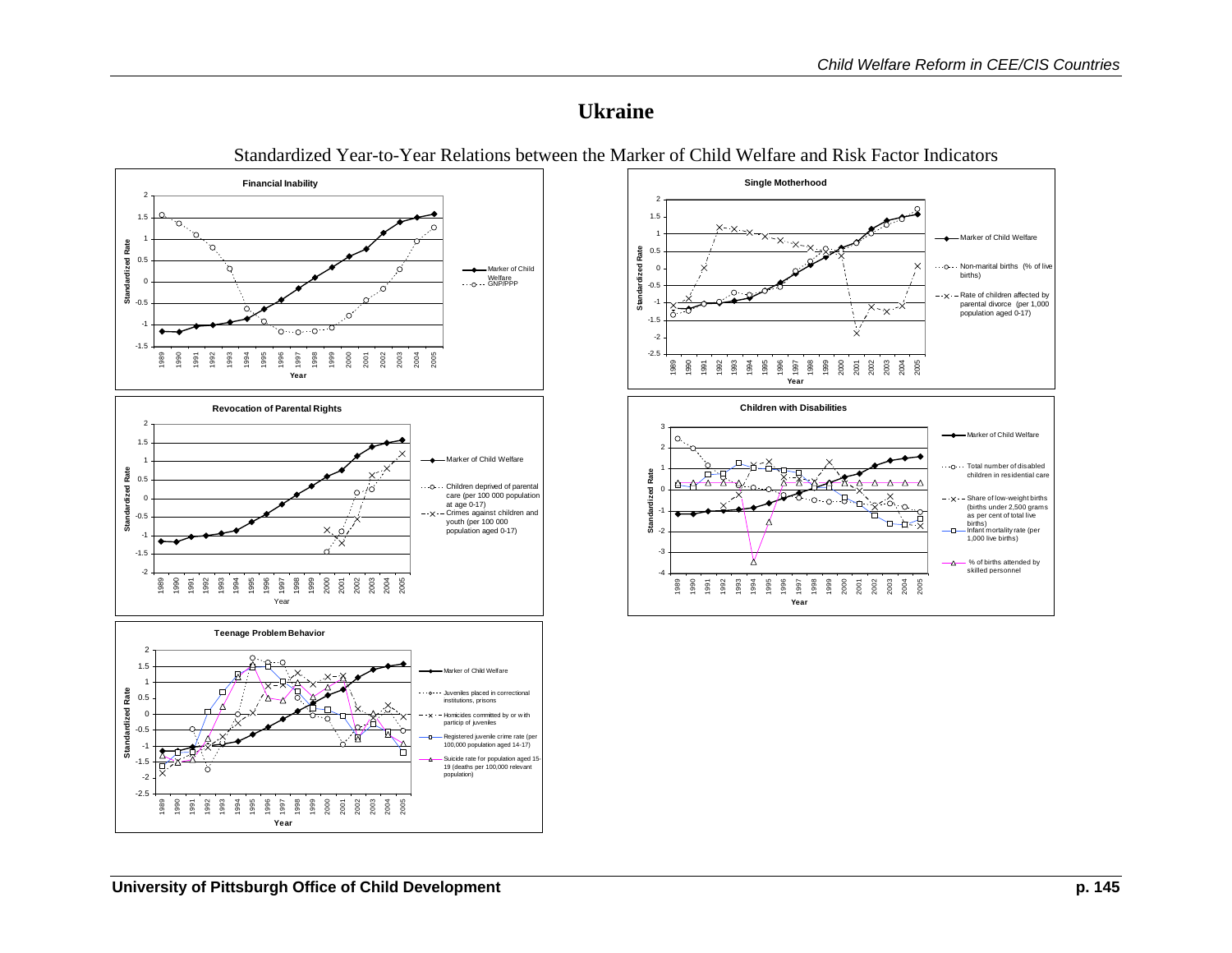



Year-to-Year Relations between the Marker and Selected Indicators Expressed as the Number of Cases per 1000.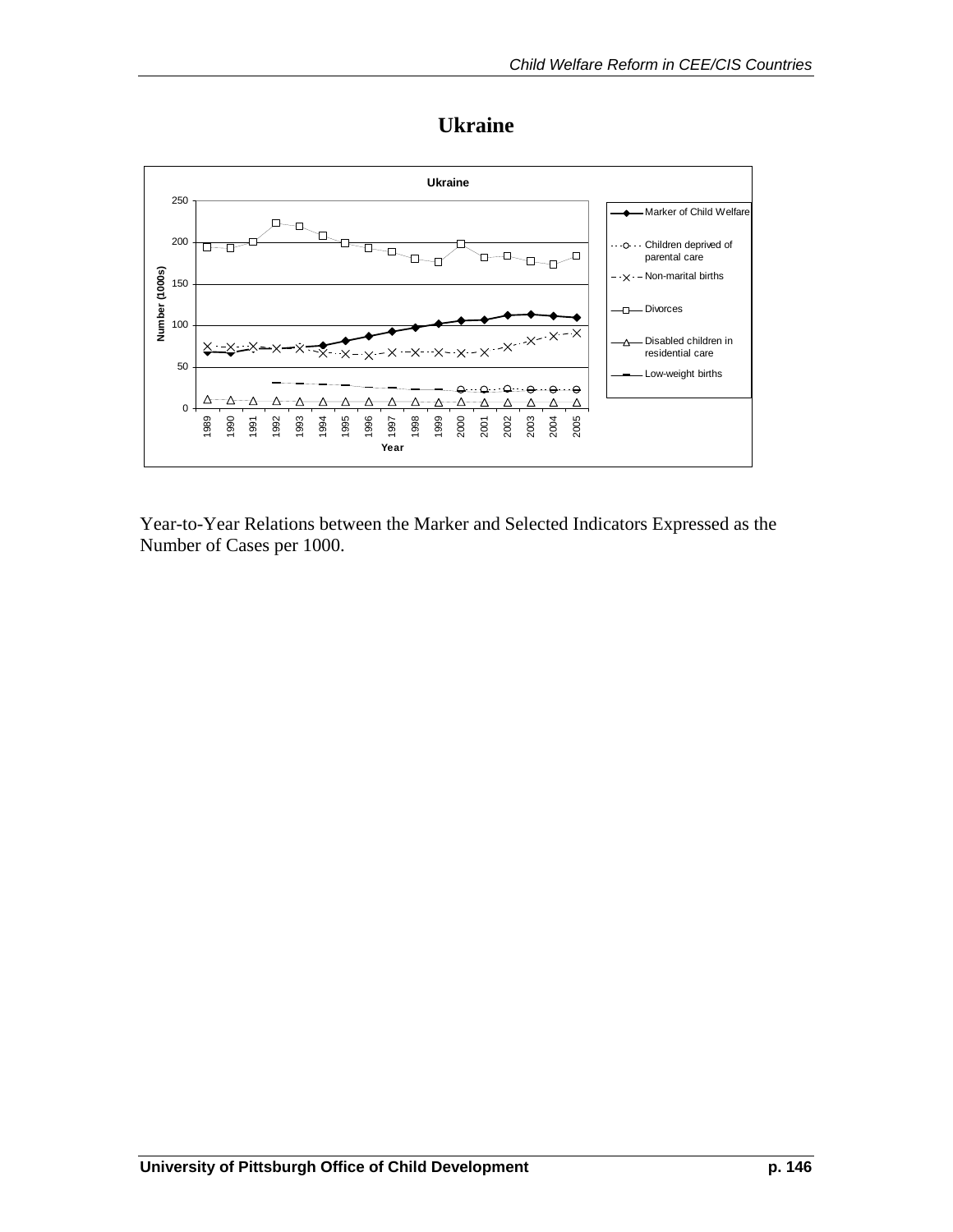### **Uzbekistan**

#### **Summary and Interpretation**

**Disposition of children.** The number of children in residential care exceeds that in foster care. The number of children in both care alternatives progressively increased between 1993 and 2002, although rates seem to be dropping or leveling off in recent years. Adoptions represent a small portion of such children per year.

**Rankings among countries**. Uzbekistan's rate of children without permanent parents is relatively low compared to other countries. However, Uzbekistan ranks quite low in gross domestic product, it has the highest percent of youth unemployment, it is relatively low in nonmarital births and children affected by divorce, and it is relatively high in the percent of children in residential care who have disabilities.

**Standardized year-to-year correspondences**. The increase in the Marker between 1995 and 2002 was accompanied by corresponding relative increases in children deprived of parental care, non-marital births, and the number of children with disabilities in residential care.

**Number of cases in selected indicators and the Marker**. The relative rise between 1995 and 2002 in the number of children without permanent parents in Uzbekistan parallels an even more substantial rise in the number of non-marital births, which now exceed per year the number of children in state care. It is the only indicator that has risen since 1995, and may be a contributor to the number of children in state care.

 **Conclusion**. Although low relative to other countries, Uzbekistan's rate of children without permanent parental care increased between 1995 and 2002, which was paralleled by an even more substantial rise in the number of non-marital births, which is a potential contributor to the Marker.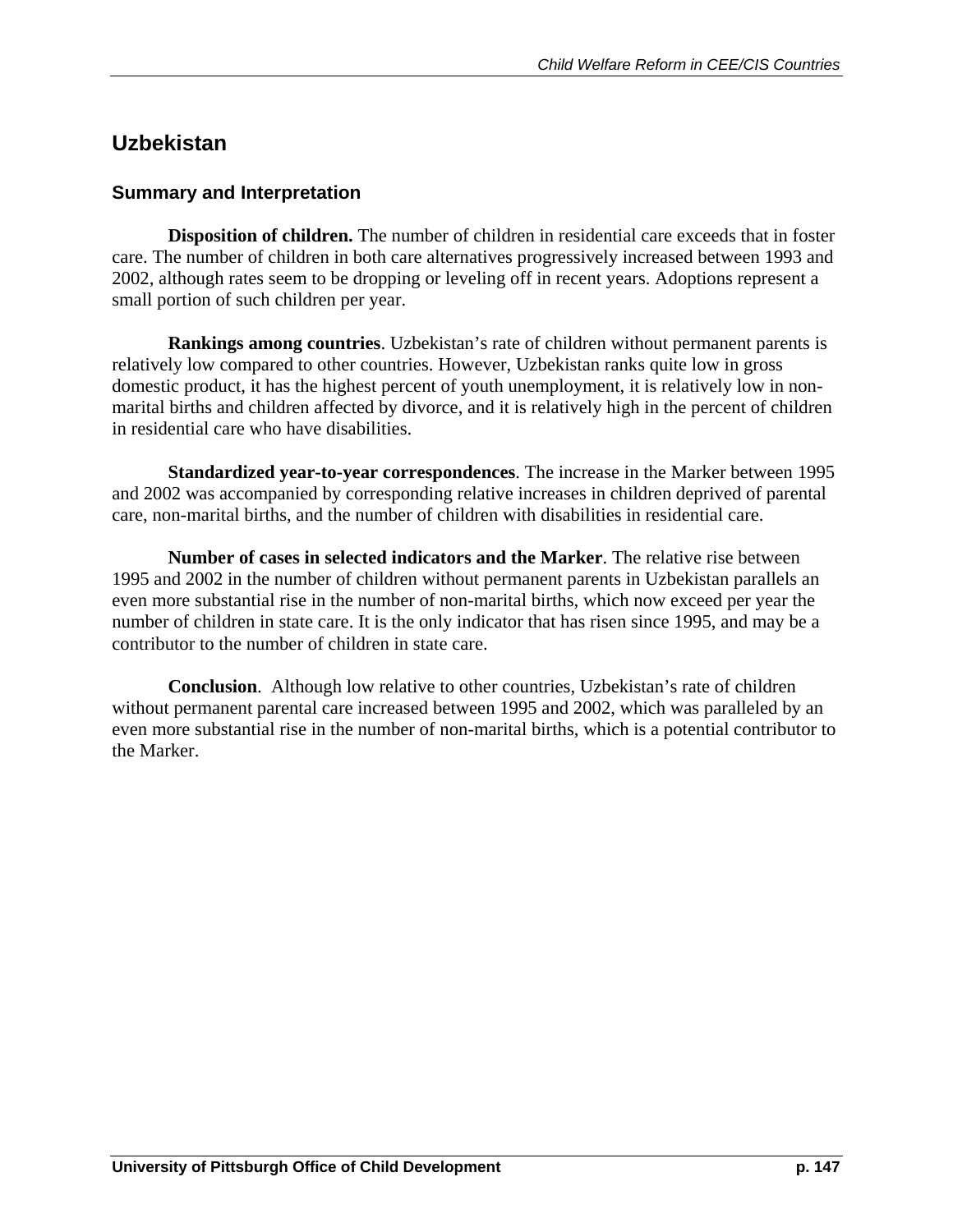

The number in 1000s of children in various care arrangements and adopted per year.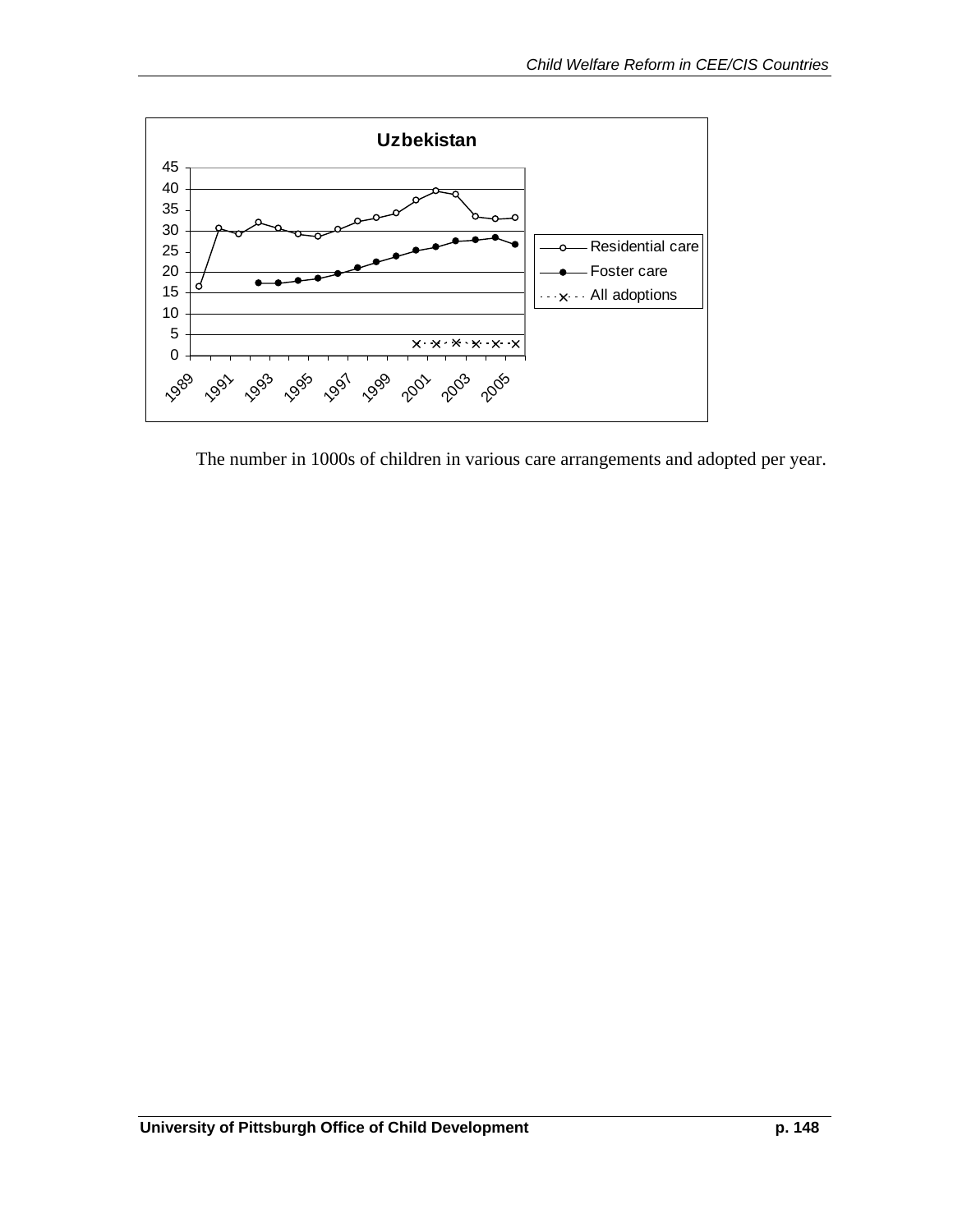### **Uzbekistan**



Standardized Year-to-Year Relations between the Marker of Child Welfare and Risk Factor Indicators